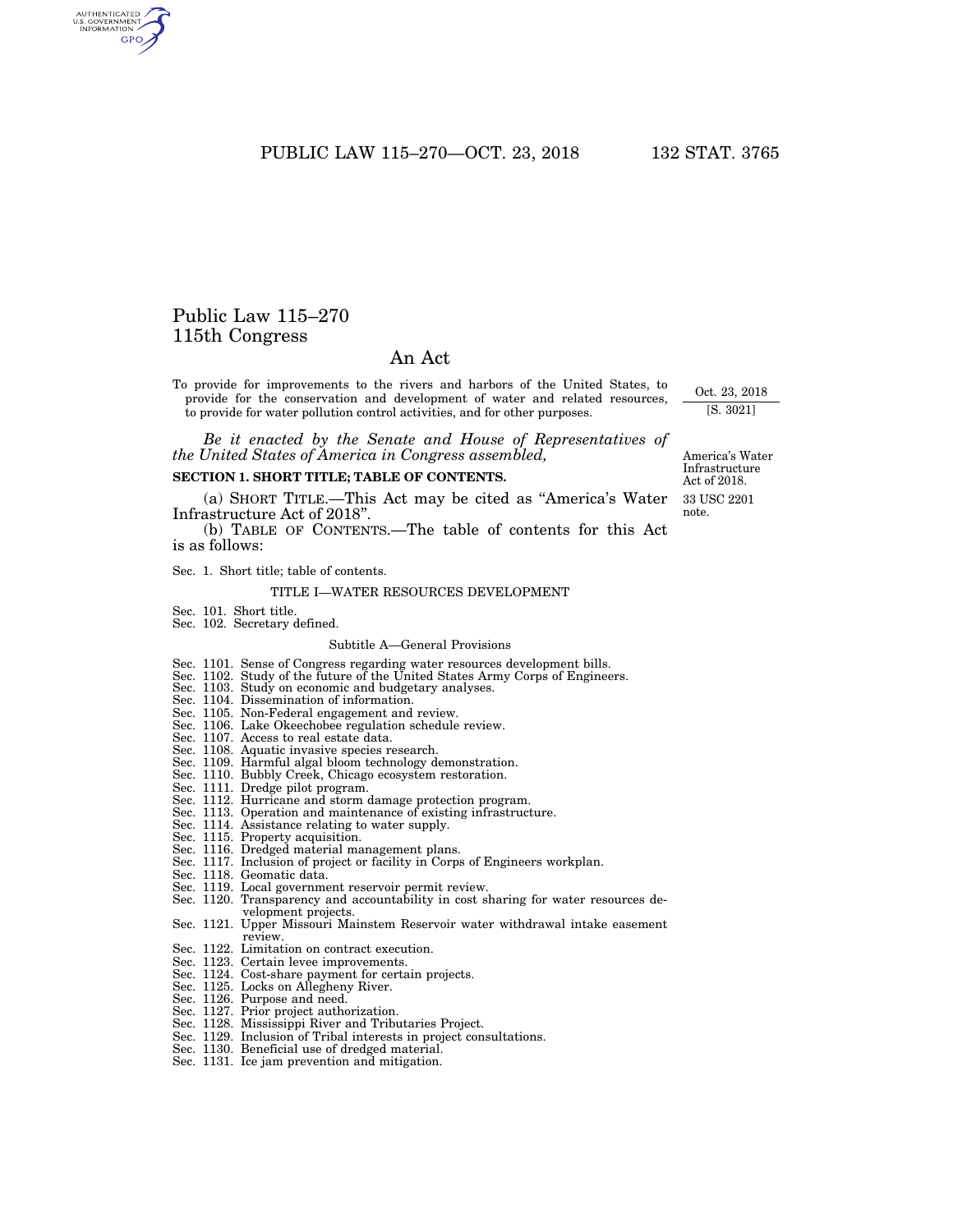- Sec. 1132. Rehabilitation of Corps of Engineers constructed dams.
- 
- Sec. 1133. Columbia River. Sec. 1134. Missouri River Reservoir sediment management.
- Sec. 1135. Reauthorization of lock operations pilot program.
- Sec. 1136. Credit or reimbursement.
- Sec. 1137. Non-Federal implementation pilot program. Sec. 1138. Surplus water contracts and water storage agreements.
- 
- Sec. 1139. Post-disaster watershed assessments in territories of the United States. Sec. 1140. Expedited consideration.
- 
- Sec. 1141. Project studies subject to independent peer review. Sec. 1142. Feasibility of Chicago Sanitary and Ship Canal Dispersal Barriers Project, Illinois.
- 
- Sec. 1143. Acknowledgment of credit. Sec. 1144. Levee safety initiative reauthorization.
- Sec. 1145. Funding to process permits.
- Sec. 1146. Reservoir sediment.
- Sec. 1147. Clarification for integral determination. Sec. 1148. Beneficial use of dredged sediment.
- 
- Sec. 1149. Inclusion of alternative measures for aquatic ecosystem restoration.
- Sec. 1150. Regional sediment management.
- Sec. 1151. Operation and maintenance of navigation and hydroelectric facilities.<br>Sec. 1152. Study of water resources development projects by non-Federal intere
- 1152. Study of water resources development projects by non-Federal interests.
- Sec. 1153. Construction of water resources development projects by non-Federal interests.
- Sec. 1154. Corps budgeting; project deauthorizations; comprehensive backlog report.
- Sec. 1155. Indian Tribes.
- Sec. 1156. Inflation adjustment of cost-sharing provisions for territories and Indian Tribes.
- Sec. 1157. Corps of Engineers continuing authorities program.
- Sec. 1158. Hurricane and storm damage reduction.
- Sec. 1159. Regional coalitions and higher education.
- Sec. 1160. Emergency response to natural disasters.
- Sec. 1161. Cost and benefit feasibility assessment.
- Sec. 1162. Extended community assistance by the Corps of Engineers.
- Sec. 1163. Dam safety.
- Sec. 1164. Local government water management plans.
- Sec. 1165. Structures and facilities constructed by Secretary.
- Sec. 1166. Advanced funds for water resources development studies and projects.
- Sec. 1167. Costs in excess of Federal participation limit.
- Sec. 1168. Disposition of projects.
- Sec. 1169. Contributed funds for non-Federal reservoir operations.
- Sec. 1170. Watercraft inspection stations.
- Sec. 1171. Restricted areas at Corps of Engineers dams.
- Sec. 1172. Coastal erosion.
- Sec. 1173. Prohibition on surplus water fees, Lake Cumberland Watershed, Kentucky and Tennessee.
- Sec. 1174. Middle Rio Grande peak flow restoration.
- Sec. 1175. Prohibition of administrative fees in implementing Rough River Lake Flowage Easement Encroachment Resolution Plan.
- Sec. 1176. Preconstruction engineering design demonstration program.

#### Subtitle B—Studies and Reports

- Sec. 1201. Authorization of proposed feasibility studies.
- Sec. 1202. Additional studies.
- Sec. 1203. Expedited completion.
- Sec. 1204. GAO study on benefit-cost analysis reforms.
- Sec. 1205. Harbor Maintenance Trust Fund report.
- Sec. 1206. Identification of nonpowered dams for hydropower development.
- Sec. 1207. Study on innovative ports for offshore wind development.
- Sec. 1208. Innovative materials and advanced technologies report.
- Sec. 1209. Study and report on expediting certain waiver processes.
- Sec. 1210. Report on debris removal.
- 
- Sec. 1211. Corps flood policy within urban areas. Sec. 1212. Feasibility studies for mitigation of damage.
- Sec. 1213. Applications of military leasing authorities.
- 
- Sec. 1214. Community engagement. Sec. 1215. Transparency in administrative expenses.
- Sec. 1216. Assessment of harbors and inland harbors.
- Sec. 1217. Maintenance of high-risk flood control projects.
- Sec. 1218. North Atlantic Division report on hurricane barriers and harbors of refuge.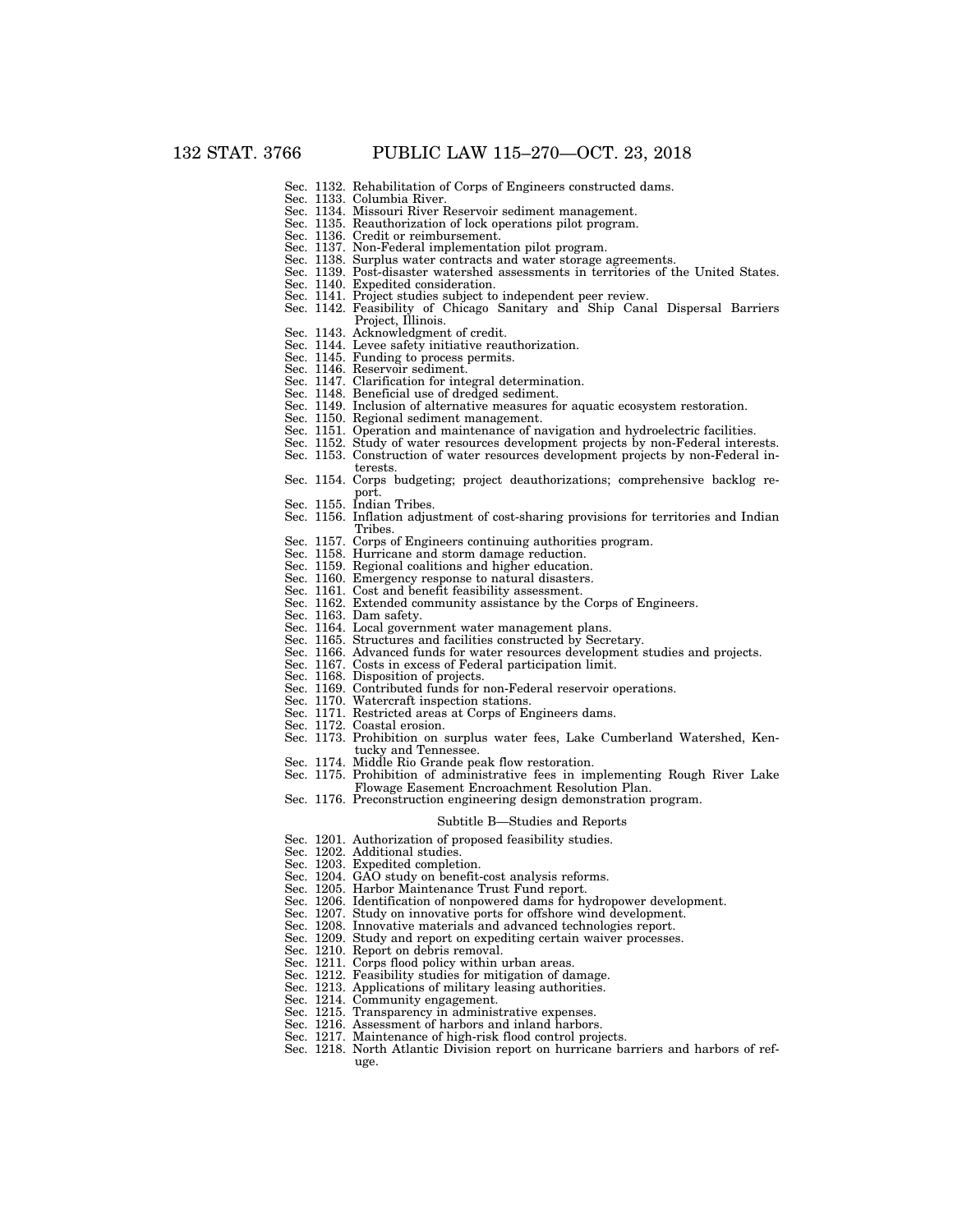- Sec. 1219. Great Lakes coastal resiliency study.
- Sec. 1220. McMicken Dam, Arizona, and Muddy River, Massachusetts.<br>Sec. 1221. Table Rock Lake. Arkansas and Missouri.
- Sec. 1221. Table Rock Lake, Arkansas and Missouri.
- Sec. 1222. Forecast-informed reservoir operations.<br>Sec. 1223. Cedar River. Iowa.
- Sec. 1223. Cedar River, Iowa.
- Sec. 1224. Old River control structure, Louisiana.<br>Sec. 1225. Upper Mississippi River protection.
- Sec. 1225. Upper Mississippi River protection.
- 
- Sec. 1226. Missouri River. Sec. 1227. Lower Missouri River bank stabilization and navigation.
- Sec. 1228. Coastal Texas study.
- Sec. 1229. Report on water supply contract, Wright Patman Lake, Texas.

#### Subtitle C—Deauthorizations, Modifications, and Related Provisions

- Sec. 1301. Deauthorization of inactive projects.
- Sec. 1302. Backlog prevention.
- Sec. 1303. Project modifications.
- Sec. 1304. Lytle and Cajon Creeks, California.
- 
- Sec. 1305. Yuba River Basin, California. Sec. 1306. Bridgeport Harbor, Connecticut.
- Sec. 1307. Delaware River navigation project.<br>Sec. 1308. Comprehensive Everglades restora
- Sec. 1308. Comprehensive Everglades restoration plan, Central and Southern Florida, Everglades Agricultural Area, Florida.
- 
- Sec. 1309. Kissimmee River restoration, Florida. Sec. 1310. Levee L–212, Four River Basin, Ocklawaha River, Florida.
- Sec. 1311. Green River and Barren River Locks and Dams, Kentucky. Sec. 1312. Cape Arundel Disposal Site, Maine.
- 
- 
- Sec. 1313. Penobscot River, Maine. Sec. 1314. Boston harbor reserved channel deauthorizations.
- Sec. 1315. Corps of Engineers bridge repair program for New England evacuation routes.
- Sec. 1316. Plymouth Harbor, Massachusetts.
- 
- Sec. 1317. Portsmouth Harbor and Piscataqua River. Sec. 1318. Missouri River and tributaries at Kansas Cities, Missouri and Kansas.
- Sec. 1319. Hampton Harbor, New Hampshire, navigation improvement project.
- Sec. 1320. Passaic River Federal Navigation Channel, New Jersey.
- Sec. 1321. Fargo-Moorhead Metropolitan Area Diversion Project, North Dakota. Sec. 1322. Clatsop County, Oregon. Sec. 1323. Svensen Island, Oregon.
- 
- 
- 
- Sec. 1324. West Tennessee Tributaries project, Tennessee.<br>Sec. 1325. Puget Sound nearshore ecosystem restoration. Sec. 1325. Puget Sound nearshore ecosystem restoration.<br>Sec. 1326. Milwaukee Harbor, Milwaukee, Wisconsin.
- Sec. 1326. Milwaukee Harbor, Milwaukee, Wisconsin.
- Project completion for disaster areas.
- Sec. 1328. Federal assistance.
- Sec. 1329. Expedited initiation.
- Sec. 1330. Project deauthorization and study extensions.
- Sec. 1331. Conveyances.
- Sec. 1332. Report on future water resources development.

#### Subtitle D—Water Resources Infrastructure

- Sec. 1401. Project authorizations.
- Sec. 1402. Special rules.
- Sec. 1403. Norfolk Harbor and Channels, Virginia.

## TITLE II—DRINKING WATER SYSTEM IMPROVEMENT

- Sec. 2001. Indian reservation drinking water program.
- Sec. 2002. Clean, safe, reliable water infrastructure. Sec. 2003. Study on intractable water systems.
- 
- Sec. 2004. Sense of Congress relating to access to nonpotable water.
- Sec. 2005. Drinking water infrastructure resilience and sustainability.
- Sec. 2006. Voluntary school and child care program lead testing grant program enhancement.
- Sec. 2007. Innovative water technology grant program.
- Sec. 2008. Improved consumer confidence reports.
- Sec. 2009. Contractual agreements.
- Sec. 2010. Additional considerations for compliance.
- Sec. 2011. Improved accuracy and availability of compliance monitoring data.
- Sec. 2012. Asset management.
- Sec. 2013. Community water system risk and resilience.
- Sec. 2014. Authorization for grants for State programs.
- Sec. 2015. State revolving loan funds.
- Sec. 2016. Authorization for source water petition programs.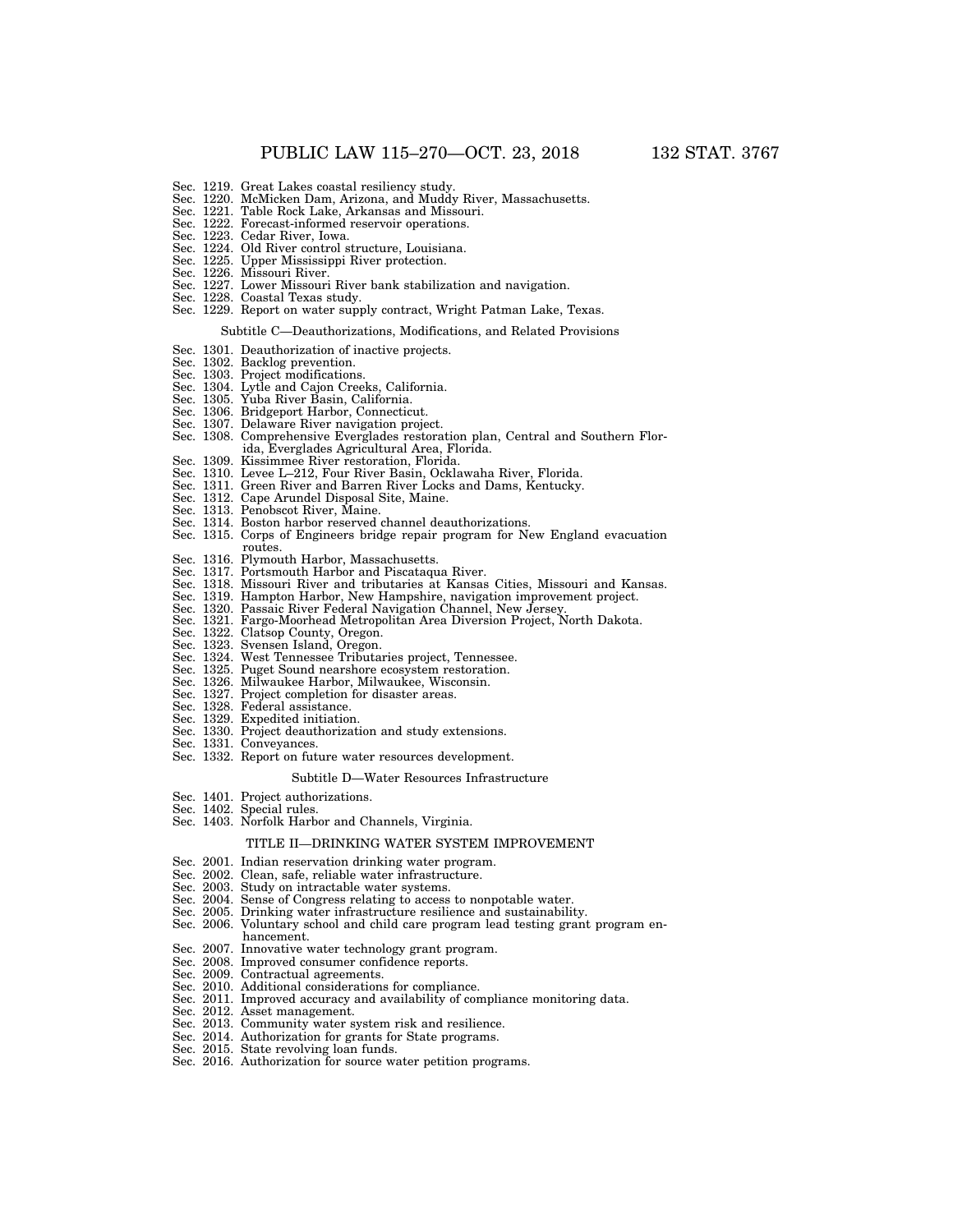- Sec. 2017. Review of technologies.
- Sec. 2018. Source water.
- Sec. 2019. Report on Federal cross-cutting requirements.
- Sec. 2020. Assistance for areas affected by natural disasters.
- Sec. 2021. Monitoring for unregulated contaminants.
- Sec. 2022. American iron and steel products.
- Sec. 2023. Authorization for capitalization grants to States for State drinking water treatment revolving loan funds.

#### TITLE III—ENERGY

- Sec. 3001. Modernizing authorizations for necessary hydropower approvals.
- Sec. 3002. Qualifying conduit hydropower facilities.
- Sec. 3003. Promoting hydropower development at existing nonpowered dams.
- Sec. 3004. Closed-Loop pumped storage projects.
- Sec. 3005. Considerations for relicensing terms.
- Sec. 3006. Fair ratepayer accountability, transparency, and efficiency standards.
- Sec. 3007. J. Bennett Johnston Waterway hydropower extension.
- Sec. 3008. Stay and Reinstatement of FERC License No. 11393 for the Mahoney Lake Hydroelectric Project.
	- Sec. 3009. Strategic Petroleum Reserve drawdown.

#### TITLE IV—OTHER MATTERS

#### Subtitle A—Clean Water

- Sec. 4101. Stormwater infrastructure funding task force.
- Sec. 4102. Wastewater technology clearinghouse.
- Sec. 4103. Technical assistance for treatment works.
- Sec. 4104. Amendments to Long Island Sound programs.
- Sec. 4105. Authorization of appropriations for Columbia river basin restoration.
- Sec. 4106. Sewer overflow control grants.
- Sec. 4107. Assistance for individual household decentralized wastewater systems of individuals with low or moderate income.

#### Subtitle B—WIFIA Reauthorization and Innovative Financing for State Loan Funds

Sec. 4201. WIFIA reauthorization and innovative financing for State loan funds.

## Subtitle C—Miscellaneous

- Sec. 4301. Agreement with Commissioner of Reclamation.
- Sec. 4302. Snake River Basin flood prevention action plan.
- Sec. 4303. GAO audit of contracts and Tainter gate repairs of Harlan County Dam.
- Sec. 4304. Water infrastructure and workforce investment.
- Sec. 4305. Regional liaisons for minority, Tribal, and low-income communities.
	- Sec. 4306. WaterSense.
	- Sec. 4307. Predatory and other wild animals.
	- Sec. 4308. Klamath project water and power.
	- Sec. 4309. Certain Bureau of Reclamation dikes.
- Sec. 4310. Authority to make entire active capacity of Fontenelle Reservoir available for use.
- Sec. 4311. Blackfeet water rights settlement.
- Sec. 4312. Indian irrigation fund reauthorization.
- Sec. 4313. Reauthorization of repair, replacement, and maintenance of certain Indian irrigation projects.
- Sec. 4314. Indian dam safety reauthorization.
- Sec. 4315. Diana E. Murphy United States Courthouse.

Water Resources Development Act of 2018.

# **TITLE I—WATER RESOURCES DEVELOPMENT**

33 USC 2201 note.

# **SEC. 101. SHORT TITLE.**

This title may be cited as the ''Water Resources Development Act of 2018''.

33 USC 2201 note.

## **SEC. 102. SECRETARY DEFINED.**

In this title, the term ''Secretary'' means the Secretary of the Army.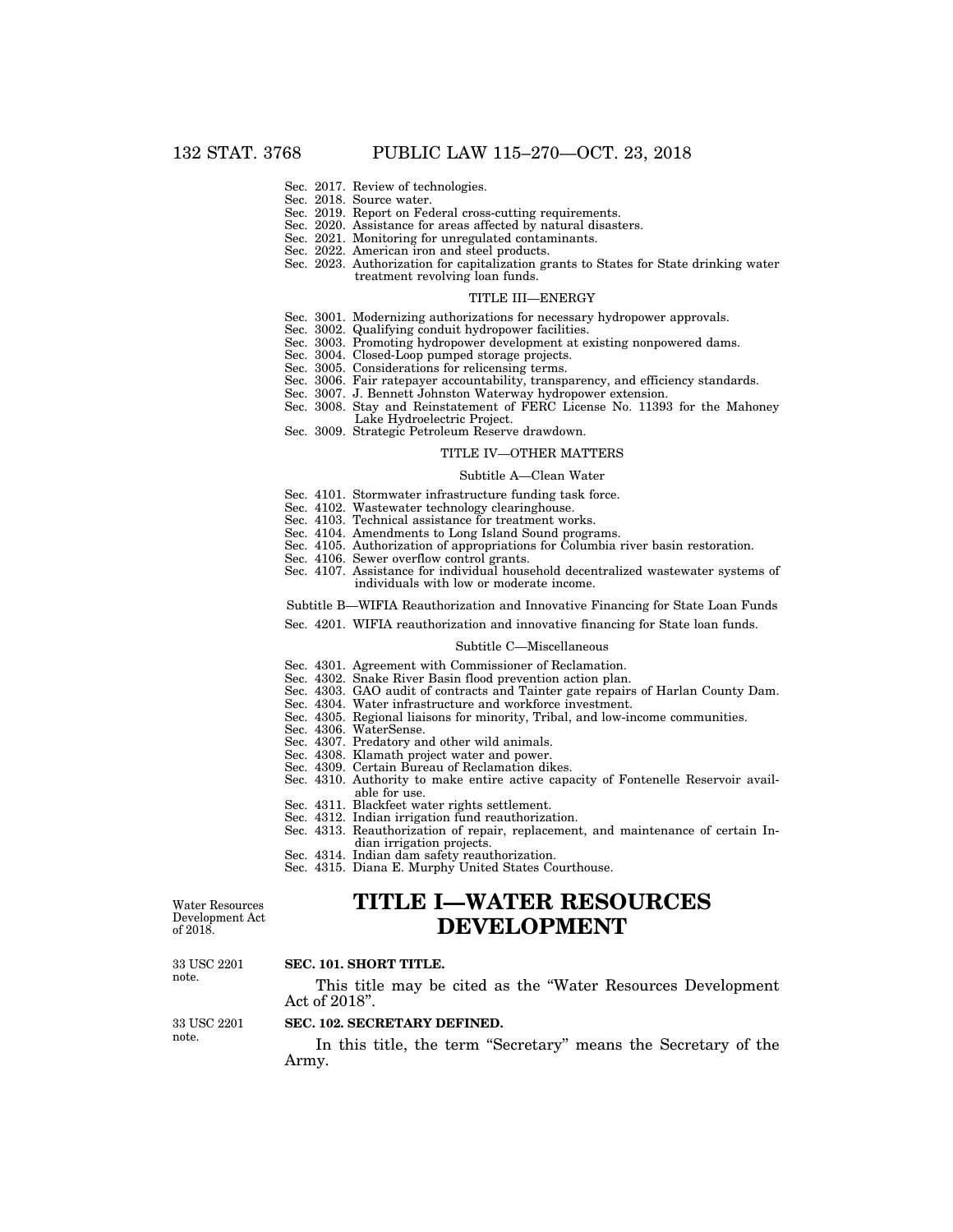# **Subtitle A—General Provisions**

# **SEC. 1101. SENSE OF CONGRESS REGARDING WATER RESOURCES DEVELOPMENT BILLS.**

It is the sense of Congress that, because the missions of the Corps of Engineers for navigation, flood control, beach erosion control and shoreline protection, hydroelectric power, recreation, water supply, environmental protection, restoration, and enhancement, and fish and wildlife mitigation benefit all Americans, and because water resources development projects are critical to maintaining the country's economic prosperity, national security, and environmental protection, Congress should consider a water resources development bill not less often than once every Congress.

# **SEC. 1102. STUDY OF THE FUTURE OF THE UNITED STATES ARMY CORPS OF ENGINEERS.**

(a) IN GENERAL.—The Secretary shall enter into an agreement with the National Academy of Sciences to convene a committee of experts to carry out a comprehensive study on—

(1) the ability of the Corps of Engineers to carry out its statutory missions and responsibilities, and the potential effects of transferring the functions (including regulatory obligations), personnel, assets, and civilian staff responsibilities of the Secretary relating to civil works from the Department of Defense to a new or existing agency or subagency of the Federal Government, including how such a transfer might affect the Federal Government's ability to meet the current statutory missions and responsibilities of the Corps of Engineers; and

(2) improving the Corps of Engineers' project delivery processes, including recommendations for such improvements, taking into account factors including—

(A) the effect of the annual appropriations process on the ability of the Corps of Engineers to efficiently secure and carry out contracts for water resources development projects and perform regulatory obligations;

(B) the effect that the current Corps of Engineers leadership and geographic structure at the division and district levels has on its ability to carry out its missions in a cost-effective manner; and

(C) the effect of the frequency of rotations of senior leaders of the Corps of Engineers and how such frequency affects the function of the district.

(b) CONSIDERATIONS.—The study carried out under subsection (a) shall include consideration of—

(1) effects on the national security of the United States; (2) the ability of the Corps of Engineers to maintain suffi-

cient engineering capability and capacity to assist ongoing and future operations of the United States armed services;

(3) emergency and natural disaster response obligations of the Federal Government that are carried out by the Corps of Engineers; and

 $(4)$  the ability of the Corps of Engineers to increase efficiency, coordination, transparency, and cost savings of the project delivery process.

(c) SUBMISSION TO CONGRESS.—The Secretary shall submit the Reports. final report of the National Academy containing the findings of

Recommendations.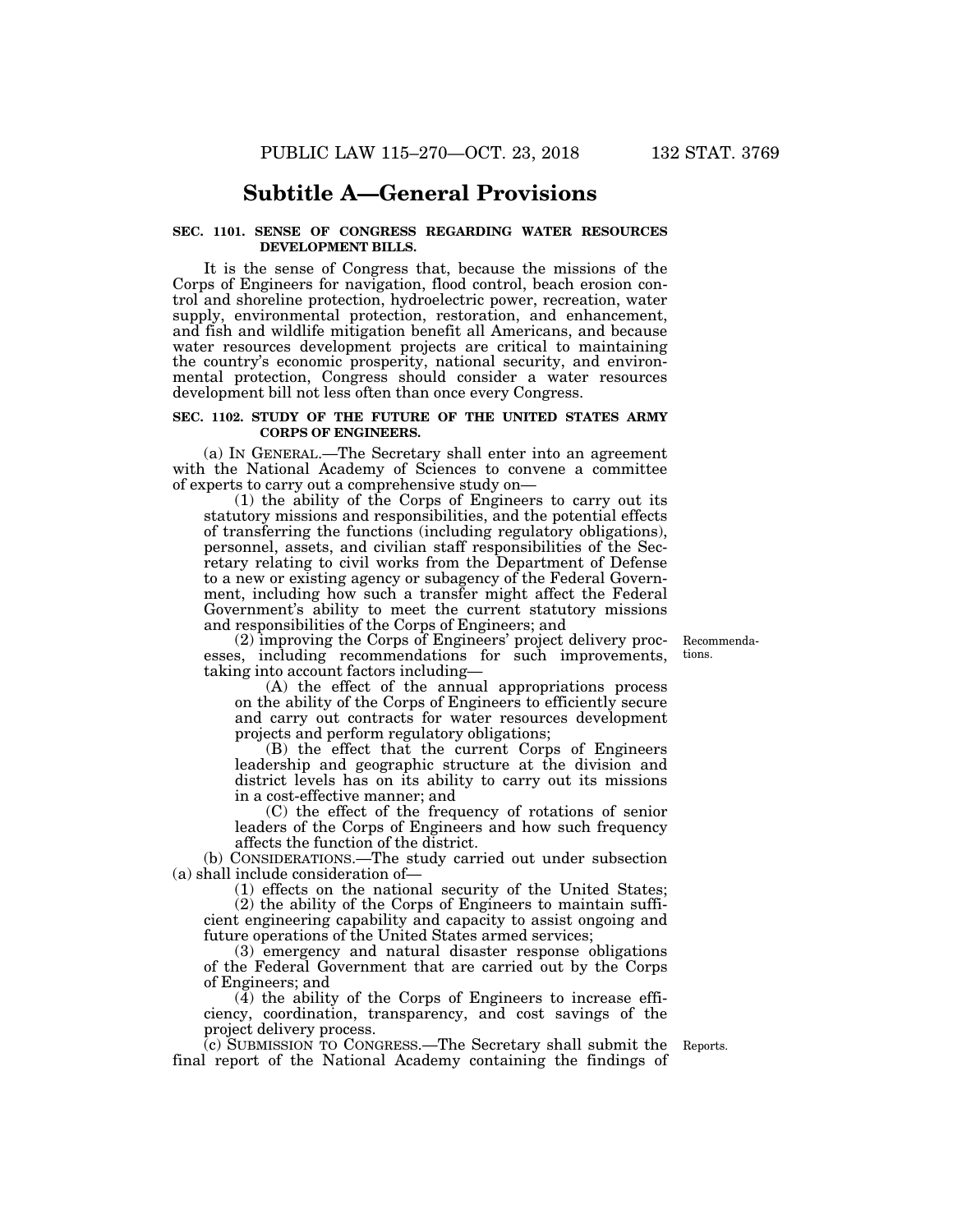the study carried out under subsection (a) to the Committee on Transportation and Infrastructure of the House of Representatives and the Committee on Environment and Public Works of the Senate not later than 2 years after the date of enactment of this Act.

(d) CONGRESSIONAL APPROVAL.—The Secretary may not implement the findings of the study carried out under subsection (a) unless expressly authorized by Congress.

# **SEC. 1103. STUDY ON ECONOMIC AND BUDGETARY ANALYSES.**

(a) IN GENERAL.—Not later than 180 days after the date of enactment of this Act, the Secretary shall enter into an agreement with the National Academy of Sciences to—

(1) carry out a study on the economic principles and analytical methodologies currently used by or applied to the Corps of Engineers to formulate, evaluate, and budget for water resources development projects; and

(2) make recommendations to Congress on potential changes to such principles and methodologies to improve transparency, return on Federal investment, cost savings, and prioritization, in the formulation, evaluation, and budgeting of such projects.

(b) CONSIDERATIONS.—The study under subsection (a) shall include—

(1) an analysis of the current economic principles and analytical methodologies used by or applied to the Corps of Engineers in determining the total benefits and total costs during the formulation of, and plan selection for, a water resources development project;

(2) an analysis of improvements or alternatives to how the Corps of Engineers utilizes the National Economic Development, Regional Economic Development, Environmental Quality, and Other Social Effects accounts developed by the Institute for Water Resources of the Corps of Engineers in the formulation of, and plan selection for, such projects;

(3) an analysis of whether such principles and methodologies fully account for all of the potential benefits of project alternatives, including any reasonably associated benefits of such alternatives that are not contrary to law, Federal policy, or sound water resources management;

(4) an analysis of whether such principles and methodologies fully account for all of the costs of project alternatives, including potential societal costs, such as lost ecosystem services, and full lifecycle costs for such alternatives;

(5) an analysis of the methodologies utilized by the Federal Government in setting and applying discount rates for benefitcost analyses used in the formulation, evaluation, and budgeting of Corps of Engineers water resources development projects;

(6) an analysis of whether or not the Corps of Engineers—

(A) considers cumulative benefits of locally developed projects, including Master Plans approved by the Corps; and

(B) uses the benefits referred to in subparagraph (A) for purposes of benefit-cost analysis for project justification for potential projects within such Master Plans; and

Recommenda-

Deadline.

tions.

Analyses.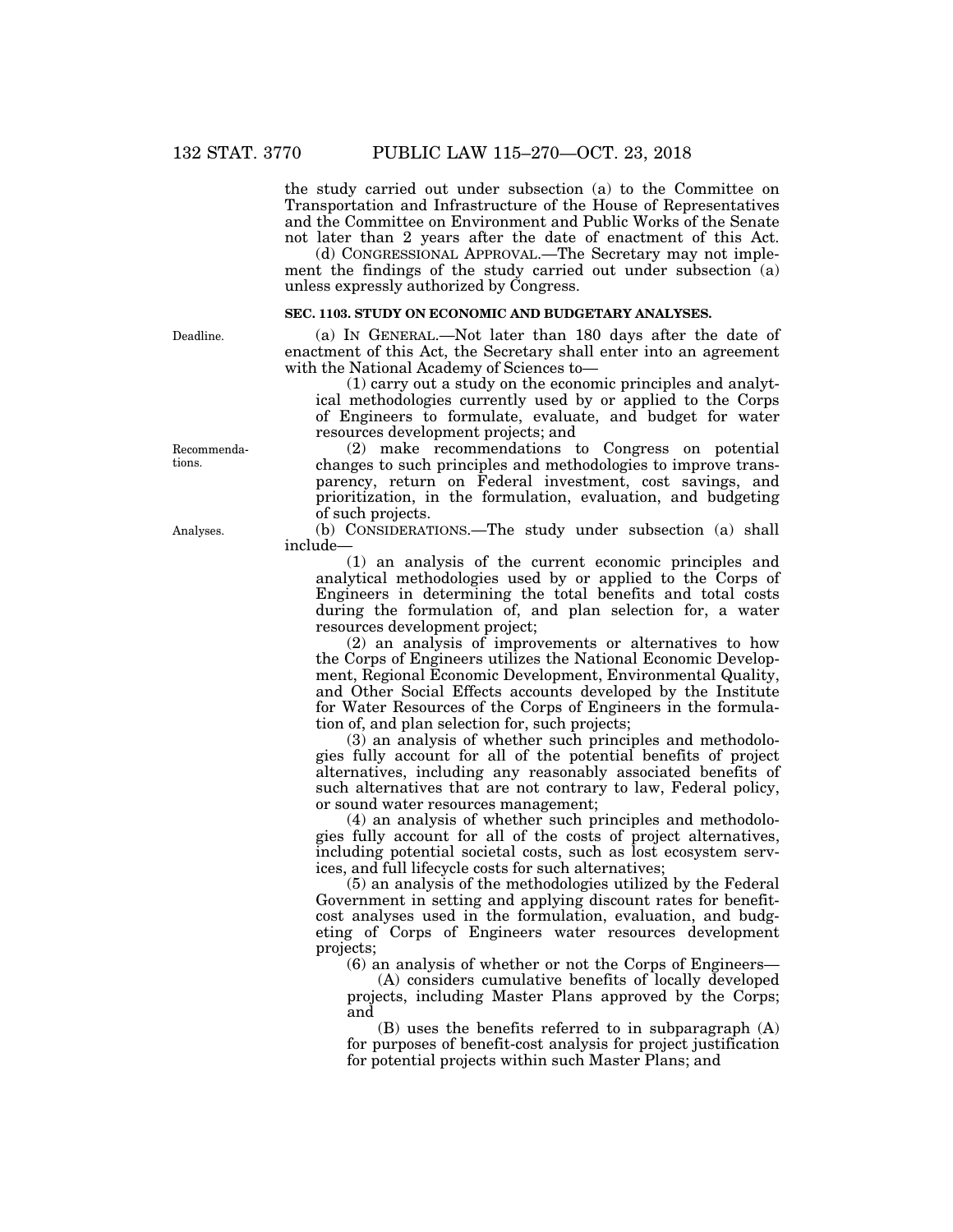(7) consideration of the report submitted under section 1204, if that report is submitted prior to completion of the study under this section.

(c) PUBLICATION.—The agreement entered into under subsection (a) shall require the National Academy of Sciences to, not later than 30 days after the completion of the study—

(1) submit a report containing the results of the study and the recommendations to the Committee on Environment and Public Works of the Senate and the Committee on Transportation and Infrastructure of the House of Representatives; and Reports. Recommendations.

(2) make a copy of such report available on a publicly Web posting. accessible website.

# **SEC. 1104. DISSEMINATION OF INFORMATION.**

(a) FINDINGS.—Congress finds the following:

(1) Congress plays a central role in identifying, prioritizing, and authorizing vital water resources infrastructure activities throughout the United States.

(2) The Water Resources Reform and Development Act of 2014 (Public Law 113–121) established a new and transparent process to review and prioritize the water resources development activities of the Corps of Engineers with strong congressional oversight.

(3) Section 7001 of the Water Resources Reform and Development Act of 2014 (33 U.S.C. 2282d) requires the Secretary to develop and submit to Congress each year a Report to Congress on Future Water Resources Development and, as part of the annual report process, to—

(A) publish a notice in the Federal Register that requests from non-Federal interests proposed feasibility studies and proposed modifications to authorized water resources development projects and feasibility studies for inclusion in the report; and

(B) review the proposals submitted and include in the report those proposed feasibility studies and proposed modifications that meet the criteria for inclusion established under such section 7001.

(4) Congress will use the information provided in the annual Report to Congress on Future Water Resources Development to determine authorization needs and priorities for purposes of water resources development legislation.

(5) To ensure that Congress can gain a thorough understanding of the water resources development needs and priorities of the United States, it is important that the Secretary take sufficient steps to ensure that non-Federal interests are made aware of the new annual report process, including the need for non-Federal interests to submit proposals during the Secretary's annual request for proposals in order for such proposals to be eligible for consideration by Congress.

(b) DISSEMINATION OF PROCESS INFORMATION.—The Secretary shall develop, support, and implement education and awareness efforts for non-Federal interests with respect to the annual Report to Congress on Future Water Resources Development required under section 7001 of the Water Resources Reform and Development Act of 2014 (33 U.S.C. 2282d), including efforts to—

33 USC 2282d note.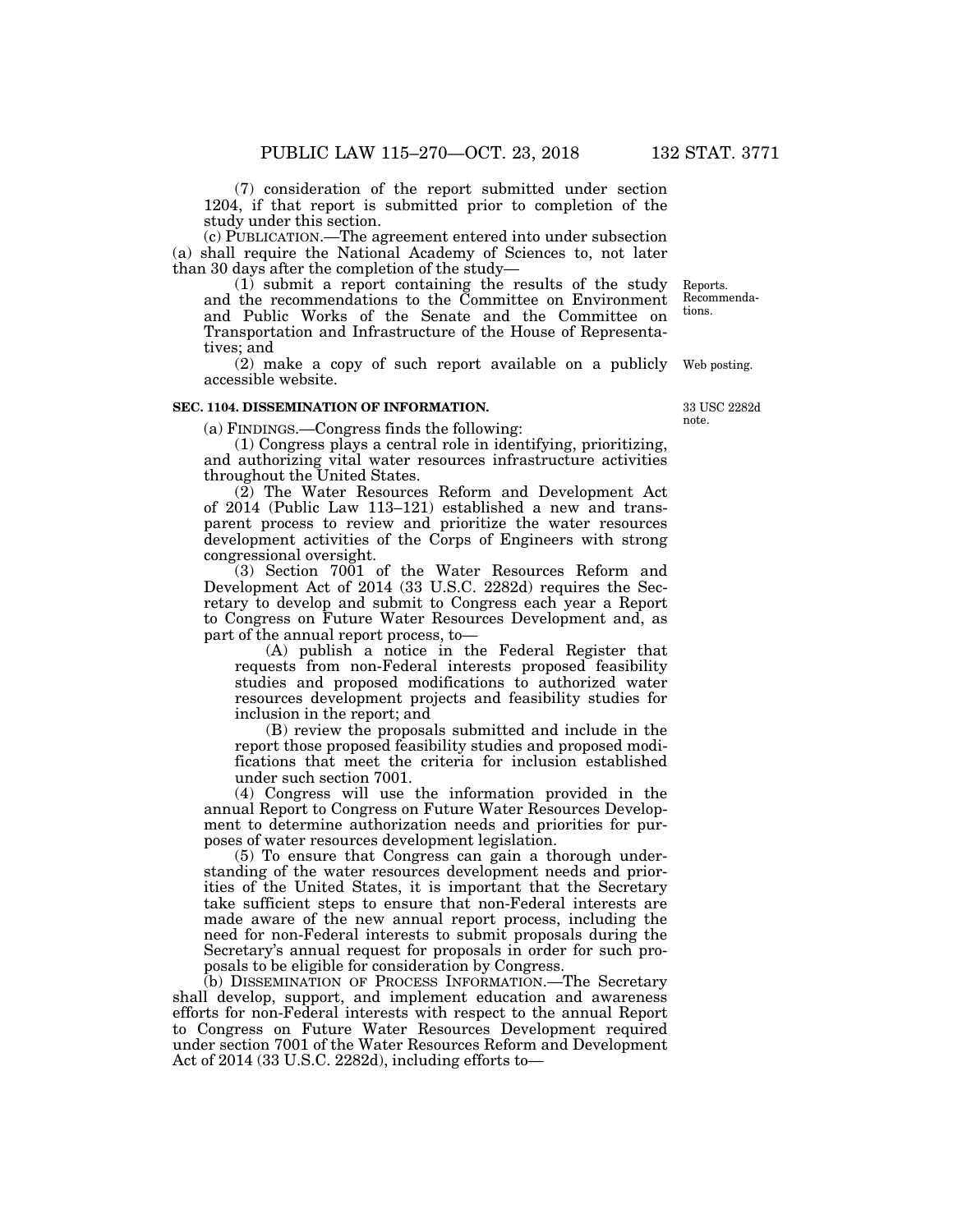(1) develop and disseminate technical assistance materials, seminars, and guidance on the annual process as it relates to non-Federal interests;

(2) provide written notice to local elected officials and previous and potential non-Federal interests on the annual process and on opportunities to address local water resources challenges through the missions and authorities of the Corps of Engineers;

(3) issue guidance for non-Federal interests to assist such interests in developing proposals for water resources development projects that satisfy the requirements of such section 7001; and

(4) provide, at the request of a non-Federal interest, assistance with researching and identifying existing project authorizations and Corps of Engineers decision documents.

#### **SEC. 1105. NON-FEDERAL ENGAGEMENT AND REVIEW.**

(a) ISSUANCE.—The Secretary shall expeditiously issue guidance to implement each covered provision of law in accordance with this section.

(b) PUBLIC NOTICE.—

(1) IN GENERAL.—Prior to developing and issuing any new or revised implementation guidance for a covered water resources development law, the Secretary shall issue a public notice that—

(A) informs potentially interested non-Federal stakeholders of the Secretary's intent to develop and issue such guidance; and

(B) provides an opportunity for interested non-Federal stakeholders to engage with, and provide input and recommendations to, the Secretary on the development and issuance of such guidance.

(2) ISSUANCE OF NOTICE.—The Secretary shall issue the notice under paragraph (1) through a posting on a publicly accessible website dedicated to providing notice on the development and issuance of implementation guidance for a covered water resources development law.

(c) STAKEHOLDER ENGAGEMENT.—

(1) INPUT.—The Secretary shall allow a minimum of 60 days after issuance of the public notice under subsection (b) for non-Federal stakeholders to provide input and recommendations to the Secretary, prior to finalizing implementation guidance for a covered water resources development law.

(2) OUTREACH.—The Secretary may, as appropriate (as determined by the Secretary), reach out to non-Federal stakeholders and circulate drafts of implementation guidance for a covered water resources development law for informal input and recommendations.

(d) SUBMISSION.—The Secretary shall submit to the Committee on Transportation and Infrastructure of the House of Representatives and the Committee on Environment and Public Works of the Senate a copy of all input and recommendations received pursuant to subsection (c) and a description of any consideration of such input and recommendations.

(e) DEVELOPMENT OF GUIDANCE.—When developing implementation guidance for a covered water resources development law, the Secretary shall take into consideration the input and recommendations received from non-Federal stakeholders, and

Guidance. 33 USC 2202

Web posting.

Time period.

Web posting.

Notice.

Guidance.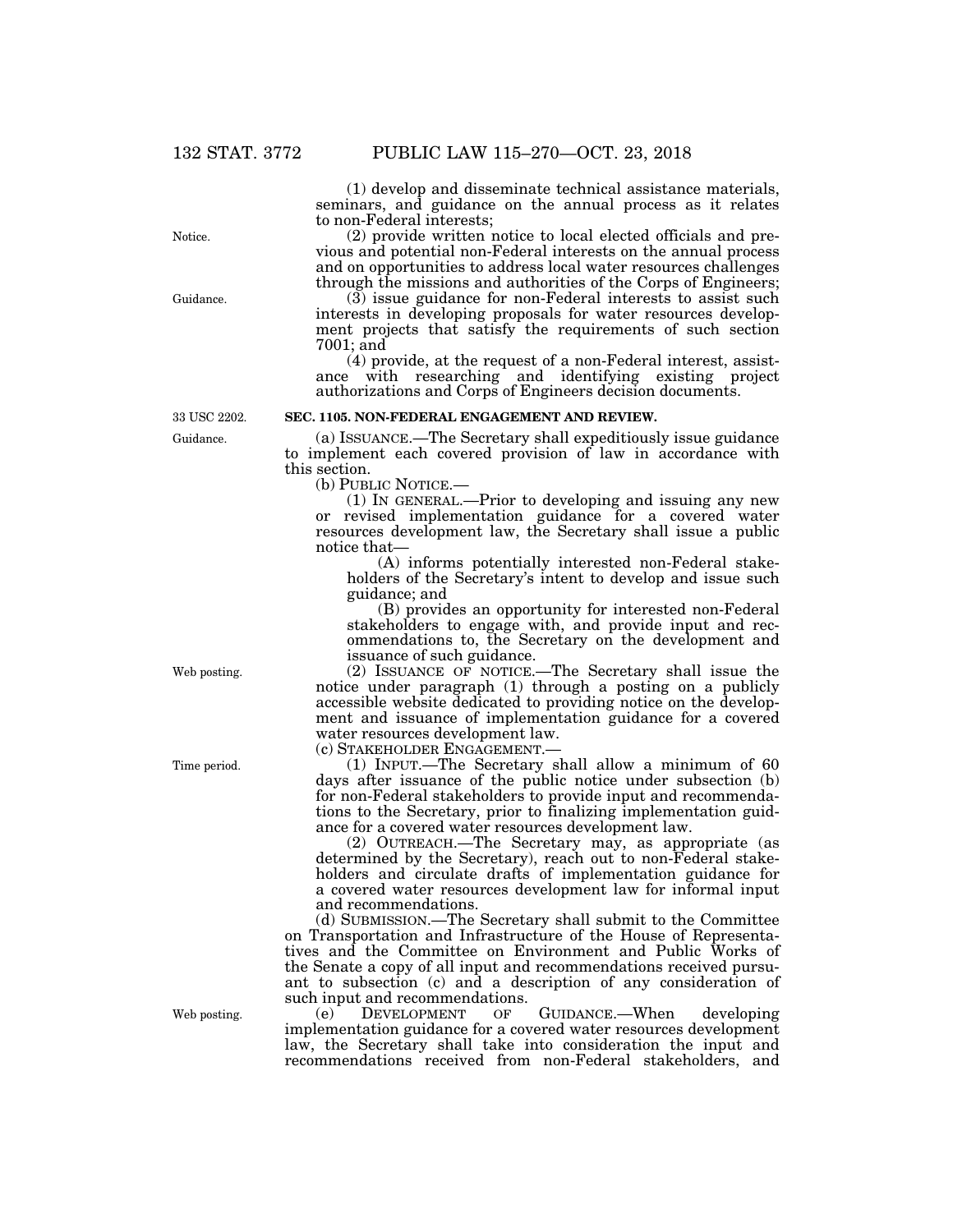make the final guidance available to the public on the publicly accessible website described in subsection  $(b)(2)$ .

(f) DEFINITIONS.—In this section:

(1) COVERED PROVISION OF LAW.—The term ''covered provision of law'' means a provision of law under the jurisdiction of the Secretary contained in, or amended by, a covered water resources development law, with respect to which—

(A) the Secretary determines guidance is necessary in order to implement the provision; and

(B) no such guidance has been issued as of the date of enactment of this Act.

(2) COVERED WATER RESOURCES DEVELOPMENT LAW.—The term "covered water resources development law" means-

(A) the Water Resources Reform and Development Act of 2014;

(B) the Water Resources Development Act of 2016; (C) this Act; and

(D) any Federal water resources development law enacted after the date of enactment of this Act.

#### **SEC. 1106. LAKE OKEECHOBEE REGULATION SCHEDULE REVIEW.**

The Secretary shall expedite completion of the Lake Okeechobee regulation schedule to coincide with the completion of the Herbert Hoover Dike project, and may consider all relevant aspects of the Comprehensive Everglades Restoration Plan described in section 601 of the Water Resources Development Act of 2000 (114 Stat. 2680).

#### **SEC. 1107. ACCESS TO REAL ESTATE DATA.**

(a) IN GENERAL.—Using available funds, the Secretary shall make publicly available, including on a publicly accessible website, information on all Federal real estate assets in the United States that are owned, operated, or managed by, or in the custody of, the Corps of Engineers.

(b) REQUIREMENTS.—<br>(1) IN GENERAL.—The real estate information made available under subsection (a) shall include—

(A) existing standardized real estate plat descriptions of assets described in subsection (a); and

(B) existing geographic information systems and geospatial information associated with such assets.

(2) COLLABORATION.—In making information available under subsection (a), the Secretary shall consult with the Administrator of General Services. Such information may be made available, in whole or in part, in the Federal real property database published under section 21 of the Federal Assets Sale and Transfer Act of 2016 (Public Law 114–287), as determined appropriate by the Administrator of General Services. Nothing in this paragraph shall be construed as requiring the Administrator of General Services to add additional data elements or features to such Federal real property database if such additions are impractical or would add additional costs to such database.

(c) LIMITATION.—Nothing in this section shall compel or authorize the disclosure of data or other information determined by the Secretary to be confidential, privileged, national security information, personal information, or information the disclosure of which is otherwise prohibited by law.

Public information. 33 USC 579e.

Web posting.

Consultation.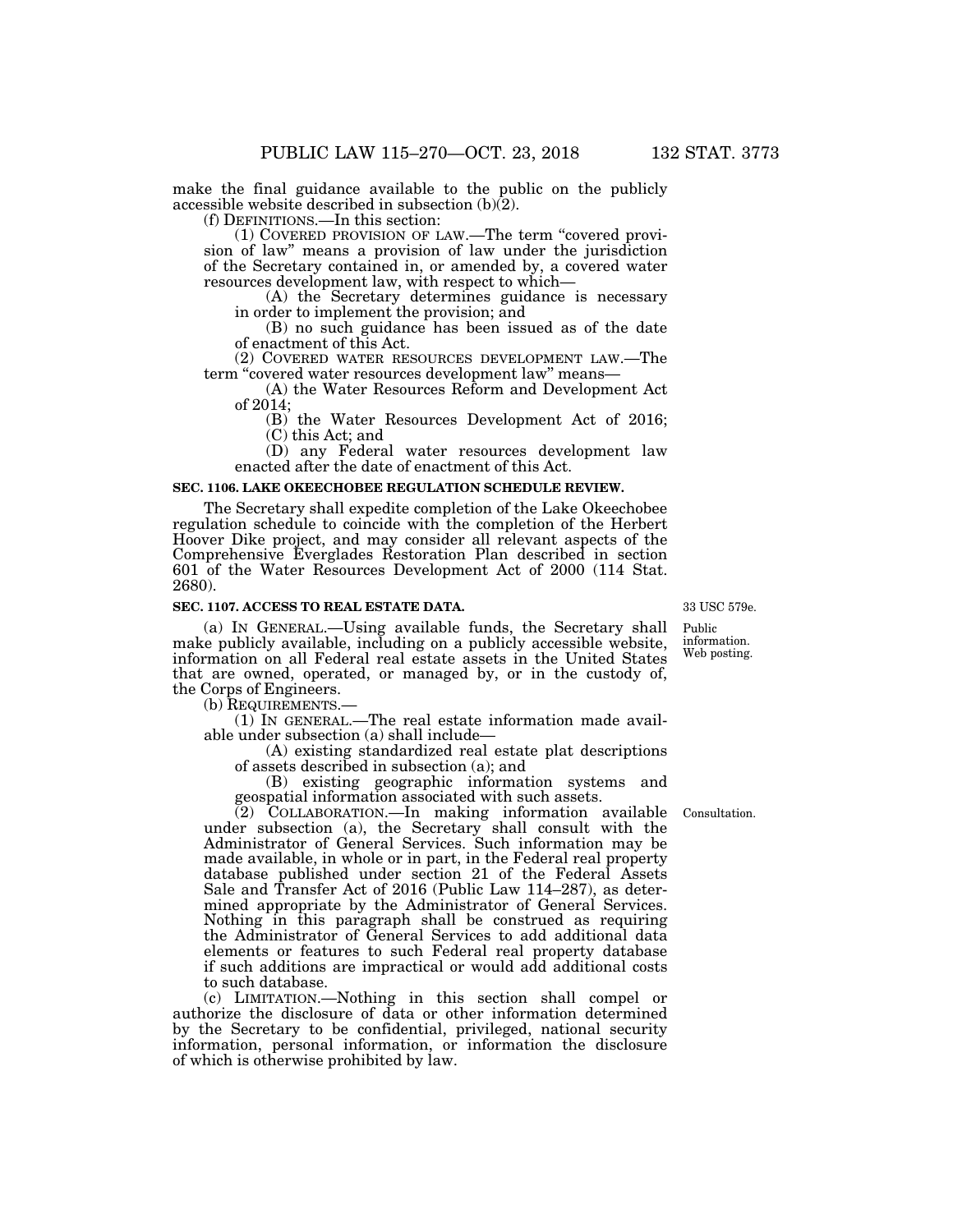(d) TIMING.—The Secretary shall ensure that the implementation of subsection (a) occurs as soon as practicable.

(e) EFFECT ON OTHER LAWS.—Nothing in this section shall be construed as modifying, or exempting the Corps of Engineers from, the requirements of the Federal real property database published under section 21 of the Federal Assets Sale and Transfer Act of 2016 (Public Law 114–287).

## **SEC. 1108. AQUATIC INVASIVE SPECIES RESEARCH.**

(a) IN GENERAL.—As part of the ongoing activities of the Engineer Research and Development Center to address the spread and impacts of aquatic invasive species, the Secretary shall undertake research on the management and eradication of aquatic invasive species, including Asian carp and zebra mussels.

(b) LOCATIONS.—In carrying out subsection (a), the Secretary shall work with Corps of Engineers district offices representing diverse geographical regions of the continental United States that are impacted by aquatic invasive species, such as the Atlantic, Pacific, and Gulf coasts and the Great Lakes.

(c) REPORT.—Not later than 180 days after the date of enactment of this section, the Secretary shall submit to the Committee on Transportation and Infrastructure of the House of Representatives and the Committee on Environment and Public Works of the Senate a report recommending a plan to address the spread and impacts of aquatic invasive species.

# **SEC. 1109. HARMFUL ALGAL BLOOM TECHNOLOGY DEMONSTRATION.**

(a) IN GENERAL.—The Secretary, acting through the Engineer Research and Development Center, shall implement a 5-year harmful algal bloom technology development demonstration program under the Aquatic Nuisance Research Program. To the extent practicable, the Secretary shall support research that will identify and develop improved strategies for early detection, prevention, and management techniques and procedures to reduce the occurrence and effects of harmful algal blooms in the Nation's water resources.

(b) SCALABILITY REQUIREMENT.—The Secretary shall ensure that technologies identified, tested, and deployed under the harmful algal bloom technology development demonstration program have the ability to scale up to meet the needs of harmful-algal-bloomrelated events.

# **SEC. 1110. BUBBLY CREEK, CHICAGO ECOSYSTEM RESTORATION.**

The Secretary shall enter into a memorandum of understanding with the Administrator of the Environmental Protection Agency to facilitate ecosystem restoration activities at the South Fork of the South Branch of the Chicago River (commonly known as Bubbly Creek).

#### **SEC. 1111. DREDGE PILOT PROGRAM.**

(a) IN GENERAL.—The Secretary is authorized to carry out a pilot program to award contracts with a duration of up to 5 years for the operation and maintenance of harbors and inland harbors referred to in section  $210(a)(2)$  of the Water Resources Development Act of 1986 (33 U.S.C. 2238(a)(2)).

(b) SCOPE.—In carrying out the pilot program under subsection (a), the Secretary may award a contract described in such subsection, which may address one or more harbors or inland harbors

Recommendations. Plan.

33 USC 2263a.

36 USC 610 note.

33 USC 2326 note. Contracts.

Memorandum.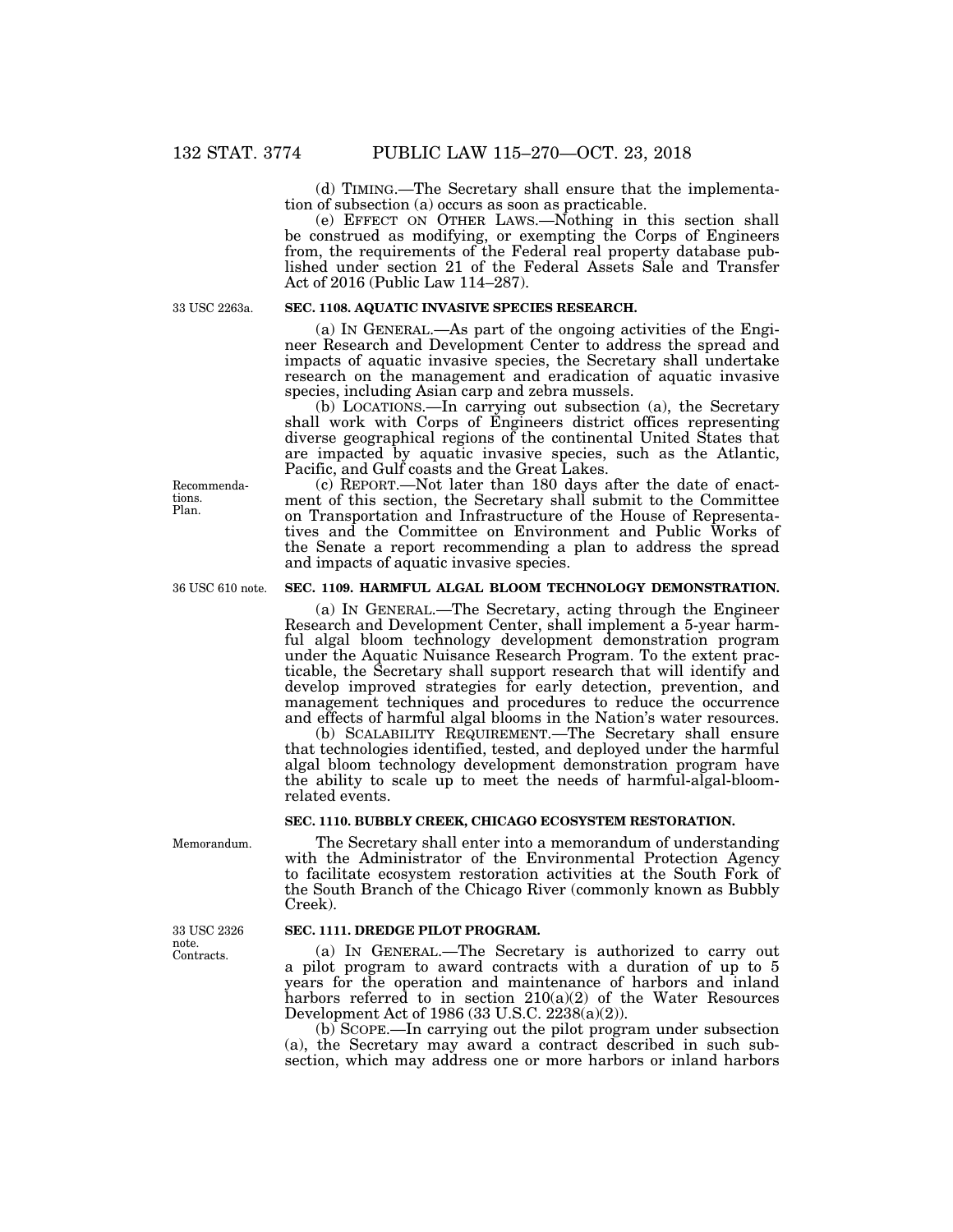in a geographical region, if the Secretary determines that the contract provides cost savings compared to the awarding of such work on an annual basis or on a project-by-project basis.

(c) REPORT TO CONGRESS.—Not later than 1 year after the date on which the first contract is awarded pursuant to the pilot program carried out under subsection (a), the Secretary shall submit to Congress a report evaluating, with respect to the pilot program and any contracts awarded under the pilot program—

(1) cost effectiveness;

(2) reliability and performance;

(3) cost savings attributable to mobilization and demobilization of dredge equipment; and

(4) response times to address navigational impediments. (d) SUNSET.—The authority of the Secretary to enter into contracts pursuant to the pilot program carried out under subsection (a), shall expire on the date that is 10 years after the date of enactment of this Act.

#### **SEC. 1112. HURRICANE AND STORM DAMAGE PROTECTION PROGRAM.**

(a) IN GENERAL.—The Secretary is authorized to carry out a pilot program to award single contracts for more than one authorized hurricane and storm damage reduction project in a geographical region, including projects across more than one Corps of Engineers district, if the Secretary determines that the contract provides cost savings compared to the awarding of such work on a project-by-project basis.

(b) PROJECT SELECTION.—In carrying out the pilot program under subsection (a), the Secretary shall consult with relevant State agencies in selecting projects.

(c) CRITERIA.—In carrying out the pilot program under subsection (a), the Secretary shall establish criteria and other considerations that—

(1) foster Federal, State, and local collaboration;

(2) evaluate the performance of projects being carried out under a single contract with respect to whether such projects yield any regional or multi-district benefits; and

(3) include other criteria and considerations that the Secretary determines to be appropriate.

(d) REPORT.—Not later than 1 year after the date of enactment of this Act, and annually thereafter, the Secretary shall submit to the Committee on Environment and Public Works of the Senate and the Committee on Transportation and Infrastructure of the House of Representatives a report that includes findings and recommendations of the Secretary with respect to the projects completed under the pilot program carried out under subsection (a).

(e) AUTHORIZATION OF APPROPRIATIONS.—There is authorized to be appropriated to carry out this section \$75,000,000.

(f) TERMINATION.—The authority of the Secretary to enter into contracts pursuant to the pilot program carried out under subsection (a) shall expire on the date that is 10 years after the date of enactment of this Act.

#### **SEC. 1113. OPERATION AND MAINTENANCE OF EXISTING INFRASTRUC-TURE.**

The Secretary shall improve the reliability, and operation and maintenance of, existing infrastructure of the Corps of Engineers, and, as necessary, improve its resilience to cyber-related threats.

33 USC 2351a note.

Recommenda-

tions.

note. Contracts.

Consultation.

33 USC 426g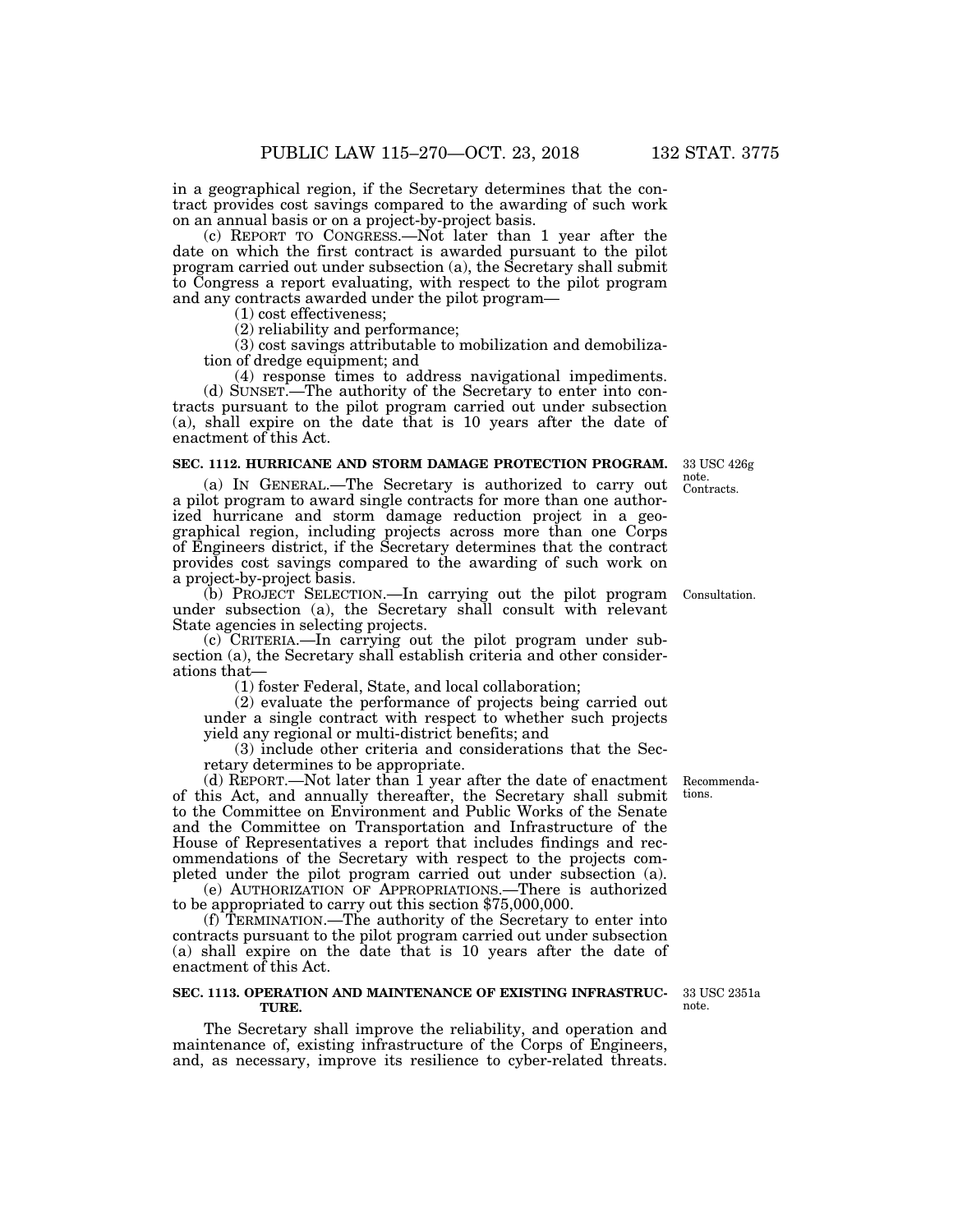33 USC 634.

35 USC 598a.

# **SEC. 1114. ASSISTANCE RELATING TO WATER SUPPLY.**

The Secretary may provide assistance to municipalities the water supply of which is adversely affected by construction carried out by the Corps of Engineers.

# **SEC. 1115. PROPERTY ACQUISITION.**

(a) IN GENERAL.—In acquiring an interest in land, or requiring a non-Federal interest to acquire an interest in land, the Secretary shall, in accordance with the Uniform Relocation Assistance and Real Property Acquisition Policies Act of 1970, first consider the minimum interest in real property necessary to support the water resources development project for which such interest is acquired.

(b) DETERMINATION.—In determining an interest in land under subsection (a), the Secretary shall first consider a temporary easement or other interest designed to reduce the overall cost of the water resources development project for which such interest is acquired, reduce the time to complete such project, and minimize conflict with property owners related to such project.

(c) PROCEDURES USED IN STATE.—In carrying out subsection (a), the Secretary shall consider, with respect to a State, the procedures that the State uses to acquire, or require the acquisition of, interests in land, to the extent that such procedures are generally consistent with the goals of a project or action.

#### **SEC. 1116. DREDGED MATERIAL MANAGEMENT PLANS.**

(a) IN GENERAL.—For purposes of dredged material management plans initiated after the date of enactment of this Act, the Secretary shall expedite the dredged material management plan process in order that such plans make maximum use of existing information, studies, and innovative dredged material management practices, and avoid any redundant information collection and studies.

(b) REPORT.—Not later than 60 days after the date of enactment of this Act, the Secretary shall submit to Congress a report on how the Corps of Engineers intends to meet the requirements of subsection  $(a)$ .

## **SEC. 1117. INCLUSION OF PROJECT OR FACILITY IN CORPS OF ENGI-NEERS WORKPLAN.**

(a) IN GENERAL.—The Secretary shall, to the maximum extent practicable, include in the future workplan of the Corps any authorized project or facility of the Corps of Engineers—

(1) that the Secretary has studied for disposition under an existing authority, including by carrying out a disposition study under section 216 of the Flood Control Act of 1970 (33 U.S.C. 549a); and

(2) for which a final report by the Director of Civil Works has been completed.

(b) NOTIFICATION TO COMMITTEES.—Upon completion of a final report referred to in subsection (a), the Secretary shall transmit a copy of the report to the Committee on Transportation and Infrastructure of the House of Representatives and the Committee on Environment and Public Works of the Senate.

# **SEC. 1118. GEOMATIC DATA.**

(a) IN GENERAL.—The Secretary shall develop guidance for the acceptance and use of information obtained from a non-Federal interest through geomatic techniques, including remote sensing and

Easements.

33 USC 2326b note.

33 USC 549b.

33 USC 2292 note. Guidance.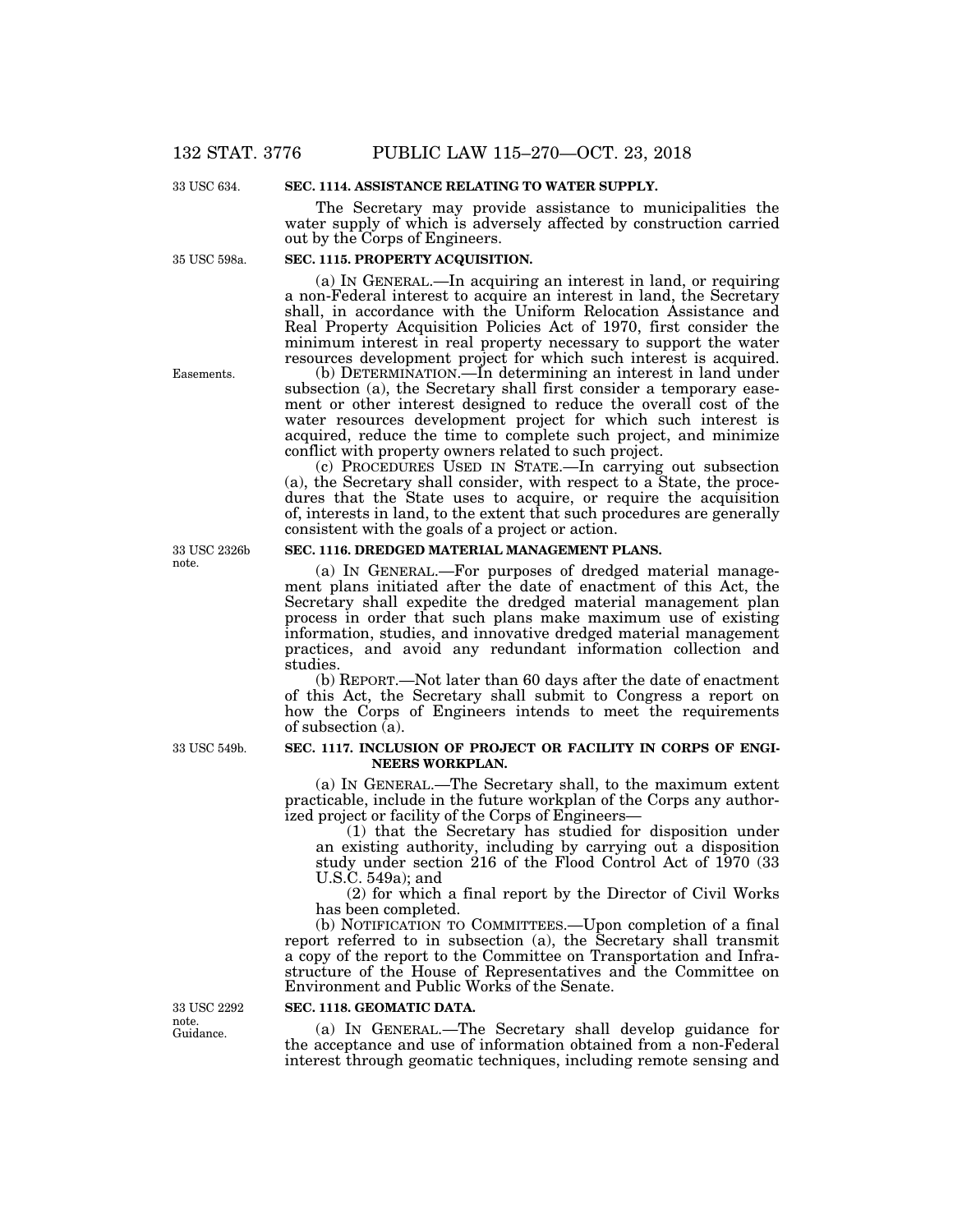land surveying, cartography, geographic information systems, global navigation satellite systems, photogrammetry, or other remote means, in carrying out any authority of the Secretary.

(b) CONSIDERATIONS.—In carrying out this section, the Secretary shall ensure that use of information described in subsection (a) meets the data quality and operational requirements of the Secretary.

(c) SAVINGS CLAUSE.—Nothing in this section—

(1) requires the Secretary to accept information that the Secretary determines does not meet the guidance developed under this section; or

(2) changes the current statutory or regulatory requirements of the Corps of Engineers.

## **SEC. 1119. LOCAL GOVERNMENT RESERVOIR PERMIT REVIEW.**

(a) IN GENERAL.—During the 10-year period after the date of enactment of this section, the Secretary shall expedite review of applications for covered permits, if the permit applicant is a local governmental entity with jurisdiction over an area for which—

(1) any portion of the water resources available to the area served by the local governmental entity is polluted by chemicals used at a formerly used defense site under the jurisdiction of the Department of Defense that is undergoing (or is scheduled to undergo) environmental restoration under chapter 160 of title 10, United States Code; and

(2) mitigation of the pollution described in paragraph (1) is ongoing.

(b) COVERED PERMIT DEFINED.—In this section, the term ''covered permit'' means a permit to be issued by the Secretary to modify a reservoir owned or operated by the Secretary, with respect to which not less than 80 percent of the water rights are held for drinking water supplies, in order to accommodate projected water supply needs of an area with a population of less than 80,000.

(c) LIMITATIONS.—Nothing in this section affects any obligation to comply with the provisions of any Federal law, including—

(1) the National Environmental Policy Act of 1969 (42 U.S.C. 4321 et seq.); and

(2) the Federal Water Pollution Control Act (33 U.S.C. 1251 et seq.).

#### **SEC. 1120. TRANSPARENCY AND ACCOUNTABILITY IN COST SHARING**  33 USC 2315b. **FOR WATER RESOURCES DEVELOPMENT PROJECTS.**

(a) DEFINITION OF BALANCE SHEET.—In this section, the term ''balance sheet'' means a document that describes—

(1) the funds provided by each Federal and non-Federal interest for a water resources development project; and

(2) the status of those funds.

(b) ESTABLISHMENT OF BALANCE SHEET.—Each district of the Corps of Engineers shall, using the authority of the Secretary under section 10 of the Water Resources Development Act of 1988 (33 U.S.C. 2315)—

(1) maintain a balance sheet for each water resources development project carried out by the Secretary for which a non-Federal cost share is required; and

(2) on request of a non-Federal interest that provided funds for the project, provide to the non-Federal interest a copy of the balance sheet.

33 USC 2347 note. Time period.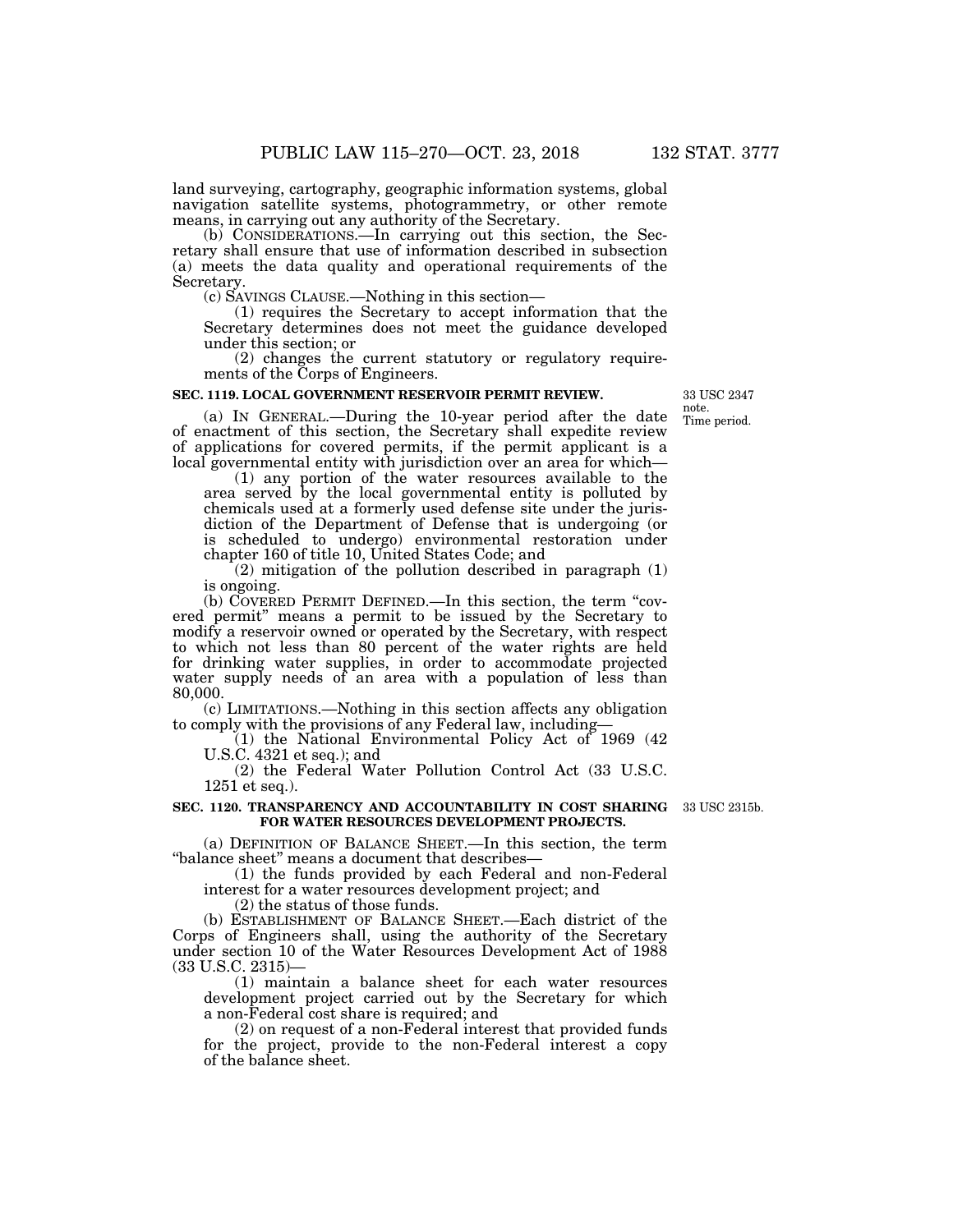(c) UNDER-BUDGET PROJECTS.—In the case of a water resources development project carried out by the Secretary that is completed at a cost less than the estimated cost, the Secretary shall transfer any excess non-Federal funds to the non-Federal interest in accordance with the cost-share requirement applicable to the project.

# **SEC. 1121. UPPER MISSOURI MAINSTEM RESERVOIR WATER WITH-DRAWAL INTAKE EASEMENT REVIEW.**

Time period.

(a) IN GENERAL.—During the 10-year period beginning on the date of enactment of this Act, the Secretary shall, to the maximum extent practicable, expedite the review of applications for a covered easement.

(b) PROCESS.—In carrying out this section, the Secretary shall develop an application to obtain a covered easement that requires an applicant for a covered easement to submit information that includes—

(1) all permissible locations for the proposed easement;

(2) the corresponding dimensions of the proposed easement; (3) the methods of installation of the water withdrawal intakes; and

(4) any other information that the Secretary may require to complete the review.

(c) RESPONSE.—Not later than 30 days after the date on which the Secretary receives an application under subsection (b), the Secretary shall seek to provide to the applicant a written notification that states—

(1) whether the application is complete; and

(2) if the application is not complete, what information is needed for the application to be complete.

(d) DETERMINATION.—To the maximum extent practicable, not later than 120 days after the date on which the Secretary receives a complete application for a covered easement, the Secretary shall approve or deny the application for the covered easement.

(e) COVERED EASEMENT DEFINED.—In this section, the term "covered easement" means an easement necessary to access Federal land under the control of the Secretary for the placement of water withdrawal intakes in the Upper Missouri Mainstem Reservoirs that does not otherwise involve the alteration or modification of any structures or facilities located on that Federal land, other than those owned by the non-Federal interest.

(f) LIMITATIONS.—Nothing in this section affects any obligation to comply with the provisions of any Federal law, including—

(1) the National Environmental Policy Act of 1969 (42 U.S.C. 4321 et seq.); and

(2) the Federal Water Pollution Control Act (33 U.S.C. 1251 et seq.).

# **SEC. 1122. LIMITATION ON CONTRACT EXECUTION.**

(a) LIMITATION.—For any new covered contract entered into during the period beginning on the date of enactment of this Act and ending on December 31, 2020, any local governmental entity that is a party to a covered contract entered into before such period shall be required to pay not more than 110 percent of the contractual rate per acre-foot in effect under the most recent such covered contract.

(b) COVERED CONTRACT.—In this section, the term ''covered contract'' means a contract between a local governmental entity

Deadline. Notification.

Deadline.

Time period.

Definition.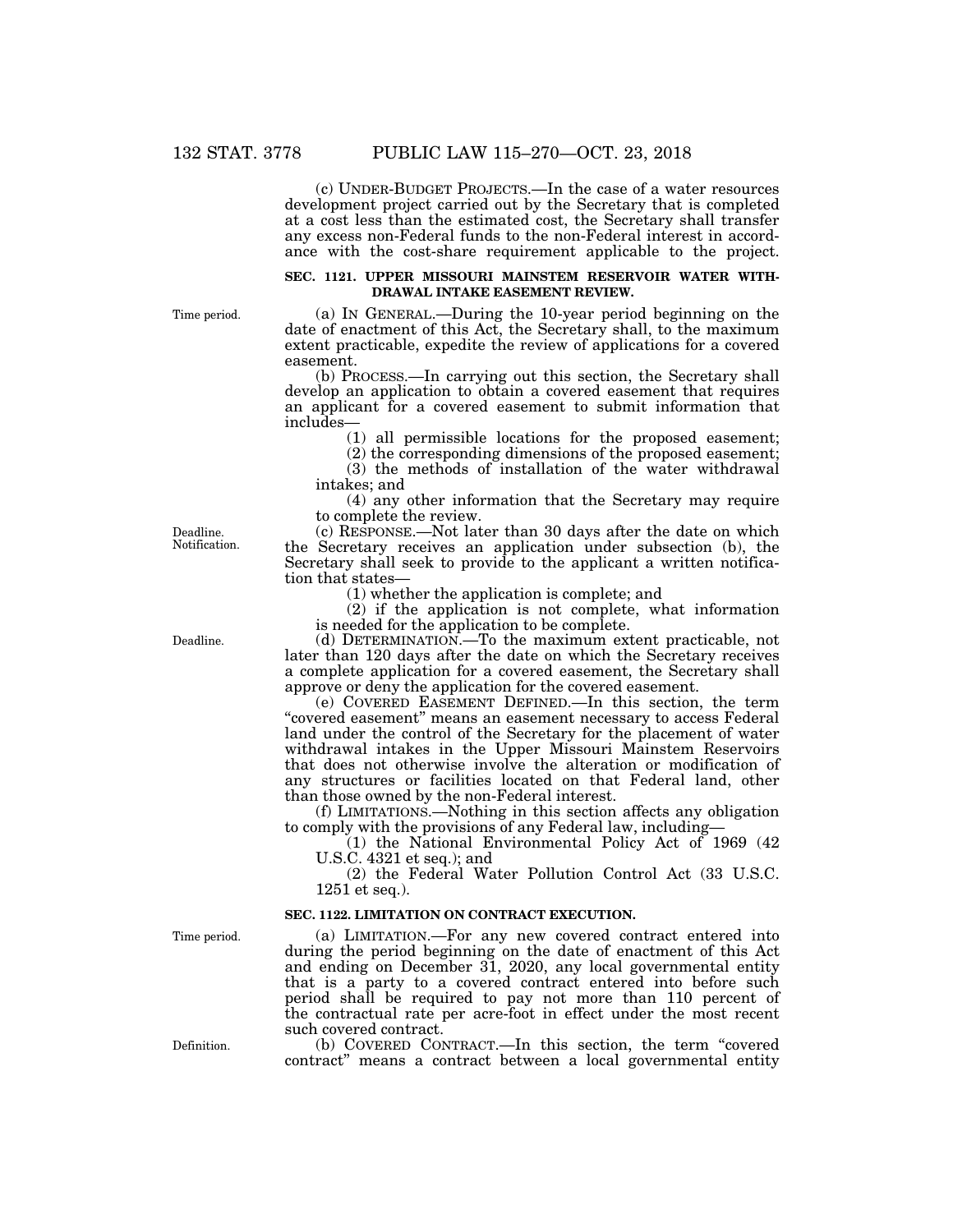and the Secretary for water supply storage in a nonhydropower lake within the Verdigris River Basin.

## **SEC. 1123. CERTAIN LEVEE IMPROVEMENTS.**

(a) IN GENERAL.—Notwithstanding section 211 of the Water Resources Development Act of 2000 (31 U.S.C. 6505 note), the Secretary, at the request of a local government, is authorized to provide technical services, on a reimbursable basis, to the local government to assess the reasons a federally constructed levee owned or operated by the local government is not accredited by the Federal Emergency Management Agency.

(b) FEDERAL LEVEES.—In carrying out this section, in a case in which a levee owned and operated by the Secretary is hydraulically tied to a levee described in subsection (a), the Secretary is encouraged to cooperate, to the maximum extent practicable, with the relevant local governmental entities in assessing the reasons the levee described in subsection (a) is not accredited.

(c) LIMITATION.—Nothing in this section—

(1) affects the responsibilities of a local government to operate and maintain its flood control infrastructure; or

(2) obligates the Secretary to expend additional Federal resources on levees owned and operated by the Secretary.

#### **SEC. 1124. COST-SHARE PAYMENT FOR CERTAIN PROJECTS.**

The Secretary shall, subject to the availability of appropriations, pay the outstanding balance of the Federal cost share for any project carried out under section 593 of the Water Resources Development Act of 1999 (113 Stat. 380).

#### **SEC. 1125. LOCKS ON ALLEGHENY RIVER.**

The Corps of Engineers may consider, in making funding determinations with respect to the operation and maintenance of locks on the Allegheny River—

(1) recreational boat traffic levels; and

(2) related economic benefits.

# **SEC. 1126. PURPOSE AND NEED.**

(a) PURPOSE AND NEED STATEMENTS.—

(1) IN GENERAL.—Not later than 90 days after the date Deadline. of receipt of a complete application for a water storage project, the District Engineer shall develop and provide to the applicant a purpose and need statement that describes—

(A) whether the District Engineer concurs with the assessment of the purpose of and need for the water storage project proposed by the applicant; and

(B) in any case in which the District Engineer does Assessment. not concur as described in subparagraph (A), an assessment by the District Engineer of the purpose of and need for the project.

(2) EFFECT ON ENVIRONMENTAL IMPACT STATEMENTS.—No environmental impact statement or environmental assessment required under the National Environmental Policy Act of 1969 (42 U.S.C. 4321 et seq.) shall substantially commence with respect to a water storage project until the date on which the District Engineer provides to the applicant a purpose and need statement as required under paragraph (1).

(b) APPEALS REQUEST.—A non-Federal interest may use the administrative appeals process described in part 331 of title 33,

33 USC 2347b.

33 USC 3306.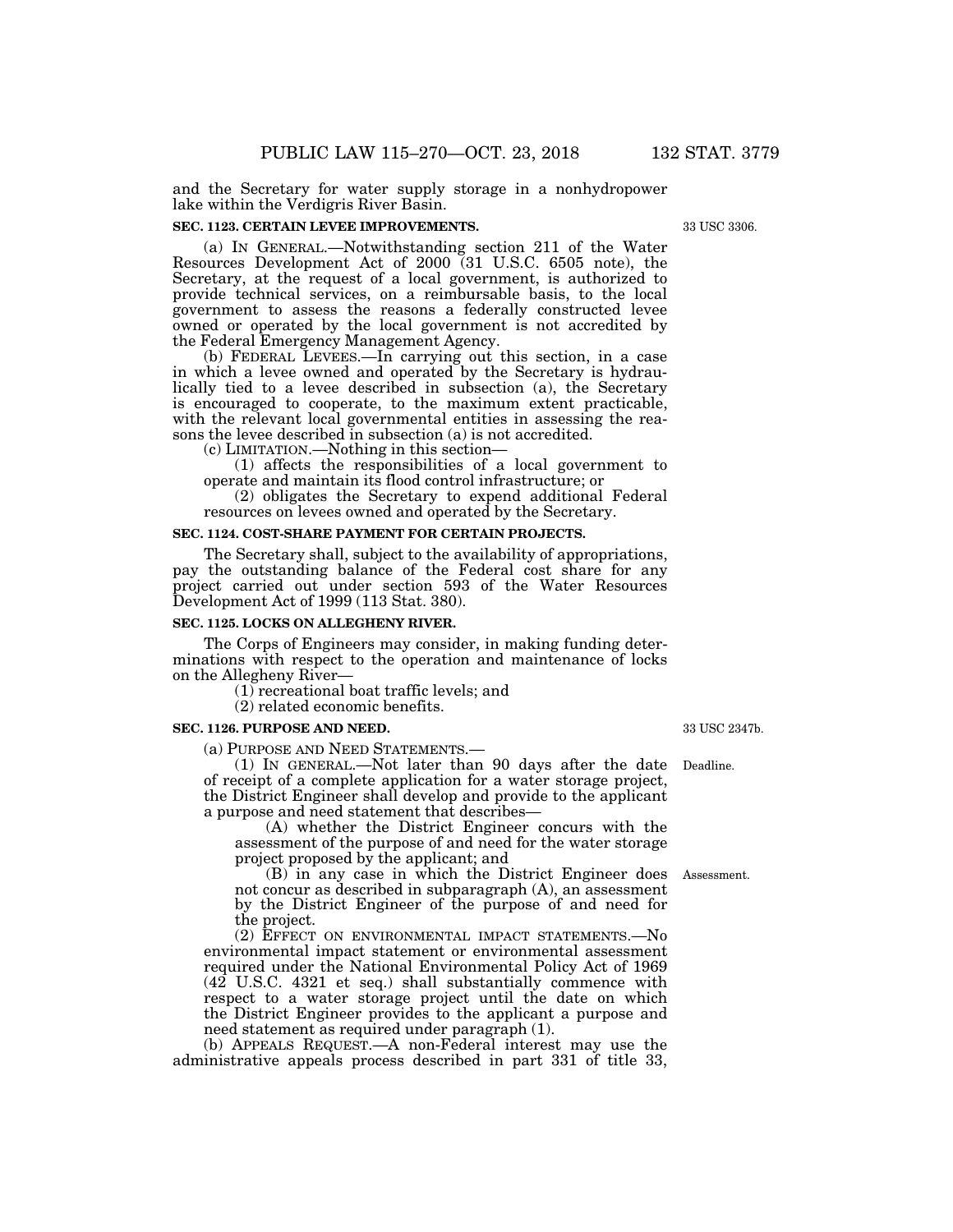Code of Federal Regulations (or any succeeding regulation), in relation to a decision of the Secretary related to an application for a water storage project.

33 USC 2355.

# **SEC. 1127. PRIOR PROJECT AUTHORIZATION.**

In any case in which a project under the jurisdiction of the Secretary is budgeted under a different business line than the business line under which the project was originally authorized, the Secretary shall ensure that the project is carried out in accordance with any requirements that apply to the business line under which the project was originally authorized.

33 USC 7020.

# **SEC. 1128. MISSISSIPPI RIVER AND TRIBUTARIES PROJECT.**

(a) IN GENERAL.—After any flood event requiring operation or activation of any floodway or backwater feature within the Mississippi River and Tributaries Project through natural overtopping of a Federal levee or artificial crevassing of a Federal levee to relieve pressure on the levees elsewhere in the system, the Secretary shall expeditiously reset and restore the damaged floodway's levees.

(b) CONSULTATION.—In carrying out subsection (a), the Secretary shall provide an opportunity for consultation with affected communities.

(c) MISSISSIPPI RIVER AND TRIBUTARIES PROJECT.—The term ''Mississippi River and Tributaries Project'' means the Mississippi River and Tributaries project authorized by the Act of May 15, 1928 (Chap. 569; 45 Stat. 534).

## **SEC. 1129. INCLUSION OF TRIBAL INTERESTS IN PROJECT CONSULTA-TIONS.**

(a) REPORT REQUIRED.—As soon as practicable following the date of enactment of this Act, the Secretary shall submit the report required under section  $1120(a)(3)$  of the Water Resources Development Act of 2016 (130 Stat. 1643).

(b) CONSULTATION.—The Secretary shall ensure that all existing Tribal consultation policies, regulations, and guidance continue to be implemented, and that consultations with Federal and State agencies and Indian Tribes required for a water resources development project are carried out.

# **SEC. 1130. BENEFICIAL USE OF DREDGED MATERIAL.**

Section 1122 of the Water Resources Development Act of 2016 (33 U.S.C. 2326 note) is amended—

(1) in subsection  $(b)(1)$ , by striking "10" and inserting "20"; and

 $(2)$  in subsection  $(g)$ , by striking "10" and inserting "20".

# **SEC. 1131. ICE JAM PREVENTION AND MITIGATION.**

Section 1150(c) of the Water Resources Development Act of 2016 (33 U.S.C. 701s note) is amended—

 $(1)$  in paragraph  $(1)$ –

(A) by striking ''During fiscal years 2017 through 2022, the Secretary'' and inserting ''The Secretary''; and

(B) by striking ''10 projects'' and inserting ''20 projects''; and

 $(2)$  in paragraph  $(2)$ —

 $(A)$  by striking "shall ensure" and inserting the following : "shall—

 $\H$ <sup>"(A)</sup> ensure";

Definition.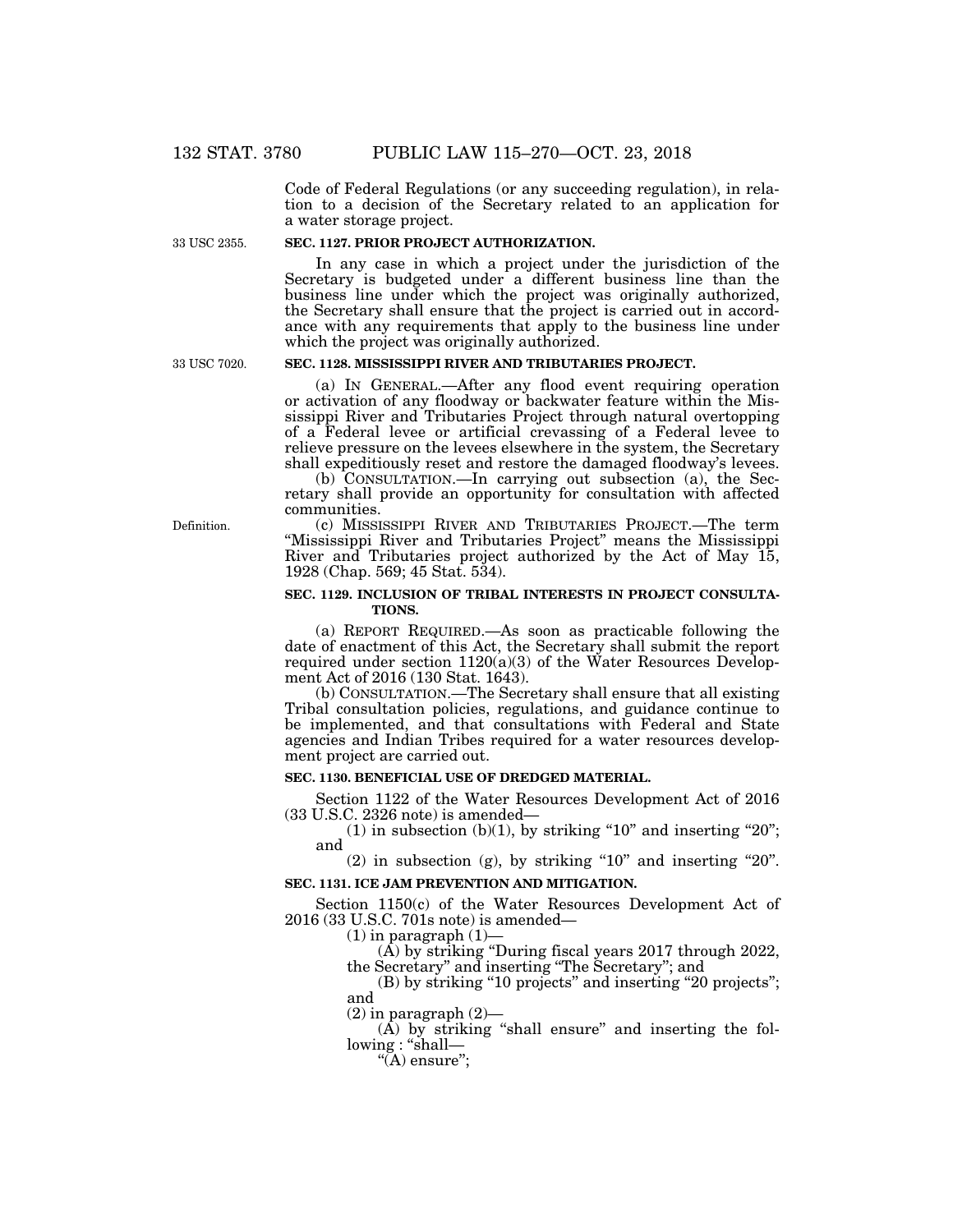(B) by striking the period at the end and inserting ''; and''; and

(C) by adding at the end the following:

''(B) select not fewer than one project to be carried out on a reservation (as defined in section 3 of the Indian Financing Act of 1974) that serves more than one Indian tribe (as defined in section 4 of the Indian Self-Determination and Education Assistance Act).''.

#### **SEC. 1132. REHABILITATION OF CORPS OF ENGINEERS CONSTRUCTED DAMS.**

Section 1177 of the Water Resources Development Act of 2016  $(33 \text{ U.S.C. } 467f-2 \text{ note})$  is amended—<br> $(1)$  in subsection (e), by striking "\$10,000,000" and inserting

(1) in subsection (e), by striking ''\$10,000,000'' and inserting ''\$40,000,000''; and (2) in subsection (f), by striking ''\$10,000,000'' and inserting ''\$40,000,000''.

## **SEC. 1133. COLUMBIA RIVER.**

(a) BONNEVILLE DAM, OREGON.— (1) IN GENERAL.—The Secretary, in consultation with the Secretary of the Interior, shall examine and assess the extent to which Indians (as defined in section 4 of the Indian Self-Determination and Education Assistance Act (25 U.S.C. 5304)) have been displaced as a result of the construction of the Bonneville Dam, Oregon, as authorized by the first section of the Act of August 30, 1935 (49 Stat. 1032) and the first section and section 2(a) of the Act of August 20, 1937 (16 U.S.C. 832, 832a(a)).

(2) INCLUSION.—The examination and assessment under paragraph (1) may include assessments relating to housing and related facilities.

(3) ASSISTANCE.—If the Secretary determines, based on the examination and assessment under paragraph (1), that assistance is required or needed, the Secretary may use all existing authorities of the Secretary, including under this Act, to provide assistance to Indians who have been displaced as a result of the construction of the Bonneville Dam, Oregon.

(4) TRIBAL ASSISTANCE.—Section  $1178(c)(1)(A)$  of the Water Resources Development Act of 2016 (130 Stat. 1675) is amended by striking ''Upon the request of the Secretary of the Interior, the Secretary may provide assistance'' and inserting ''The Secretary, in consultation with the Secretary of the Interior, may provide assistance".<br>(b) JOHN DAY DAM, WASHINGTON AND OREGON.—

 $(1)$  IN GENERAL.—The Secretary, in consultation with the Secretary of the Interior, shall examine and assess the extent to which Indians (as defined in section 4 of the Indian Self-Determination and Education Assistance Act (25 U.S.C. 5304)) have been displaced as a result of the construction of the John Day Dam, Oregon, as authorized by section 204 of the Flood Control Act of 1950 (64 Stat. 179).

(2) INCLUSION.—The examination and assessment under paragraph (1) may include—

(A) assessments relating to housing and related facilities; and

(B) the study required by section  $1178(c)(2)$  of the Water Resources Development Act of 2016 (130 Stat. 1675).

Consultation. Examinations. Assessments.

Determination.

Consultation. Examinations. Assessments.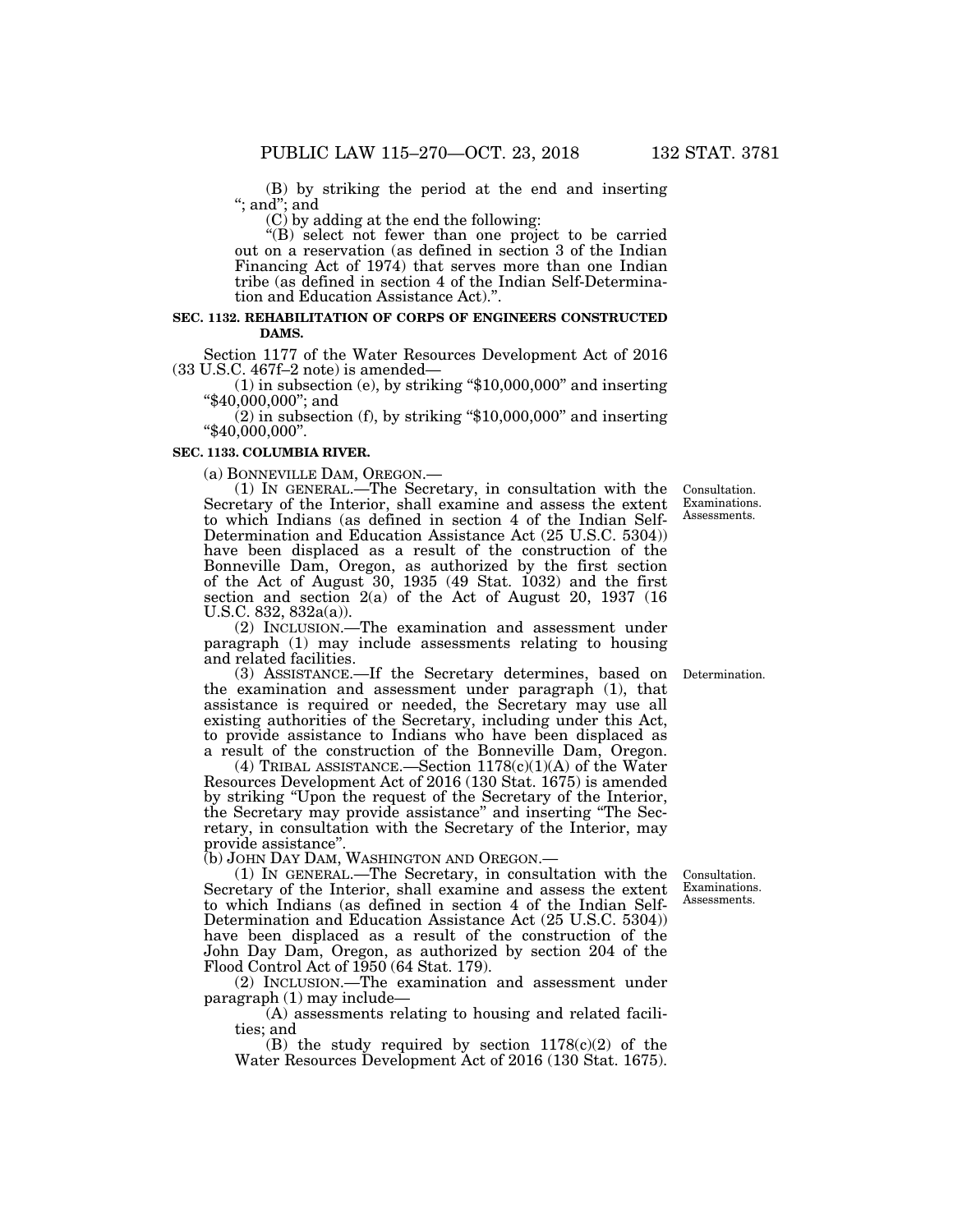Determination.

Consultation. Development plan.

Cost estimate. Schedule.

132 STAT. 3782 PUBLIC LAW 115–270—OCT. 23, 2018

(3) ASSISTANCE.—If the Secretary determines, based on the examination and assessment under paragraph (1), that assistance is required or needed, the Secretary may use all existing authorities of the Secretary, including under this Act, to provide assistance to Indians who have been displaced as a result of the construction of the John Day Dam, Oregon. (c) DALLES DAM, WASHINGTON AND OREGON.—

(1) IN GENERAL.—The Secretary, in consultation with the Secretary of the Interior, shall complete and carry out a village development plan for any Indian village submerged as a result of the construction of the Dalles Dam, Columbia River, Washington and Oregon, as authorized by section 204 of the Flood Control Act of 1950 (64 Stat. 179).

(2) ASSISTANCE.—The Secretary may acquire land from willing land owners in carrying out a village development plan under paragraph (1).

(3) REQUIREMENTS.—A village development plan completed under paragraph (1) shall include, at a minimum, an estimated cost and tentative schedule for the construction of a replacement village.

# **SEC. 1134. MISSOURI RIVER RESERVOIR SEDIMENT MANAGEMENT.**

Section 1179(a) of the Water Resources Development Act of 2016 (130 Stat. 1675) is amended—

(1) by redesignating paragraphs (4) through (8) as paragraphs (5) through (9), respectively;

(2) by inserting after paragraph (3) the following:

"(4) PRIORITIZATION OF SEDIMENT MANAGEMENT PLANS.-In carrying out the pilot project under this subsection, the Secretary shall give priority to developing and implementing sediment management plans that affect reservoirs that cross State lines.''; and

(3) in paragraph (8) (as so redesignated)—

(A) by redesignating subparagraph (B) as subparagraph (D); and

(B) by striking subparagraph (A) and inserting the following:

"(A) IN GENERAL.—The Secretary shall carry out the pilot program established under this subsection in partnership with the Secretary of the Interior, and the program shall apply to reservoirs managed or owned by the Bureau of Reclamation.

''(B) MEMORANDUM OF AGREEMENT.—For sediment management plans that apply to a reservoir managed or owned by the Bureau of Reclamation under subparagraph (A), the Secretary and the Secretary of the Interior shall execute a memorandum of agreement establishing the framework for a partnership and the terms and conditions for sharing expertise and resources.

''(C) PAYMENTS.—The Secretary is authorized to accept and expend funds from the Secretary of the Interior to complete any work under this paragraph at a reservoir managed or owned by the Bureau of Reclamation.''.

Applicability.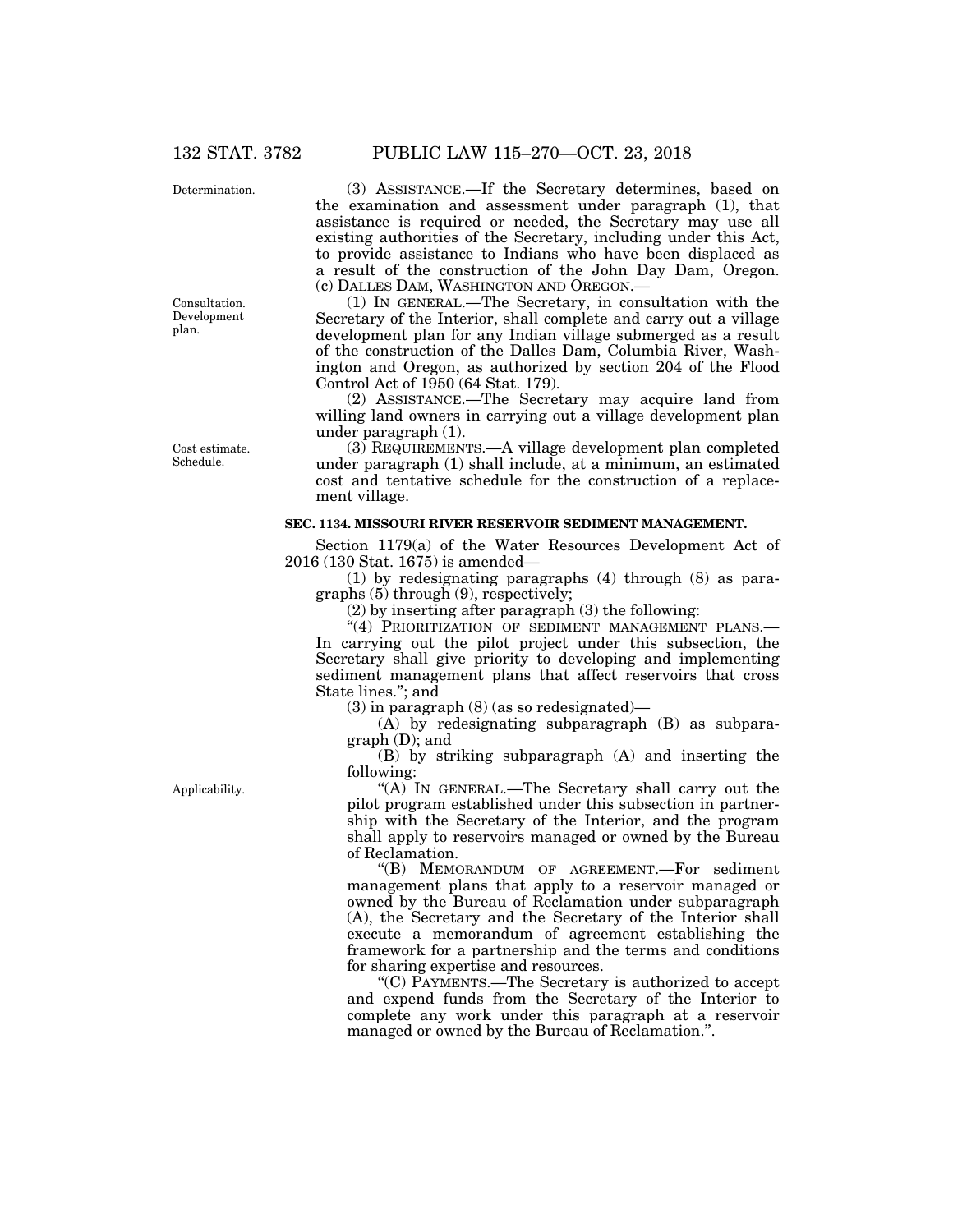### **SEC. 1135. REAUTHORIZATION OF LOCK OPERATIONS PILOT PRO-GRAM.**

Section 1017(f) of the Water Resources Reform and Development Act of 2014 (33 U.S.C. 2212 note) is amended by striking ''5 years'' and inserting ''10 years''.

## **SEC. 1136. CREDIT OR REIMBURSEMENT.**

(a) IN GENERAL.—Section 1022 of the Water Resources Reform and Development Act of 2014 (33 U.S.C. 2225) is amended to read as follows:

# **''SEC. 1022. CREDIT OR REIMBURSEMENT.**

''(a) REQUESTS FOR CREDITS.—With respect to an authorized flood damage reduction project, or separable element thereof, that has been constructed by a non-Federal interest under section 211 of the Water Resources Development Act of 1996 (33 U.S.C. 701b– 13), or an authorized coastal navigation project that has been constructed by the Corps of Engineers pursuant to section 11 of the Act of March 3, 1925, before the date of enactment of the Water Resources Development Act of 2018, the Secretary may provide to the non-Federal interest, at the request of the non-Federal interest, a credit in an amount equal to the estimated Federal share of the cost of the project or separable element, in lieu of providing to the non-Federal interest a reimbursement in that amount or reimbursement of funds of an equivalent amount, subject to the availability of appropriations.

''(b) APPLICATION OF CREDITS.—At the request of the non-Federal interest, the Secretary may apply all or a portion of such credit to the share of the cost of the non-Federal interest of carrying out other flood damage reduction and coastal navigation projects or studies.

''(c) APPLICATION OF REIMBURSEMENT.—At the request of the non-Federal interest, the Secretary may apply such funds, subject to the availability of appropriations, equal to the share of the cost of the non-Federal interest of carrying out other flood damage reduction and coastal navigation projects or studies."

(b) CLERICAL AMENDMENT.—The table of contents contained in section 1(b) of the Water Resources Reform and Development Act of 2014 (128 Stat. 1193) is amended by striking the item relating to section 1022 and inserting the following:

''Sec. 1022. Credit or reimbursement.''.

### **SEC. 1137. NON-FEDERAL IMPLEMENTATION PILOT PROGRAM.**

Section 1043(b) of the Water Resources Reform and Development Act of 2014 (33 U.S.C. 2201 note) is amended—

 $(1)$  in paragraph  $(3)(A)(i)$ —

(A) in the matter preceding subclause (I)—

 $(i)$  by striking "15" and inserting "20"; and

(ii) by striking ''prior to the date of enactment of this Act'

(B) in subclause (I)—

(i) in the matter preceding item (aa), by inserting ''that have been authorized for construction prior to the date of enactment of this Act and'' after ''not more than 12 projects''; and

(ii) in item (bb), by striking ''; and'' and inserting a semicolon;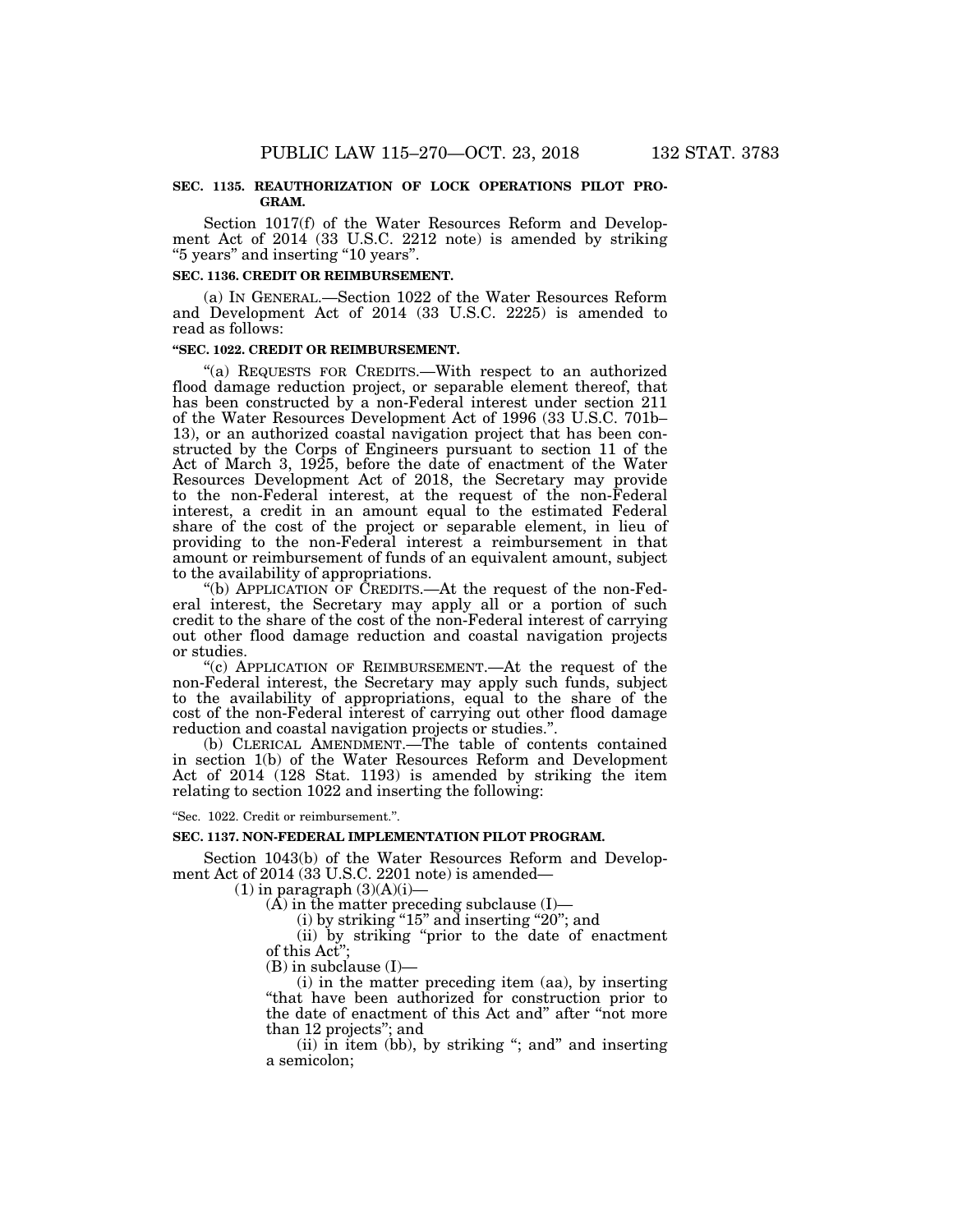$(C)$  in subclause  $(II)$ —

(i) by inserting ''that have been authorized for construction prior to the date of enactment of this Act and'' after ''not more than 3 projects''; and

(ii) by striking the semicolon and inserting ''; and''; and

(D) by adding at the end the following:

''(III) not more than 5 projects that have been authorized for construction, but did not receive the authorization prior to the date of enactment of this Act;''; and

 $(2)$  in paragraph  $(8)$ , by striking "2015 through 2019" and inserting "2019 through 2023".

## **SEC. 1138. SURPLUS WATER CONTRACTS AND WATER STORAGE AGREE-MENTS.**

Section 1046(c) of the Water Resources Reform and Development Act of 2014 (128 Stat. 1254) is amended—

 $(1)$  in paragraph  $(1)$ —

 $(A)$  by striking "shall not charge a fee" and inserting the following: ''shall not—

''(A) charge a fee'';

(B) by striking ''Reservoirs.'' and inserting ''Reservoirs; or''; and

(C) by adding at the end the following:

 $\mathrm{H}(B)$  assess a water storage fee with respect to any water storage in the Upper Missouri Mainstem Reservoirs.''; and

 $(2)$  in paragraph  $(3)$ , by striking "10" and inserting "12".

## **SEC. 1139. POST-DISASTER WATERSHED ASSESSMENTS IN TERRI-TORIES OF THE UNITED STATES.**

Section 3025 of the Water Resources Reform and Development Act of 2014 (33 U.S.C. 2267b) is amended by adding at the end the following:

"(e) ASSESSMENTS IN TERRITORIES OF THE UNITED STATES.-

''(1) IN GENERAL.—For any major disaster declared in a territory of the United States before the date of enactment of this subsection, all activities in the territory carried out or undertaken pursuant to the authorities described in this section shall be conducted at full Federal expense unless the President determines that the territory has the ability to pay the cost share for an assessment under this section without the use of loans.

"(2) TERRITORY DEFINED. In this subsection, the term 'territory of the United States' means an insular area specified in section 1156(a)(1) of the Water Resources Development Act of 1986 (33 U.S.C. 2310(a)(1)).".

## **SEC. 1140. EXPEDITED CONSIDERATION.**

Section 7004(b)(4) of the Water Resources Reform and Development Act of 2014 (128 Stat. 1374) is amended by striking ''December 31, 2018'' and inserting ''December 31, 2024''.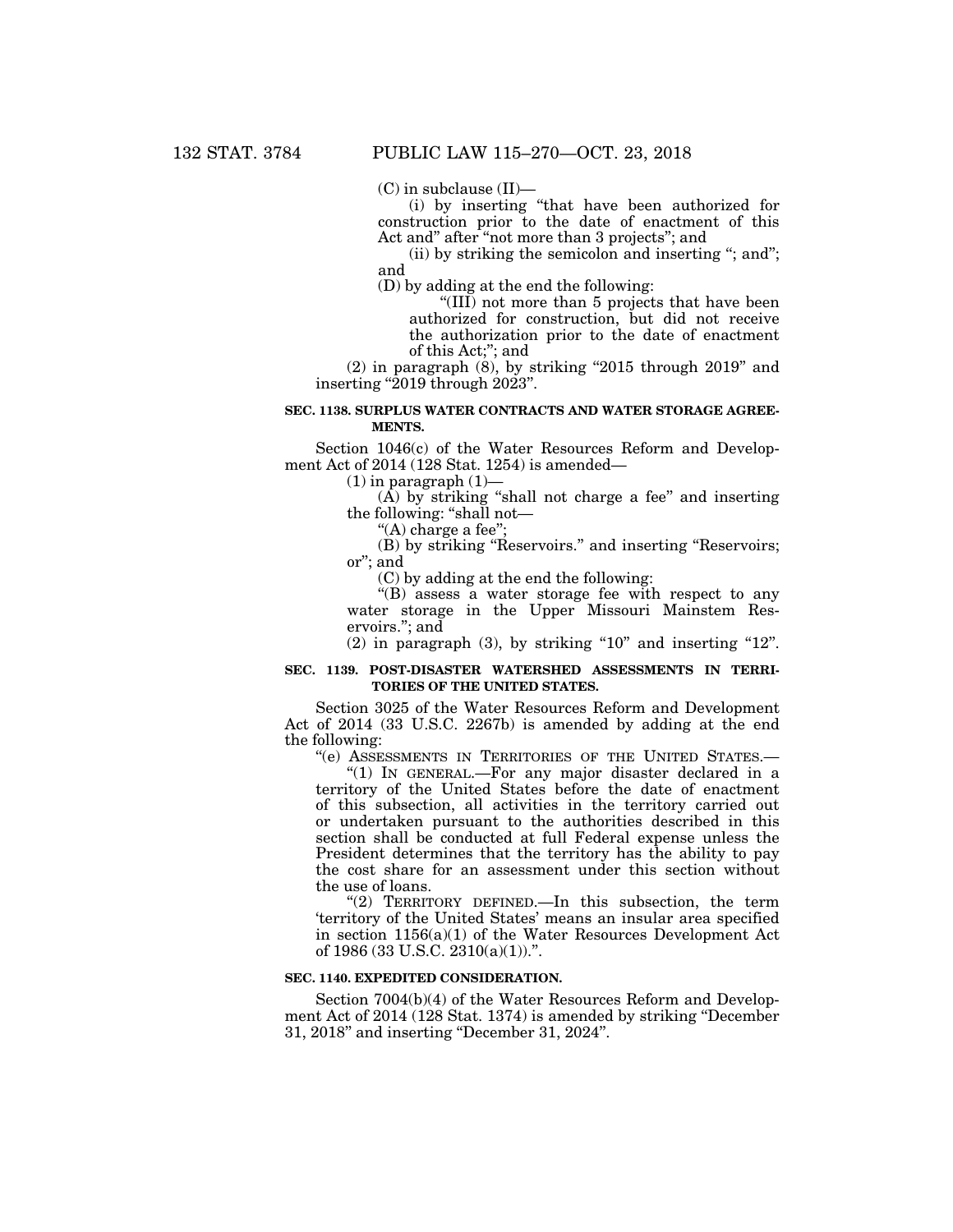#### **SEC. 1141. PROJECT STUDIES SUBJECT TO INDEPENDENT PEER REVIEW.**

Section 2034(h)(2) of the Water Resources Development Act of  $2007$  (33 U.S.C.  $2343(h)(2)$ ) is amended by striking  $412$  years" and inserting "17 years".

## **SEC. 1142. FEASIBILITY OF CHICAGO SANITARY AND SHIP CANAL DIS-PERSAL BARRIERS PROJECT, ILLINOIS.**

Section 3061(d) of the Water Resources Development Act of 2007 (Public Law 110–114; 121 Stat. 1121) is amended—

(1) by striking ''The Secretary'' and inserting the following: ''(1) IN GENERAL.—The Secretary''; and

(2) by adding at the end the following:

''(2) OPERATION AND MAINTENANCE.—Operation and maintenance of any project authorized to be carried out pursuant to the feasibility study identified in paragraph (1) shall be carried out at 80 percent Federal expense and 20 percent non-Federal expense.

''(3) CONSULTATION.—After construction of any project authorized to be carried out pursuant to the feasibility study identified in paragraph (1), the Secretary shall consult with the Governor of the State in which the project is constructed before any control technologies not included in the Chief's Report are implemented.''.

## **SEC. 1143. ACKNOWLEDGMENT OF CREDIT.**

Section 7007(a) of the Water Resources Development Act of 2007 (121 Stat. 1277; 128 Stat. 1226) is amended by adding at the end the following: "Notwithstanding section  $221(a)(4)(C)(i)$  of the Flood Control Act of 1970 (42 U.S.C. 1962d–5b(a)(4)(C)(i)), the Secretary may provide credit for work carried out during the period beginning on November 8, 2007, and ending on the date of enactment of the Water Resources Development Act of 2018 by the non-Federal interest for a project under this title if the Secretary determines that the work is integral to the project and was carried out in accordance with the requirements of subchapter 4 of chapter 31, and chapter 37, of title 40, United States Code.''.

# **SEC. 1144. LEVEE SAFETY INITIATIVE REAUTHORIZATION.**

Title IX of the Water Resources Development Act of 2007 (33 U.S.C. 3301 et seq.) is amended—

(1) in section  $9005(g)(2)(E)(i)$ , by striking "2015 through 2019'' and inserting ''2019 through 2023''; and

 $(2)$  in section 9008, by striking "2015 through 2019" each place it appears and inserting ''2019 through 2023''.

## **SEC. 1145. FUNDING TO PROCESS PERMITS.**

Section 214(a) of the Water Resources Development Act of 2000 (33 U.S.C. 2352(a)) is amended—

(1) by striking paragraph (3) and redesignating paragraphs  $(4)$  and  $(5)$  as paragraphs  $(3)$  and  $(4)$ , respectively; and

(2) in paragraph (4), as so redesignated—

 $(A)$  by striking "4 years after the date of enactment of this paragraph'' and inserting ''December 31, 2022''; and (B) by striking "carry out a study" and inserting "carry

out a followup study''.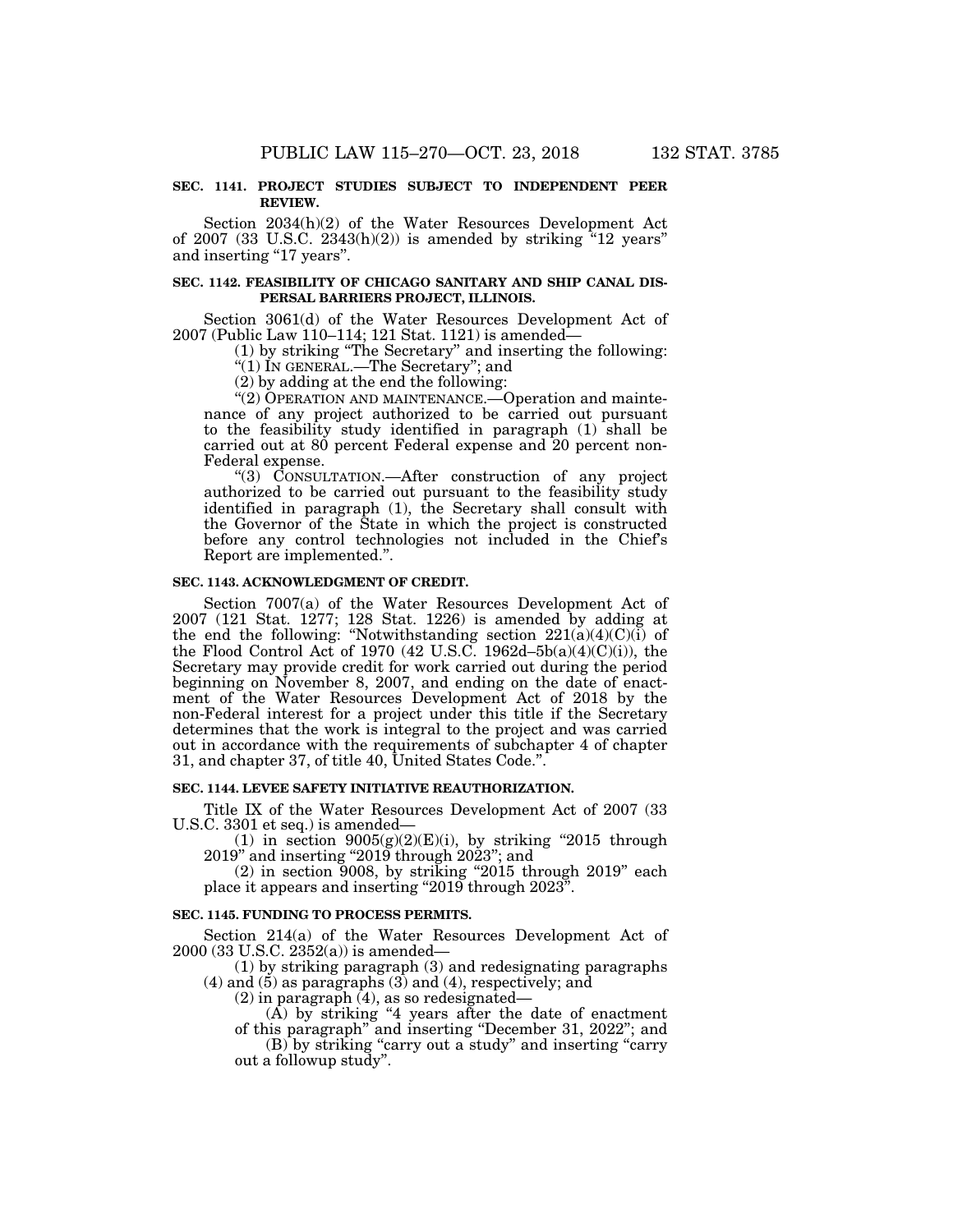# **SEC. 1146. RESERVOIR SEDIMENT.**

Section 215 of the Water Resources Development Act of 2000 (33 U.S.C. 2326c) is amended—

 $(1)$  in subsection  $(a)$ -

(A) by striking ''the date of enactment of the Water Resources Development Act of 2016'' and inserting ''the date of enactment of the Water Resources Development Act of 2018''; and

(B) by striking ''shall establish, using available funds, a pilot program to accept'' and inserting ''shall, using available funds, accept'';

 $(2)$  in subsection  $(b)$ —

 $(A)$  in paragraph  $(2)$ , by adding "and" at the end; (B) in paragraph (3), by striking ''; and'' at the end and inserting a period; and

(C) by striking paragraph (4); and

(3) by striking subsection (f) and inserting the following: "(f) REPORT TO CONGRESS.—Not later than 3 years after the date of enactment of the Water Resources Development Act of 2018, the Secretary shall submit to the Committee on Environment and Public Works of the Senate and the Committee on Transportation and Infrastructure of the House of Representatives a report describing the results of the program under this section.''.

## **SEC. 1147. CLARIFICATION FOR INTEGRAL DETERMINATION.**

Section 601(e)(5) of the Water Resources Development Act of 2000 (Public Law 106–541) is amended—

 $(1)$  in subparagraph  $(B)(i)$ 

 $(A)$  in subclause  $(II)$ , by striking "; or" and inserting a semicolon; and

(B) by inserting after subclause (III) the following:

"(IV) the credit is provided for work carried out by the non-Federal sponsor in the implementation of an authorized project implementation report, and such work was defined in an agreement between the Secretary and the non-Federal sponsor prior to the execution of such work; or

''(V) the credit is provided for any work carried out by the non-Federal sponsor, as agreed to by the District Commander and non-Federal sponsor in a written agreement (which may include an electronic agreement) prior to such work being carried out by the non-Federal sponsor;'';

 $(2)$  in subparagraph  $(B)$ , by amending clause (iii) to read as follows:

> ''(iii) the Secretary determines that the work performed by the non-Federal sponsor—

 $\cdot$ <sup>"(I)</sup> is integral to the project; and

''(II) was carried out in accordance with the requirements of subchapter 4 of chapter 31, and chapter 37, of title 40, United States Code.'';

(3) by redesignating subparagraphs (C) through (E) as subparagraphs (D) through (F), respectively; and

(4) by inserting after subparagraph (B) the following:

''(C) TIMING.—In any case in which the Secretary approves credit under subparagraph (B), in a written agreement (which may include an electronic agreement) with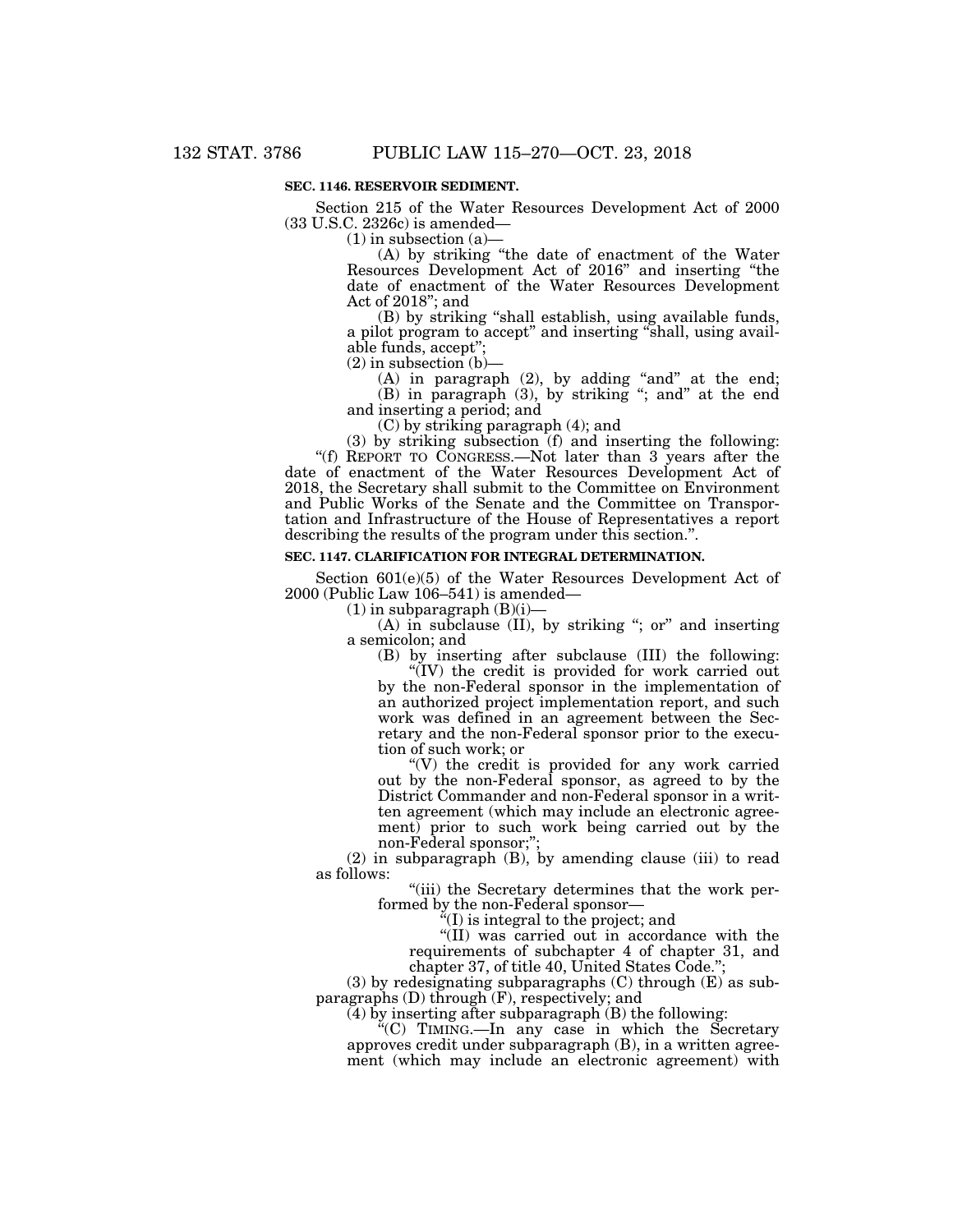the non-Federal sponsor, the Secretary shall provide such credit for work completed under an agreement that prescribes the terms and conditions for the in-kind contributions.''.

#### **SEC. 1148. BENEFICIAL USE OF DREDGED SEDIMENT.**

(a) IN GENERAL.—In carrying out a project for the beneficial reuse of sediment to reduce storm damage to property under section 204 of the Water Resources Development Act of 1992 (33 U.S.C. 2326) that involves only a single application of sediment, the Secretary may grant a temporary easement necessary to facilitate the placement of sediment, if the Secretary determines that granting a temporary easement is in the interest of the United States.

(b) LIMITATION.—If the Secretary grants a temporary easement under subsection (a) with respect to a project, that project shall no longer be eligible for future placement of sediment under section 204 of the Water Resources Development Act of 1992 (33 U.S.C. 2326).

## **SEC. 1149. INCLUSION OF ALTERNATIVE MEASURES FOR AQUATIC ECO-SYSTEM RESTORATION.**

(a) INCLUSION OF ALTERATIVE MEASURES FOR AQUATIC ECO-SYSTEM RESTORATION.—Section 206 of the Water Resources Development Act of 1996 (33 U.S.C. 2230) is amended—

(1) by redesignating subsection (e) as subsection (f); and (2) by inserting after subsection (d) the following:

''(e) USE OF NATURAL AND NATURE-BASED FEATURES.—In carrying out a project to restore and protect an aquatic ecosystem or estuary under subsection (a), the Secretary shall consider, and may include, with the consent of the non-Federal interest, a natural feature or nature-based feature, as such terms are defined in section 1184 of the Water Resources Development Act of 2016, if the Secretary determines that inclusion of such features is consistent with the requirements of subsection (a)."

(b) AMENDMENT TO DEFINITION.—Section  $1184(a)(2)$  of the Water Resources Development Act of 2016 (33 U.S.C. 2289a(a)(2)) is amended by striking ''in coastal areas''.

(c) NATURAL INFRASTRUCTURE.—In carrying out a feasibility report developed under section 905 of the Water Resources Development Act of 1986 (33 U.S.C. 2282) for a project for flood risk management or hurricane and storm damage risk reduction, the Secretary shall consider the use of both traditional and natural infrastructure alternatives, alone or in conjunction with each other, if those alternatives are practicable.

#### **SEC. 1150. REGIONAL SEDIMENT MANAGEMENT.**

Section 204(a)(1)(A) of the Water Resources Development Act of 1992 (33 U.S.C. 2326(a)(1)(A)) is amended by inserting "including a project authorized for flood control,'' after ''an authorized Federal water resources project,''.

## **SEC. 1151. OPERATION AND MAINTENANCE OF NAVIGATION AND HYDROELECTRIC FACILITIES.**

(a) IN GENERAL.—Section 314 of the Water Resources Development Act of 1990 (33 U.S.C. 2321) is amended—

(1) in the heading by inserting ''**NAVIGATION AND**'' before ''**HYDROELECTRIC FACILITIES**'';

33 USC 2282 note.

Easements. Determination. 33 USC 2326 note.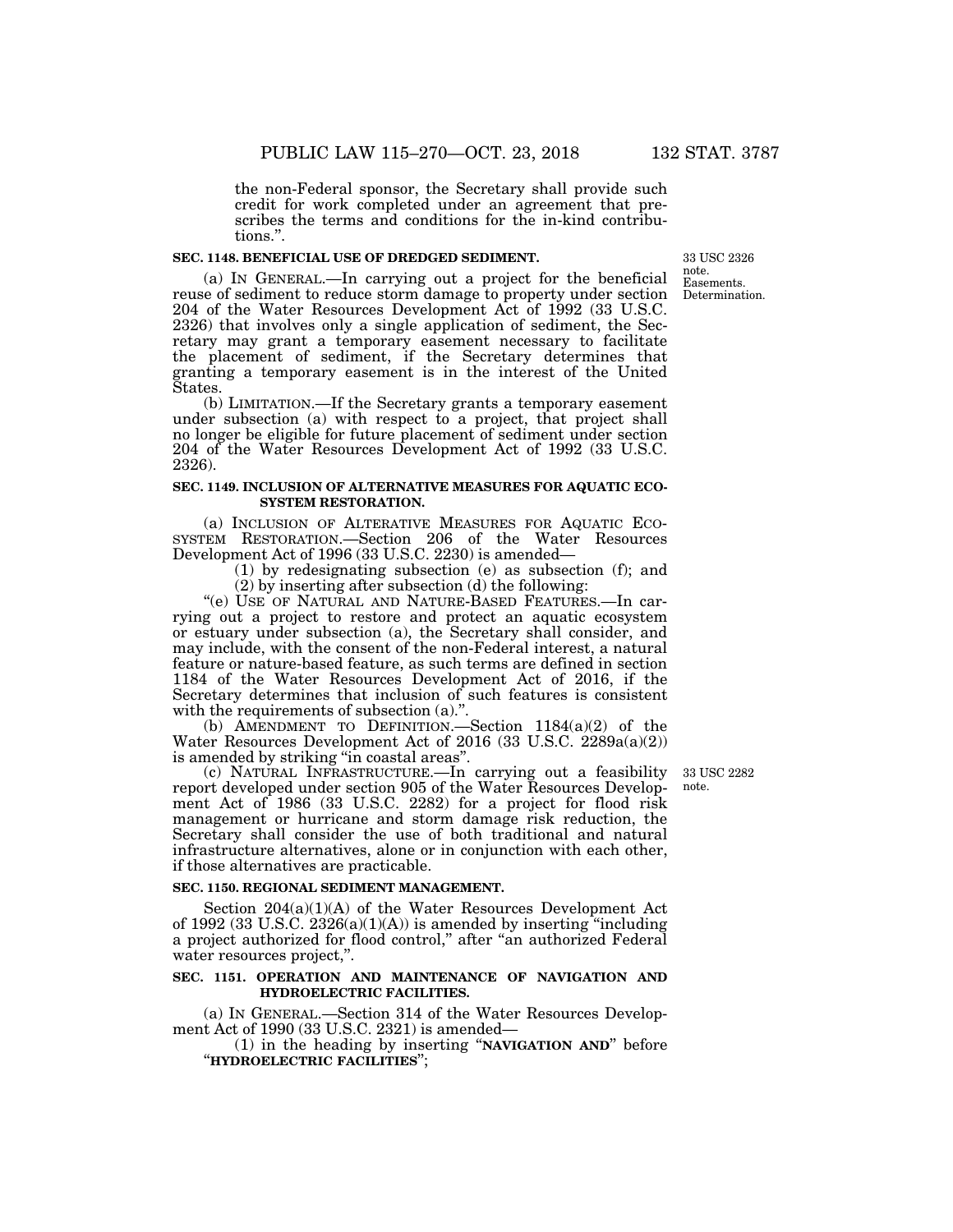(2) in the first sentence, by striking ''Activities currently performed'' and inserting the following:

''(a) IN GENERAL.—Activities currently performed'';

(3) in subsection (a) (as designated by paragraph (2)), by inserting "navigation or" before "hydroelectric";

(4) in the second sentence, by striking ''This section'' and inserting the following:

''(b) MAJOR MAINTENANCE CONTRACTS ALLOWED.—This section'';

and

(5) by adding at the end the following:

''(c) EXCLUSION.—This section does not—

''(1) apply to a navigation facility that was under contract on or before the date of enactment of this subsection with a non-Federal interest to perform operations or maintenance; and

''(2) prohibit the Secretary from contracting out commercial activities after the date of enactment of this subsection at a navigation facility.''.

(b) CLERICAL AMENDMENT.—The table of contents contained in section 1(b) of the Water Resources Development Act of 1990 (104 Stat. 4604) is amended by striking the item relating to section 314 and inserting the following:

''Sec. 314. Operation and maintenance of navigation and hydroelectric facilities.''.

## **SEC. 1152. STUDY OF WATER RESOURCES DEVELOPMENT PROJECTS BY NON-FEDERAL INTERESTS.**

Section 203 of the Water Resources Development Act of 1986 (33 U.S.C. 2231) is amended—

 $(1)$  in subsection  $(a)(1)$ , by inserting "federally authorized" before "feasibility study";

(2) by amending subsection (c) to read as follows:

''(c) SUBMISSION TO CONGRESS.—

"(1) REVIEW AND SUBMISSION OF STUDIES TO CONGRESS.-Not later than 180 days after the date of receipt of a feasibility study of a project under subsection  $(a)(1)$ , the Secretary shall submit to the Committee on Environment and Public Works of the Senate and the Committee on Transportation and Infrastructure of the House of Representatives a report that describes—

"(A) the results of the Secretary's review of the study" under subsection (b), including a determination of whether the project is feasible;

''(B) any recommendations the Secretary may have concerning the plan or design of the project; and

''(C) any conditions the Secretary may require for construction of the project.

''(2) LIMITATION.—The completion of the review by the Secretary of a feasibility study that has been submitted under subsection  $(a)(1)$  may not be delayed as a result of consideration being given to changes in policy or priority with respect to project consideration."; and

(3) by amending subsection (e) to read as follows:

''(e) REVIEW AND TECHNICAL ASSISTANCE.—

''(1) REVIEW.—The Secretary may accept and expend funds provided by non-Federal interests to undertake reviews, inspections, certifications, and other activities that are the responsibility of the Secretary in carrying out this section.

Reports.

Determination.

Recommendations.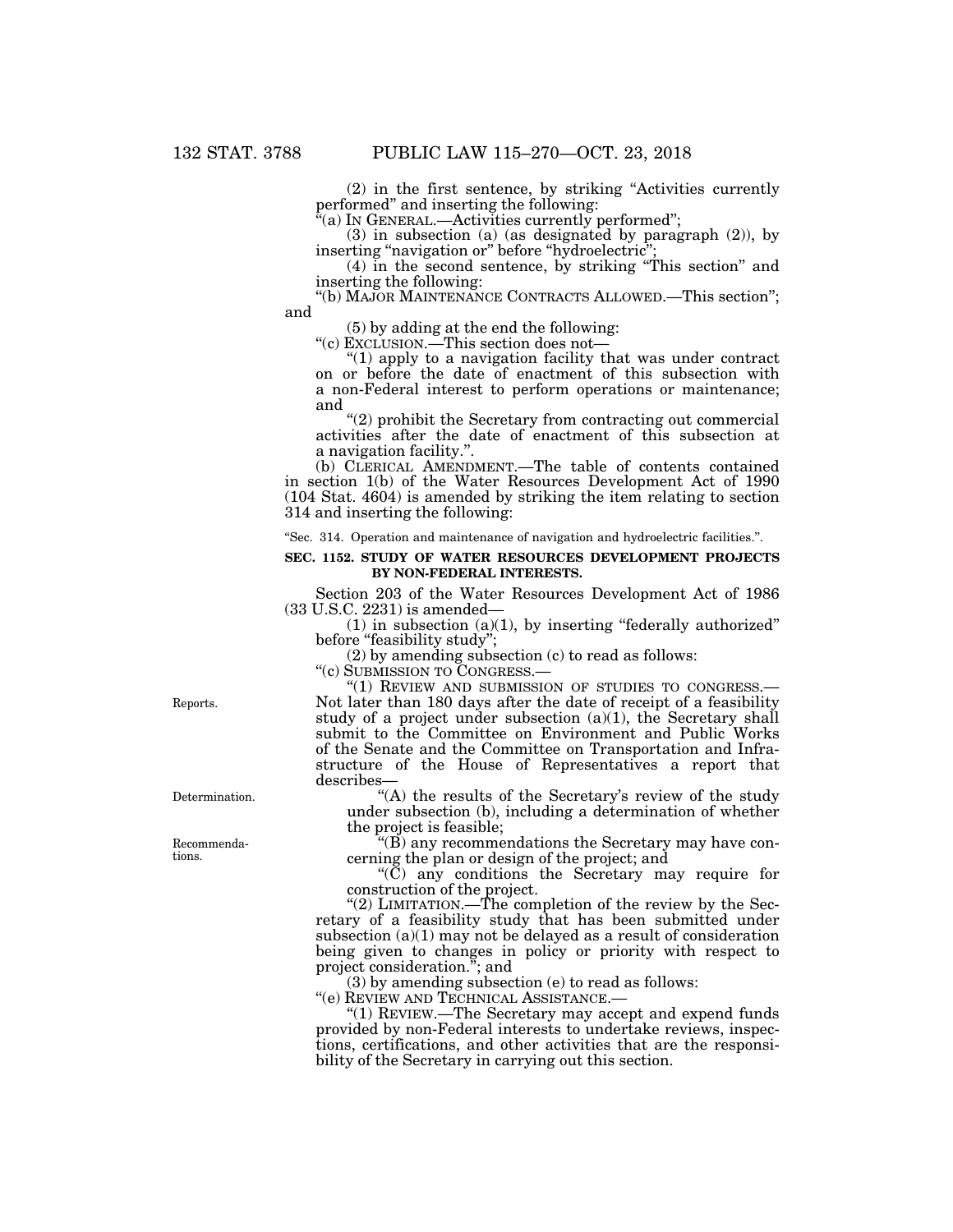" $(2)$  TECHNICAL ASSISTANCE.—At the request of a non-Federal interest, the Secretary shall provide to the non-Federal interest technical assistance relating to any aspect of a feasibility study if the non-Federal interest contracts with the Secretary to pay all costs of providing such technical assistance.

''(3) LIMITATION.—Funds provided by non-Federal interests under this subsection shall not be eligible for credit under subsection (d) or reimbursement.

"(4) IMPARTIAL DECISIONMAKING.—In carrying out this section, the Secretary shall ensure that the use of funds accepted from a non-Federal interest will not affect the impartial decisionmaking of the Secretary, either substantively or procedurally.

" $(5)$  SAVINGS PROVISION.—The provision of technical assistance by the Secretary under paragraph (2)—

"(A) shall not be considered to be an approval or endorsement of the feasibility study; and

''(B) shall not affect the responsibilities of the Secretary under subsections (b) and (c).''.

#### **SEC. 1153. CONSTRUCTION OF WATER RESOURCES DEVELOPMENT PROJECTS BY NON-FEDERAL INTERESTS.**

Section 204 of the Water Resources Development Act of 1986 (33 U.S.C. 2232) is amended—

 $(1)$  in subsection  $(b)$ –

(A) in paragraph (1), in the matter preceding subparagraph (A), by inserting ''federally authorized'' before ''water resources development project'';

 $(B)$  in paragraph  $(2)(A)$ , by inserting ", except as provided in paragraph (3)'' before the semicolon; and

(C) by adding at the end the following:

"(3) PERMIT EXCEPTION.

''(A) IN GENERAL.—For a project described in subsection  $(a)(1)$  or subsection  $(a)(3)$ , or a separable element thereof, with respect to which a written agreement described in subparagraph (B) has been entered into, a non-Federal interest that carries out a project under this section shall not be required to obtain any Federal permits or approvals that would not be required if the Secretary carried out the project or separable element unless significant new circumstances or information relevant to environmental concerns or compliance have arisen since development of the project recommendation.

Compliance.

"(B) WRITTEN AGREEMENT.—For purposes of this paragraph, a written agreement shall provide that the non-Federal interest shall comply with the same legal and technical requirements that would apply if the project or separable element were carried out by the Secretary, including all mitigation required to offset environmental impacts of the project or separable element as determined by the Secretary.

''(C) CERTIFICATIONS.—Notwithstanding subparagraph (A), if a non-Federal interest carrying out a project under this section would, in the absence of a written agreement entered into under this paragraph, be required to obtain a certification from a State under Federal law to carry out the project, such certification shall still be required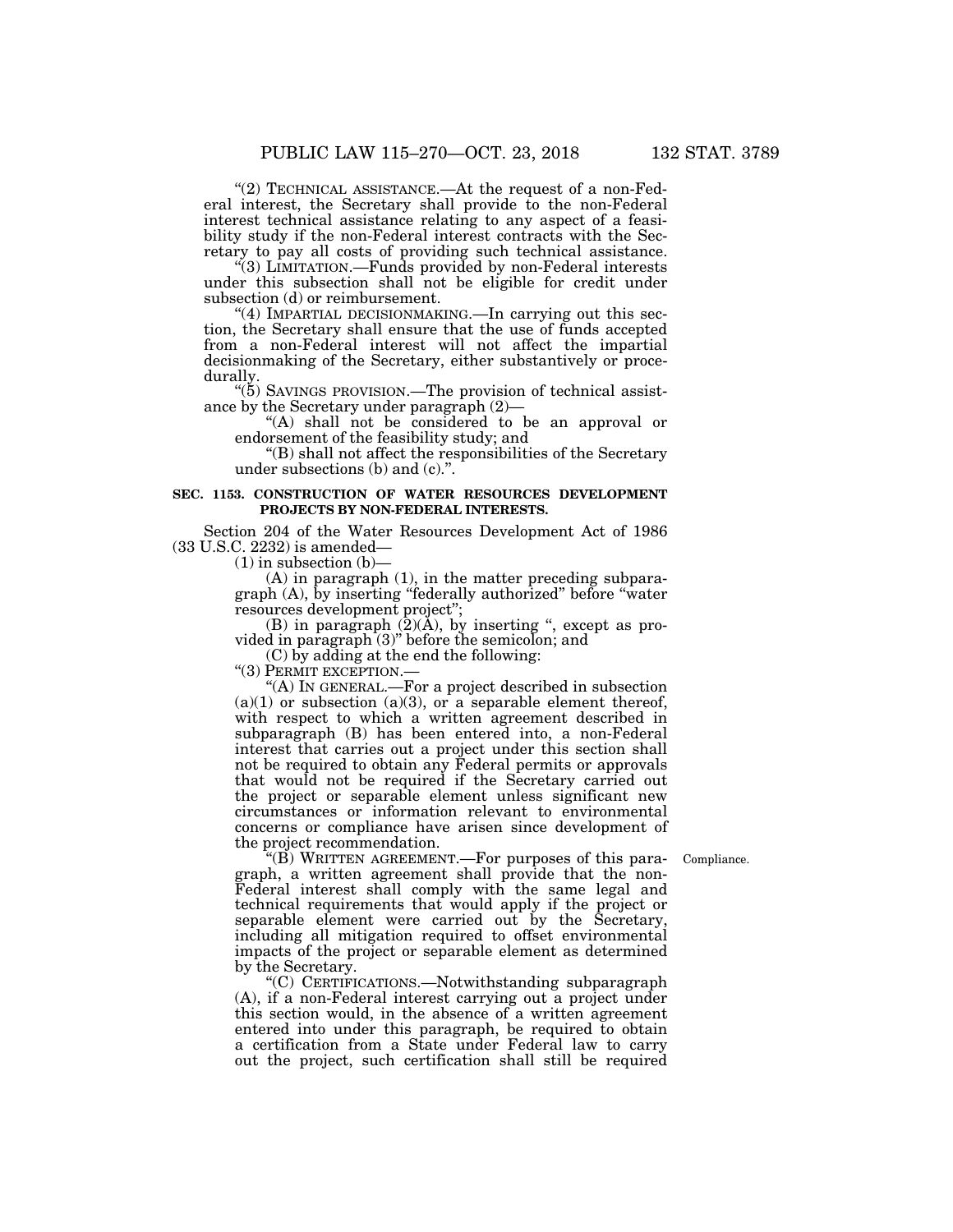if a written agreement is entered into with respect to the project under this paragraph.

"(4) DATA SHARING.-

''(A) IN GENERAL.—If a non-Federal interest for a water resources development project begins to carry out that water resources development project under this section, the non-Federal interest may request that the Secretary transfer to the non-Federal interest all relevant data and documentation under the control of the Secretary with respect to that water resources development project.

''(B) DEADLINE.—Except as provided in subparagraph (C), the Secretary shall transfer the data and documentation requested by a non-Federal interest under subparagraph (A) not later than the date that is 90 days after the date on which the non-Federal interest so requests such data and documentation.

''(C) LIMITATION.—Nothing in this paragraph obligates the Secretary to share any data or documentation that the Secretary considers to be proprietary information.''; (2) by amending subsection (c) to read as follows:

''(c) STUDIES AND ENGINEERING.—

" $(1)$  In GENERAL.—When requested by an appropriate non-Federal interest, the Secretary shall undertake all necessary studies, engineering, and technical assistance on construction for any project to be undertaken under subsection (b), and provide technical assistance in obtaining all necessary permits for the construction, if the non-Federal interest contracts with the Secretary to furnish the United States funds for the studies, engineering, or technical assistance on construction in the period during which the studies, engineering, or technical

assistance on construction are being conducted. ''(2) NO WAIVER.—Nothing in this section may be construed to waive any requirement of section 3142 of title 40, United States Code.

''(3) LIMITATION.—Funds provided by non-Federal interests under this subsection shall not be eligible for credit or reimbursement under subsection (d).

"(4) IMPARTIAL DECISIONMAKING.—In carrying out this section, the Secretary shall ensure that the use of funds accepted from a non-Federal interest will not affect the impartial decisionmaking of the Secretary, either substantively or procedurally.''; and

 $(3)$  in subsection  $(d)$ —

 $(A)$  in paragraph  $(3)$ —

 $(i)$  in subparagraph  $(A)$ , by striking "; and" and inserting a semicolon;

(ii) in subparagraph  $(B)(ii)$ , by striking the period at the end and inserting ''; and''; and

(iii) by adding at the end the following:

''(C) in the case of reimbursement, appropriations are provided by Congress for such purpose.''; and

 $(B)$  in paragraph  $(5)$ —

(i) by striking ''flood damage reduction'' each place it appears and inserting ''water resources development'';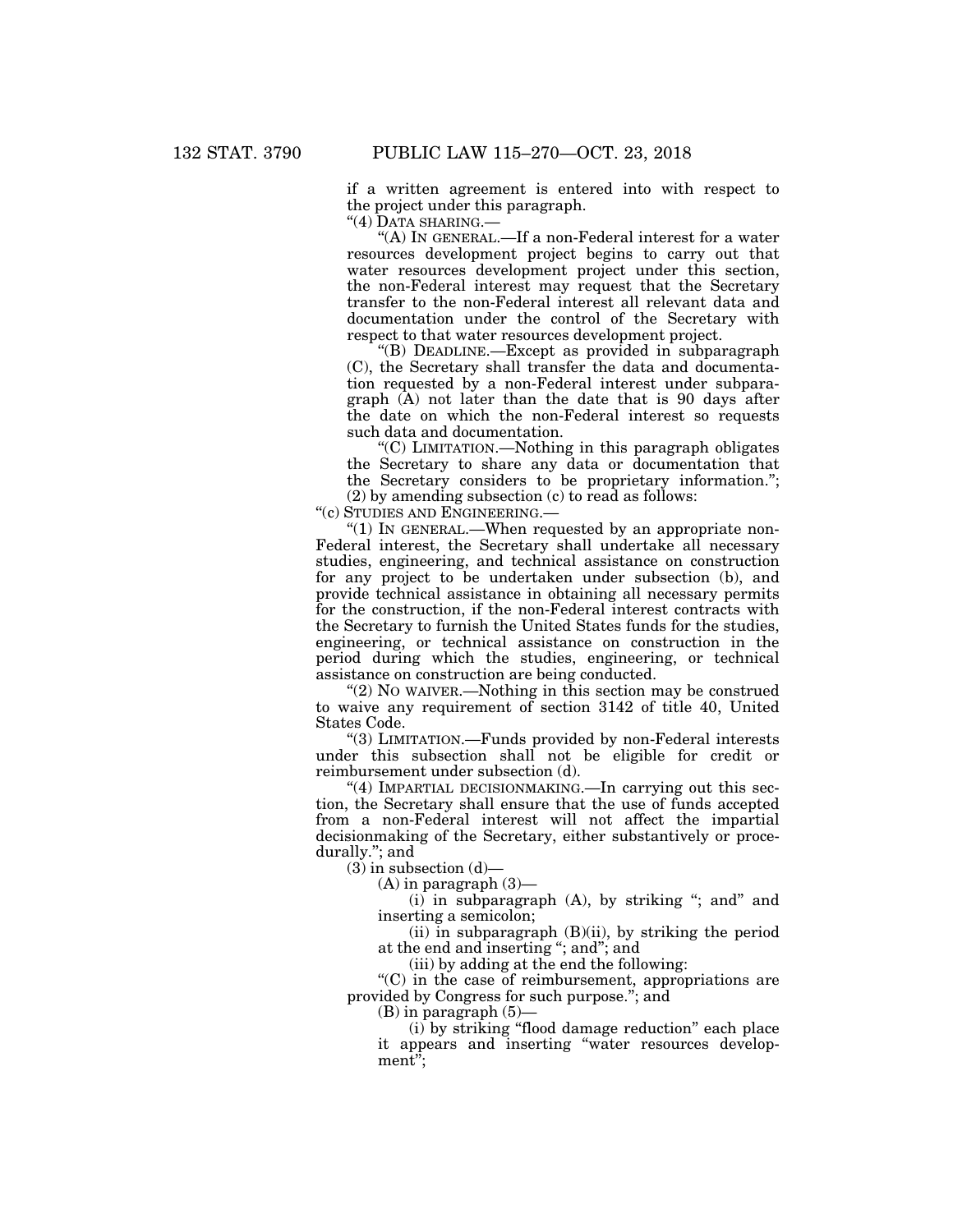(ii) in subparagraph (A), by striking ''for a discrete segment of a'' and inserting ''for carrying out a discrete segment of a federally authorized''; and

(iii) in subparagraph (D), in the matter preceding clause (i), by inserting ''to be carried out'' after ''project''.

#### **SEC. 1154. CORPS BUDGETING; PROJECT DEAUTHORIZATIONS; COM-**33 USC 579f. **PREHENSIVE BACKLOG REPORT.**

(a) IN GENERAL.—Section 1001 of the Water Resources Development Act of 1986 (33 U.S.C. 579a) is amended—

(1) by striking the section designator and all that follows through ''Any project'' and inserting the following:

## **''SEC. 1001. CORPS BUDGETING; PROJECT DEAUTHORIZATIONS; COM-PREHENSIVE BACKLOG REPORT.**

''(a) Any project''; and

(2) in subsection (b), by striking paragraphs (3) and (4) and inserting the following:

''(3) COMPREHENSIVE CONSTRUCTION BACKLOG AND OPER-ATION AND MAINTENANCE REPORT.—

''(A) IN GENERAL.—The Secretary, once every 2 years, shall compile and publish—

"(i) a complete list of all projects and separable elements of projects of the Corps of Engineers that are authorized for construction but have not been completed;

"(ii) a complete list of all feasibility studies of the Corps of Engineers that Congress has authorized the Secretary to carry out for which a Report of the Chief of Engineers has not been issued;

"(iii) a complete list of all environmental infrastructure projects authorized by Congress under section 219 of the Water Resources Development Act of 1992 (106 Stat. 4835); and

"(iv) a list of major Federal operation and maintenance needs of projects and properties under the control of the Corps of Engineers.

''(B) REQUIRED INFORMATION.—The Secretary shall include on each list developed under clause (i), (ii), or (iii) of subparagraph (A) for each feasibility study, project, and separable element on that list—

''(i) the date of authorization of the feasibility study, project, or separable element, including any subsequent modifications to the original authorization;

''(ii) the original budget authority for the feasibility study, project, or separable element;

''(iii) a brief description of the feasibility study, project, or separable element;

 $f(iv)$  the estimated date of completion of the feasibility study, project, or separable element, assuming all capability is fully funded;

 $\sqrt[n]{v}$  the estimated total cost of completion of the feasibility study, project, or separable element;

"(vi) the amount of funds spent on the feasibility" study, project, or separable element, including Federal and non-Federal funds;

Cost estimate.

Estimate.

Time period. Lists.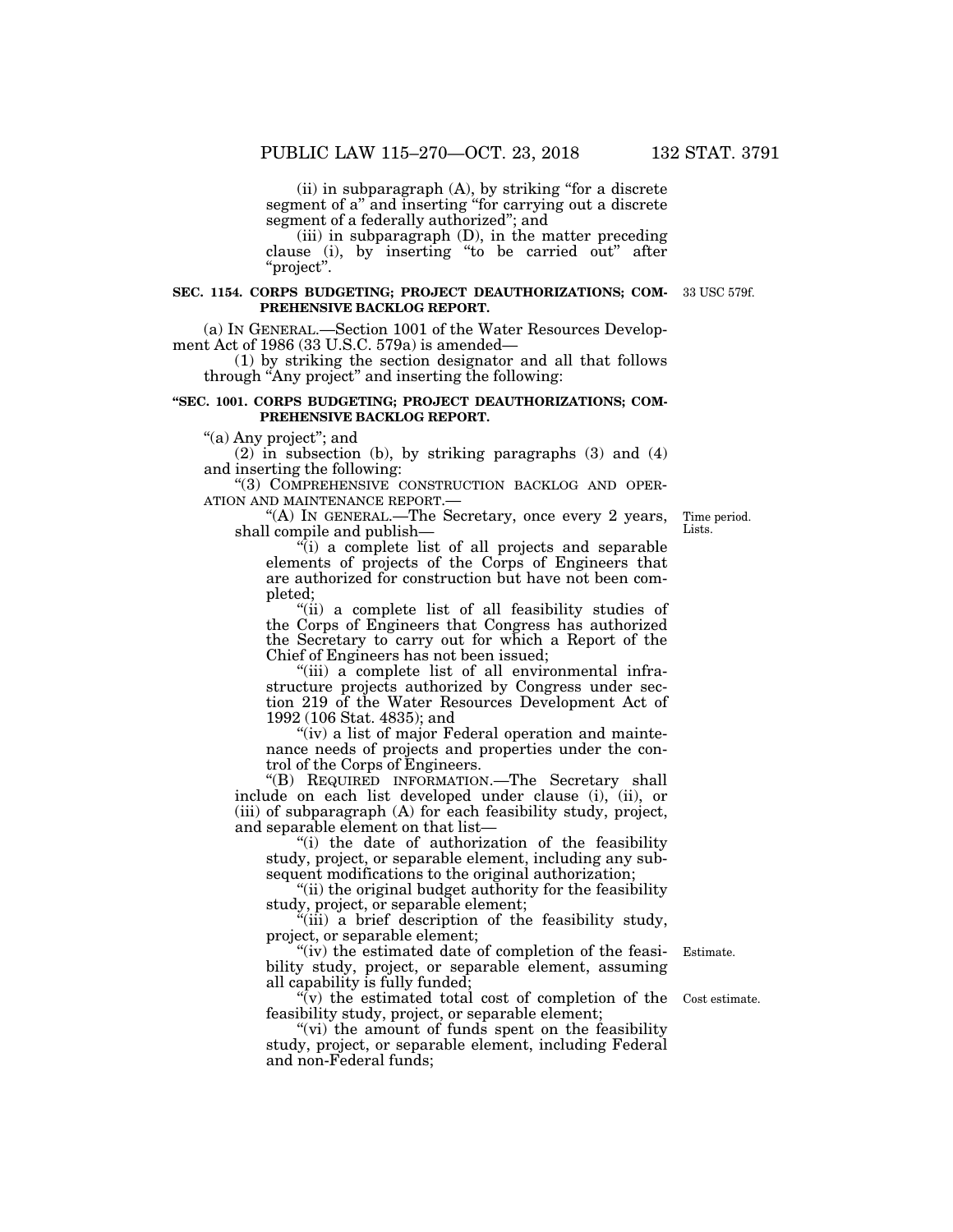"(vii) the amount of appropriations estimated to be required in each fiscal year during the period of construction to complete the project or separable element by the date specified under clause (iv);

"(viii) the location of the feasibility study, project, or separable element;

 $\mathbf{u}(\mathbf{x})$  a statement from the non-Federal interest for the project or separable element indicating the non-Federal interest's capability to provide the required local cooperation estimated to be required for the project or separable element in each fiscal year during the period of construction;

 $(x)$  the benefit-cost ratio of the project or separable element, calculated using the discount rate specified by the Office of Management and Budget for purposes of preparing the President's budget pursuant to chapter 11 of title 31, United States Code;

" $(xi)$  the benefit-cost ratio of the project or separable element, calculated using the discount rate utilized by the Corps of Engineers for water resources development project planning pursuant to section 80 of the Water Resources Development Act of 1974 (42 U.S.C. 1962d–17); and

"(xii) the last fiscal year in which the project or separable element incurred obligations.

" $(\tilde{C})$  REQUIRED OPERATION AND MAINTENANCE INFORMA-TION.—The Secretary shall include on the list developed under subparagraph  $(A)(iv)$ , for each project and property under the control of the Corps of Engineers on that list—

"(i) the authority under which the project was authorized or the property was acquired by the Corps of Engineers;

(ii) a brief description of the project or property;

''(iii) an estimate of the Federal costs to meet the major operation and maintenance needs at the project or property; and

''(iv) an estimate of unmet or deferred operation and maintenance needs at the project or property.

''(D) PUBLICATION.—

"(i) IN GENERAL.—For fiscal year 2020, and once every 2 years thereafter, in conjunction with the President's annual budget submission to Congress under section 1105(a) of title 31, United States Code, the Secretary shall submit a copy of the lists developed under subparagraph (A) to—

''(I) the Committee on Environment and Public Works and the Committee on Appropriations of the Senate and the Committee on Transportation and Infrastructure and the Committee on Appropriations of the House of Representatives; and

''(II) the Director of the Office of Management and Budget.

''(ii) PUBLIC AVAILABILITY.—The Secretary shall make a copy of the lists available on a publicly accessible website site in a manner that is downloadable, searchable, and sortable.''.

Estimates.

Time period.

Web posting.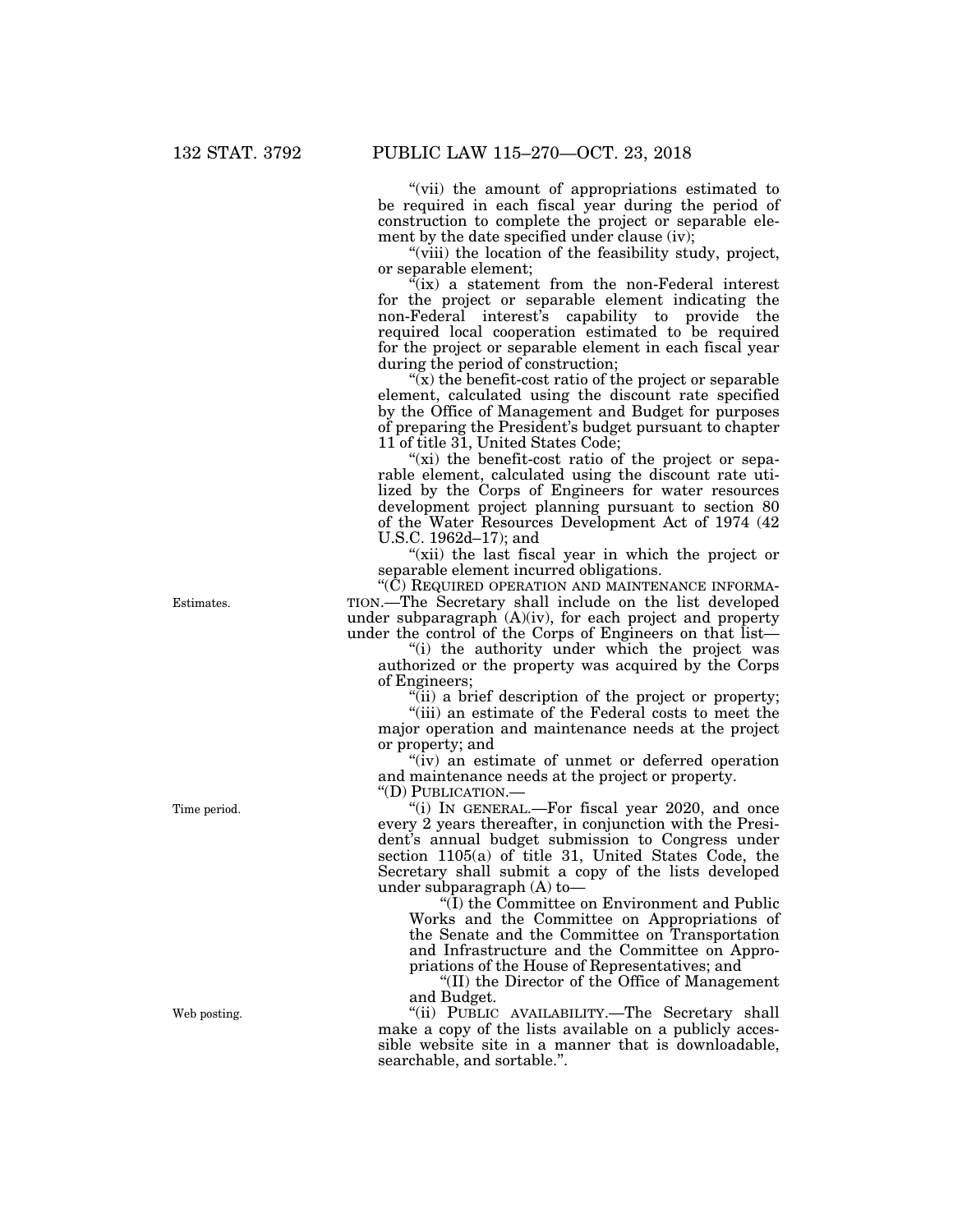(b) BUDGETARY EVALUATION METRICS AND TRANSPARENCY.— Beginning in fiscal year 2020, in the formulation of the annual budget request for the U.S. Army Corps of Engineers (Civil Works) pursuant to section 1105(a) of title 31, United States Code, the President shall ensure that such budget request—

(1) aligns the assessment of the potential benefit-cost ratio for budgeting water resources development projects with that used by the Corps of Engineers during project plan formulation and evaluation pursuant to section 80 of the Water Resources Development Act of 1974 (42 U.S.C. 1962d–17); and

(2) demonstrates the transparent criteria and metrics utilized by the President in the evaluation and selection of water resources development projects included in such budget request.

(c) PUBLIC PARTICIPATION.—In the development of, or any proposed major substantive modification to, a proposed budget for water resources development projects, the Secretary, through each District shall, not less frequently than annually—

(1) provide to non-Federal interests and other interested stakeholders information on the proposed budget for projects or substantive modifications to project budgets within each District's jurisdiction;

(2) hold multiple public meetings to discuss the budget for projects within each District's jurisdiction; and

(3) provide to non-Federal interests the opportunity to collaborate with District personnel for projects within each District's jurisdiction—

(A) to support information sharing; and

(B) to the maximum extent practicable, to share in concept development and decisionmaking to achieve complementary or integrated solutions to problems.

#### **SEC. 1155. INDIAN TRIBES.**

(a) COST SHARING PROVISIONS FOR TERRITORIES AND INDIAN TRIBES.—Section 1156(a)(2) of the Water Resources Development Act of 1986 (33 U.S.C.  $2310(a)(2)$ ) is amended by striking "(as defined'' and all that follows through the period at the end and inserting "or tribal organization (as those terms are defined in section  $\overline{4}$  of the Indian Self-Determination and Education Assistance Act (25 U.S.C. 5304)).''.

(b) WRITTEN AGREEMENT REQUIREMENT FOR WATER RESOURCES PROJECTS.—Section 221(b)(1) of the Flood Control Act of 1970 (42 U.S.C. 1962d-5b $(b)(1)$ ) is amended by striking "(including a" and all that follows through ''; or'' at the end and inserting ''(including an Indian tribe and a tribal organization (as those terms are defined in section 4 of the Indian Self-Determination and Education Assistance Act (25 U.S.C. 5304)); or''.

#### **SEC. 1156. INFLATION ADJUSTMENT OF COST-SHARING PROVISIONS FOR TERRITORIES AND INDIAN TRIBES.**

Section 1156(b) of the Water Resources Development Act of 1986 (33 U.S.C. 2310(b)) is amended by striking ''the date of enactment of this subsection'' and inserting ''the date of enactment of the Water Resources Development Act of 2018''.

### **SEC. 1157. CORPS OF ENGINEERS CONTINUING AUTHORITIES PRO-GRAM.**

(a) STORM AND HURRICANE RESTORATION AND IMPACT MINIMIZA- TION PROGRAM.—Section  $3(c)(1)$  of the Act of August 13, 1946 (33

Effective date. President.

Time period.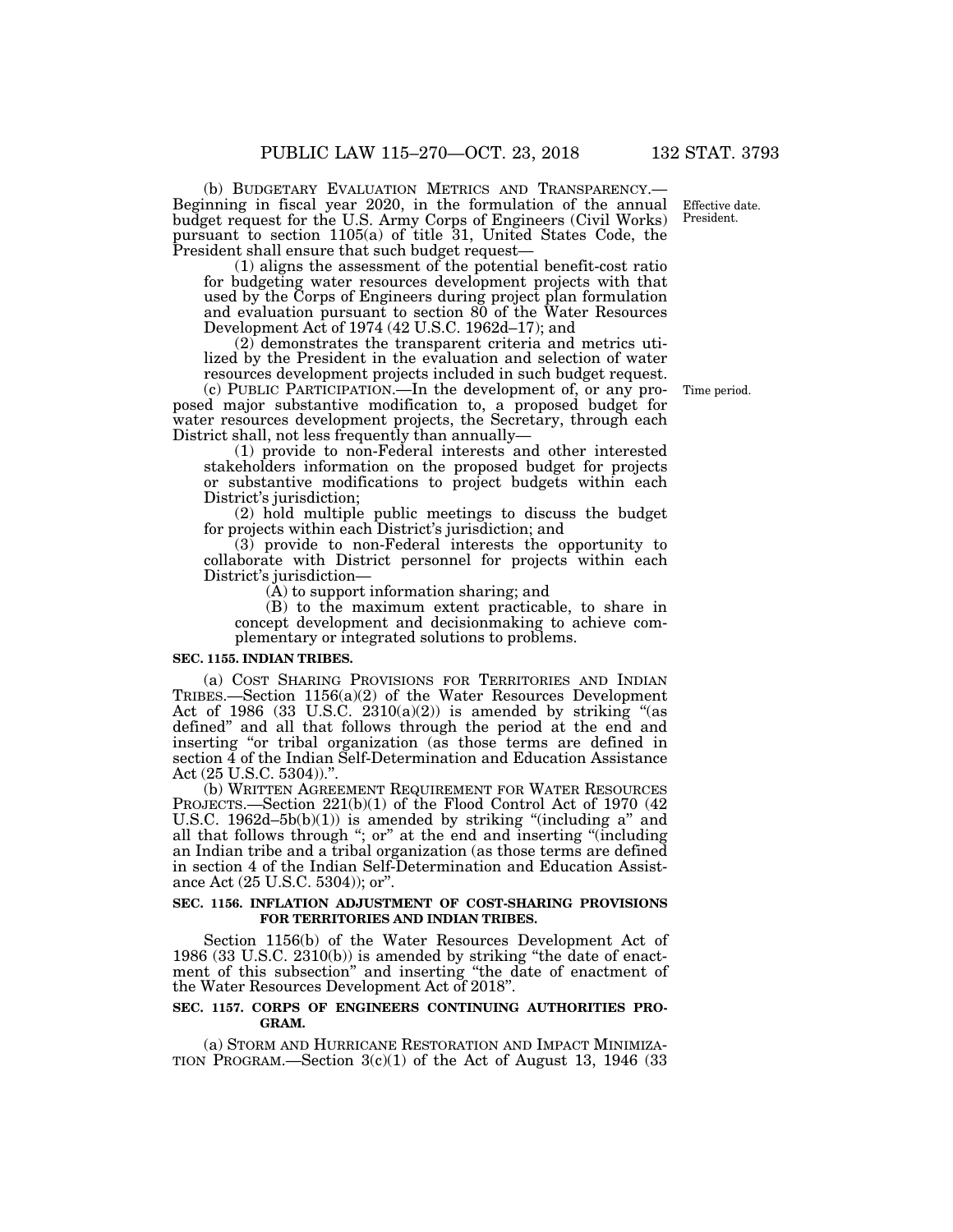U.S.C.  $426g(c)(1)$  is amended by striking "\$30,000,000" and inserting ''\$37,500,000''.

(b) SMALL RIVER AND HARBOR IMPROVEMENT PROJECTS.—Section 107(a) of the River and Harbor Act of 1960 (33 U.S.C. 577(a)) is amended by striking ''\$50,000,000'' and inserting ''\$62,500,000''.

(c) SHORE DAMAGE PREVENTION OR MITIGATION.—Section 111(c) of the River and Harbor Act of 1968 (33 U.S.C. 426i(c)) is amended by striking "\$10,000,000" and inserting "\$12,500,000".

(d) REGIONAL SEDIMENT MANAGEMENT.—Section 204(g) of the Water Resources Development Act of 1992 (33 U.S.C.  $2326(g)$ ) is amended in the first sentence by striking ''\$50,000,000'' and inserting ''\$62,500,000''.

(e) SMALL FLOOD CONTROL PROJECTS.—Section 205 of the Flood Control Act of 1948 (33 U.S.C. 701s) is amended in the first sentence by striking ''\$55,000,000'' and inserting ''\$68,750,000''.

(f) AQUATIC ECOSYSTEM RESTORATION.—Section 206(f) of the Water Resources Development Act of 1996 (as redesignated by section 1149) is amended by striking "\$50,000,000" and inserting ''\$62,500,000''.

(g) PROJECT MODIFICATIONS FOR IMPROVEMENT OF ENVIRON-MENT.—Section 1135(h) of the Water Resources Development Act of 1986 (33 U.S.C. 2309a(h)) is amended by striking " $\frac{1}{940,000,000}$ " and inserting ''\$50,000,000''.

(h) EMERGENCY STREAMBANK AND SHORELINE PROTECTION.— Section 14 of the Flood Control Act of 1946 (33 U.S.C. 701r) is amended by striking "\$20,000,000" and inserting "\$25,000,000".

(i) TRIBAL PARTNERSHIP PROGRAM.—Section 203(b)(4) of the Water Resources Development Act of 2000 (33 U.S.C. 2269) is amended to read as follows:

''(4) DESIGN AND CONSTRUCTION.—

''(A) IN GENERAL.—The Secretary may carry out the design and construction of a water resources development project, or separable element of a project, described in paragraph (1) that the Secretary determines is feasible if the Federal share of the cost of the project or separable element is not more than \$12,500,000.

''(B) SPECIFIC AUTHORIZATION.—If the Federal share of the cost of the project or separable element described in subparagraph  $(\bar{A})$  is more than \$12,500,000, the Secretary may only carry out the project or separable element if Congress enacts a law authorizing the Secretary to carry out the project or separable element.''.

#### **SEC. 1158. HURRICANE AND STORM DAMAGE REDUCTION.**

Section 156 of the Water Resources Development Act of 1976 (42 U.S.C. 1962d–5f) is amended—

 $(1)$  in subsection  $(b)$ –

(A) by striking ''Notwithstanding'' and inserting the following:

''(1) IN GENERAL.—Notwithstanding''; and

(B) by adding at the end the following:

"(2) TIMING.—The 15 additional years provided under paragraph (1) shall begin on the date of initiation of construction of congressionally authorized nourishment.''; and

 $(2)$  in subsection (e), by striking "5 year-period" and inserting "10-year period".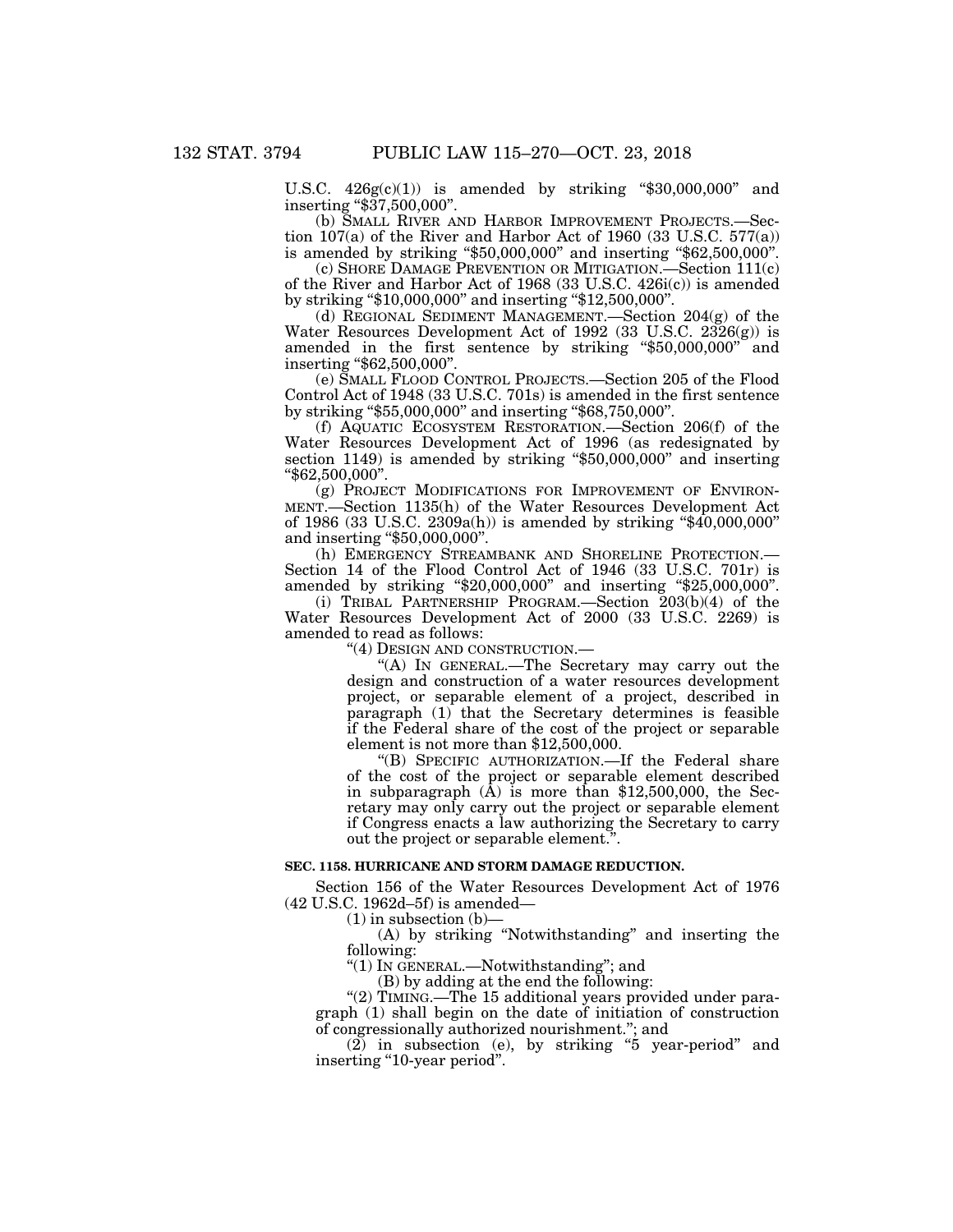# **SEC. 1159. REGIONAL COALITIONS AND HIGHER EDUCATION.**

Section 22(a) of the Water Resources Development Act of 1974 (42 U.S.C. 1962d–16(a)) is amended—

(1) by amending paragraph (1) to read as follows:

Cooperation. Reports.

''(1) COMPREHENSIVE PLANS.—The Secretary of the Army, acting through the Chief of Engineers, is authorized to cooperate with any State, group of States, non-Federal interest working with a State or group of States, or regional coalition of governmental entities in the preparation of comprehensive plans for the development, utilization, and conservation of the water and related resources of drainage basins, watersheds, or ecosystems located within the boundaries of such State, interest, or entity, including plans to comprehensively address water resources challenges, and to submit to Congress reports and recommendations with respect to appropriate Federal participation in carrying out such plans.''; and

(2) by adding at the end the following:

"(3) INSTITUTION OF HIGHER EDUCATION.—Notwithstanding section 236 of title 10, United States Code, in carrying out this subsection, the Secretary may work with an institution of higher education, as determined appropriate by the Secretary.''.

#### **SEC. 1160. EMERGENCY RESPONSE TO NATURAL DISASTERS.**

Section  $5(a)(1)$  of the Act of August 18, 1941 (33 U.S.C.  $701n(a)(1)$ ) is amended in the first sentence-

(1) by striking ''strengthening, raising, extending, or other modification thereof'' and inserting ''strengthening, raising, extending, realigning, or other modification thereof''; and

(2) by striking ''structure or project damaged or destroyed by wind, wave, or water action of other than an ordinary nature to the design level of protection when, in the discretion of the Chief of Engineers,'' and inserting ''structure or project damaged or destroyed by wind, wave, or water action of other than an ordinary nature to either the pre-storm level or the design level of protection, whichever provides greater protection, when, in the discretion of the Chief of Engineers,''.

#### **SEC. 1161. COST AND BENEFIT FEASIBILITY ASSESSMENT.**

(a) COST BENEFIT AND SPECIAL CONDITIONS.—Section 5(a) of the Act of August 18, 1941 (33 U.S.C. 701 $n(a)$ ), as amended by this Act, is further amended by striking paragraph (2) and inserting the following:

 $\mathrm{``(2)}\ \mathrm{COST}$  and benefit feasibility assessment.—

''(A) CONSIDERATION OF BENEFITS.—In preparing a cost and benefit feasibility assessment for any emergency project described in paragraph (1), the Chief of Engineers shall consider the benefits to be gained by such project for the protection of—

''(i) residential establishments;

''(ii) commercial establishments, including the protection of inventory; and

''(iii) agricultural establishments, including the protection of crops.

''(B) SPECIAL CONDITIONS.—

"(i) AUTHORITY TO CARRY OUT WORK.—The Chief of Engineers may carry out repair or restoration work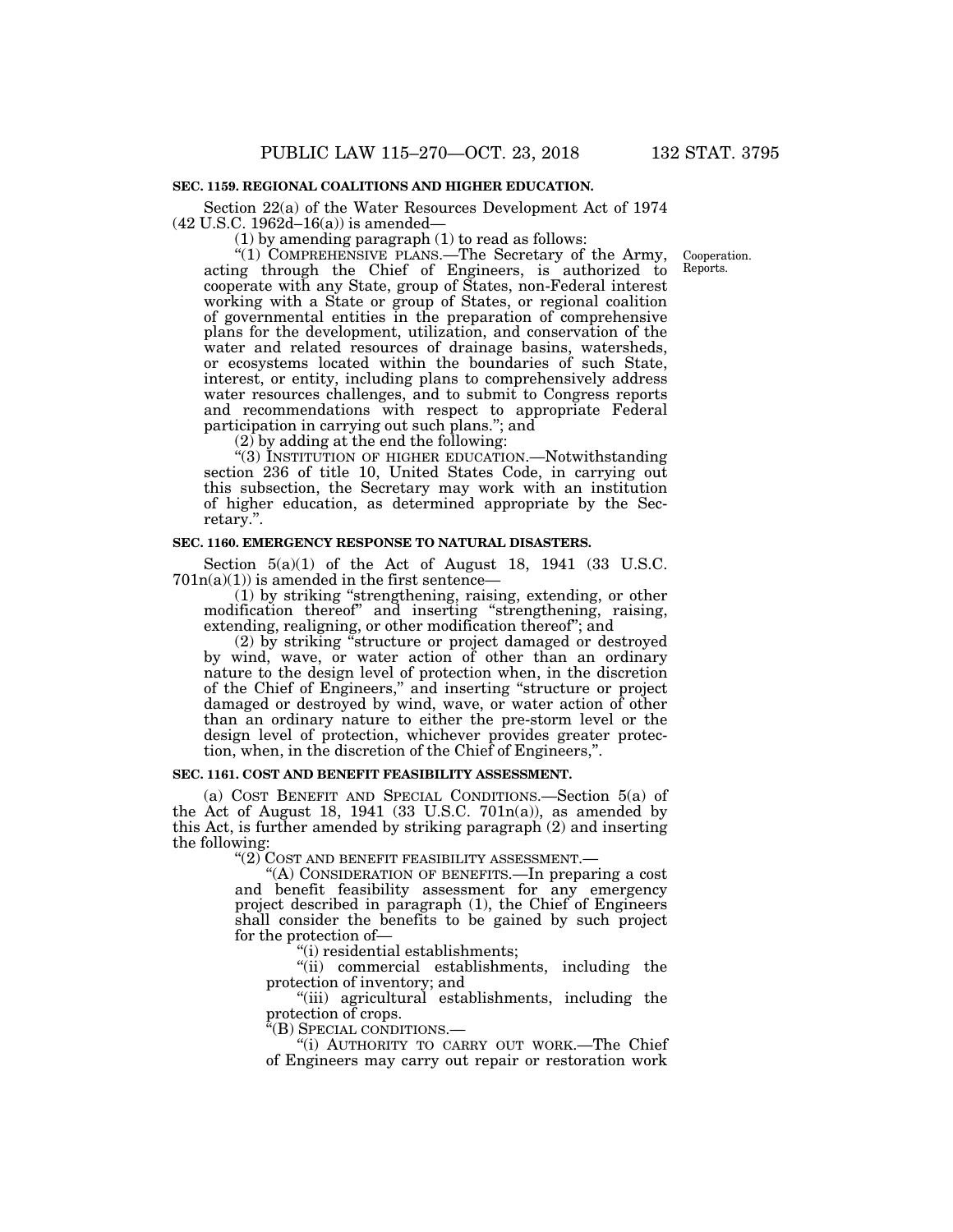described in paragraph (1) that does not produce benefits greater than the cost if—

''(I) the non-Federal sponsor agrees to pay an amount sufficient to make the remaining costs of the project equal to the estimated value of the benefits of the repair or restoration work; and ''(II) the Secretary determines that—

''(aa) the damage to the structure was not a result of negligent operation or maintenance; and

"(bb) repair of the project could benefit another Corps project.

"(ii) TREATMENT OF PAYMENTS.-Non-Federal payments pursuant to clause (i) shall be in addition to any non-Federal payments required by the Chief of Engineers that are applicable to the remaining costs of the repair or restoration work.''.

(b) CONTINUED ELIGIBILITY.—Notwithstanding a non-Federal flood control work's status in the Rehabilitation and Inspection Program carried out pursuant to section 5 of the Act of August 18, 1941 (33 U.S.C. 701n), any unconstructed emergency project for the non-Federal flood control work that was formulated during the three fiscal years preceding the fiscal year in which this Act was enacted but that was determined to not produce benefits greater than costs shall remain eligible for assistance under such section 5 until the last day of the third fiscal year following the fiscal year in which this Act was enacted if—

(1) the non-Federal sponsor agrees, in accordance with such section 5, as amended by this Act, to pay an amount sufficient to make the remaining costs of the project equal to the estimated value of the benefits of the repair or restoration work; and

Determinations.

(2) the Secretary determines that—

(A) the damage to the structure was not as a result of negligent operation or maintenance; and

(B) repair of the project could benefit another Corps project.

# **SEC. 1162. EXTENDED COMMUNITY ASSISTANCE BY THE CORPS OF ENGINEERS.**

Section 5(a) of the Act of August 18, 1941 (33 U.S.C. 701n(a)), as amended by this Act, is further amended—

> (1) by redesignating paragraph (3) as paragraph (4); and (2) by inserting after paragraph (2) the following:

"(3) EXTENDED ASSISTANCE.—Upon request by a locality receiving assistance under the fourth sentence of paragraph (1), the Secretary shall, subject to the availability of appropriations, enter into an agreement with the locality to provide such assistance beyond the time period otherwise provided for by the Secretary under such sentence.''.

#### **SEC. 1163. DAM SAFETY.**

Section 14 of the National Dam Safety Program Act (33 U.S.C. 467j) is amended by striking ''2015 through 2019'' each place it appears and inserting ''2019 through 2023''.

Determinations.

33 USC 701n note.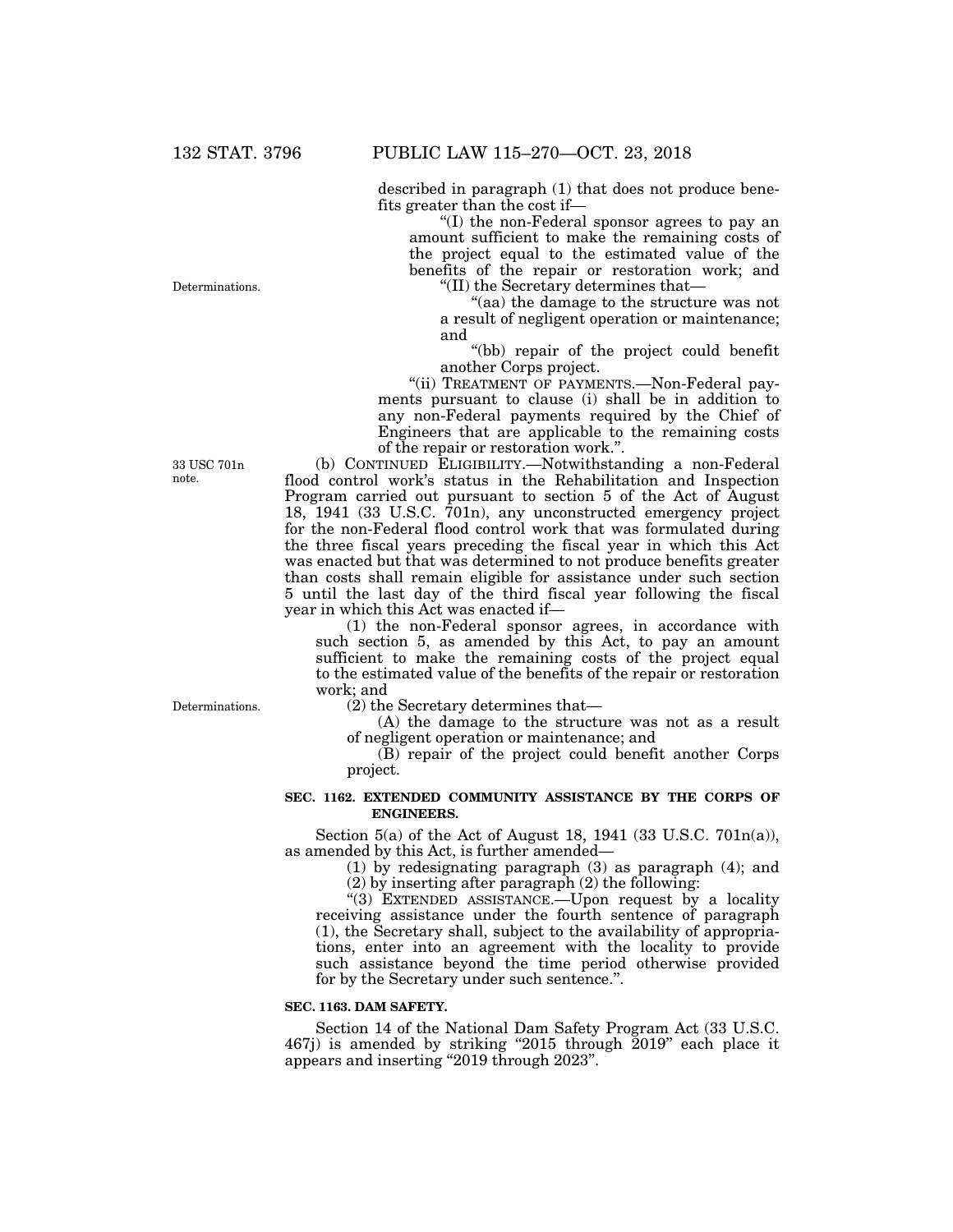## **SEC. 1164. LOCAL GOVERNMENT WATER MANAGEMENT PLANS.**

With the consent of the non-Federal interest for a feasibility study for a water resources development project, the Secretary may enter into a written agreement under section 221(a) of the Flood Control Act of 1970, with a unit of local government in the watershed that has adopted a local or regional water management plan, to allow the unit of local government to participate in the feasibility study to determine if there is an opportunity to include additional feasible elements in the project in order to help achieve the purposes identified in the local or regional water management plan.

## **SEC. 1165. STRUCTURES AND FACILITIES CONSTRUCTED BY SEC-RETARY.**

Section 14 of the Act of March 3, 1899 (33 U.S.C. 408) is amended by adding at the end the following:

''(d) WORK DEFINED.—For the purposes of this section, the term 'work' shall not include unimproved real estate owned or operated by the Secretary as part of a water resources development project if the Secretary determines that modification of such real estate would not affect the function and usefulness of the project.''.

#### **SEC. 1166. ADVANCED FUNDS FOR WATER RESOURCES DEVELOPMENT STUDIES AND PROJECTS.**

(a) CONTRIBUTIONS BY STATES AND POLITICAL SUBDIVISIONS FOR IMMEDIATE USE ON AUTHORIZED FLOOD-CONTROL WORK; REPAY-MENT.—The Act of October 15, 1940 (33 U.S.C. 701h–1) is amended—

(1) by striking ''a flood-control project duly adopted and authorized by law" and inserting "a federally authorized water resources development project,'';

(2) by striking ''such work'' and inserting ''such project'';

(3) by striking ''from appropriations which may be provided by Congress for flood-control work'' and inserting ''if appropriations are provided by Congress for such purpose''; and

33 USC 701h–2.

(4) by adding at the end the following: ''For purposes of Definition. this Act, the term 'State' means the several States, the District of Columbia, the commonwealths, territories, and possessions of the United States, and Indian tribes (as defined in section 4(e) of the Indian Self-Determination and Education Assistance Act (25 U.S.C. 5304(e))).''.

(b) NO ADVERSE EFFECT ON PROCESSES.—In implementing any provision of law that authorizes a non-Federal interest to provide, advance, or contribute funds to the Secretary for the development or implementation of a water resources development project (including sections 203 and 204 of the Water Resources Development Act of 1986 (33 U.S.C. 2231, 2232), section 5 of the Act of June 22, 1936 (33 U.S.C. 701h), and the Act of October 15, 1940 (33 U.S.C. 701h–1)), the Secretary shall ensure, to the maximum extent practicable, that the use by a non-Federal interest of such authorities does not adversely affect—

(1) the process or timeline for development and implementation of other water resources development projects by other non-Federal entities that do not use such authorities; or

Study. Determination. 42 USC 1962d–5b note.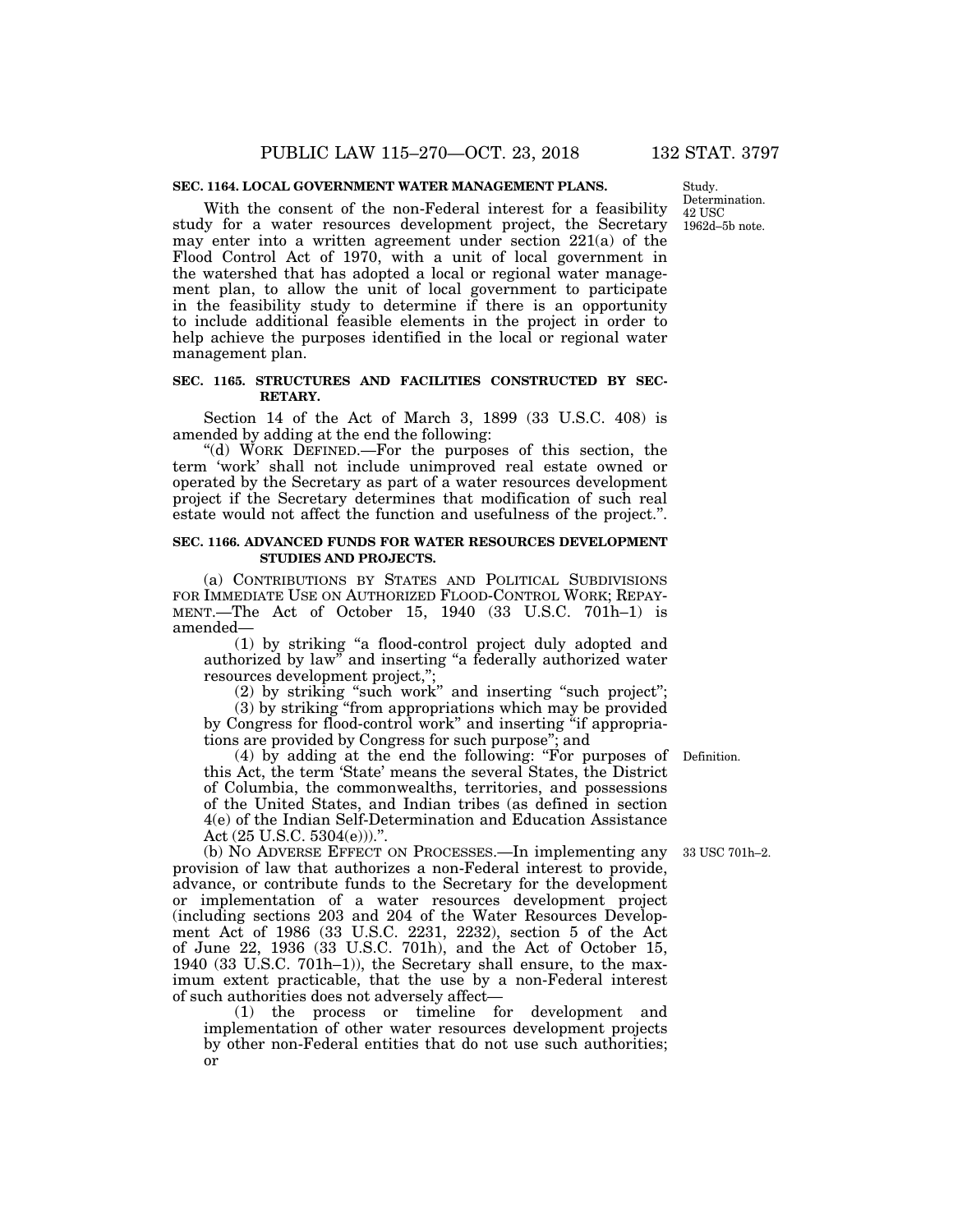(2) the process for including such projects in the President's annual budget submission to Congress under section 1105(a) of title 31, United States Code.

(c) ADVANCES BY PRIVATE PARTIES; REPAYMENT.—Section 11 of the Act of March 3, 1925 (Chapter 467; 33 U.S.C. 561) is repealed.

# **SEC. 1167. COSTS IN EXCESS OF FEDERAL PARTICIPATION LIMIT.**

Section 14 of the Flood Control Act of 1946 (33 U.S.C. 701r), as amended by this Act, is further amended by inserting ", and if such amount is not sufficient to cover the costs included in the Federal cost share for a project, as determined by the Secretary, the non-Federal interest shall be responsible for any such costs that exceed such amount'' before the period at the end.

# **SEC. 1168. DISPOSITION OF PROJECTS.**

(a) IN GENERAL.—In carrying out a disposition study for a project of the Corps of Engineers, or a separable element of such a project, including a disposition study under section 216 of the Flood Control Act of 1970 (33 U.S.C. 549a), the Secretary shall consider modifications that would improve the overall quality of the environment in the public interest, including removal of the project or separable element of a project.

(b) DISPOSITION STUDY TRANSPARENCY.—The Secretary shall carry out disposition studies described in subsection (a) in a transparent manner, including by—

(1) providing opportunities for public input; and

(2) publishing the final disposition studies.

(c) REMOVAL OF INFRASTRUCTURE.—For disposition studies described in subsection (a) in which the Secretary determines that a Federal interest no longer exists, and makes a recommendation of removal of the project or separable element of a project, the Secretary is authorized, using existing authorities, to pursue removal of the project or separable element of a project in partnership with other Federal agencies and non-Federal entities with appropriate capabilities to undertake infrastructure removal.

#### **SEC. 1169. CONTRIBUTED FUNDS FOR NON-FEDERAL RESERVOIR OPERATIONS.**

Section 5 of the Act of June 22, 1936 (33 U.S.C. 701h), is amended by inserting after ''authorized purposes of the project:'' the following: ''*Provided further*, That the Secretary is authorized to receive and expend funds from an owner of a non-Federal reservoir to formulate, review, or revise operational documents for any non-Federal reservoir for which the Secretary is authorized to prescribe regulations for the use of storage allocated for flood control or navigation pursuant to section 7 of the Act of December 22, 1944 (33 U.S.C. 709):''.

## **SEC. 1170. WATERCRAFT INSPECTION STATIONS.**

Section 104 of the River and Harbor Act of 1958 (33 U.S.C. 610) is amended—

(1) by amending subsection (b) to read as follows:

"(b) AUTHORIZATION OF APPROPRIATIONS.-

" $(1)$  In GENERAL.—There is authorized to be appropriated to carry out this section \$110,000,000 for each fiscal year, of which—

''(A) \$30,000,000 shall be made available to carry out subsection  $(d)(1)(A)(i)$ ;

33 USC 578b.

Study.

Recommendations. Publication.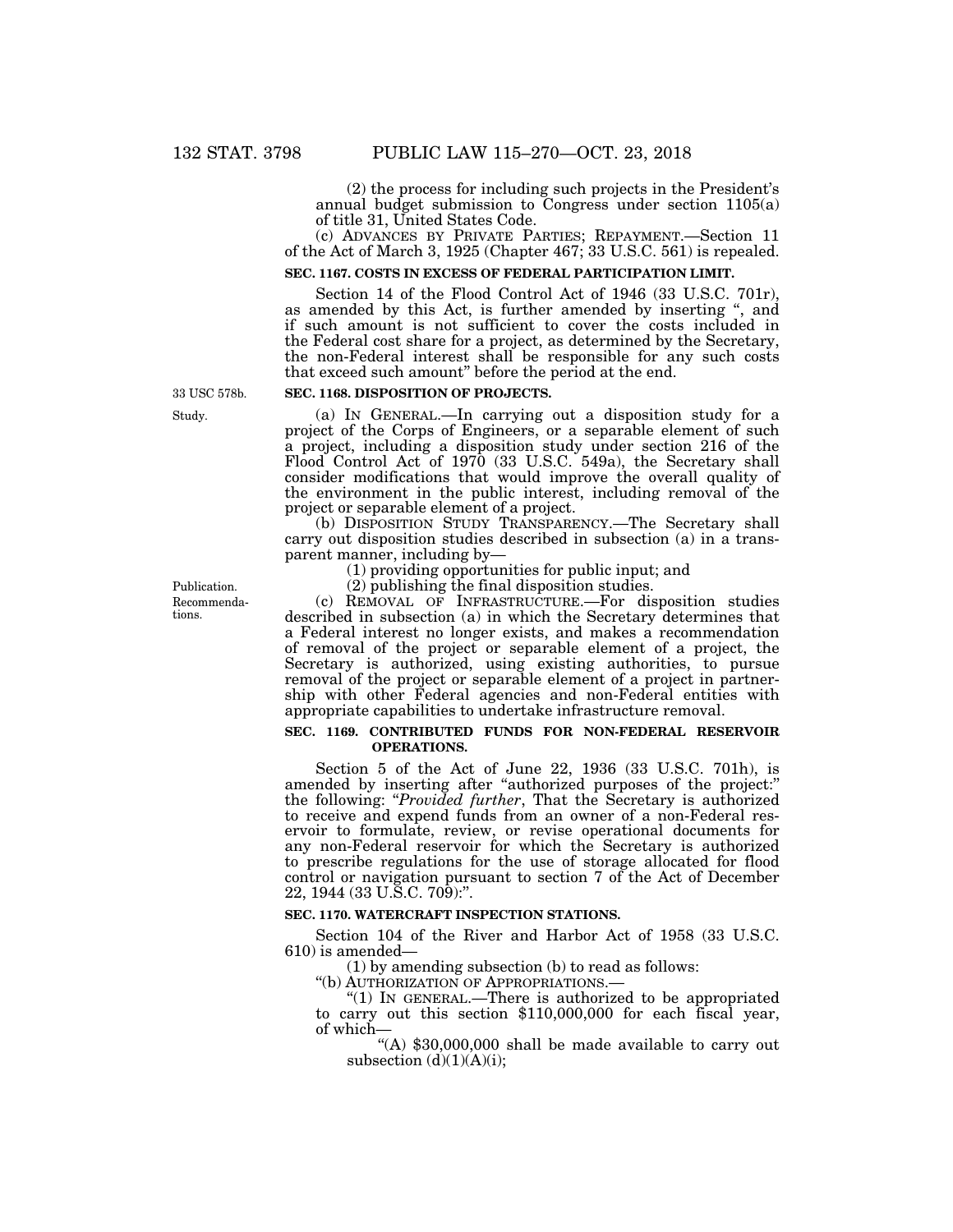''(B) \$30,000,000 shall be made available to carry out subsection  $(d)(1)(A)(ii)$ ; and

 $(C)$  \$30,000,000 shall be made available to carry out subsection  $(d)(1)(A)(iii)$ .

"(2) CONTROL OPERATIONS.—Any funds made available under paragraph (1) to be used for control operations shall be allocated by the Chief of Engineers on a priority basis, based on the urgency and need of each area and the availability of local funds.''; and

(2) in subsection (d)—

(A) by amending paragraph (1) to read as follows: "(1) In GENERAL.—

"(A) WATERCRAFT INSPECTION STATIONS.—In carrying out this section, the Secretary shall establish (as applicable), operate, and maintain new or existing watercraft inspection stations—

''(i) to protect the Columbia River Basin;

"(ii) to protect the Upper Missouri River Basin; and

"(iii) to protect the Upper Colorado River Basin and the South Platte and Arizona River Basins.

''(B) LOCATIONS.—The Secretary shall establish watercraft inspection stations under subparagraph (A) at locations with the highest likelihood of preventing the spread of aquatic invasive species at reservoirs operated and maintained by the Secretary, as determined by the Secretary in consultation with States within the areas described in subparagraph (A).

''(C) RAPID RESPONSE.—The Secretary shall assist States within the areas described in subparagraph (A) with rapid response to any aquatic invasive species, including quagga or zebra mussel, infestation.''; and

 $(B)$  by amending paragraph  $(3)(A)$  to read as follows:

''(A) the Governors of the States within the areas described in each of clauses (i) through (iii) of paragraph  $(1)(A)$ , as applicable;".

# **SEC. 1171. RESTRICTED AREAS AT CORPS OF ENGINEERS DAMS.**

Section 2 of the Freedom to Fish Act (Public Law 113–13; 127 Stat. 449, 128 Stat. 1271) is amended by striking ''4 years after the date of enactment of the Water Resources Reform and Development Act of 2014" each place it appears and inserting ''5 years after the date of enactment of the Water Resources Development Act of 2018''.

#### **SEC. 1172. COASTAL EROSION.**

(a) IN GENERAL.—Pursuant to section 111 of the River and Harbor Act of 1968 (33 U.S.C. 426i), the Secretary shall, to the maximum extent practicable, complete operation and maintenance renourishment to mitigate coastal erosion attributed to Federal project structures in the upper northeast United States.

(b) PROJECT SELECTION.—In carrying out the work under subsection (a), the Secretary shall—

(1) identify and carry out not more than five projects—

(A) located in any of the States of Maine, New Hampshire, Massachusetts, Connecticut, Rhode Island, or New York; and

33 USC 426i note.

Consultation.

State list.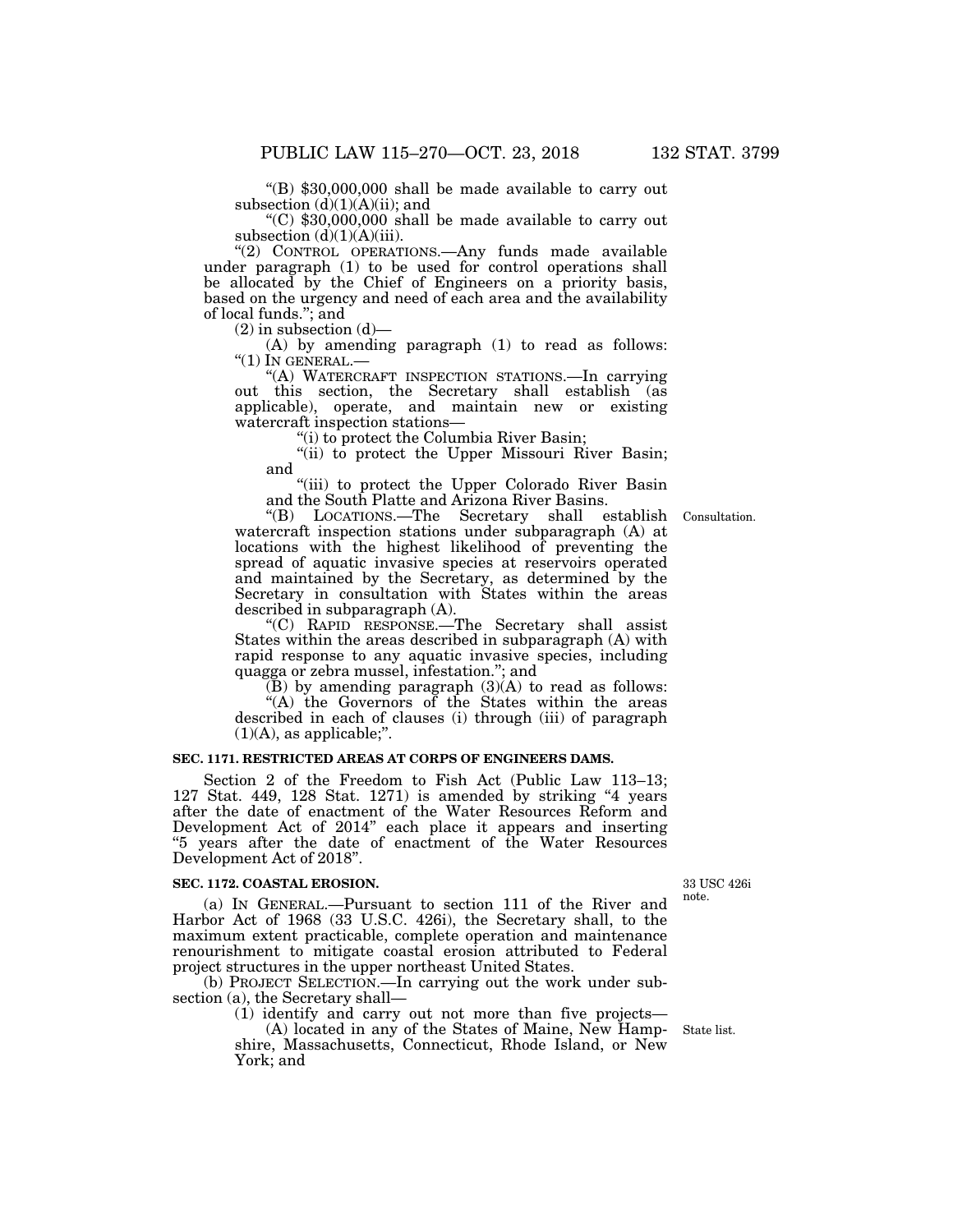(B) for which a feasibility study has been completed by December 31, 2019, that includes findings that a Federal project structure is interrupting the natural flow of sediment and causing coastal erosion; and

(2) consult with relevant State agencies in selecting projects.

#### **SEC. 1173. PROHIBITION ON SURPLUS WATER FEES, LAKE CUM-BERLAND WATERSHED, KENTUCKY AND TENNESSEE.**

(a) IN GENERAL.—The Secretary shall not charge a fee for surplus water under a contract entered into pursuant to section 6 of the Act of December 22, 1944 (33 U.S.C. 708), if the contract is for surplus water stored in the Lake Cumberland Watershed, Kentucky and Tennessee.

(b) TERMINATION.—The limitation under subsection (a) shall expire on the date that is 2 years after the date of enactment of this Act.

(c) APPLICABILITY.—Nothing in this section—

(1) affects the authority of the Secretary under section 2695 of title 10, United States Code, to accept funds or to cover the administrative expenses relating to certain real property transactions;

(2) affects the application of section 6 of the Act of December 22, 1944 (33 U.S.C. 708) or section 301 of the Water Supply Act of 1958 (43 U.S.C. 390b) to surplus water stored outside of the Lake Cumberland Watershed, Kentucky and Tennessee; or

(3) affects the authority of the Secretary to accept funds under section 216(c) of the Water Resources Development Act of 1996 (33 U.S.C. 2321a(c)).

## **SEC. 1174. MIDDLE RIO GRANDE PEAK FLOW RESTORATION.**

(a) RESTARTING OF TEMPORARY DEVIATION.—Subject to subsection (b), the Secretary shall restart the temporary deviation in the operation of Cochiti Lake and Jemez Canyon Dam, that was initiated in 2009 and terminated in 2013, to continue to evaluate the effects of the deviation.

(b) APPROVAL AND CONSULTATION.—Before restarting the temporary deviation under subsection (a), the Secretary shall, as required under the applicable water control manuals—

(1) first obtain approval from—

(A) Pueblo de Cochiti;

(B) Pueblo of Santa Ana; and

(C) the Rio Grande Compact Commission established by the compact approved by Congress under the Act of May 31, 1939 (53 Stat. 785, chapter 155); and

(2) to the maximum extent practicable, consult with the existing Cochiti Lake Environmental Resources Team, which includes other Federal agencies and landowners in the region.

(c) SUNSET.—The authority to conduct the temporary deviation described in subsection (a) shall terminate on the date that is 5 years after the date on which the Secretary restarts the temporary deviation under such subsection.

## **SEC. 1175. PROHIBITION OF ADMINISTRATIVE FEES IN IMPLEMENTING ROUGH RIVER LAKE FLOWAGE EASEMENT ENCROACH-MENT RESOLUTION PLAN.**

(a) DEFINITIONS.—In this section:

Consultation.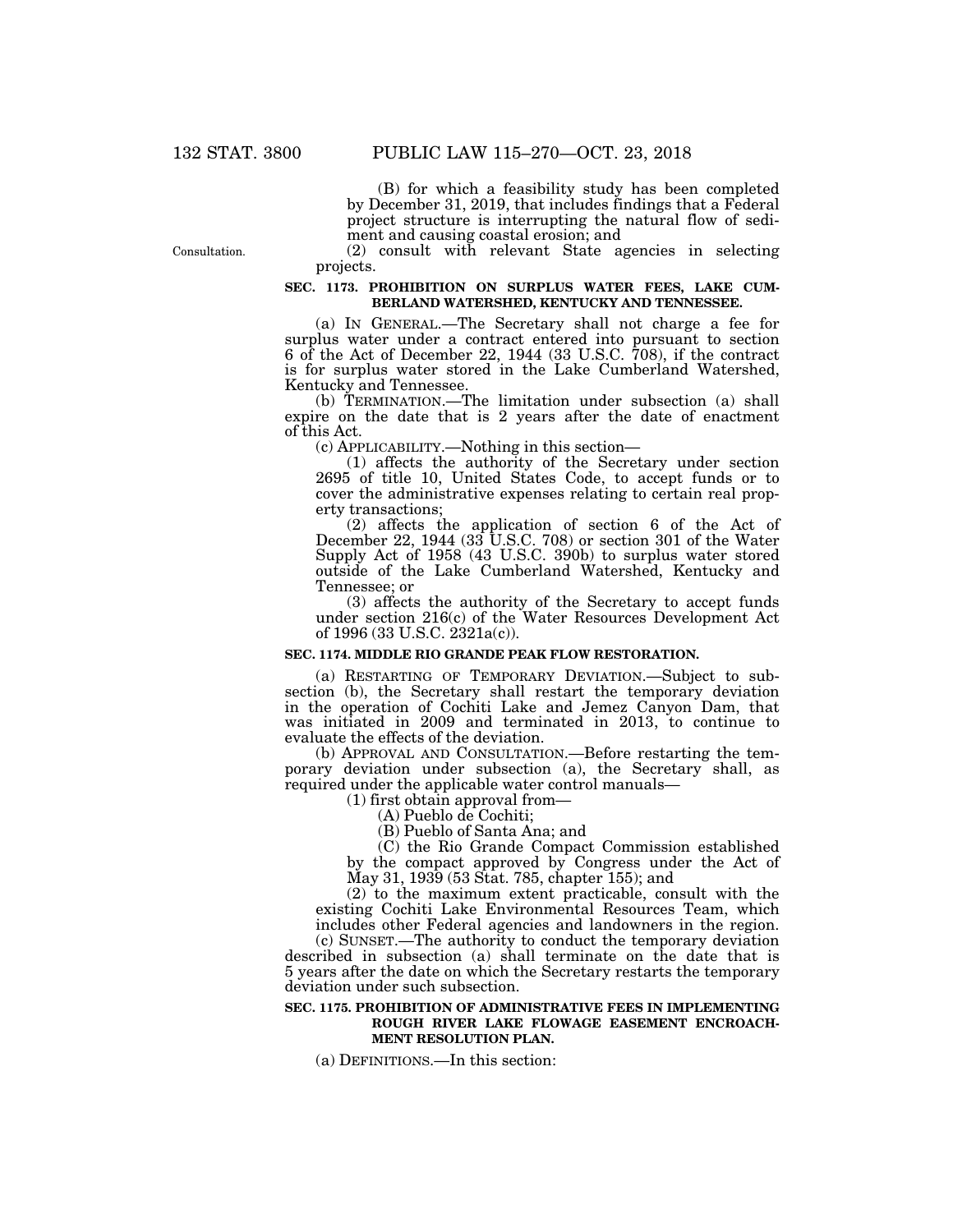(1) ELIGIBLE PROPERTY OWNER.—The term ''eligible property owner'' means the owner of a property—

(A)(i) described in Scenario A, B, C, or D in the Plan; or

(ii) that consists of vacant land located above 534 feet mean sea level that is encumbered by a Rough River Lake flowage easement; and

(B) for which the Rough River Lake flowage easement is not required to address backwater effects.

(2) PLAN.—The term "Plan" means the Rough River Lake Flowage Easement Encroachment Resolution Plan of the Corps of Engineers, dated January 2017.

(b) PROHIBITION ON ASSESSING ADMINISTRATIVE FEES.—Notwithstanding any other provision of law, in carrying out the Plan, the Secretary may not impose on or collect from any eligible property owner any administrative fee, including—

(1) a fee to pay the costs to the Corps of Engineers of processing requests to resolve encroachments under the Plan;

(2) fees for deed drafting and surveying; and

(3) any other administrative cost incurred by the Corps of Engineers in implementing the Plan.

(c) REFUND OF ADMINISTRATIVE FEES.—In the case of an eligible property owner who has paid any administrative fees described in paragraphs (1) through (3) of subsection (b) to the Corps of Engineers, the Corps of Engineers shall refund those fees on request of the eligible property owner.

(d) SAVINGS PROVISION.—Nothing in this section affects the responsibility or authority of the Secretary to continue carrying out the Plan, including any work necessary to extinguish the flowage easement of the United States with respect to the property of any eligible property owner.

# **SEC. 1176. PRECONSTRUCTION ENGINEERING DESIGN DEMONSTRA-TION PROGRAM.**

33 USC 2232 note.

(a) DEFINITION OF ENVIRONMENTAL IMPACT STATEMENT.—In this section, the term "environmental impact statement" means the detailed written statement required under section 102(2)(C) of the National Environmental Policy Act of 1969 (42 U.S.C. 4332(2)(C)).

(b) DEMONSTRATION PROGRAM.—The Secretary shall establish a demonstration program to allow a project authorized to execute pursuant to section 211 of the Water Resources Development Act of 1996 (33 U.S.C. 701b–13) (as in effect on the day before the date of enactment of the Water Resources Reform and Development Act of 2014 (128 Stat. 1193)) to begin preconstruction engineering and design on a determination by the Secretary that the project is technically feasible, economically justified, and environmentally acceptable.

(c) REQUIREMENTS.—For each project authorized to begin preconstruction engineering and design under subsection (b)—

(1) the project shall conform to the feasibility study and the environmental impact statement approved by the Secretary; and

(2) the Secretary and the non-Federal sponsor shall jointly agree to the construction design of the project.<br>
(d) SECRETARY REVIEW OF POTENTIAL ADVERSE IMPACTS.

When reviewing the feasibility study and the environmental impact

Determination.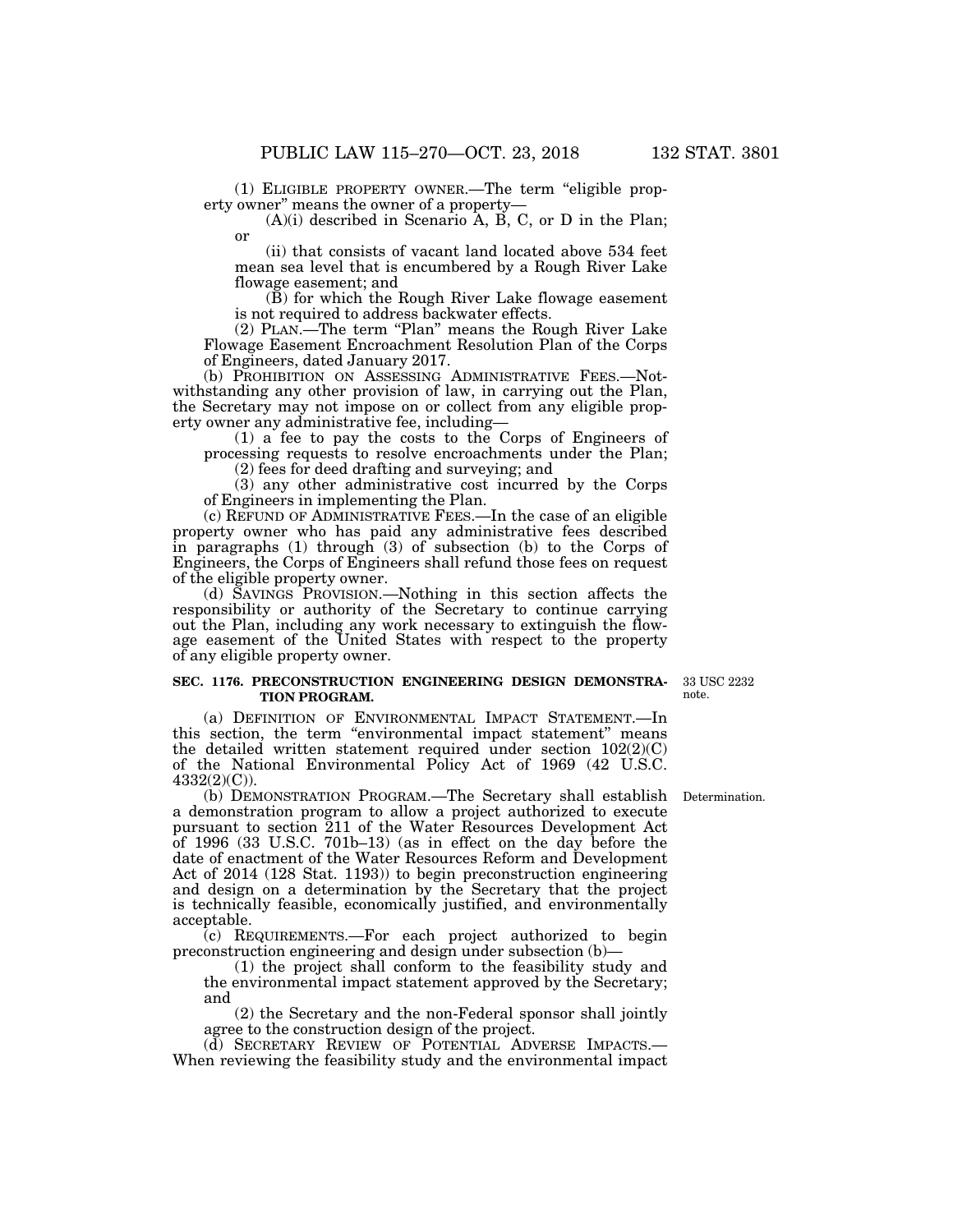statement for a project under subsection (b), the Secretary shall follow current USACE Policy, Regulations, and Guidance, to assess potential adverse downstream impacts to the Pearl River Basin. Upon completion of the Secretary's determination under subsection (b), the non-Federal sponsor shall design the project in a manner that addresses any potential adverse impacts or that provides mitigation in accordance with section 906 of the Water Resources Development Act of 1986 (33 U.S.C. 2283).

(e) SUNSET.—The authority to carry out the demonstration program under this section shall terminate on the date that is 5 years after the date of enactment of this Act.

(f) SAVINGS PROVISION.—Nothing in this section supersedes, precludes, or affects any applicable requirements for a project under subsection (b) under—

(1) section 906 of the Water Resources Development Act of 1986 (33 U.S.C. 2283); or

(2) the Comprehensive Environmental Response, Compensation, and Liability Act of 1980 (42 U.S.C. 9601 et seq.).

# **Subtitle B—Studies and Reports**

# **SEC. 1201. AUTHORIZATION OF PROPOSED FEASIBILITY STUDIES.**

The Secretary is authorized to conduct a feasibility study for the following projects for water resources development and conservation and other purposes, as identified in the reports titled "Report to Congress on Future Water Resources Development" submitted to Congress on March 17, 2017, and February 5, 2018, respectively, pursuant to section 7001 of the Water Resources Reform and Development Act of 2014 (33 U.S.C. 2282d) or otherwise reviewed by Congress:

(1) CAVE BUTTES DAM, ARIZONA.—Project for flood risk management, Phoenix, Arizona.

(2) SAN DIEGO RIVER, CALIFORNIA.—Project for flood risk management, navigation, and ecosystem restoration, San Diego, California.

(3) J. BENNETT JOHNSTON WATERWAY, LOUISIANA.—Project for navigation, J. Bennett Johnston Waterway, Louisiana.

(4) NORTHSHORE, LOUISIANA.—Project for flood risk management, St. Tammany Parish, Louisiana.

(5) OUACHITA-BLACK RIVERS, LOUISIANA.—Project for navigation, Little River, Louisiana.

(6) CHAUTAUQUA LAKE, NEW YORK.—Project for ecosystem restoration and flood risk management, Chautauqua, New York.

(7) TRINITY RIVER AND TRIBUTARIES, TEXAS.—Project for navigation, Liberty, Texas.

(8) WEST CELL LEVEE, TEXAS.—Project for flood risk management, Irving, Texas.

(9) COASTAL VIRGINIA, VIRGINIA.—Project for flood risk management, ecosystem restoration, and navigation, Coastal Virginia.

(10) TANGIER ISLAND, VIRGINIA.—Project for flood risk management and ecosystem restoration, Tangier Island, Virginia.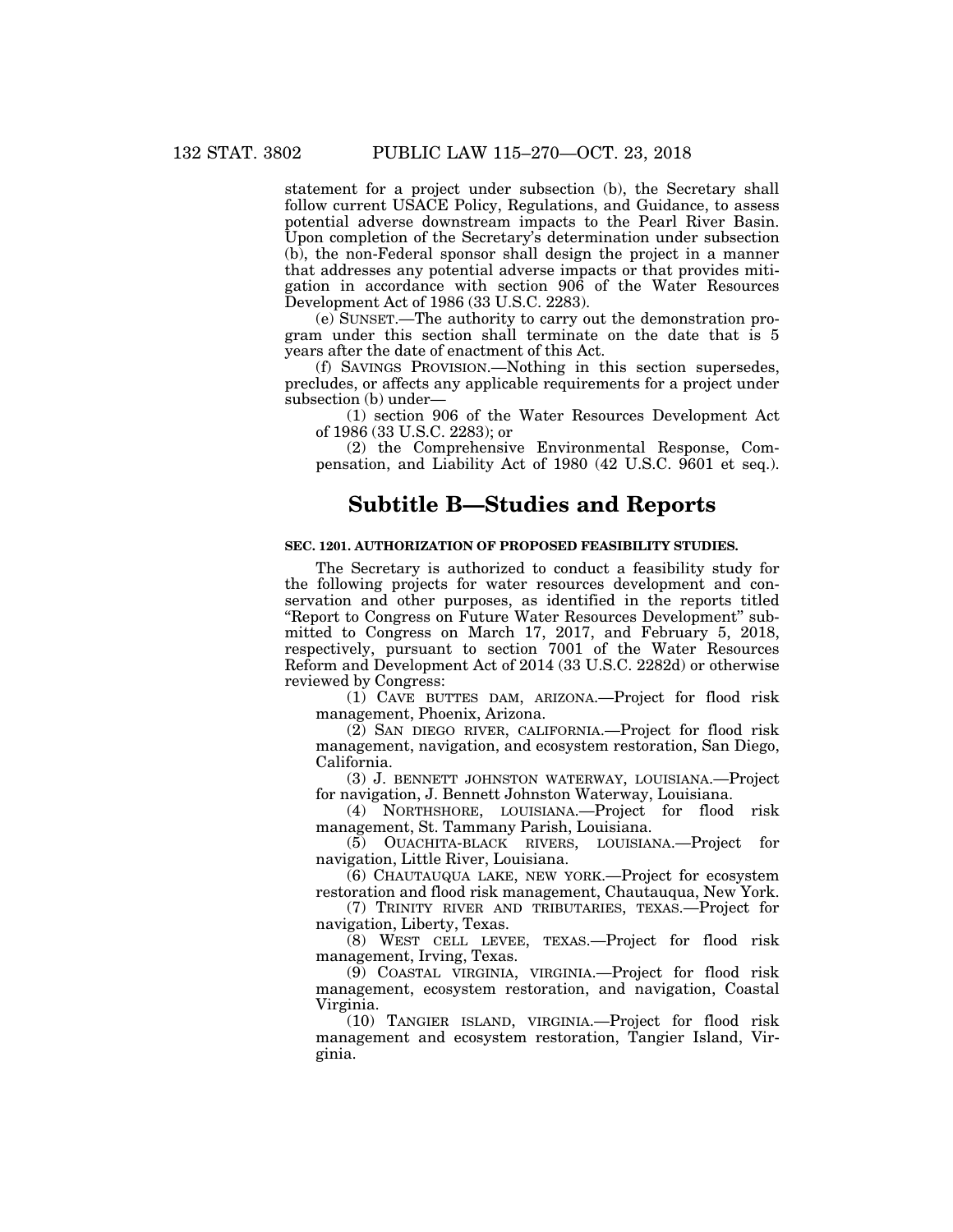(a) LOWER MISSISSIPPI RIVER; MISSOURI, KENTUCKY, TEN-NESSEE, ARKANSAS, MISSISSIPPI, AND LOUISIANA.—

(1) IN GENERAL.—The Secretary is authorized to carry out studies to determine the feasibility of habitat restoration for each of the eight reaches identified as priorities in the report prepared by the Secretary pursuant to section 402 of the Water Resources Development Act of 2000, titled ''Lower Mississippi River Resource Assessment; Final Assessment In Response to Section 402 of WRDA 2000'' and dated July 2015.

(2) CONSULTATION.—The Secretary shall consult with the Lower Mississippi River Conservation Committee during each feasibility study carried out under paragraph (1).

(b) ST. LOUIS RIVERFRONT, MERAMEC RIVER BASIN, MISSOURI AND ILLINOIS.—

(1) IN GENERAL.—The Secretary is authorized to carry out studies to determine the feasibility of a project for ecosystem restoration and flood risk management in Madison, St. Clair, and Monroe Counties, Illinois, St. Louis City, and St. Louis, Jefferson, Franklin, Gasconade, Maries, Phelps, Crawford, Dent, Washington, Iron, St. Francois, St. Genevieve, Osage, Reynolds, and Texas Counties, Missouri.

(2) CONTINUATION OF EXISTING STUDY.—Any study carried out under paragraph (1) shall be considered a continuation of the study being carried out under Committee Resolution 2642 of the Committee on Transportation and Infrastructure of the House of Representatives, adopted June 21, 2000.

#### **SEC. 1203. EXPEDITED COMPLETION.**

(a) FEASIBILITY REPORTS.—The Secretary shall expedite the completion of a feasibility study for each of the following projects, and if the Secretary determines that the project is justified in a completed report, may proceed directly to preconstruction planning, engineering, and design of the project:

(1) Project for riverbank stabilization, Selma, Alabama. (2) Project for ecosystem restoration, Three Mile Creek, Alabama.

(3) Project for navigation, Nome, Alaska.

(4) Project for flood diversion, Seward, Alaska.

(5) Project for flood control, water conservation, and related purposes, Coyote Valley Dam, California.

(6) Project for flood risk management, Lower Cache Creek, California.

(7) Project for flood risk management, Lower San Joaquin River, California, as described in section  $1322(b)(2)(F)$  of the Water Resources Development Act of 2016 (130 Stat. 1707) (second phase of feasibility study).

(8) Project for flood risk management, South San Francisco, California.

(9) Project for flood risk management and ecosystem restoration, Tijuana River, California.

(10) Project for flood damage reduction, Westminster-East Garden Grove, California.

(11) Project for flood risk management in East Hartford, Connecticut.

(12) Project for flood risk management in Hartford, Connecticut.

Determination. State list.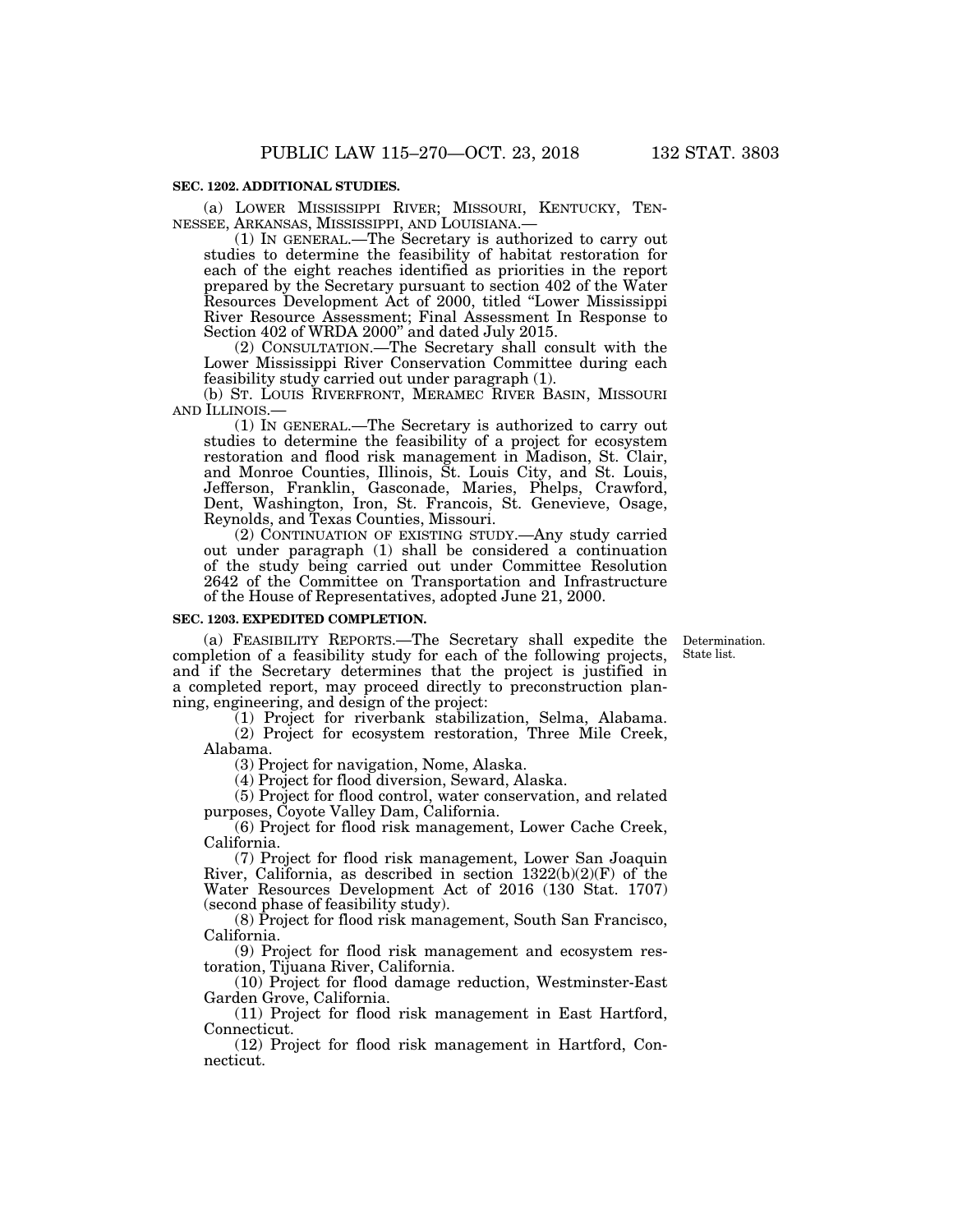(13) Projects under the Comprehensive Flood Mitigation Study for the Delaware River Basin.

(14) Project for ecosystem restoration, Lake Apopka, Florida.

(15) Project for ecosystem restoration, Kansas River Weir, Kansas.

(16) Project for navigation and channel deepening, Baptiste Collette Bayou, Louisiana, under section 203 of the Water Resources Development Act of 1986 (33 U.S.C. 2231).

(17) Project for navigation and channel deepening, Houma Navigation Canal, Louisiana, under section 203 of the Water Resources Development Act of 1986 (33 U.S.C. 2231).

(18) Project for navigation and channel deepening, Bayou Lafourche, Louisiana, under section 203 of the Water Resources Development Act of 1986 (33 U.S.C. 2231).

(19) Project for flood damage reduction and ecosystem restoration, St. Tammany Parish, Louisiana.

(20) Project for ecosystem restoration, Warren Glen Dam Removal, Musconetcong River, New Jersey.

(21) Project for flood risk management, Rahway River Basin, New Jersey.

(22) The Hudson-Raritan Estuary Comprehensive Restoration Project, New Jersey and New York.

(23) Project for flood control and water supply, Abiquiu Dam, New Mexico.

(24) Project for reformulation, East Rockaway Inlet to Rockaway Inlet and Jamaica Bay, Queens, New York.

(25) Project for navigation, New York-New Jersey Harbor and Tributaries Focus Area.

(26) Project for water resource improvements, Willamette River Basin, Fern Ridge, Oregon.

(27) Project for coastal storm risk management, Pawcatuck River, Rhode Island.

(28) Project for the Rhode Island historical structure flood hazard vulnerability assessment.

(29) Project for coastal storm risk management, Norfolk, Virginia.

(30) Project for navigation, Tacoma Harbor, Washington. (b) LOWER SAN JOAQUIN RIVER, CALIFORNIA.—In expediting completion of the second phase of the Lower San Joaquin River

feasibility study under subsection (a)(7), the Secretary shall review and give priority to any plans and designs requested by non-Federal interests and incorporate such plans and designs into the Federal study if the Secretary determines that such plans and designs are consistent with Federal standards.

(c) HUDSON-RARITAN ESTUARY COMPREHENSIVE RESTORATION PROJECT, NEW JERSEY AND NEW YORK.—In the case of a recommendation for restoration activities within the Jamaica Bay Unit of the Hudson-Raritan Estuary Comprehensive Restoration Project, New Jersey and New York, under subsection (a)(22), which are to protect property under the jurisdiction of the National Park Service, the Secretary may recommend to Congress that the Secretary accept and expend funds from the National Park Service to carry out such activities.

(d) POST-AUTHORIZATION CHANGE REPORT.—The Secretary shall expedite completion of a post-authorization change report for the

Review. Determination.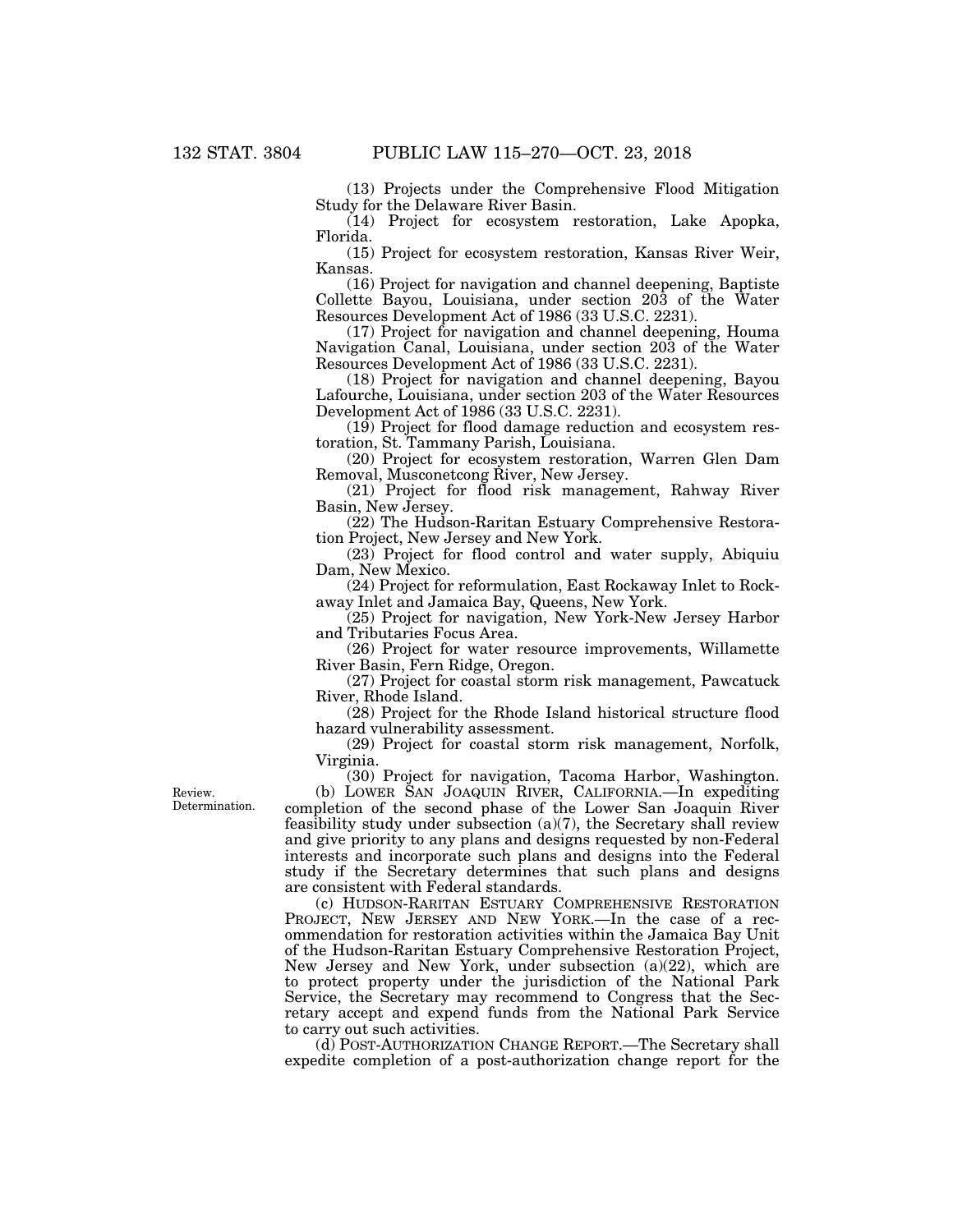project for flood risk management, San Luis Rey River Flood Control Protection Project, California.

(e) HUNTINGDON COUNTY, PENNSYLVANIA.—

(1) IN GENERAL.—The Secretary shall expedite the updating of the master plan for the Juniata River and tributaries project, Huntingdon County, Pennsylvania, authorized by section 203 of the Flood Control Act of 1962 (Public Law 87–874; 76 Stat. 1182).

(2) PROCESS.—In carrying out subsection (a), the Secretary shall update the master plan in accordance with section  $1309(a)\dot{2}$  of the Water Resources Development Act of 2016 (Public Law 114–322; 130 Stat. 1693).

(f) UPPER MISSOURI RIVER BASIN FLOOD AND DROUGHT MONI-TORING.—The Secretary shall expedite activities authorized under section 4003(a) of the Water Resources Reform and Development Act of 2014 (128 Stat. 1311, 130 Stat. 1677).

(g) PROJECT MODIFICATIONS FOR IMPROVEMENT OF ENVIRON-MENT.—For fiscal years 2019 and 2020, the Secretary shall give priority to projects that restore degraded ecosystems through modification of existing flood risk management projects for projects—

(1) authorized under section 1135 of the Water Resources Development Act of 1986 (33 U.S.C. 2309a); and

(2) located within the Upper Missouri River Basin.

(h) EXPEDITED COMPLETION OF CERTAIN PROJECTS.—It is the sense of Congress that the Secretary should provide funding for, and expedite the completion of, the following projects:

(1) West Haven, Connecticut, as authorized by section 101 of the River and Harbor Act of 1954 (68 Stat. 1254) and section 3 of the Act of August 13, 1946 (60 Stat. 1056, chapter 960; 33 U.S.C. 426g).

(2) Providence River, Rhode Island, as authorized by the first section of the Act of August 26, 1937 (50 Stat. 845, chapter 832) and section 301 of the River and Harbor Act of 1965 (79 Stat. 1089).

(3) Morganza to the Gulf, Louisiana, as authorized by section 7002(3) of the Water Resources Reform and Development Act of 2014 (128 Stat. 1368).

(4) Louisiana Coastal Area, Louisiana, as authorized by section 7002(5) of the Water Resources Reform and Development Act of 2014 (128 Stat. 1369).

(5) Louisiana Coastal Area–Barataria Basin Barrier, Louisiana, as authorized by section 7002(5) of the Water Resources Reform and Development Act of 2014 (128 Stat. 1370).

(6) West Shore Lake Pontchartrain, Louisiana, as authorized by section 1401(3) of the Water Resources Development Act of 2016 (130 Stat. 1712).

(7) Southwest Coastal Louisiana, Louisiana, as authorized by section 1401(8) of the Water Resources Development Act of 2016 (130 Stat. 1715).

(8) West Thompson Lake, Connecticut, as authorized by section 203 of the Flood Control Act of 1960 (74 Stat. 489).

# **SEC. 1204. GAO STUDY ON BENEFIT-COST ANALYSIS REFORMS.**

Not later than 1 year after the date of enactment of this Deadline. Act, the Comptroller General of the United States shall—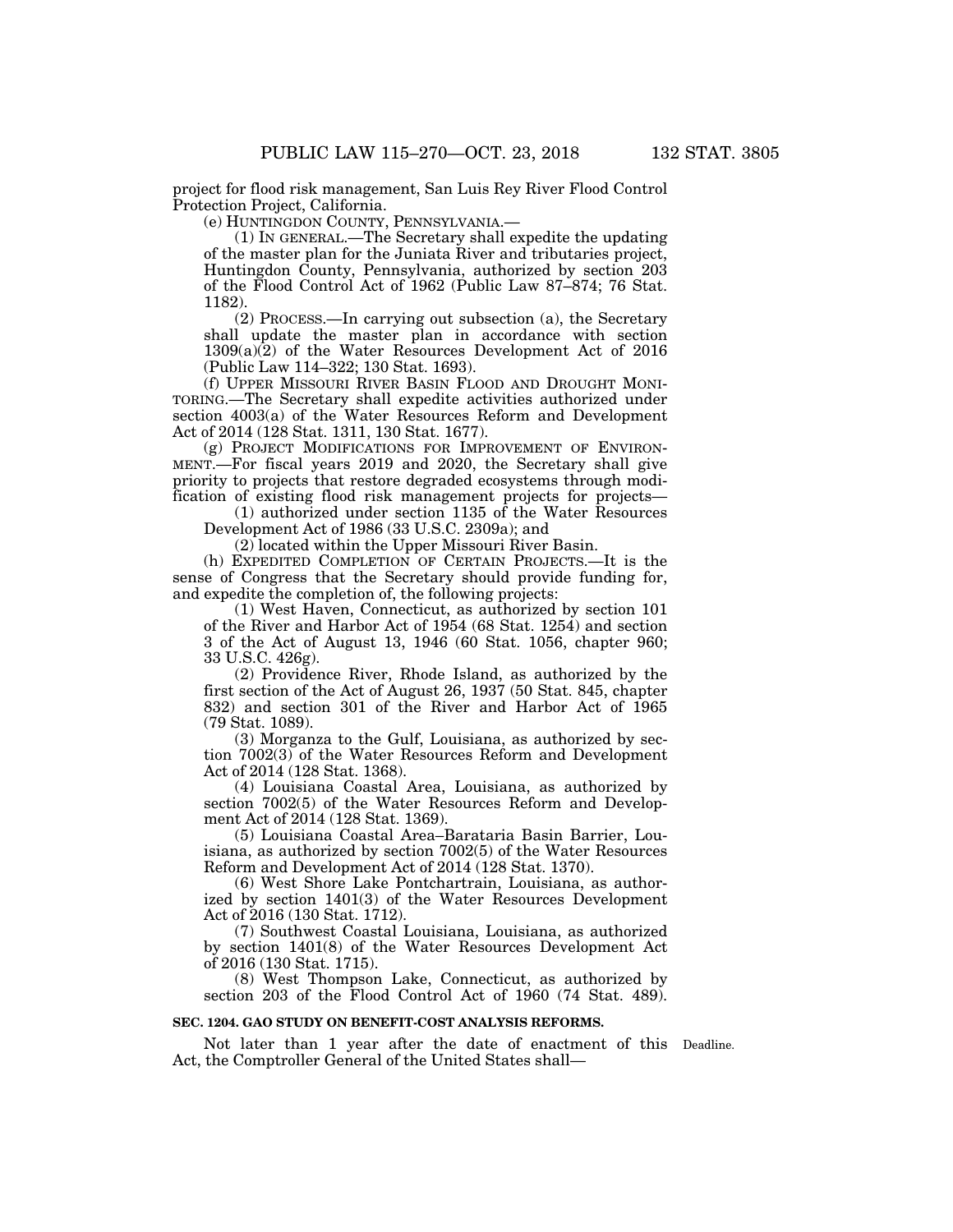(1) conduct a study on the benefit-cost procedures of the Secretary and the Director of the Office of Management and Budget (referred to in this section as the "Director"), including—

(A) an examination of the benefits and costs that the Secretary and the Director do and do not include in the benefit-cost calculation, including, at a minimum, local and regional economic benefits; and

(B) a review of the calculation, if any, of navigation benefits used in a benefit-cost calculation for a non-commercial harbor that is used by a State maritime academy (as defined in section 51102 of title 46, United States Code) for military training purposes; and

(2) submit to Congress a report that—

(A) describes the results of the study under paragraph (1); and

(B) includes recommendations for legislative or regulatory changes to improve the benefit-cost analysis procedures of the Secretary and the Director.

#### **SEC. 1205. HARBOR MAINTENANCE TRUST FUND REPORT.**

(a) DEADLINE.—Not later than 180 days after enactment of this Act, the Secretary shall submit reports under section  $210(e)(3)$ of the Water Resources Development Act of 1986 (33 U.S.C.  $2238(e)(3)$  and section 330 of the Water Resources Development Act of 1992 (26 U.S.C. 9505 note; Public Law 102–580) to the Committee on Transportation and Infrastructure of the House of Representatives and to the Committee on Environment and Public Works of the Senate.

(b) ADDITIONAL INFORMATION.—For each report described in subsection (a) that is submitted after the date of enactment of this Act, the Secretary shall include, on a project-by-project basis, additional information identifying—

(1) the most recent fiscal year for which operations and maintenance activities have been carried out and the cost of those activities; and

(2) the operations and maintenance activities that were performed through either a recommendation from Congress or unspecified funds made available for ongoing work.

(c) AVAILABILITY.—The Secretary shall make publicly available all reports described in subsection (a) submitted before, on, or after the date of enactment of this Act.

# **SEC. 1206. IDENTIFICATION OF NONPOWERED DAMS FOR HYDRO-POWER DEVELOPMENT.**

(a) IN GENERAL.—Not later than 18 months after the date of enactment of this section, the Secretary shall develop a list of existing nonpowered dams owned and operated by the Corps of Engineers that have the greatest potential for hydropower development.

(b) CONSIDERATIONS.—In developing the list under subsection (a), the Secretary may consider the following:

(1) The compatibility of hydropower generation with existing purposes of the dam.

(2) The proximity of the dam to existing transmission resources.

(3) The existence of studies to characterize environmental, cultural, and historic resources relating to the dam.

Public information.

Deadline. Lists.

Review.

Recommendations.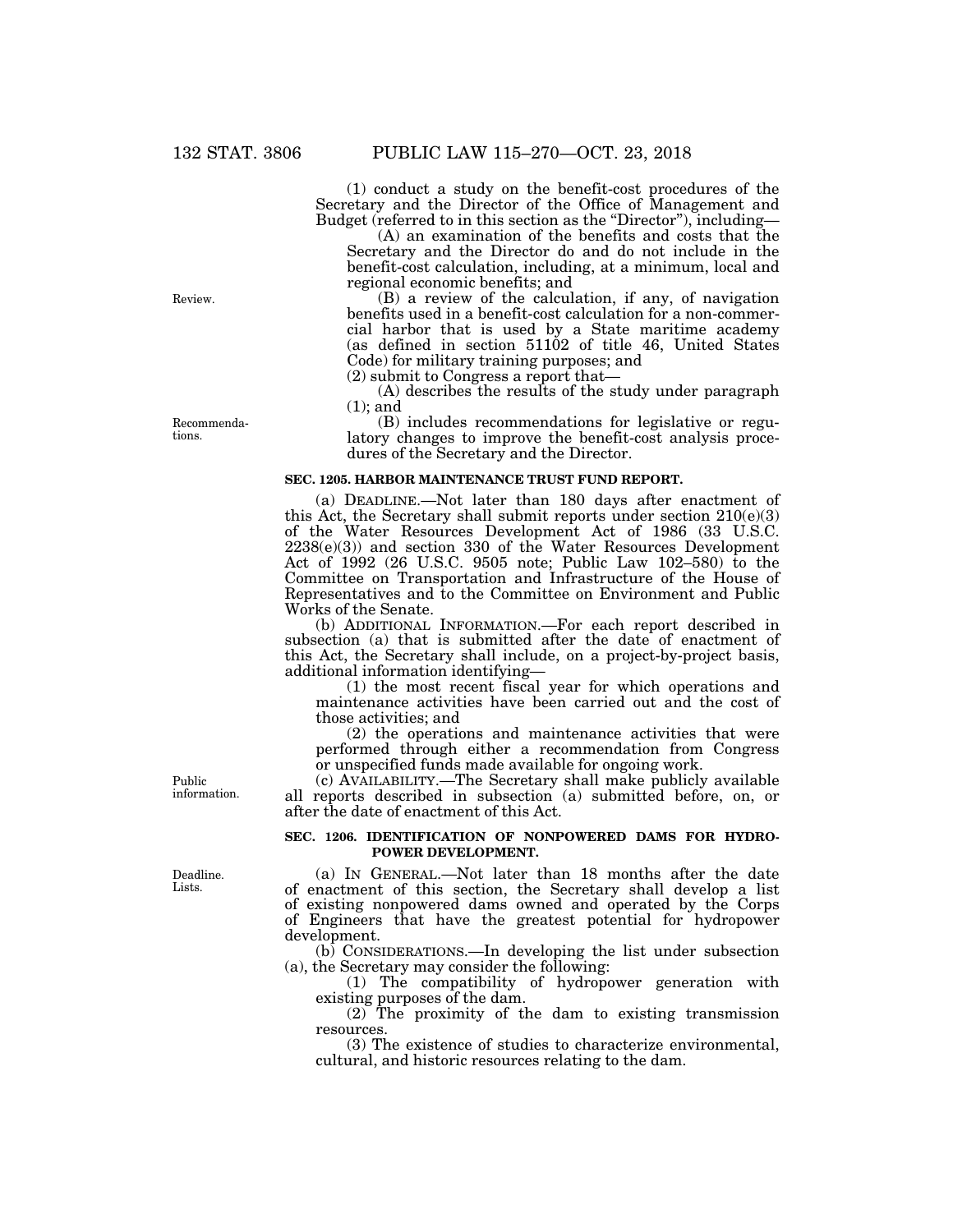(4) Whether hydropower is an authorized purpose of the dam.

(c) AVAILABILITY.—The Secretary shall provide the list developed under subsection (a) to the Committee on Transportation and Infrastructure of the House of Representatives and the Committee on Environment and Public Works of the Senate, and make such list available to the public.

#### **SEC. 1207. STUDY ON INNOVATIVE PORTS FOR OFFSHORE WIND DEVELOPMENT.**

(a) DEFINITION OF INNOVATIVE PORT FOR OFFSHORE WIND DEVELOPMENT.—In this section, the term ''innovative port for offshore wind development'' includes any federally authorized port or harbor that can accommodate (including through retrofitting)—

(1) the upright assembly of the majority of an offshore wind facility, including the foundation, tower, turbine, blade, and electrical components;

(2) an assembly area, ground-bearing pressure, and overhead clearance for the assembly of offshore wind facility turbines, which each have a capacity of up to 20 megawatts;

(3) a heavy-lift quay and not less than 25 acres of port storage;

(4) innovative offshore wind facility and vessel technologies that allow for the rapid installation of an offshore wind facility; and

(5) any other innovative offshore wind facility technology, as determined by the Secretary.

(b) STUDY AND REPORT.—

(1) IN GENERAL.—Not later than 1 year after the date of enactment of this Act, the Secretary shall—

(A) in consultation with the all appropriate Federal agencies, carry out a study of all federally authorized ports and harbors, including in the Mid-Atlantic, Gulf Coast, West Coast, Great Lakes, and New England regions of the United States, to identify—

(i) not less than three suitable federally authorized ports and harbors in those regions that could become innovative ports for offshore wind development;

(ii) barriers to the development of innovative ports for offshore wind development;

(iii) the Federal and State actions, including dredging and construction of supporting infrastructure, needed to facilitate the development of the federally authorized ports and harbors identified under clause (i) to become innovative ports for offshore wind development; and

(iv) recommendations on any further research Recommendaneeded to improve federally authorized ports and harbors in the United States for offshore wind facility development and deployment; and

(B) submit to Congress a report describing the results of the study under subparagraph (A).

(2) CONSULTATION.—In carrying out the study under paragraph (1), the Secretary shall consult with, at a minimum—

(A) the Governor of each State in which a port or harbor was identified;

(B) affected port authorities;

Consultation.

tions.

Public information.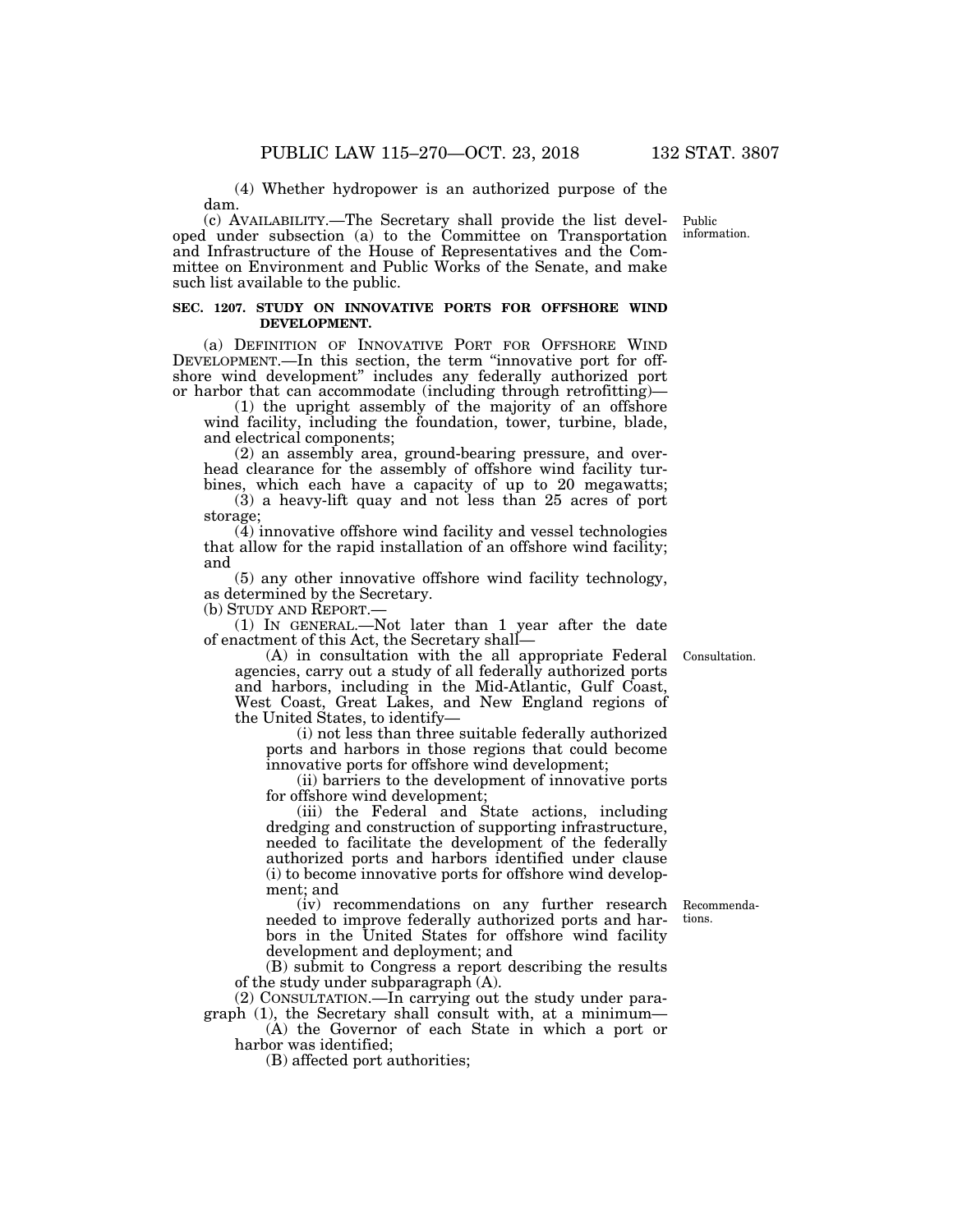(C) units of local government; and

(D) relevant experts in engineering, environment, and industry considerations.

# **SEC. 1208. INNOVATIVE MATERIALS AND ADVANCED TECHNOLOGIES REPORT.**

Not later than 1 year after the date of enactment of this Act, the Secretary shall submit to Congress a report that-

(1) describes activities conducted by the Corps of Engineers at centers of expertise, technology centers, technical centers, research and development centers, and similar facilities and organizations relating to the testing, research, development, identification, and recommended uses for innovative materials and advanced technologies, including construction management technologies, in water resources development projects; and

(2) provides recommendations for types of water resources development projects in which innovative materials and advanced technologies should be used.

# **SEC. 1209. STUDY AND REPORT ON EXPEDITING CERTAIN WAIVER PROCESSES.**

Not later than 1 year after the date of enactment of this Act, the Secretary shall complete and submit to the Committee on Environment and Public Works of the Senate and the Committee on Transportation and Infrastructure of the House of Representatives a report based on the results of a study on the best options available to the Secretary to implement the waiver process for the non-Federal cost share under section 116 of the Energy and Water Development and Related Agencies Appropriations Act, 2010 (Public Law 111–85; 123 Stat. 2851).

# **SEC. 1210. REPORT ON DEBRIS REMOVAL.**

Not later than 180 days after the date of enactment of this Act, the Secretary shall submit to Congress and make publicly available a report that describes—

(1) the extent to which the Secretary has carried out section 3 of the Act of March 2, 1945 (33 U.S.C. 603a); and

(2) how the Secretary has evaluated potential work to be carried out under that section.

# **SEC. 1211. CORPS FLOOD POLICY WITHIN URBAN AREAS.**

Not later than 1 year after the date of enactment of this Act, the Secretary shall report to the Committee on Transportation and Infrastructure of the House of Representatives and the Committee on Environment and Public Works of the Senate on—

(1) flooding within urban floodplains; and

(2) the Federal policy constraints on the ability of the Secretary to address urban flooding, including the regulations under part 238 of title 33, Code of Federal Regulations (as in effect on the date of enactment of this Act) (including the limitation under section  $238.7(a)(1)$  of that title that allows the Secretary to provide assistance only where the flood discharge of a stream or waterway within an urban area is greater than 800 cubic feet per second for the 10-percent flood).

# **SEC. 1212. FEASIBILITY STUDIES FOR MITIGATION OF DAMAGE.**

Not later than 1 year after the date of enactment of this Act, the Secretary shall submit to the Committee on Transportation

Recommendations.

Public information.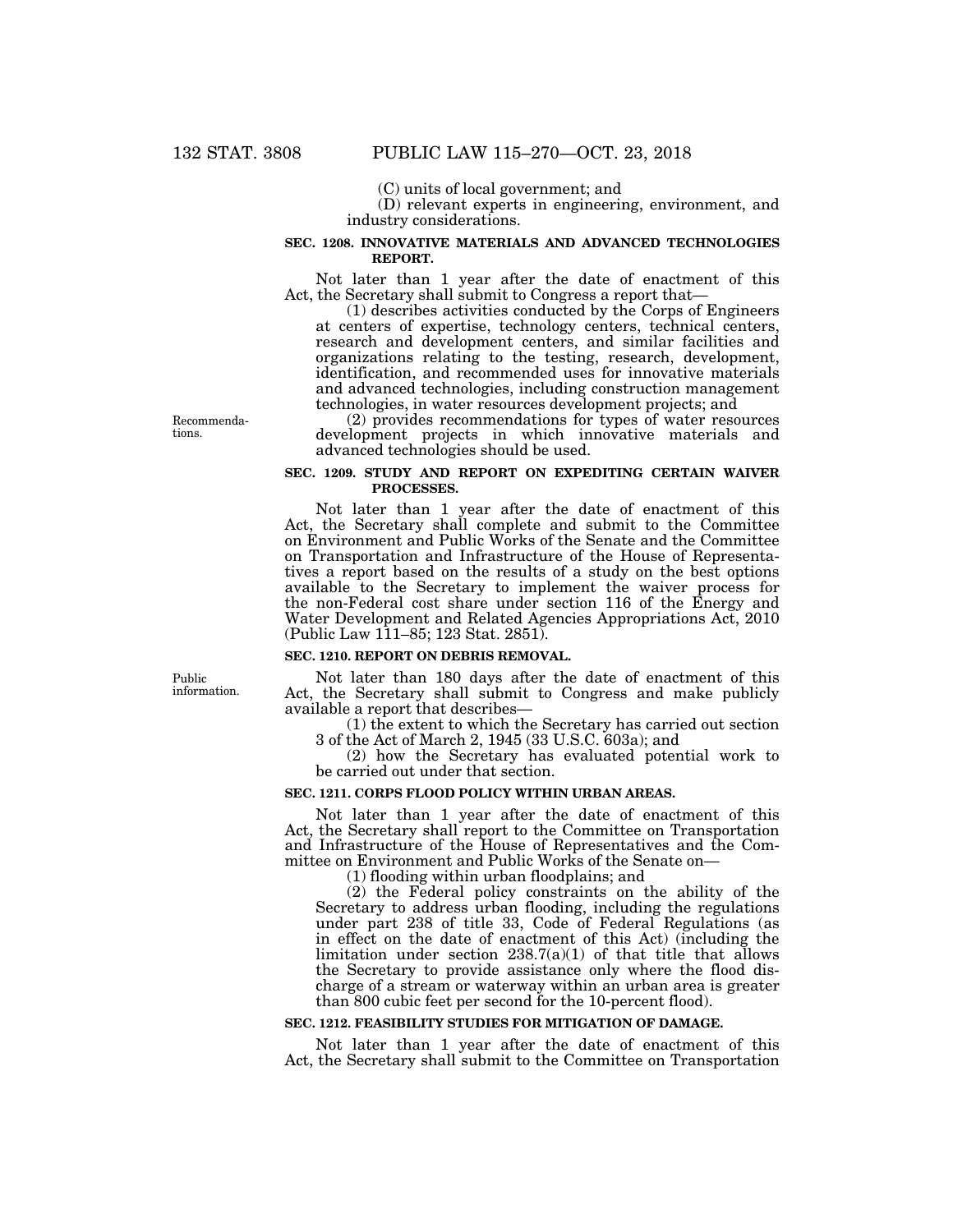and Infrastructure of the House of Representatives and the Committee on Environment and Public Works of the Senate a report that identifies—

(1) feasibility studies that are incomplete as of the date of enactment of this Act for a project for mitigation of damage to an area affected by weather or other events for which—

(A) during the 8-year period ending on the date of enactment of this Act—

(i) the Secretary provided emergency response under section 5 of the Act of August 18, 1941 (33 U.S.C. 701n); or

(ii) the area received assistance under the Robert T. Stafford Disaster Relief and Emergency Assistance Act (42 U.S.C. 5121 et seq.); and

(B) there is significant risk for future similar events (as determined by the Secretary); and

(2) for each feasibility study identified under paragraph (1), impediments to completing the study.

# **SEC. 1213. APPLICATIONS OF MILITARY LEASING AUTHORITIES.**

Not later than 2 years after the date of enactment of this Deadline. Act, the Secretary shall—

(1) complete a study on the application of section 2667 of title 10, United States Code, enhanced use leasing authorities, and other military leasing authorities to the civil works program of the Secretary; and

(2) submit to Congress a report on the results of the study under paragraph (1), including a description of the obstacles that must be removed so that the Assistant Secretary of the Army for Civil Works may implement the authorities.

# **SEC. 1214. COMMUNITY ENGAGEMENT.**

(a) REPORT.—Not later than 2 years after the date of enactment of this section, the Secretary shall submit to the Committee on Transportation and Infrastructure of the House of Representatives and the Committee on Environment and Public Works of the Senate a report on any potential disproportionate and adverse health or environmental effects of programs, policies, and activities of the Corps of Engineers related to water resources development projects on minority communities, low-income communities, rural communities, and Indian Tribes.

(b) CONSULTATION.—In preparing the report under subsection (a), the Secretary shall provide public and private meetings with representatives of minority communities, low-income communities, rural communities, and Indian Tribes, as well as representatives of State and local governments, and shall ensure that sufficient meetings are held in different geographic regions of the United States to ensure that a diversity of views are obtained.

(c) RECOMMENDATIONS.—The report submitted under subsection (a) shall include—

(1) the identification of any disproportionate and adverse health or environmental effects to the communities and Tribes; and

(2) any recommendations of the Secretary for addressing such effects, including recommended changes to the statutory or regulatory authorities of the Corps of Engineers, or changes to the policies or guidance of the Corps of Engineers.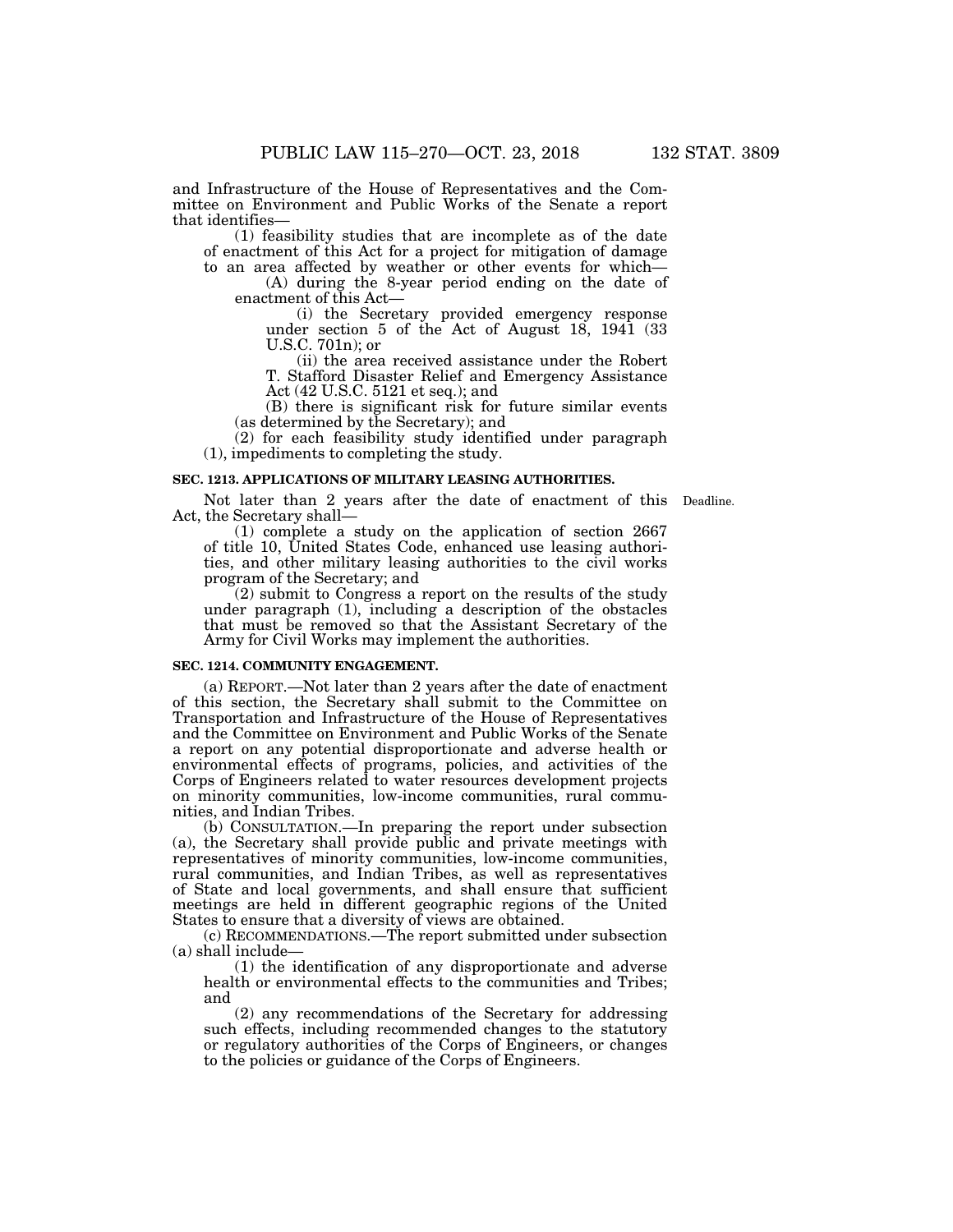# **SEC. 1215. TRANSPARENCY IN ADMINISTRATIVE EXPENSES.**

Section  $1012(b)(1)$  of the Water Resources Reform and Development Act of 2014 (33 U.S.C. 2315a(b)(1)) is amended by striking ''The Secretary'' and inserting ''Not later than 1 year after the date of enactment of the Water Resources Development Act of 2018, the Secretary''.

#### **SEC. 1216. ASSESSMENT OF HARBORS AND INLAND HARBORS.**

Section 210(e) of the Water Resources Development Act of 1986 (33 U.S.C. 2238) is amended—

(1) in paragraph (1), by striking ''shall assess the'' and inserting ''shall assess, and issue a report to Congress on, the''; and

(2) in paragraph (2), by adding at the end the following:

''(C) OPPORTUNITIES FOR BENEFICIAL USE OF DREDGED MATERIALS.—In carrying out paragraph (1), the Secretary shall identify potential opportunities for the beneficial use of dredged materials obtained from harbors and inland harbors referred to in subsection  $(a)(2)$ , including projects eligible under section 1122 of the Water Resources Development Act of 2016 (130 Stat. 1645; 33 U.S.C. 2326 note).".

#### **SEC. 1217. MAINTENANCE OF HIGH-RISK FLOOD CONTROL PROJECTS.**

(a) ASSESSMENT.—With respect to each project classified as class III under the Dam Safety Action Classification of the Corps of Engineers for which the Secretary has assumed responsibility for maintenance as of the date of enactment of this Act, the Secretary shall assess—

(1) the anticipated effects of the Secretary continuing to be responsible for the maintenance of the project during the period that ends 15 years after the date of enactment of this Act, including the benefits to the State and local community; and

(2) the anticipated effects of the Secretary not continuing to be responsible for the maintenance of the project during such 15-year period, including the costs to the State and local community.

(b) REPORT.—Not later than 90 days after completion of the assessment under subsection (a), the Secretary shall submit to the Committee on Transportation and Infrastructure of the House of Representatives and the Committee on Environment and Public Works of the Senate a report summarizing the results of the assessment.

# **SEC. 1218. NORTH ATLANTIC DIVISION REPORT ON HURRICANE BAR-RIERS AND HARBORS OF REFUGE.**

Consultation.

Not later than 1 year after the date of enactment of this Act, the Secretary, in consultation with State and local experts in the North Atlantic Division of the Corps of Engineers, shall submit to Committee on Transportation and Infrastructure of the House of Representatives and the Committee on Environment and Public Works of the Senate a report on the durability and resiliency of existing hurricane barriers and harbors of refuge in the North Atlantic Division, giving particular consideration as to how such barriers and harbors will survive and fully serve their planned levels of protection under current, near, and longer term future predicted sea levels, storm surges, and storm strengths.

Time periods.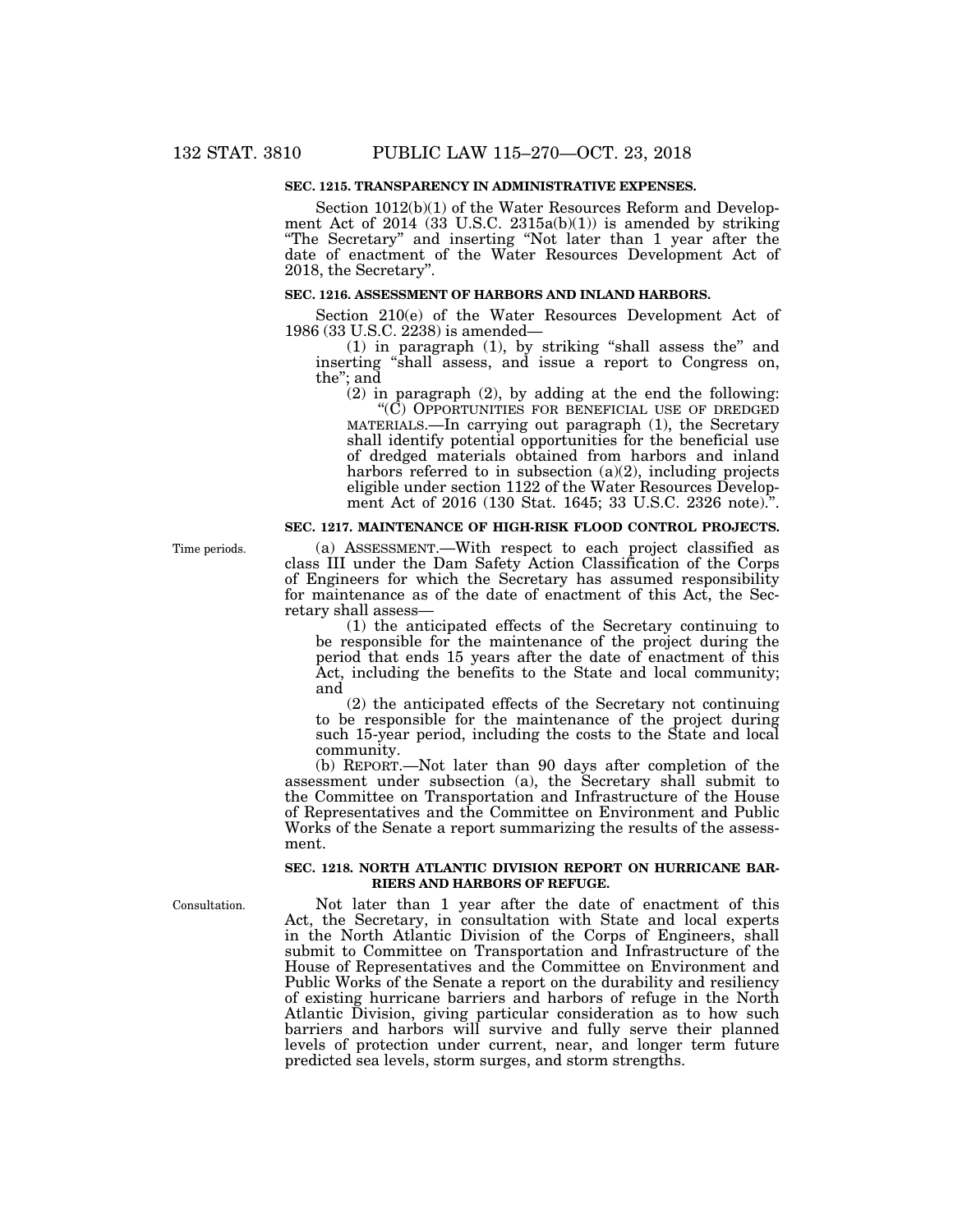(a) IN GENERAL.—The Secretary shall carry out a comprehensive assessment of the water resources needs of the Great Lakes System under section 729 of the Water Resources Development Act of 1986 (33 U.S.C. 2267a).

(b) COOPERATION.—In carrying out the assessment pursuant to subsection (a), the Secretary shall cooperate with stakeholders and coordinate with all ongoing programs and projects of the Great Lakes Restoration Initiative under section  $118(c)\overline{(7)}$  of the Federal Water Pollution Control Act (33 U.S.C. 1268).

(c) DEFINITIONS.—The term ''Great Lakes System'' has the meaning given such term in section 118(a) of the Federal Water Pollution Control Act (33 U.S.C. 1268(a)).

# **SEC. 1220. MCMICKEN DAM, ARIZONA, AND MUDDY RIVER, MASSACHU-SETTS.**

(a) REPORT.—The Secretary shall submit a report to the Committee on Transportation and Infrastructure of the House of Representatives and the Committee on Environment on Public Works of the Senate on the status of—

(1) the project at McMicken Dam, Arizona, authorized by section 304 of the Act of August 7, 1953 (67 Stat. 450); and

(2) the project for flood damage reduction and environmental restoration, Muddy River, Brookline and Boston, Massachusetts, authorized by section 522 of the Water Resources Development Act of 2000 (114 Stat. 2656).

(b) REQUIREMENTS.—The report under subsection (a) shall include a description of the reasons of the Secretary for deauthorizing the projects described in subsection (a).

#### **SEC. 1221. TABLE ROCK LAKE, ARKANSAS AND MISSOURI.**

Not later than 120 days after the date of enactment of this Act, the Secretary shall submit to the Committee on Transportation and Infrastructure of the House of Representatives and the Committee on Environment and Public Works of the Senate a report on the implementation of section 1185(c) of the Water Resources Development Act of 2016 (130 Stat. 1680).

#### **SEC. 1222. FORECAST-INFORMED RESERVOIR OPERATIONS.**

(a) REPORT ON FORECAST-INFORMED RESERVOIR OPERATIONS.— Not later than 1 year after the date of completion of the forecastinformed reservoir operations research study pilot program at Coyote Valley Dam, Russian River Basin, California (authorized by the River and Harbor Act of 1950 (64 Stat. 177)), the Secretary shall issue a report to the Committee on Transportation and Infrastructure of the House of Representatives and the Committee on Environment and Public Works of the Senate on the results of the study pilot program.

(b) CONTENTS OF REPORT.—The Secretary shall include in the report issued under subsection (a)—

(1) an analysis of the use of forecast-informed reservoir Analysis. operations at Coyote Valley Dam, California; (2) an assessment of the viability of using forecast-informed

reservoir operations at other dams owned or operated by the Secretary; Assessment.

(3) an identification of other dams owned or operated by the Secretary where forecast-informed reservoir operations may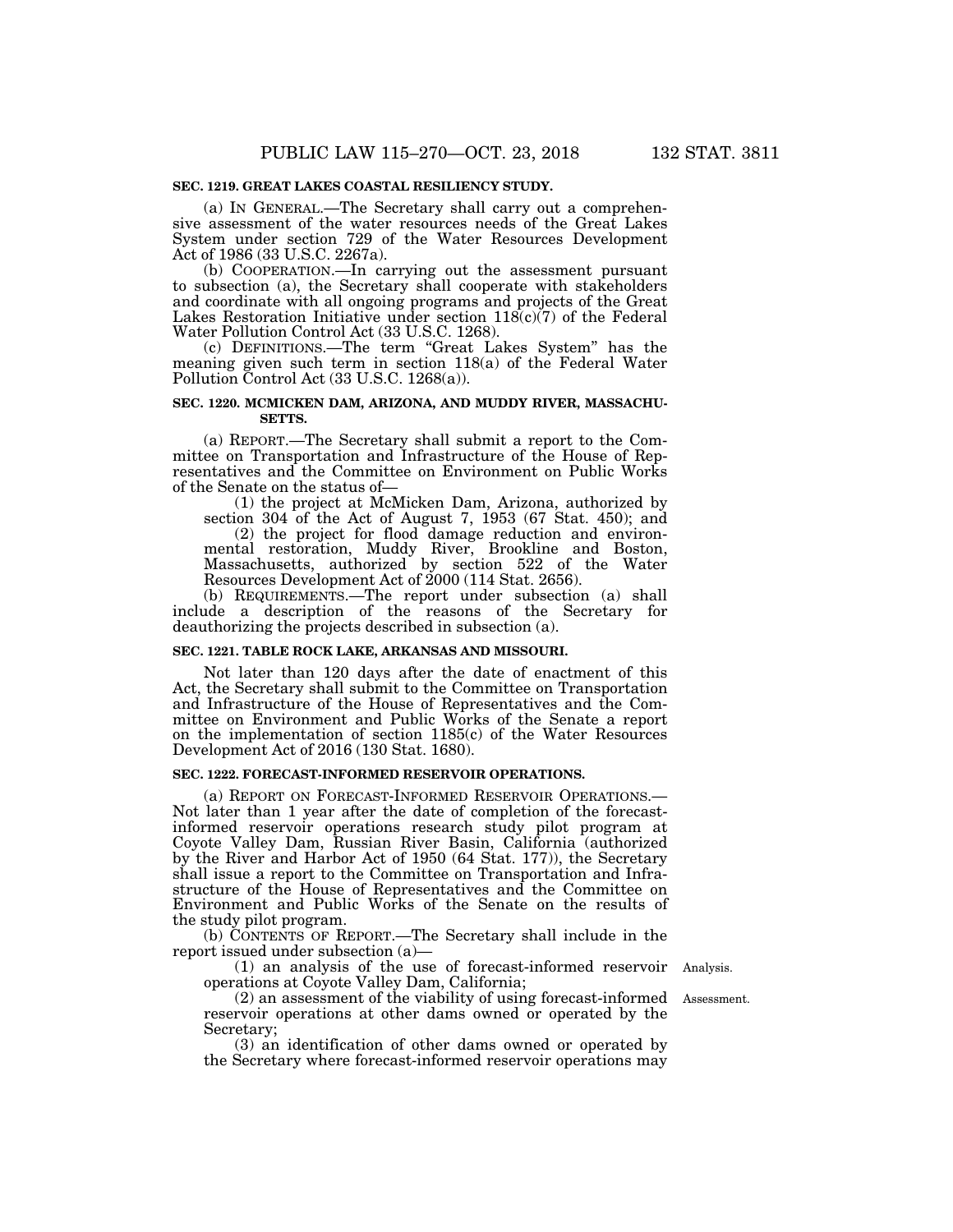assist the Secretary in the optimization of future reservoir operations; and

(4) any additional areas for future study of forecastinformed reservoir operations.

# **SEC. 1223. CEDAR RIVER, IOWA.**

Not later than 90 days after the date of enactment of this Act, the Secretary shall complete and submit to the Committee on Environment and Public Works of the Senate and the Committee on Transportation and Infrastructure of the House of Representatives a report summarizing the path forward and timeline to implement the project for flood risk management at Cedar River, Cedar Rapids, Iowa, authorized by section 7002(2) of the Water Resources Reform and Development Act of 2014 (128 Stat. 1366).

### **SEC. 1224. OLD RIVER CONTROL STRUCTURE, LOUISIANA.**

(a) IN GENERAL.—Not later than 180 days after the date of enactment of this Act, the Secretary shall submit to the Committee on Transportation and Infrastructure of the House of Representatives and the Committee on Environment and Public Works of the Senate a report on the structure and operations plan for the Old River control structure authorized by the Flood Control Act of 1954 (68 Stat. 1258), based on the best available science, improved monitoring capabilities, and other factors as determined by the Secretary, including consideration of—

(1) flood control;

(2) navigational conditions;

(3) water supply;

(4) ecosystem restoration and ecological productivity; and (5) hydroelectric production.

(b) PUBLIC PARTICIPATION.—In developing the report required by subsection (a), the Secretary shall provide opportunity for public input and stakeholder engagement, including public meetings.

# **SEC. 1225. UPPER MISSISSIPPI RIVER PROTECTIO**

Section 2010 of the Water Resources Reform and Development Act of 2014 (128 Stat. 1270) is amended by adding at the end the following:

''(d) CONSIDERATIONS.—In carrying out a disposition study with respect to the Upper St. Anthony Falls Lock and Dam, including a disposition study under section 216 of the Flood Control Act of 1970 (33 U.S.C. 549a), the Secretary shall expedite completion of such study and shall produce a report on the Upper St. Anthony Falls Lock and Dam that is separate from any report on any other lock or dam included in such study that includes plans for—

''(1) carrying out modifications to the Upper St. Anthony Falls Lock and Dam to—

''(A) preserve and enhance recreational opportunities and the health of the ecosystem; and

''(B) maintain the benefits to the natural ecosystem and human environment;

"(2) a partial disposition of the Upper St. Anthony Falls Lock and Dam facility and surrounding real property that preserves any portion of the Upper St. Anthony Falls Lock and Dam necessary to maintain flood control; and

''(3) expediting the disposition described in this subsection. ''(e) CONTRIBUTED FUNDS.—The Secretary shall accept and expend funds to carry out the study described in subsection (d)

Plans.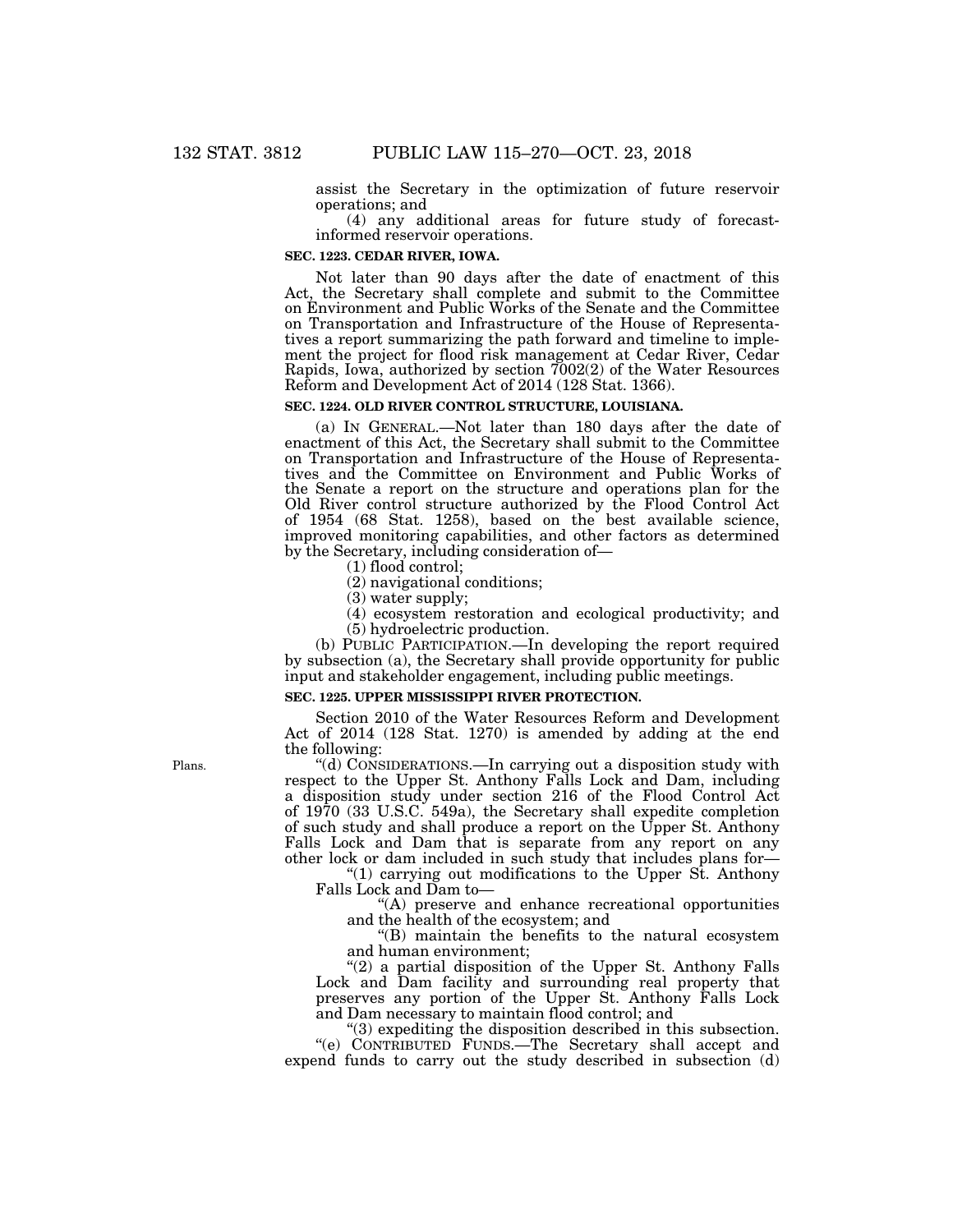that are contributed by a State or a political subdivision of a State under the Act of October 15, 1940 (33 U.S.C. 701h–1).''. **SEC. 1226. MISSOURI RIVER.** 

(a) IRC REPORT.—Not later than 18 months after the date of enactment of this Act, the Secretary shall submit to the Committee on Transportation and Infrastructure of the House of Representatives and the Committee on Environment and Public Works of the Senate a report regarding the impacts of interception-rearing complex construction on the navigation, flood control, and other authorized purposes set forth in the Missouri River Master Manual, and on the population recovery of the pallid sturgeon.

(b) NO ADDITIONAL IRC CONSTRUCTION.—Until the report under subsection (a) is submitted, no additional interception-rearing complex construction is authorized.

# **SEC. 1227. LOWER MISSOURI RIVER BANK STABILIZATION AND NAVIGATION.**

(a) IN GENERAL.—Not later than 180 days after the date of enactment of this Act, the Secretary shall submit to the Committee on Transportation and Infrastructure of the House of Representatives and the Committee on Environment and Public Works of the Senate a report on the function and reliability of the Lower Missouri River bank stabilization and navigation project, authorized by the first section of the Act of July 25, 1912 (37 Stat. 219, chapter 253).

(b) CONSIDERATIONS AND COORDINATION.—In developing the report required under subsection (a), the Secretary shall—

(1) consider recommended improvements to the project described in such subsection and current and future flood risks; and

(2) coordinate with State and local governments and affected stakeholders.

#### **SEC. 1228. COASTAL TEXAS STUDY.**

The Secretary shall expedite the completion of studies for flood damage reduction, hurricane and storm damage reduction, and ecosystem restoration in the coastal areas of Texas that are identified in the interim report due to be published in 2018 that describes the tentatively selected plan developed in accordance with section 4091 of the Water Resources Development Act of 2007 (121 Stat. 1187).

# **SEC. 1229. REPORT ON WATER SUPPLY CONTRACT, WRIGHT PATMAN LAKE, TEXAS.**

Not later than June 30, 2019, the Secretary shall submit to the Committee on Transportation and Infrastructure of the House of Representatives and the Committee on Environment and Public Works of the Senate a report on the status of the implementation of the water supply contract, Department of the Army, Civil Works Contract No. 29–68–A–0130, at Wright Patman Lake, Texas, that—

(1) describes the implementation of that contract at Wright Patman Lake; and

(2) identifies—

(A) the activities that the Secretary expects to be necessary to complete the execution of the contract;

(B) the expected completion date for each activity identified under subparagraph (A); and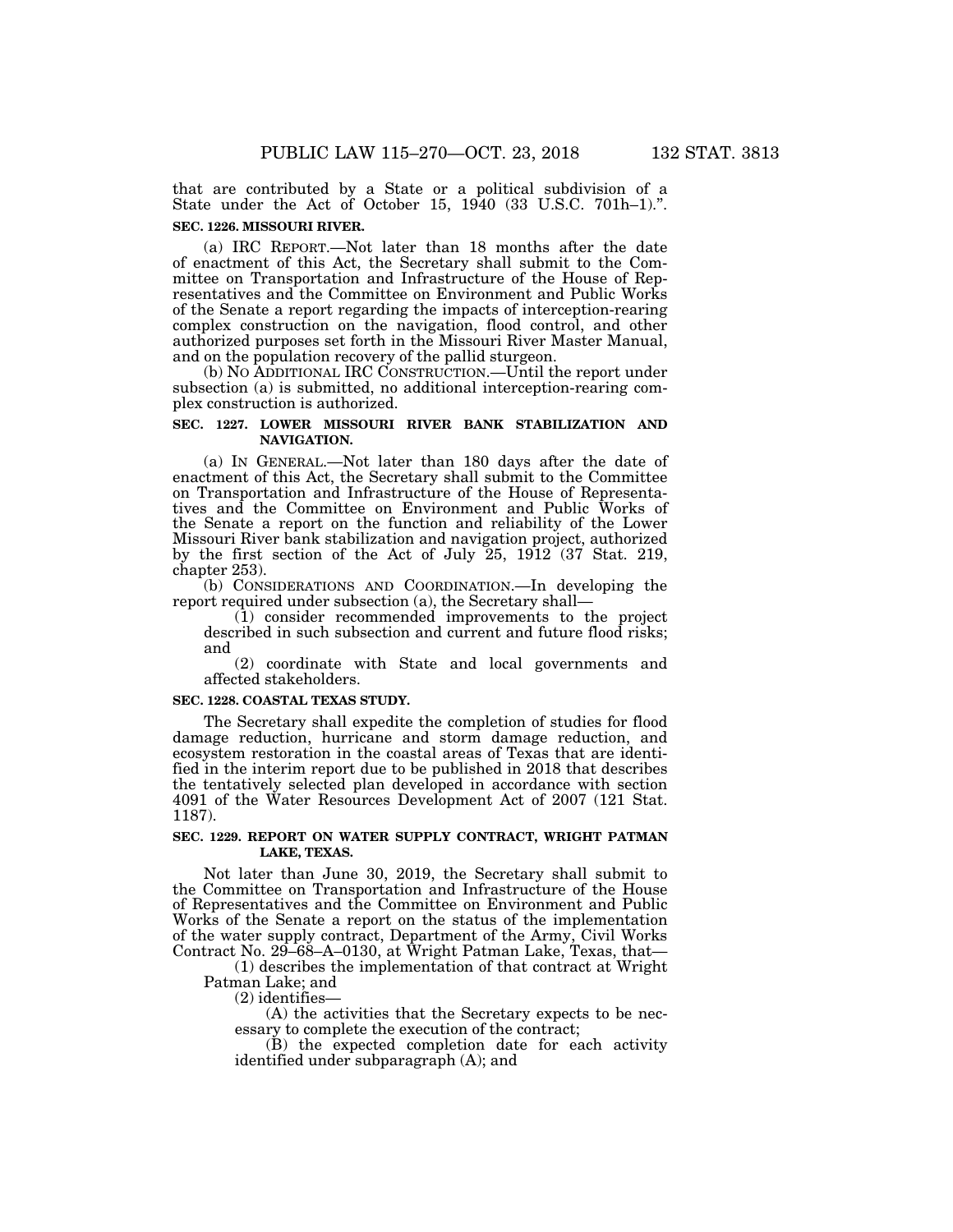(C) the expected date of completion of the execution of the contract.

# **Subtitle C—Deauthorizations, Modifications, and Related Provisions**

33 USC 579d–1.

# **SEC. 1301. DEAUTHORIZATION OF INACTIVE PROJECTS.**

(a) PURPOSES.—The purposes of this section are— (1) to identify \$4,000,000,000 in water resources development projects authorized by Congress that are no longer viable for construction due to—

(A) a lack of local support;

(B) a lack of available Federal or non-Federal resources; or

(C) an authorizing purpose that is no longer relevant or feasible;

(2) to create an expedited and definitive process for Congress to deauthorize water resources development projects that are no longer viable for construction; and

(3) to allow the continued authorization of water resources development projects that are viable for construction.<br>(b) INTERIM DEAUTHORIZATION LIST.—

 $(1)$  IN GENERAL.—The Secretary shall develop an interim deauthorization list that identifies—

(A) each water resources development project, or separable element of a project, authorized for construction before November 8, 2007, for which—

(i) planning, design, or construction was not initiated before the date of enactment of this Act; or

(ii) planning, design, or construction was initiated before the date of enactment of this Act, but for which no funds, Federal or non-Federal, were obligated for planning, design, or construction of the project or separable element of the project during the current fiscal year or any of the 6 preceding fiscal years;

(B) each project or separable element of a project identified and included on a list to Congress for deauthorization pursuant to section 1001(b)(2) of the Water Resources Development Act of 1986 (33 U.S.C. 579a(b)(2)); and

(C) any project or separable element of a project for which the non-Federal sponsor of such project or separable element submits a request for inclusion on the list.<br>(2) PUBLIC COMMENT AND CONSULTATION.—

 $(A)$  In GENERAL.—The Secretary shall solicit comments from the public and the Governors of each applicable State on the interim deauthorization list developed under paragraph (1).

(B) COMMENT PERIOD.—The public comment period shall be 90 days.

(3) SUBMISSION TO CONGRESS; PUBLICATION.—Not later than 90 days after the date of the close of the comment period under paragraph (2), the Secretary shall—

(A) submit a revised interim deauthorization list to the Committee on Environment and Public Works of the Senate and the Committee on Transportation and Infrastructure of the House of Representatives; and

Deadline.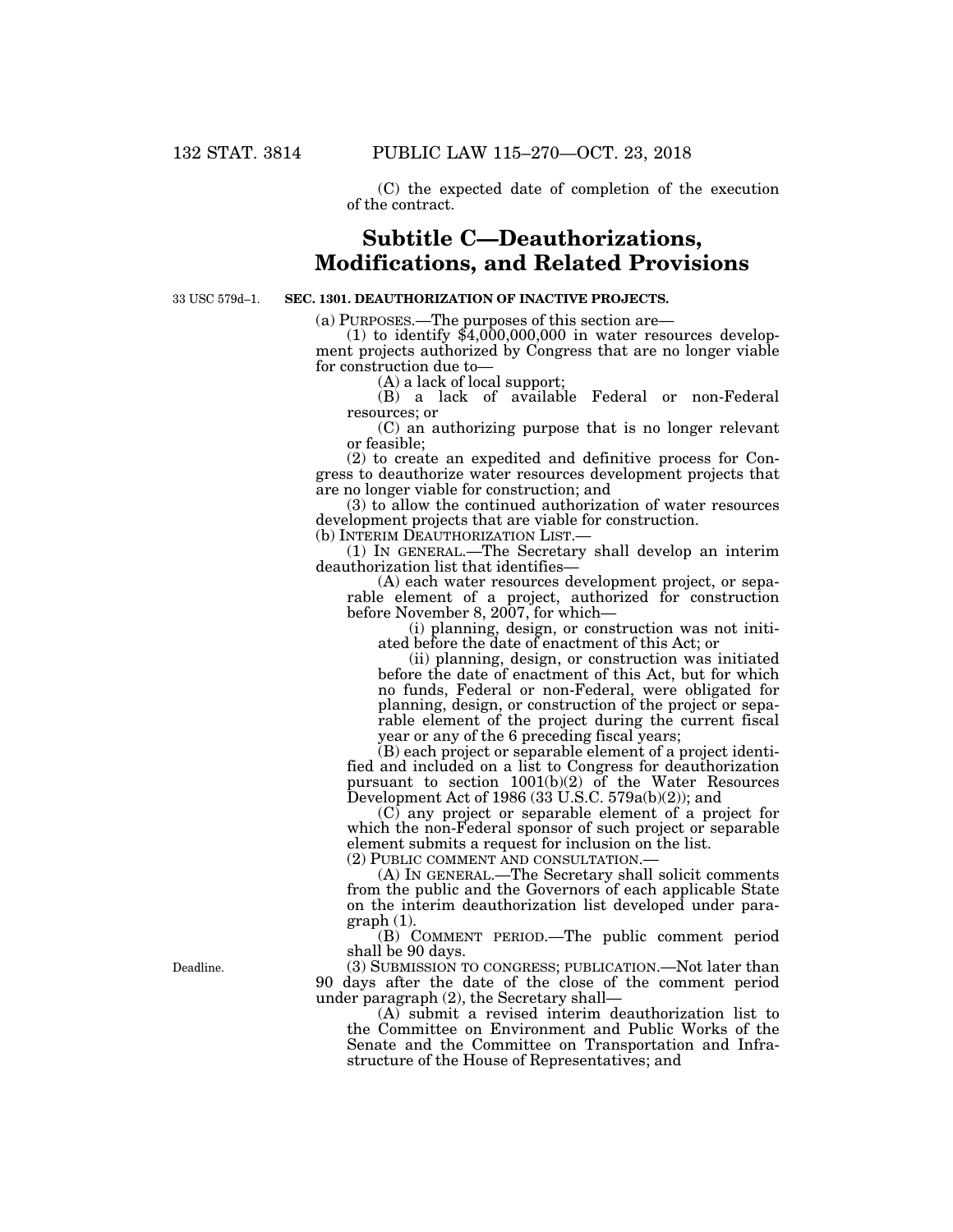(B) publish the revised interim deauthorization list Federal Register, in the Federal Register.

(c) FINAL DEAUTHORIZATION LIST.—

(1) IN GENERAL.—The Secretary shall develop a final deauthorization list of water resources development projects, or separable elements of projects, from the revised interim deauthorization list described in subsection (b)(3).

(2) DEAUTHORIZATION AMOUNT.—

(A) PROPOSED FINAL LIST.—The Secretary shall prepare a proposed final deauthorization list of projects and separable elements of projects that have, in the aggregate, an estimated Federal cost to complete that is at least \$4,000,000,000.

(B) DETERMINATION OF FEDERAL COST TO COMPLETE.— For purposes of subparagraph (A), the Federal cost to complete shall take into account any allowances authorized by section 902 of the Water Resources Development Act of 1986 (33 U.S.C. 2280), as applied to the most recent project schedule and cost estimate.

(3) IDENTIFICATION OF PROJECTS.—

(A) SEQUENCING OF PROJECTS.—

(i) IN GENERAL.—The Secretary shall identify projects and separable elements of projects for inclusion on the proposed final deauthorization list according to the order in which the projects and separable elements of the projects were authorized, beginning with the earliest authorized projects and separable elements of projects and ending with the latest project or separable element of a project necessary to meet the aggregate amount under paragraph (2)(A).

(ii) FACTORS TO CONSIDER.—The Secretary may identify projects and separable elements of projects in an order other than that established by clause (i) if the Secretary determines, on a case-by-case basis, that a project or separable element of a project is critical for interests of the United States, based on the possible impact of the project or separable element of the project on public health and safety, the national economy, or the environment.

(iii) CONSIDERATION OF PUBLIC COMMENTS.—In making determinations under clause (ii), the Secretary shall consider any comments received under subsection  $(b)(2)$ .

(B) APPENDIX.—The Secretary shall include as part of the proposed final deauthorization list an appendix that—

(i) identifies each project or separable element of a project on the interim deauthorization list developed under subsection (b) that is not included on the proposed final deauthorization list; and

(ii) describes the reasons why the project or separable element is not included on the proposed final list.

(4) PUBLIC COMMENT AND CONSULTATION.—

(A) IN GENERAL.—The Secretary shall solicit comments from the public and the Governor of each applicable State

Determination.

publication.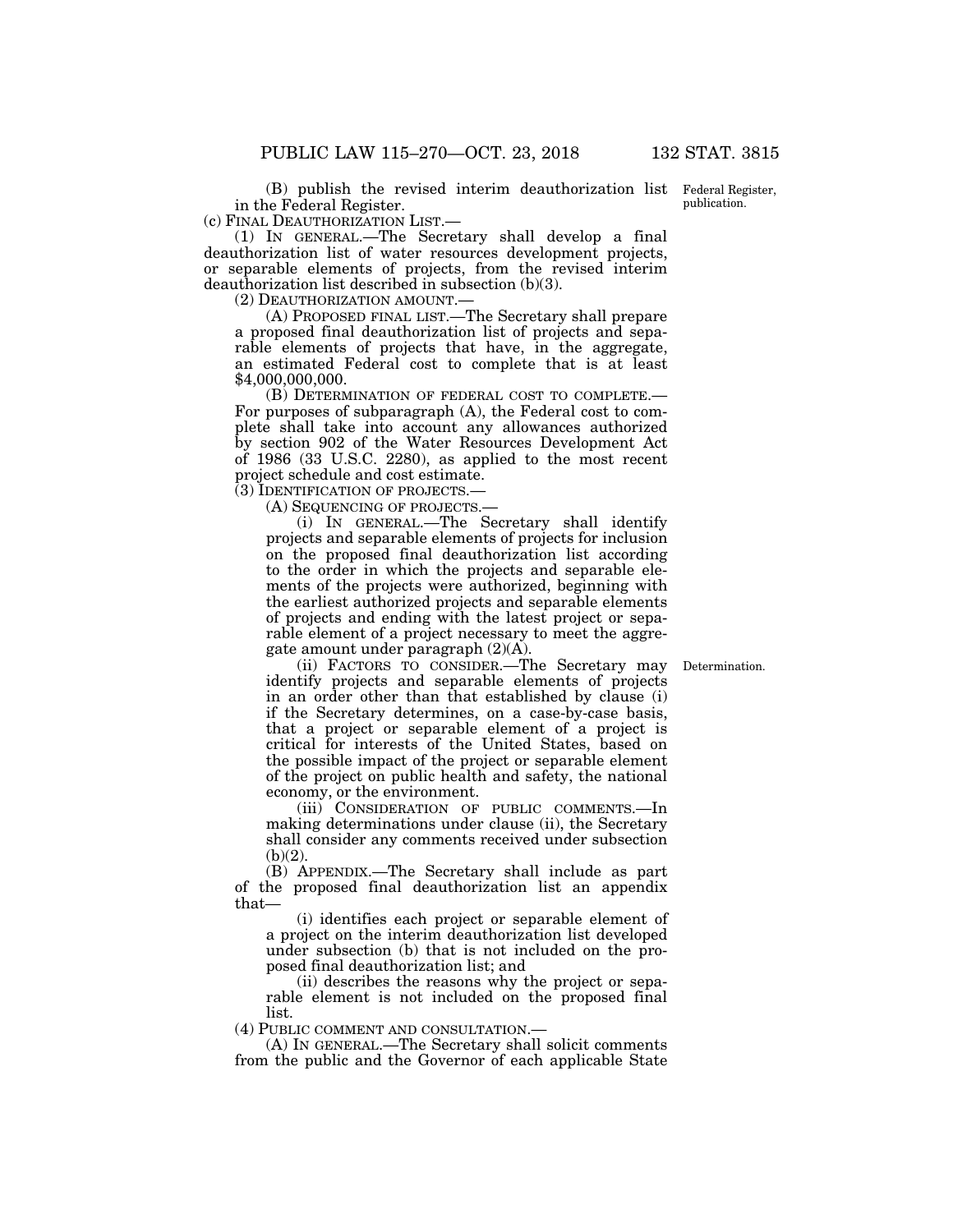on the proposed final deauthorization list and appendix developed under paragraphs (2) and (3).

(B) COMMENT PERIOD.—The public comment period shall be 90 days.

(5) SUBMISSION OF FINAL LIST TO CONGRESS; PUBLICATION.— Not later than 120 days after the date of the close of the comment period under paragraph (4), the Secretary shall—

(A) submit a final deauthorization list and an appendix to the final deauthorization list in a report to the Committee on Environment and Public Works of the Senate and the Committee on Transportation and Infrastructure of the House of Representatives; and

(B) publish the final deauthorization list and the appendix to the final deauthorization list in the Federal Register.

(d) DEAUTHORIZATION; CONGRESSIONAL REVIEW.—

(1) IN GENERAL.—After the expiration of the 180-day period beginning on the date of submission of the final deauthorization list and appendix under subsection (c), a project or separable element of a project identified in the final deauthorization list is hereby deauthorized, unless Congress passes a joint resolution disapproving the final deauthorization list prior to the end of such period.

(2) NON-FEDERAL CONTRIBUTIONS.—

(A) IN GENERAL.—A project or separable element of a project identified in the final deauthorization list under subsection (c) shall not be deauthorized under this subsection if, before the expiration of the 180-day period referred to in paragraph  $(1)$ , the non-Federal interest for the project or separable element of the project provides sufficient funds to complete the project or separable element of the project.

(B) TREATMENT OF PROJECTS.—Notwithstanding subparagraph (A), each project and separable element of a project identified in the final deauthorization list shall be treated as deauthorized for purposes of the aggregate deauthorization amount specified in subsection  $\widetilde{c}(2)(A)$ .

(3) PROJECTS IDENTIFIED IN APPENDIX.—A project or separable element of a project identified in the appendix to the final deauthorization list shall remain subject to future deauthorization by Congress.

(e) SPECIAL RULE FOR PROJECTS RECEIVING FUNDS FOR POST-AUTHORIZATION STUDY.—A project or separable element of a project may not be identified on the interim deauthorization list developed under subsection (b), or the final deauthorization list developed under subsection (c), if the project or separable element received funding for a post-authorization study during the current fiscal year or any of the 6 preceding fiscal years.

(f) GENERAL PROVISIONS.—

(1) DEFINITIONS.—In this section, the following definitions apply:

(A) POST-AUTHORIZATION STUDY.—The term ''postauthorization study'' means—

(i) a feasibility report developed under section 905 of the Water Resources Development Act of 1986 (33 U.S.C. 2282);

Deadline.

Federal Register, publication.

Time period.

Time period.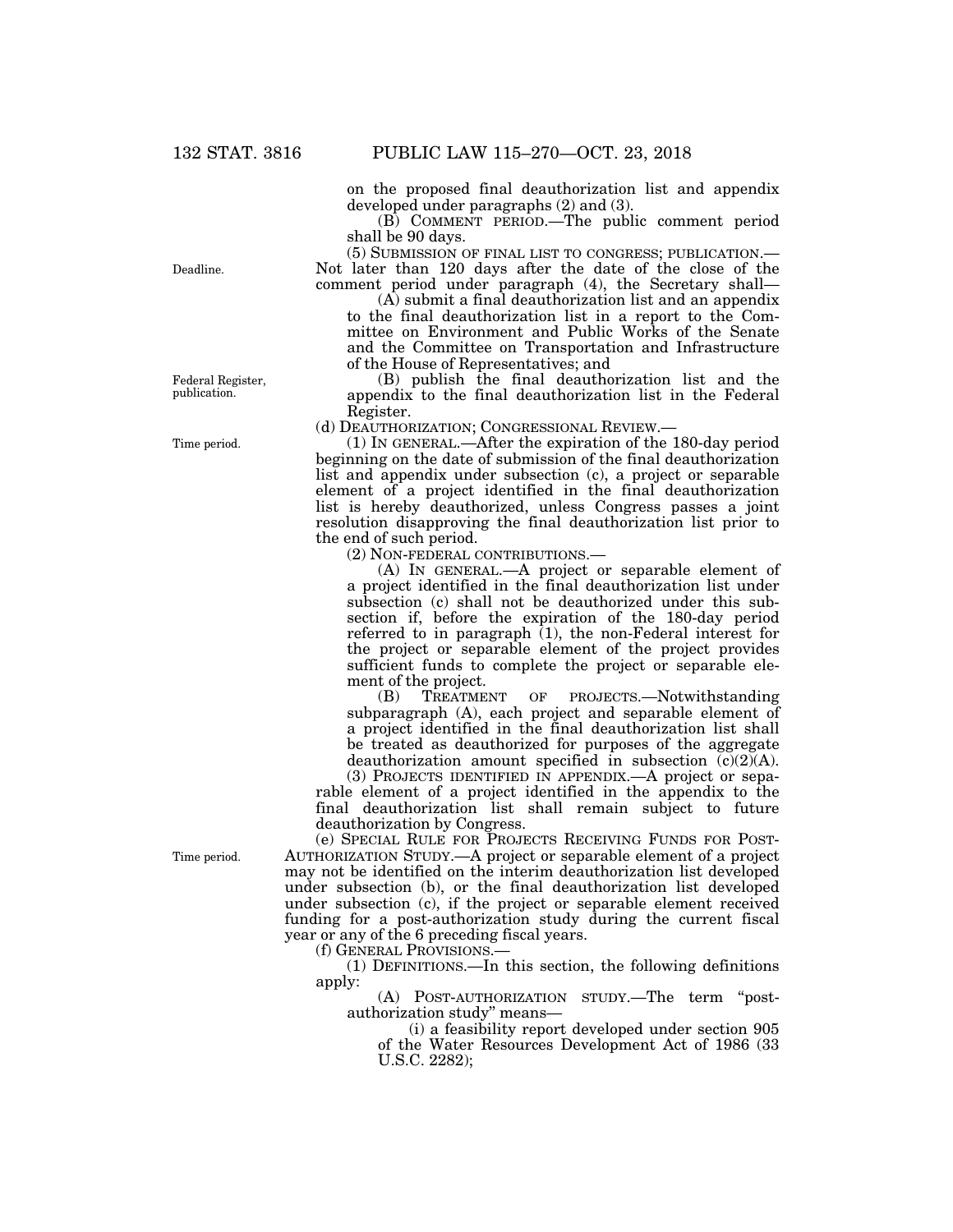$(ii)$  a feasibility study, as defined in section  $105(d)$ of the Water Resources Development Act of 1986 (33 U.S.C. 2215(d)); or

(iii) a review conducted under section 216 of the Flood Control Act of 1970 (33 U.S.C. 549a), including an initial appraisal that—

(I) demonstrates a Federal interest; and

(II) requires additional analysis for the project or separable element.

(B) WATER RESOURCES DEVELOPMENT PROJECT.—The term ''water resources development project'' includes an environmental infrastructure assistance project or program of the Corps of Engineers.

(2) TREATMENT OF PROJECT MODIFICATIONS.—For purposes of this section, if an authorized water resources development project or separable element of the project has been modified by an Act of Congress, the date of the authorization of the project or separable element shall be deemed to be the date of the most recent modification.

# **SEC. 1302. BACKLOG PREVENTION.**

(a) PROJECT DEAUTHORIZATION.—

(1) IN GENERAL.—A water resources development project authorized for construction by this Act shall not be authorized after the last day of the 10-year period beginning on the date of enactment of this Act unless—

(A) funds have been obligated for construction of, or a post-authorization study for, such project or such separable element during such period; or

(B) a subsequent Act of Congress modifies the authorization contained in this Act.

(2) IDENTIFICATION OF PROJECTS.—Not later than 60 days after the expiration of the 10-year period described in paragraph (1), the Secretary shall submit to the Committee on Environment and Public Works of the Senate and the Committee on Transportation and Infrastructure of the House of Representatives a report that identifies the projects deauthorized under paragraph (1).

(b) REPORT TO CONGRESS.—Not later than 60 days after the expiration of the 12-year period beginning on the date of enactment of this Act, the Secretary shall submit to the Committee on Environment and Public Works of the Senate and the Committee on Transportation and Infrastructure of the House of Representatives, and make available to the public, a report that contains—

(1) a list of any water resources development projects authorized by this Act for which construction has not been completed;

(2) a description of the reasons each project was not completed;

(3) a schedule for the completion of the projects based on expected levels of appropriations;

 $(4)$  a 5-year and 10-year projection of construction backlog; and

(5) any recommendations to Congress regarding how to mitigate the backlog.

33 USC 579c–2.

Time period.

Deadline. Reports.

Public information.

Lists.

Schedule.

Projections.

Recommendations.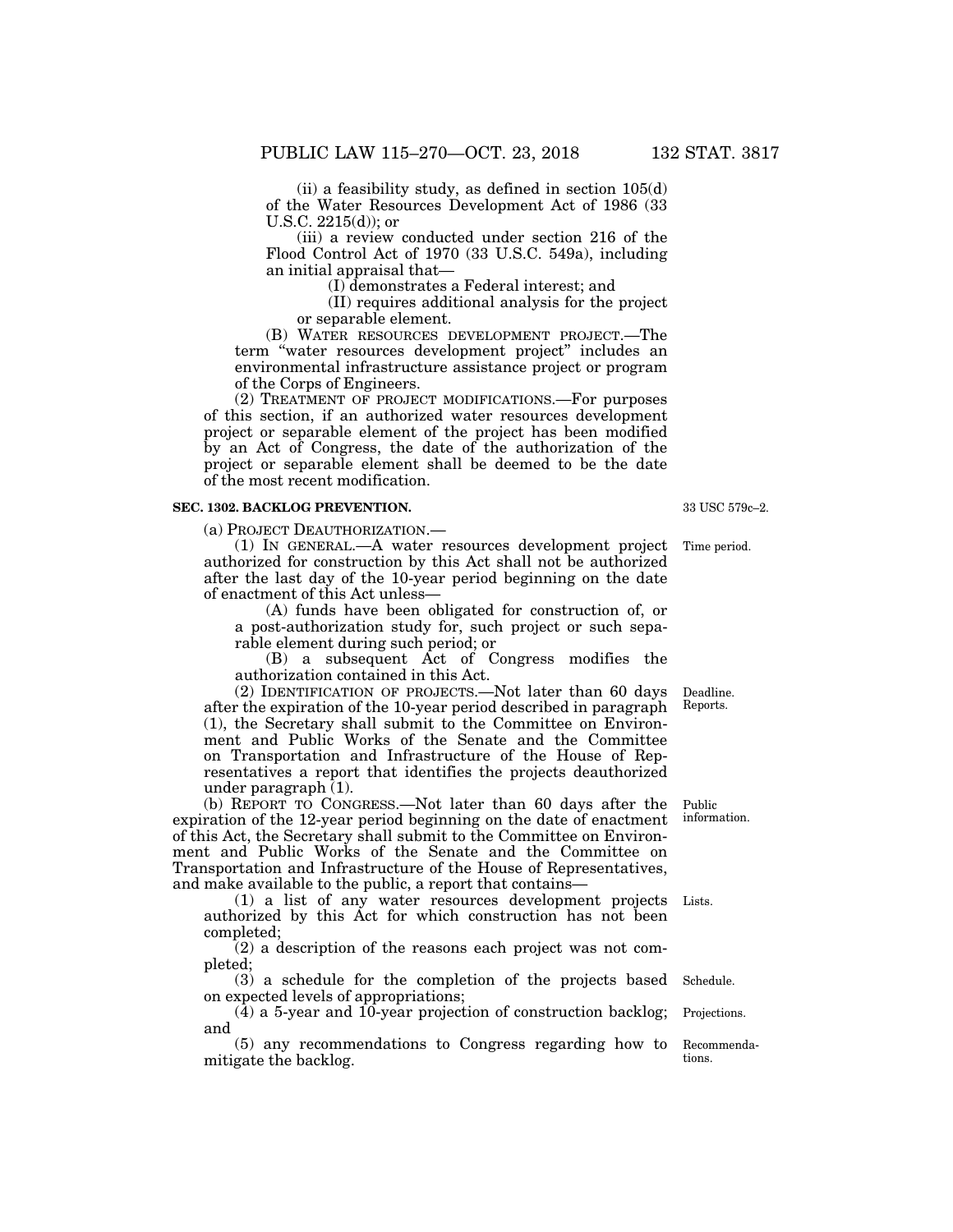# **SEC. 1303. PROJECT MODIFICATIONS.**

(a) CONSISTENCY WITH REPORTS.—Congress finds that the project modifications described in this section are in accordance with the reports submitted to Congress by the Secretary under section 7001 of the Water Resources Reform and Development Act of 2014 (33 U.S.C. 2282d), titled ''Report to Congress on Future Water Resources Development'', or have otherwise been reviewed by Congress.<br>(b) MODIFICATIONS.—

(1) HARBOR/SOUTH BAY, CALIFORNIA.—Section  $219(f)(43)$  of the Water Resources Development Act of 1992 (113 Stat. 337; 114 Stat. 2763A–220) is amended by striking ''\$35,000,000'' and inserting ''\$70,000,000''.

(2) LAKES MARION AND MOULTRIE, SOUTH CAROLINA.—Section 219(f)(25) of the Water Resources Development Act of 1992 (113 Stat. 336; 114 Stat. 2763A–220; 117 Stat. 1838; 130 Stat. 1677) is amended by striking ''\$60,000,000'' and inserting "\$89,550,000".

#### **SEC. 1304. LYTLE AND CAJON CREEKS, CALIFORNIA.**

That portion of the channel improvement project, Lytle and Cajon Creeks, California, authorized to be carried out as a part of the project for the Santa Ana River Basin, California, by the Act of December 22, 1944 (Chapter 665; 58 Stat. 900) that consists of five earth-filled groins commonly referred to as ''the Riverside Avenue groins'' is no longer authorized as a Federal project beginning on the date of enactment of this Act.

#### **SEC. 1305. YUBA RIVER BASIN, CALIFORNIA.**

(a) IN GENERAL.—The project for flood damage reduction, Yuba River Basin, California, authorized by section  $101(a)(10)$  of the Water Resources Development Act of 1999 (113 Stat. 275) is modified to allow a non-Federal interest to construct a new levee to connect the existing levee with high ground.

(b) PROJECT DESCRIPTION.—The levee to be constructed shall tie into the existing levee at a point N2186189.2438, E6703908.8657, thence running east and south along a path to be determined to a point N2187849.4328, E6719262.0164.

(c) COOPERATION AGREEMENT.—The Secretary shall execute a conforming amendment to the Memorandum of Understanding Respecting the Sacramento River Flood Control Project with the State of California dated November 30, 1953, that is limited to changing the description of the project to reflect the modification.

(d) NO FEDERAL COST.—

(1) REVIEW COSTS.—Before construction of the levee described in subsection (b), the Secretary may accept and expend funds received from a non-Federal interest to review the planning, engineering, and design of the levee described in subsection (b) to ensure that such planning, engineering, and design complies with Federal standards.

(2) NON-FEDERAL SHARE.—The non-Federal share of the cost of constructing the levee shall be 100 percent.

# **SEC. 1306. BRIDGEPORT HARBOR, CONNECTICUT.**

That portion of the project for navigation, Bridgeport Harbor, Connecticut, authorized by the Act of June 18, 1878 (20 Stat. 158), and modified by the Act of August 11, 1888 (25 Stat. 401), the Act of March 3, 1899 (30 Stat. 1122), the Act of June 25,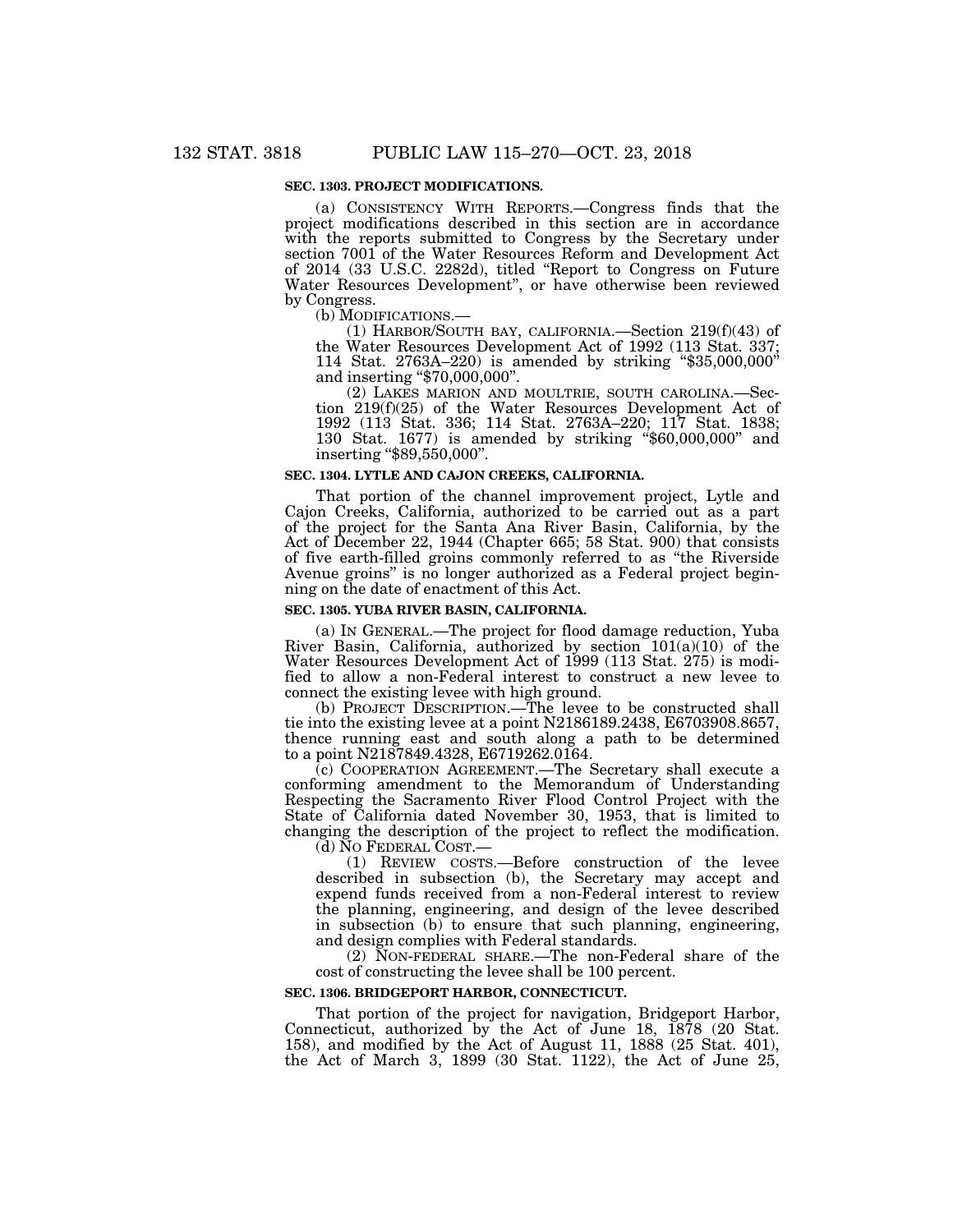1910 (36 Stat. 633), and the Act of July 3, 1930 (46 Stat. 919), and lying upstream of a line commencing at point N627942.09, E879709.18 thence running southwesterly about 125 feet to a point N627832.03, E879649.91 is no longer authorized beginning on the date of enactment of this Act.

### **SEC. 1307. DELAWARE RIVER NAVIGATION PROJECT.**

Section 1131(3) of the Water Resources Development Act of 1986 (100 Stat. 4246) is amended by striking ''ten feet'' and inserting ''35 feet''.

# **SEC. 1308. COMPREHENSIVE EVERGLADES RESTORATION PLAN, CEN-TRAL AND SOUTHERN FLORIDA, EVERGLADES AGRICUL-TURAL AREA, FLORIDA.**

(a) AUTHORIZATION.—Subject to subsection (b), the Secretary is authorized to carry out the project for ecosystem restoration, Central and Southern Florida, Everglades Agricultural Area, Florida, in accordance with section 601 of the Water Resources Development Act of 2000 (114 Stat. 2680), as recommended in the addendum to the Central Everglades Planning Project Post Authorization Change Report, Feasibility Study and Draft Environmental Impact Statement prepared by the South Florida Water Management District and dated May 2018, with such modifications as the Secretary considers appropriate.

(b) REQUIREMENT.—

(1) IN GENERAL.—The project authorized by subsection (a) Reports. may be constructed only after the Secretary prepares a report that addresses the concerns, recommendations, and conditions identified by the Secretary in the review assessment titled ''Review Assessment of South Florida Water Management District's Central Everglades Planning Project, Section 203 Post Authorization Change Report, Integrated Feasibility Study and DRAFT Environmental Impact Statement (March 2018, Amended May 2018)'' and dated May 2018.

(2) EXPEDITED COMPLETION.—The Secretary shall expedite the completion of the report under paragraph (1) and shall complete such report not later than 90 days after the date of enactment of this section.

(c) CONSULTATION.—In reviewing the report identified in subsection (a), and completing the report identified in subsection (b), the Secretary shall consult with the South Florida Water Management District on any project modifications.

(d) CONSIDERATION.—Nothing in this section shall be construed to delay the design, construction, and implementation of components and features of the project for ecosystem restoration, Central Everglades, authorized by section 1401(4) of the Water Resources Development Act of 2016 (130 Stat. 1713), that are not directly affected by the project authorized by subsection (a).

#### **SEC. 1309. KISSIMMEE RIVER RESTORATION, FLORIDA.**

The Secretary may credit work performed or to be performed by the non-Federal sponsor of the project for ecosystem restoration, Kissimmee River, Florida, authorized by section 101(8) of the Water Resources Development Act of 1992 (106 Stat. 4802), as an inkind contribution under section  $221(a)(4)$  of the Flood Control Act of 1970 (42 U.S.C. 1962d–5b(a)(4)), in accordance with the report of the Director of Civil Works relating to the Central and Southern Florida Project, Kissimmee River Restoration Project, dated April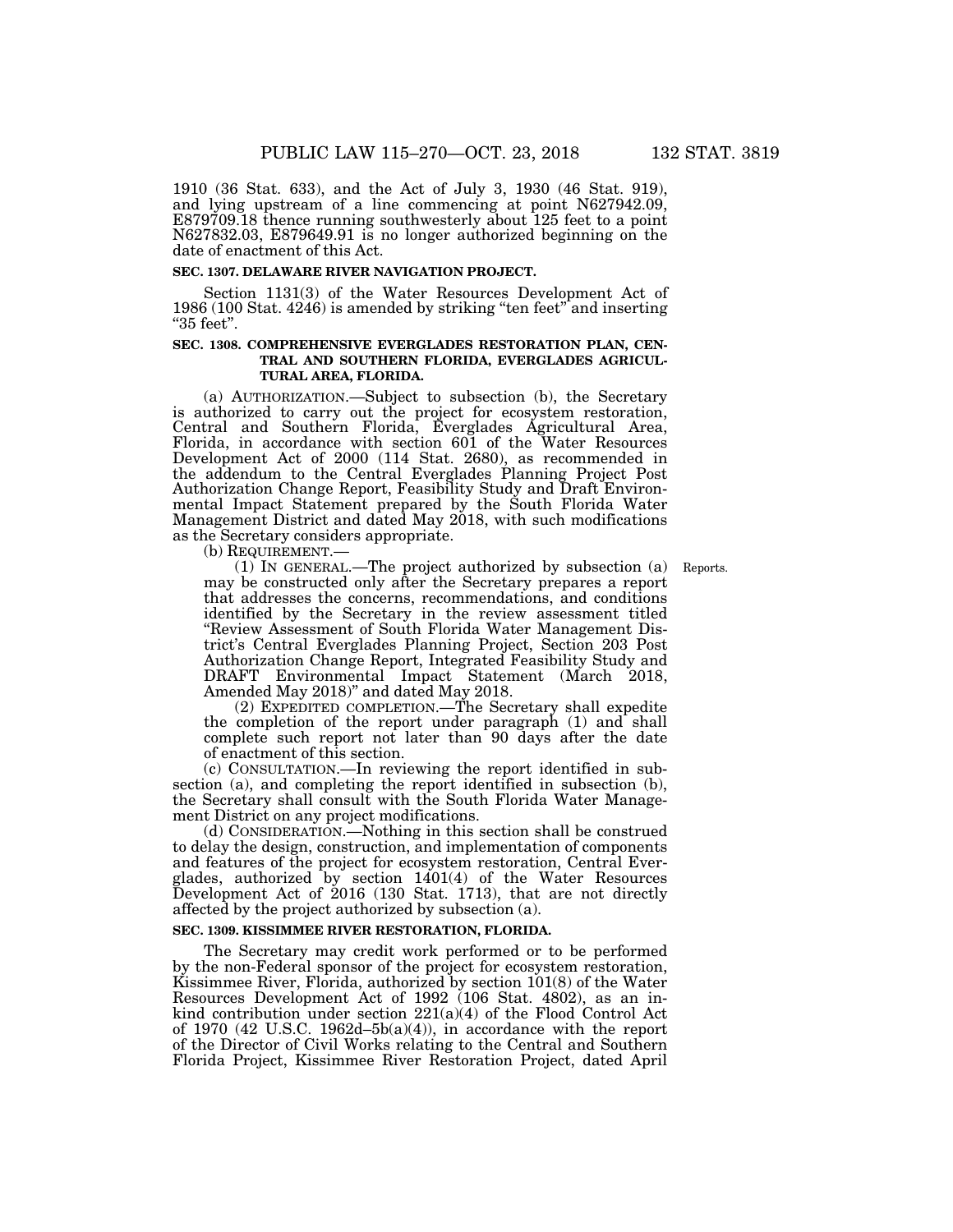27, 2018, subject to the availability of appropriations for any payments due, if the Secretary determines that the work was carried out in accordance with the requirements of subchapter 4 of chapter 31, and chapter 37, of title 40, United States Code.

# **SEC. 1310. LEVEE L–212, FOUR RIVER BASIN, OCKLAWAHA RIVER, FLORIDA.**

The portions of the project for flood control and other purposes, Four River Basins, Florida, authorized by section 203 of the Flood Control Act of 1962 (76 Stat. 1183), consisting of levee L–212 along the Ocklawaha River, Florida, are no longer authorized beginning on the date of enactment of this Act.

# **SEC. 1311. GREEN RIVER AND BARREN RIVER LOCKS AND DAMS, KEN-TUCKY.**

Section 1315 of the Water Resources Development Act of 2016 (130 Stat. 1698) is amended—

 $(1)$  in subsection  $(b)$ –

 $(A)$  in paragraph  $(3)$ —

(i) by redesignating subparagraphs (A) and (B) as clauses (i) and (ii), respectively, and adjusting the margins accordingly;

(ii) in the matter preceding clause (i) (as so redesignated), by striking ''The Secretary'' and inserting the following:

''(A) IN GENERAL.—The Secretary''; and

(iii) by adding at the end the following:

''(B) USE OF FUNDS.—If the Secretary determines that removal of Lock and Dam 5 or a portion of Lock and Dam 5 is necessary before the conveyance under subparagraph (A), the Secretary—

''(i) shall proceed with that removal; and

''(ii) to carry out that removal—

''(I) may use appropriated funds or accept and use funds contributed by entities described in that subparagraph; and

''(II) may work with entities described in that subparagraph.''; and

 $(B)$  in paragraph  $(5)$ —

(i) by redesignating subparagraphs (A) and (B) as clauses (i) and (ii), respectively, and adjusting the margins accordingly;

(ii) in the matter preceding clause (i) (as so redesignated), by striking ''The Secretary'' and inserting the following:

''(A) IN GENERAL.—The Secretary''; and

(iii) by adding at the end the following:

''(B) USE OF FUNDS.—If the Secretary determines that removal of Lock and Dam 1 or a portion of Lock and Dam 1 is necessary before the conveyance under subparagraph (A), the Secretary—

''(i) shall proceed with that removal; and

"(ii) to carry out that removal-

''(I) may use appropriated funds or accept and use funds contributed by entities described in that subparagraph; and

''(II) may work with entities described in that subparagraph.''; and

Determination.

Determination.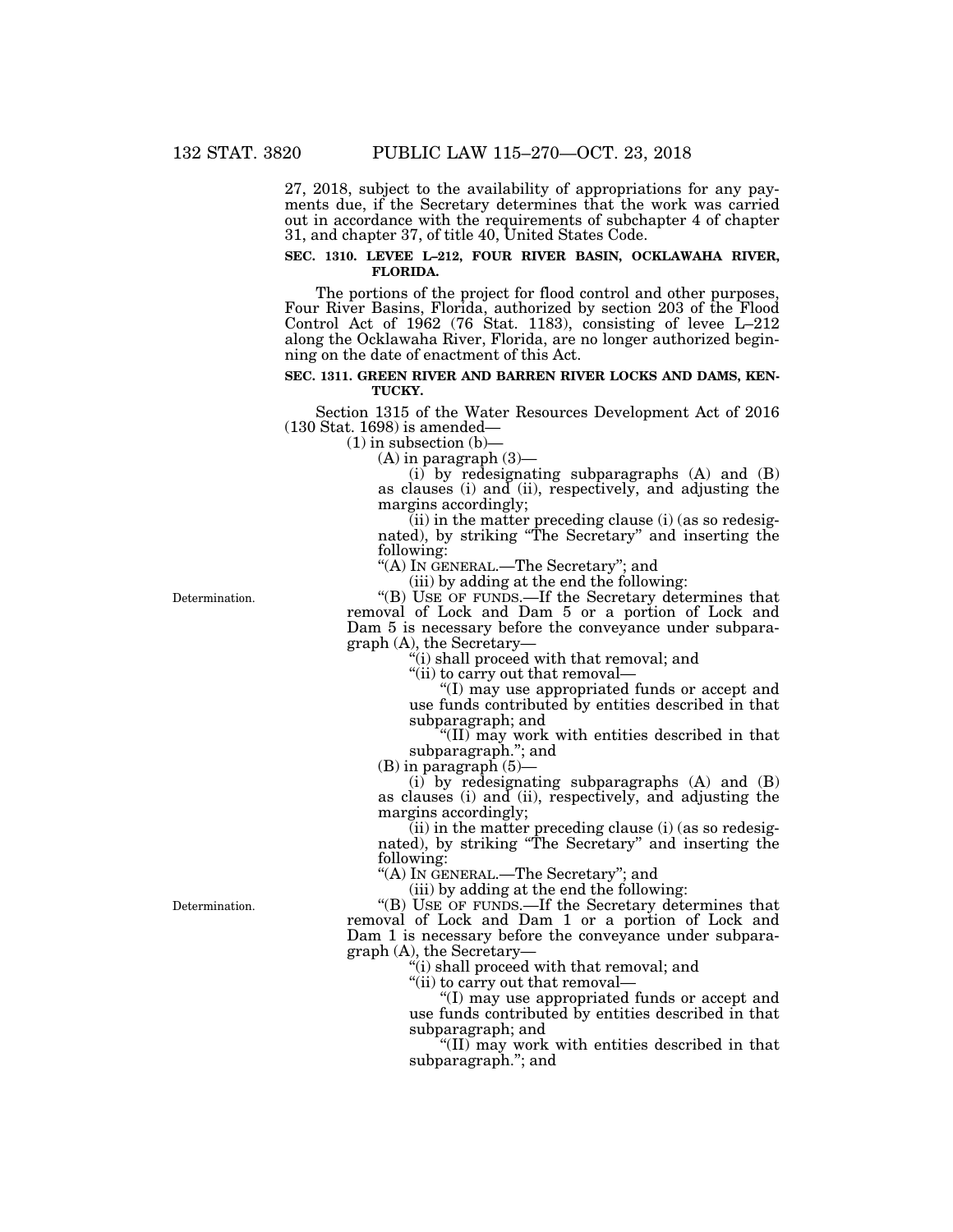Determination.

(2) in subsection (c), by adding at the end the following: ''(5) REMOVAL COSTS.—In carrying out this section, if the Secretary determines that removal of a Lock and Dam (or a portion of a Lock and Dam) described in this section is necessary, any Federal costs of that removal shall be subject to the availability of appropriations.''.

#### **SEC. 1312. CAPE ARUNDEL DISPOSAL SITE, MAINE.**

The Cape Arundel Disposal Site selected by the Department of the Army as an alternative dredged material disposal site under section 103(b) of the Marine Protection, Research, and Sanctuaries Act of 1972 (33 U.S.C. 1413(b)) shall remain available for use until December 31, 2021.

# **SEC. 1313. PENOBSCOT RIVER, MAINE.**

Beginning on the date of enactment of this Act, the project for navigation, Penobscot River, Maine, authorized by the River and Harbor Appropriations Acts of July 5, 1884 (23 Stat. 133), August 11, 1888 (25 Stat. 408), July 31, 1892 (27 Stat. 96), and March 2, 1907 (Public Law 59–168; 34 Stat. 1074), is modified as follows:

(1) The portion of the 14-foot deep channel located between Bangor and Brewer, Maine, approximately 135,784 square feet in area, starting at a point with coordinates N410451.89, E913370.08, thence running N34°05'52.6''E about 815.4 feet to a point with coordinates N411127.11, E913827.20, thence running N52°41'55.33"E about 143.06 feet to a point with coordinates N411213.81, E913941.00, thence running N411213.81, N27°04'01''E about 1068.73 feet to a point with coordinates N412165.48, E914427.30, thence running S62°55'59.79''E about 450 feet to a point with coordinates N411960.72, E914828.01, thence running S27°04'01''W about 246.99 feet to a point with coordinates N411740.78, E914715.62, thence running N411740.78, E914715.62, N43°45'41.8"W about 444.66 feet to a point with coordinates N412061.92, E914408.07, thence running S27°04'01''W about 946.62 feet to a point with coordinates N411218.97, E913977.33, thence running  $S38°21'58.9''W$  about 978.35 feet to the point of origin, is no longer authorized.

(2) The portion of the 14-foot deep channel, approximately 121,875 square feet in area, starting at a point with coordinates N410670.99, E914168.96, thence running N62°55'59''W about 100 feet to a point with coordinates N410716.49, E914079.92, thence running N27°04'01''E about 1236.13 feet to a point with coordinates N411817.24, E914642.40, thence running S43°45'41.8"E about 105.87 feet to a point with coordinates N411740.78, E914715.62, thence running S27°04'01''W about 1201.37 feet to the point of origin, is redesignated as a 100 foot wide and 14-foot deep anchorage area.

(3) The portion of the 14-foot deep channel, approximately 304,058 square feet in area, starting at a point with coordinates N410761.99. E913990.87, thence running N62°55'59''W about 300.08 feet to a point with coordinates N410898.54, E913723.66, thence running N38°21'58.9''E about 408.69 feet to a point with coordinates N411218.97, E913977.33, thence running N27°04'01''E about 946.62 feet to a point with coordinates N412061.92, E914408.07, thence running S43°45'41.8''E about 232.92 feet to a point with coordinates N411893.70, E914569.17, thence running S27°04'01''W about 1270.9 feet to the point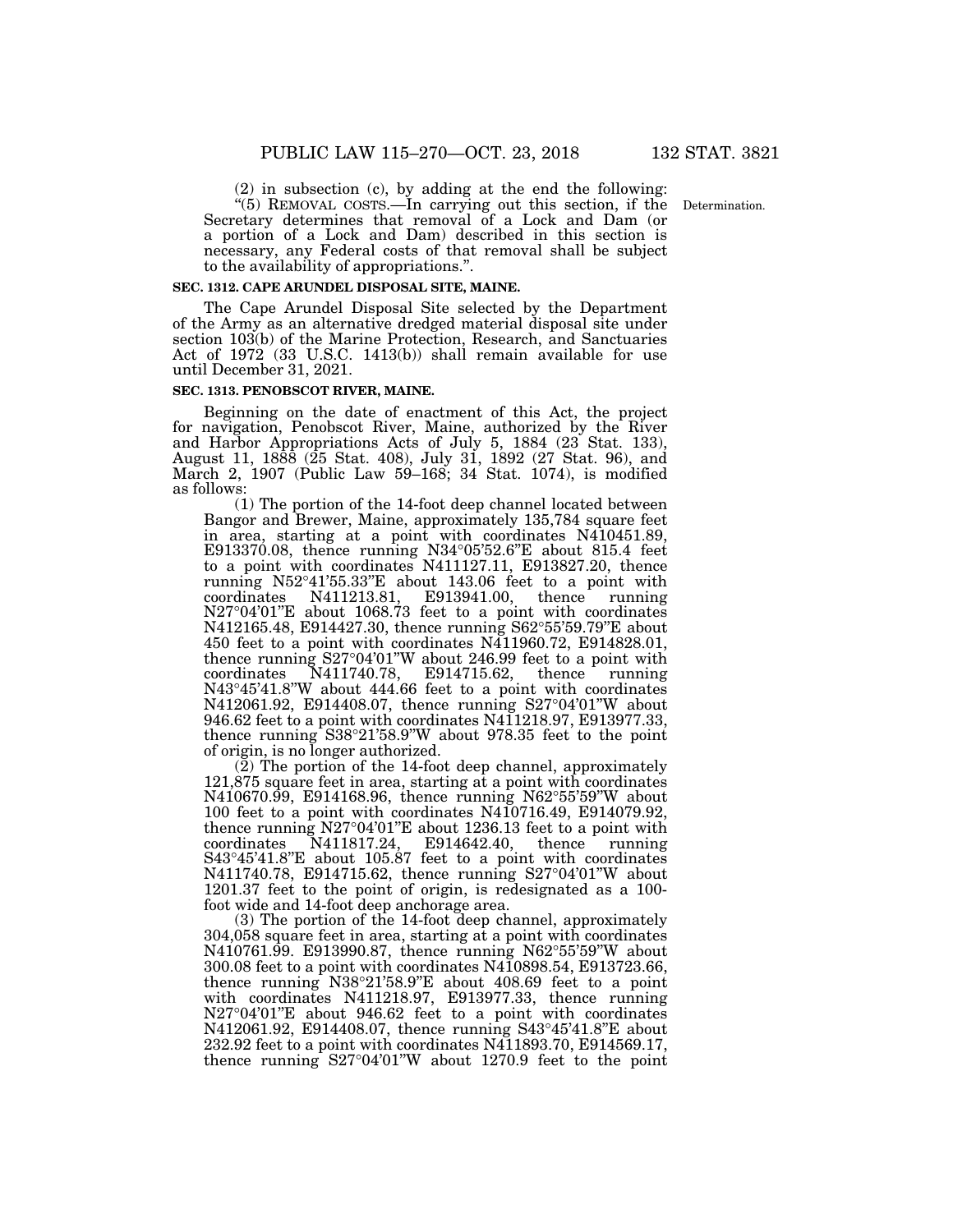of origin, is redesignated as a 14-foot deep anchorage area of a width varying from 220 to 300.08 feet.

# **SEC. 1314. BOSTON HARBOR RESERVED CHANNEL DEAUTHORIZATIONS.**

(a) 40–FOOT RESERVED CHANNEL.—

(1) IN GENERAL.—The portions of the project for navigation, Boston Harbor, Massachusetts, authorized by the first section of the Act of October 17, 1940 (54 Stat. 1198, chapter 895), and modified by section 101 of the River and Harbor Act of 1958 (72 Stat. 297), section  $101(a)(13)$  of the Water Resources Development Act of 1990 (104 Stat. 4607), and section 7002(1) of the Water Resources Reform and Development Act of 2014 (128 Stat. 1365), described in paragraph (2) are no longer authorized beginning on the date of enactment of this Act.

(2) AREAS DESCRIBED.—

(A) FIRST AREA.—The first areas described in this paragraph are—

(i) beginning at a point N2950154.45, E785995.64; (ii) running southwesterly about 1451.63 feet to

a point N2950113.83, E784544.58; (iii) running southeasterly about 54.00 feet to a point N2950059.85, E784546.09;

(iv) running southwesterly about 1335.82 feet to a point N2950022.48, E783210.79;

(v) running northwesterly about 83.00 feet to a point N2950105.44, E783208.47;

(vi) running northeasterly about 2787.45 feet to a point N2950183.44, E785994.83; and

(vii) running southeasterly about 29.00 feet to the point described in clause (i).

(B) SECOND AREA.—The second areas described in this paragraph are—

(i) beginning at a point N2950502.86, E785540.84; (ii) running northeasterly about 46.11 feet to a

point N2950504.16, E785586.94; (iii) running southwesterly about 25.67 feet to a

point N2950480.84, E785576.18;

(iv) running southwesterly to a point N2950414.32, E783199.83;

(v) running northwesterly about 8.00 feet to a point N2950422.32, E783199.60;

(vi) running northeasterly about 2342.58 feet to a point N2950487.87, E785541.26; and

(vii) running northwesterly about 15.00 feet to the point described in clause (i).

(b) 35-FOOT RESERVED CHANNEL.-

(1) IN GENERAL.—The portions of the project for navigation, Boston Harbor, Massachusetts, authorized by the first section of the Act of October 17, 1940 (54 Stat. 1198, chapter 895), and modified by section 101 of the River and Harbor Act of 1958 (72 Stat. 297), described in paragraph (2) are no longer authorized beginning on the date of enactment of this Act.

(2) AREAS DESCRIBED.—

(A) FIRST AREA.—The first areas described in this paragraph are—

(i) beginning at a point N2950143.44, E787532.14;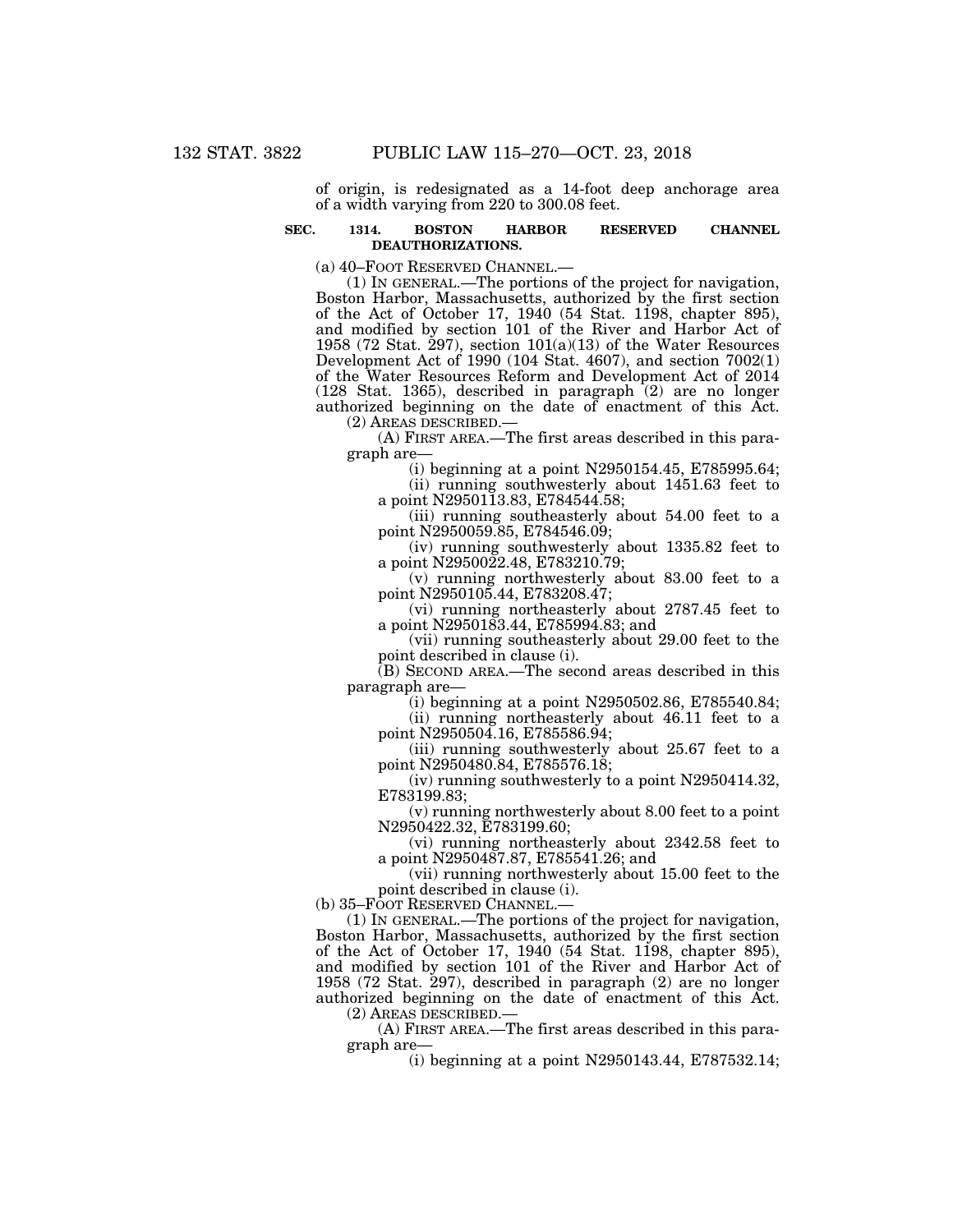(ii) running southeasterly about 22.21 feet to a point N2950128.91, E787548.93;

(iii) running southwesterly about 4,339.42 feet to a point N2950007.48, E783211.21;

(iv) running northwesterly about 15.00 feet to a point N2950022.48, E783210.79; and

(v) running northeasterly about 4,323.05 feet to the point described in clause (i).

(B) SECOND AREA.—The second areas described in this paragraph are—

(i) beginning at a point  $N2950502.86$ , E785540.84;

(ii) running southeasterly about 15.00 feet to a point N2950487.87, E785541.26;

(iii) running southwesterly about 2342.58 feet to a point N2950422.32, E783199.60;

(iv) running southeasterly about 8.00 feet to a point N2950414.32, E783199.83;

(v) running southwesterly about 1339.12 feet to a point N2950376.85, E781861.23;

(vi) running northwesterly about 23.00 feet to a point N2950399.84, E781860.59; and

(vii) running northeasterly about 3681.70 feet to the point described in clause (i).

### **SEC. 1315. CORPS OF ENGINEERS BRIDGE REPAIR PROGRAM FOR NEW ENGLAND EVACUATION ROUTES.**

Subject to the availability of appropriations, the Secretary may repair or replace, as necessary, any bridge owned and operated by the Secretary that is—

State list.

Massachusetts, New Hampshire, Rhode Island, or Vermont; and (2) necessary for evacuation during an extreme weather event, as determined by the Secretary.

(1) located in any of the States of Connecticut, Maine,

#### **SEC. 1316. PLYMOUTH HARBOR, MASSACHUSETTS.**

The Secretary shall expedite and complete the dredging of Plymouth Harbor, Massachusetts, as authorized by the Act of March 4, 1913 (37 Stat. 802, chapter 144) and the Act of September 22, 1922 (42 Stat. 1038, chapter 427).

### **SEC. 1317. PORTSMOUTH HARBOR AND PISCATAQUA RIVER.**

The Secretary shall expedite the project for navigation for Portsmouth Harbor and the Piscataqua River authorized by section 101 of the River and Harbor Act of 1962 (76 Stat. 1173).

# **SEC. 1318. MISSOURI RIVER AND TRIBUTARIES AT KANSAS CITIES, MISSOURI AND KANSAS.**

The Secretary shall align the schedules of, and maximize complimentary efforts, minimize duplicative practices, and ensure coordination and information sharing with respect to—

(1) the project for flood damage reduction, Argentine, East Bottoms, Fairfax-Jersey Creek, and North Kansas Levees Units, Missouri River and tributaries at Kansas Cities, Missouri and Kansas, authorized by section 1001(28) of the Water Resources Development Act of 2007 (121 Stat. 1054); and

(2) the project for flood risk management, Armourdale and Central Industrial District Levee Units, Missouri River and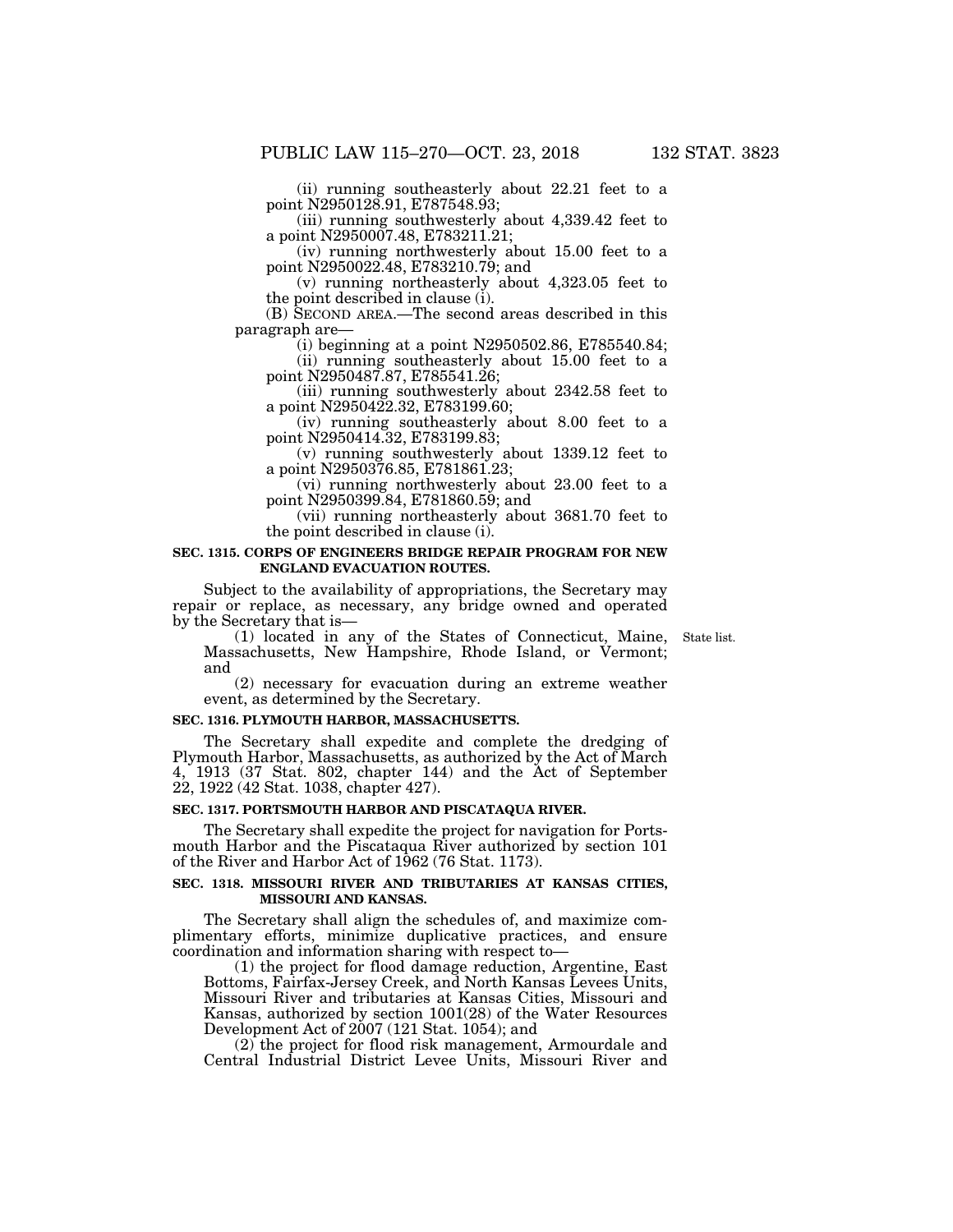Tributaries at Kansas Citys, Missouri and Kansas, authorized by section 1401(2) of the Water Resources Development Act of 2016 (130 Stat. 1710).

# **SEC. 1319. HAMPTON HARBOR, NEW HAMPSHIRE, NAVIGATION IMPROVEMENT PROJECT.**

In carrying out the project for navigation, Hampton Harbor, New Hampshire, under section 107 of the River and Harbor Act of 1960 (33 U.S.C. 577), the Secretary shall use all existing authorities of the Secretary to mitigate severe shoaling.

# **SEC. 1320. PASSAIC RIVER FEDERAL NAVIGATION CHANNEL, NEW JERSEY.**

(a) DEFINITION OF PASSAIC RIVER NAVIGATION PROJECT.—In this section, the term "Passaic River navigation project" means the project for the Passaic River Federal navigation channel, New Jersey, described in the document of the New York District of the Corps of Engineers numbered 207075, entitled ''Lower Passaic River Commercial Navigation Analysis'', and dated March 2007, as revised in December 2008 and July 2010.

(b) DEAUTHORIZATION.—

(1) IN GENERAL.—The portion of the Passaic River navigation project described in paragraph (2) is deauthorized.

(2) DESCRIPTION OF PORTION.—The portion of the Passaic River navigation project referred to in paragraph (1) is the portion from river mile 1.7 to river mile 15.4, as bounded  $by-$ 

(A) the coordinates of—

(i) West Longitude 074 10.33047″ W;

(ii) North Latitude 40 51.99988″ N;

(iii) East Longitude 074 06.05923″ W; and

(iv) South Latitude 40 43.2217″ N; and

(B) the New Jersey State Plane (US Survey Feet, NAD– 83), as follows: Upper Left x731 592941.27 y731 739665.34; Upper Right x731 602477.94 y731 740791.62; Lower Left x731 582974.17 y731 692561.62; Lower Right x731 598345.10 y731 691219.09.

(c) MODIFICATION.—

(1) IN GENERAL.—The depth of the portion of the Passaic River navigation project described in paragraph (2) is modified from 30 feet to 20 feet (using the Mean Lower Low Water datum).

(2) DESCRIPTION OF PORTION.—The portion of the Passaic River navigation project referred to in paragraph (1) is the portion from river mile 0.6 to river mile 1.7, as bounded by—

(A) the coordinates of—

(i) West Longitude 074 07.43471″ W;

(ii) North Latitude 40 44.32682″ N;

(iii) East Longitude 074 06.61586″ W; and

(iv) South Latitude 40 42.39342″ N; and

(B) the New Jersey State Plane (US Survey Feet, NAD– 83), as follows: Upper Left x731 597440.36 y731 691333.92; Upper Right x731 598345.10 y731 691219.09; Lower Left x731 596416.01 y731 685597.99; Lower Right x731 597351.18 y731 685596.08.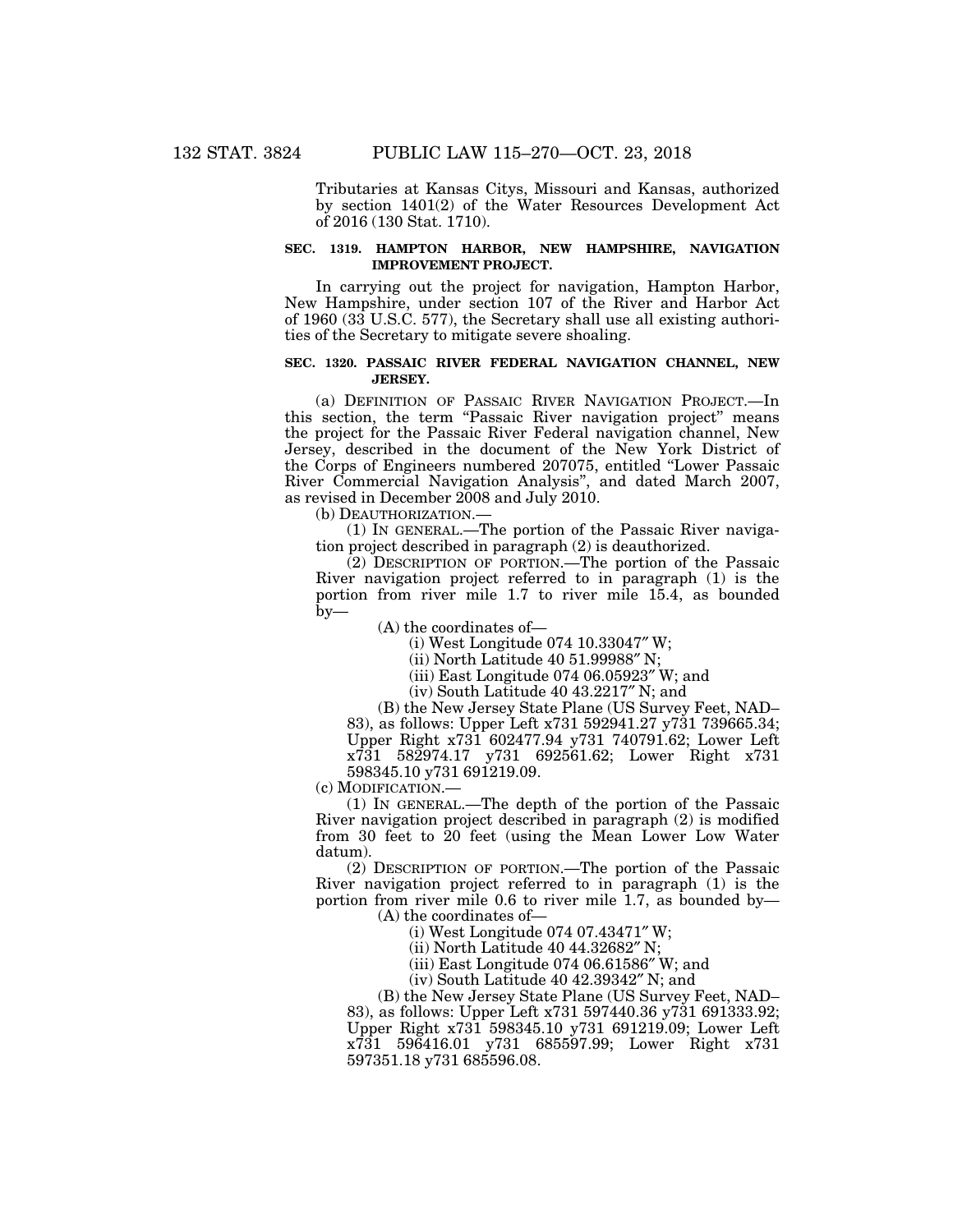# **SEC. 1321. FARGO-MOORHEAD METROPOLITAN AREA DIVERSION PROJECT, NORTH DAKOTA.**

Effective date.

(a) EXEMPTION.—Subject to subsections (b) and (c), notwithstanding section 404(b)(2)(B)(ii) of the Robert T. Stafford Disaster Relief and Emergency Assistance Act (42 U.S.C. 5170c(b)(2)(B)(ii)), and any regulations promulgated to carry out that section, beginning on the date of enactment of this Act, any property in the State of North Dakota that was acquired through hazard mitigation assistance provided under section 203 of that Act (42 U.S.C. 5133), section 404 of that Act (42 U.S.C. 5170c), or section 1366 of the National Flood Insurance Act of 1968 (42 U.S.C. 4104c), that was subject to any open space deed restriction is exempt from those restrictions to the extent necessary to complete the Fargo-Moorhead Metropolitan Area Diversion Project authorized by section 7002(2) of the Water Resources Reform and Development Act of 2014 (128 Stat. 1366).

(b) CONDITIONS.—As a condition of the exemption under subsection (a)—

(1) no new or additional structure unrelated to the Project may be erected on the property unless the new or additional structure is in compliance with section 404(b)(2)(B)(ii) of the Robert T. Stafford Disaster Relief and Emergency Assistance Act (42 U.S.C. 5170c(b)(2)(B)(ii)); and

(2) any subsequent use of the land on the property that is unrelated to the Project shall comply with that section.

(c) DISASTER ASSISTANCE PROHIBITED.—After the date of enactment of this Act, no disaster assistance from any Federal source may be provided with respect to any improvements made on the property referred to in subsection (a).

(d) SAVINGS PROVISION.—Nothing in this section affects the responsibility of any entity to comply with all other applicable laws (including regulations) with respect to the properties described in subsection (a).

# **SEC. 1322. CLATSOP COUNTY, OREGON.**

The portions of the project for raising and improving existing levees of Clatsop County Diking District No. 13, in Clatsop County, Oregon, authorized by section 5 of the Act of June 22, 1936 (49 Stat. 1590), that are referred to as Christensen No. 1 Dike No. 42 and Christensen No. 2 Levee No. 43 are no longer authorized beginning on the date of enactment of this Act.

# **SEC. 1323. SVENSEN ISLAND, OREGON.**

The project for flood risk management, Svensen Island, Oregon, authorized by section 204 of the Flood Control Act of 1950 (64 Stat. 180), is no longer authorized beginning on the date of enactment of this Act.

#### **SEC. 1324. WEST TENNESSEE TRIBUTARIES PROJECT, TENNESSEE.**

The unconstructed portions of the West Tennessee tributaries project along the Obion and Forked Deer Rivers, Tennessee, authorized by section 203 of the Flood Control Act of 1948 (62 Stat. 1178), and modified by section 207 of the Flood Control Act of 1966 (80 Stat. 1423), section 3(a) of the Water Resources Development Act of 1974 (88 Stat. 14), and section 183 of the Water Resources Development Act of 1976 (90 Stat. 2940), are no longer authorized beginning on the date of enactment of this Act.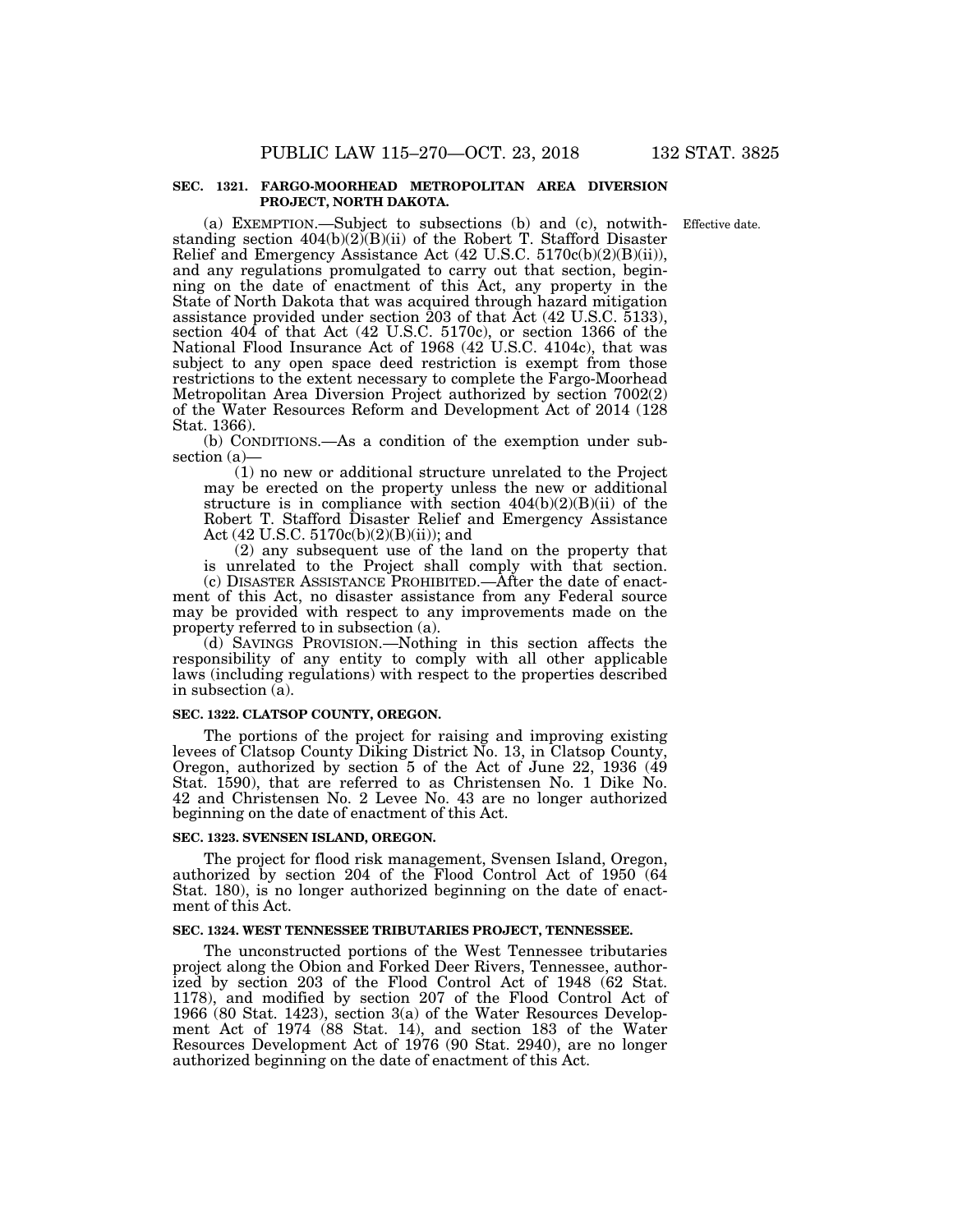# **SEC. 1325. PUGET SOUND NEARSHORE ECOSYSTEM RESTORATION.**

Section 544(f) of the Water Resources Development Act of 2000 (Public Law 106–541; 114 Stat. 2675) is amended—

(1) by striking ''\$40,000,000'' and inserting ''\$60,000,000''; and

(2) by striking ''\$5,000,000'' and inserting ''\$10,000,000''.

#### **SEC. 1326. MILWAUKEE HARBOR, MILWAUKEE, WISCONSIN.**

The portion of the project for navigation, Milwaukee Harbor, Milwaukee, Wisconsin, authorized by the first section of the Act of March 3, 1843 (5 Stat. 619; chapter 85), consisting of the navigation channel within the Menomonee River that extends from the 16th Street Bridge upstream to the upper limit of the authorized navigation channel and described as follows is no longer authorized beginning on the date of enactment of this Act:

(1) Beginning at a point in the channel just downstream of the 16th Street Bridge, N383219.703, E2521152.527.

(2) Thence running westerly along the channel about 2,530.2 feet to a point, N383161.314, E2518620.712.

(3) Thence running westerly by southwesterly along the channel about 591.7 feet to a point at the upstream limit of the existing project, N383080.126, E2518036.371.

(4) Thence running northerly along the upstream limit of the existing project about 80.5 feet to a point, N383159.359, E2518025.363.

(5) Thence running easterly by northeasterly along the channel about 551.2 feet to a point, N383235.185, E2518571.108.

(6) Thence running easterly along the channel about 2,578.9 feet to a point, N383294.677, E2521150.798.

(7) Thence running southerly across the channel about 74.3 feet to the point of origin.

#### State list. Territories.

# **SEC. 1327. PROJECT COMPLETION FOR DISASTER AREAS.**

The Secretary shall expeditiously carry out any project for flood risk management or hurricane and storm damage risk reduction authorized as of the date of enactment of this Act to be carried out by the Secretary in Texas, Florida, Georgia, Louisiana, South Carolina, the Commonwealth of Puerto Rico, or the United States Virgin Islands.

#### **SEC. 1328. FEDERAL ASSISTANCE.**

(a) IN GENERAL.—In accordance with the requirements of subsection (b), the Secretary is authorized to provide assistance for the operation and maintenance of a flood risk reduction project in the Red River Basin of the North that was constructed, prior to the date of enactment of this Act, under section 5(a) of the Act of August 18, 1941 (33 U.S.C. 701n(a)).

(b) CONDITION.—The Secretary may provide the assistance authorized by subsection (a) for a project that, as determined by the Secretary, becomes permanent due to the extended presence of assistance from the Secretary under section 5(a) of the Act of August 18, 1941 (33 U.S.C. 701n(a)).

(c) TERMINATION.—The authority to provide assistance under this section terminates on the date that is 4 years after the date of enactment of this section.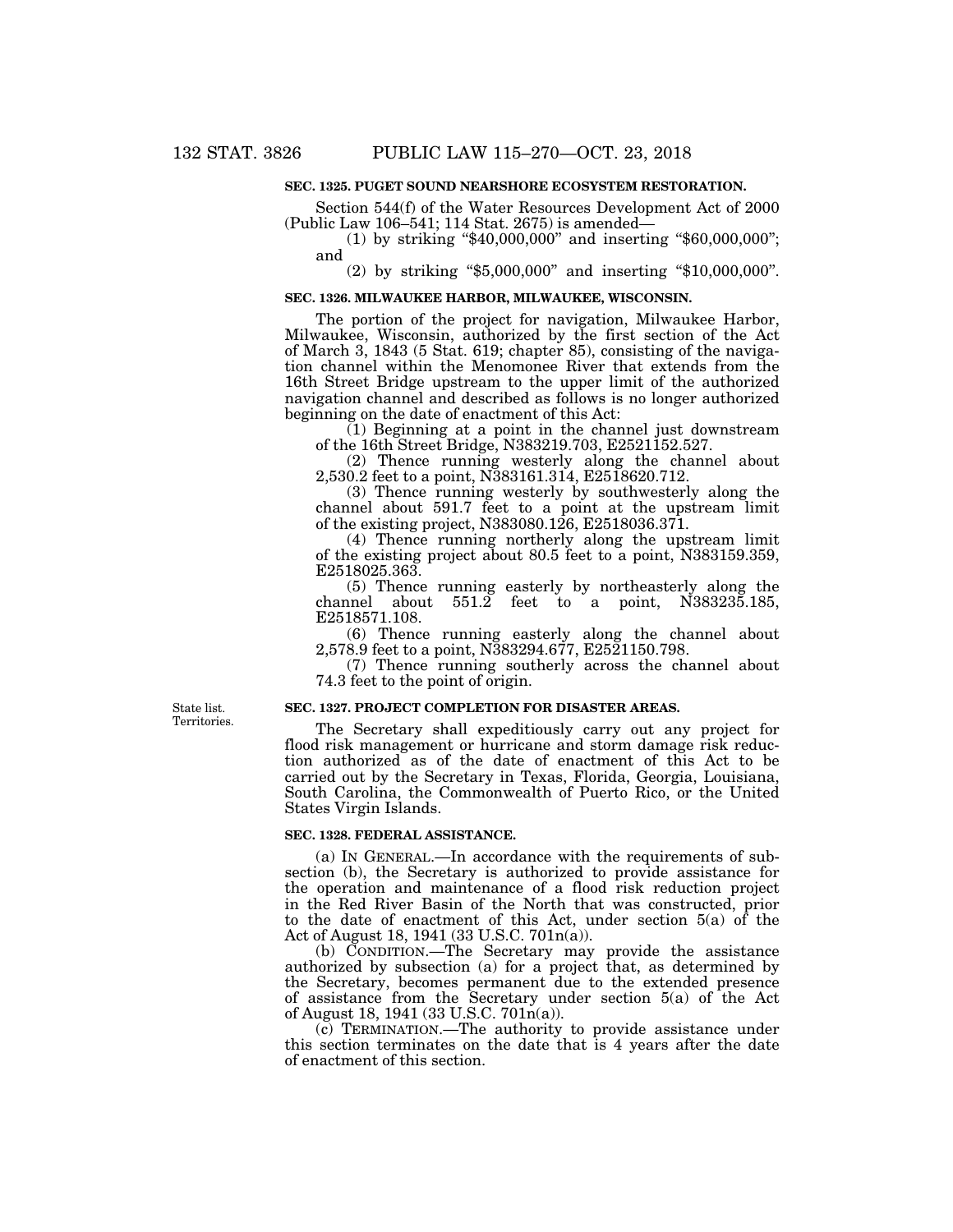# **SEC. 1329. EXPEDITED INITIATION.**

Section 1322(b)(2) of the Water Resources Development Act of 2016 (130 Stat. 1707) is amended, in the matter preceding subparagraph  $(A)$ , by inserting "or, in a case in which a general reevaluation report for the project is required, if such report has been submitted for approval," after "completed report,".

#### **SEC. 1330. PROJECT DEAUTHORIZATION AND STUDY EXTENSIONS.**

(a) PROJECT DEAUTHORIZATIONS.—Section 6003(a) of the Water Resources Reform and Development Act of 2014 (33 U.S.C. 579c(a)) is amended—

(1) by striking ''7-year period'' each place it appears and inserting ''10-year period''; and

(2) by adding at the end the following:

"(3) CALCULATION.—In calculating the time period under paragraph (1), the Secretary shall not include any period of time during which the project is being reviewed and awaiting determination by the Secretary to implement a locally preferred plan for that project under section 1036(a).

"(4) EXCEPTION.—The Secretary shall not deauthorize any project during the period described in paragraph (3).''.

(b) STUDY EXTENSIONS.—Section 1001(d)(4) of the Water Resources Reform and Development Act of 2014 (33 U.S.C.  $2282c(d)(4)$  is amended by striking "7 years" and inserting "10 years''.

# **SEC. 1331. CONVEYANCES.**

(a) CHEATHAM COUNTY, TENNESSEE.—

(1) CONVEYANCE AUTHORIZED.—The Secretary may convey to Cheatham County, Tennessee (in this subsection referred to as the ''Grantee''), all right, title, and interest of the United States in and to the real property in Cheatham County, Tennessee, consisting of approximately 9.19 acres, identified as portions of tracts E–514–1, E–514–2, E–518–1, E–518–2, E– 519–1, E–537–1, and E–538, all being part of the Cheatham Lock and Dam project at CRM 158.5, including any improvements thereon.

(2) DEED.—The Secretary shall convey the property under this subsection by quitclaim deed under such terms and conditions as the Secretary determines appropriate to protect the interests of the United States, to include retaining the right to inundate with water any land transferred under this subsection.

(3) CONSIDERATION.—The Grantee shall pay to the Secretary an amount that is not less than the fair market value of the land conveyed under this subsection, as determined by the Secretary.

(4) SUBJECT TO EXISTING EASEMENTS AND OTHER INTERESTS.—The conveyance of property under this section shall be subject to all existing easements, rights-of-way, and leases that are in effect as of the date of the conveyance.

(b) NASHVILLE, TENNESSEE.—

(1) CONVEYANCE AUTHORIZED.—The Secretary may convey, without consideration, to the City of Nashville, Tennessee (in this subsection referred to as the ''City''), all right, title, and interest of the United States in and to the real property covered by Lease No. DACW62–1–84–149, including any improvements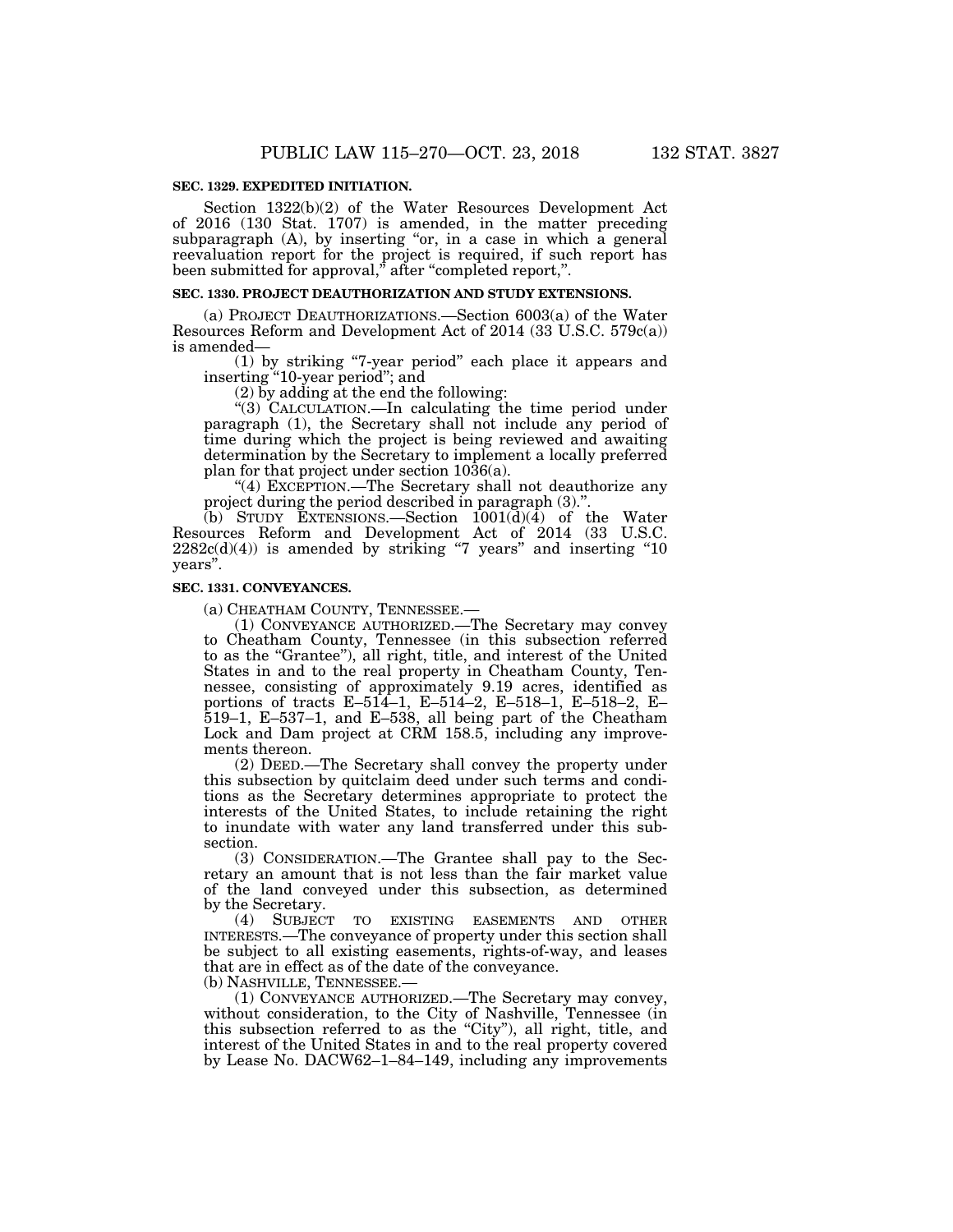thereon, at the Riverfront Park Recreational Development, consisting of approximately 5 acres, subject to the right of the Secretary to retain any required easements in the property.

(2) CONVEYANCE AGREEMENT.—The Secretary shall convey by quitclaim the real property described in paragraph (1) under the terms and conditions mutually satisfactory to the Secretary and the City. The deed shall provide that in the event that the City, its successors, or assigns cease to maintain improvements for recreation included in the conveyance or otherwise utilize the real property conveyed for purposes other than recreation and compatible flood risk management, the City, its successor, or assigns shall repay to the United States the Federal share of the cost of constructing the improvements for recreation under the agreement between the United States and the City dated December 8, 1981, increased as necessary to account for inflation.

(c) LOCKS AND DAMS 1 THROUGH 4, KENTUCKY RIVER, KEN-TUCKY.—

(1) IN GENERAL.—Beginning on the date of enactment of this Act, commercial navigation at Locks and Dams 1 through 4, Kentucky River, Kentucky, shall no longer be authorized, and the land and improvements associated with the locks and dams shall be disposed of consistent with this subsection and in accordance with the report of the Director of Civil Works entitled "Kentucky River Locks and Dams 1, 2, 3, and 4, Disposition Study and Integrated Environmental Assessment'' and dated April 20, 2018.

(2) DISPOSITION.—The Secretary shall convey to the State of Kentucky (referred to in this section as the ''State''), for the use and benefit of the Kentucky River Authority, all right, title, and interest of the United States, together with any improvements on the land, including improvements located in the Kentucky River, in and to—

(A) Lock and Dam 1, located in Carroll County, Kentucky;

(B) Lock and Dam 2, located in Owen and Henry counties, Kentucky;

(C) Lock and Dam 3, located in Owen and Henry counties, Kentucky; and

(D) Lock and Dam 4, located in Franklin County, Kentucky.

(3) CONDITIONS.—

(A) QUITCLAIM DEED.—The Secretary shall convey the property described in paragraph (2) by quitclaim deed to such State under such terms and conditions as the Secretary determines appropriate to protect the interests of the United States.

(B) ADMINISTRATIVE COSTS.—The Secretary shall be responsible for all administrative costs associated with a conveyance under this subsection, including the costs of any surveys the Secretary determines to be necessary.

(C) IMPROVEMENTS PROHIBITED.—

(i) IN GENERAL.—The Secretary may not improve the locks and dams and land and improvements associated with the locks and dams described in this subsection on or after the date of enactment of this Act.

Effective date.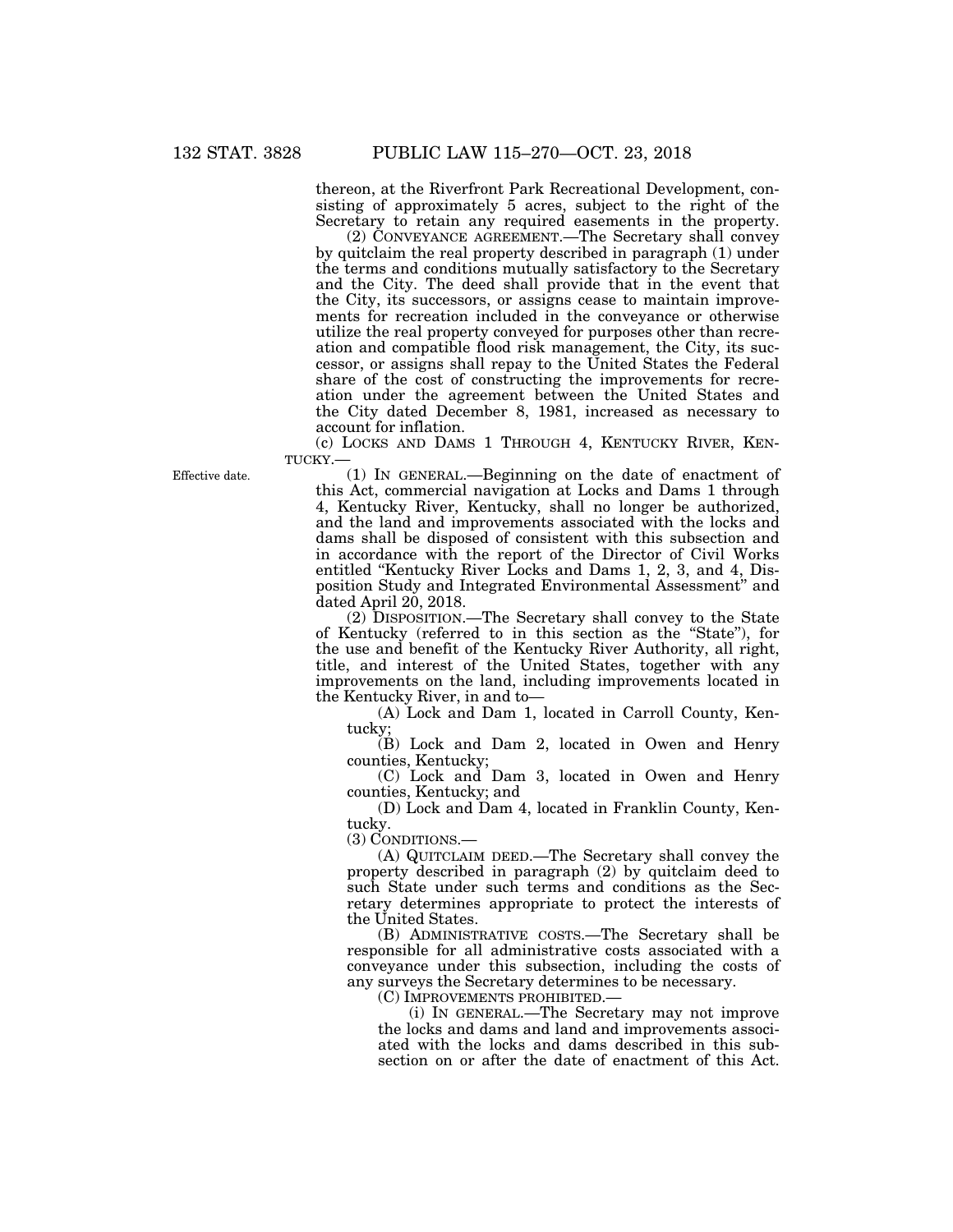(ii) SAVINGS CLAUSE.—Nothing in subparagraph (A) prohibits the State from improving the locks and dams and the land and improvements associated with the locks and dams described in this subsection on or after the date of conveyance under this subsection.

(4) SAVINGS CLAUSE.—If the State does not accept the conveyance under this subsection of the land and improvements associated with the locks and dams described in this subsection, the Secretary may dispose of the land and improvements under subchapter III of chapter 5 of title 40, United States Code. (d) BAINBRIDGE, GEORGIA.—

(1) IN GENERAL.—On the date of enactment of this Act, the Secretary of the Army shall convey to the City of Bainbridge, Georgia, without consideration and subject to subsection (b), all right, title, and interest in and to real property described in subsection (c).

(2) TERMS AND CONDITIONS.—

(A) IN GENERAL.—The conveyance by the United States under this subsection shall be subject to—

(i) the condition that the City of Bainbridge agrees to operate, maintain, and manage the property for fish and wildlife, recreation, and environmental purposes at no cost or expense to the United States; and

(ii) such other terms and conditions as the Secretary determines to be in the interest of the United States.

(B) REVERSION.—If the Secretary determines that the Determination. real property conveyed under paragraph (1) ceases to be held in public ownership or the city ceases to operate, maintain, and manage the real property in accordance with this subsection, all right, title, and interest in and to the property shall revert to the United States, at the option of the Secretary.

 $(3)$  PROPERTY.—The property to be conveyed is composed of the following three parcels of land:

(A) PARCEL 1.—All that tract or parcel of land lying and being in Land Lots 226. and 228, Fifteenth Land District, and Land Lots 319, 320, 321, 322, 323 and 358, Twentieth Land District, Decatur County, Georgia, more particularly described as follows:

Beginning at a concrete monument stamped ''358'' which is 950 feet, more or less, North of the South line and 600 feet, more or less, West of the East line of said Land Lot 358, at a corner of a tract of land owned by the United States of America at Lake Seminole and at plane coordinate position North 318,698.72 feet and East 360,033.38 feet based on Transverse Mercator Projection, Georgia West Zone;

Thence Due West 75 feet, more or less, to the contour at elevation 77.0 feet above Mean Sea Level;

Thence Northeasterly along the meanders of said 77.0 foot contour a distance of 20,600 feet, more or less, to the mouth of the entrance channel to the arena and boat basin;

Thence N 75° E 150 feet, more or less, to another point on said 77.0 foot contour;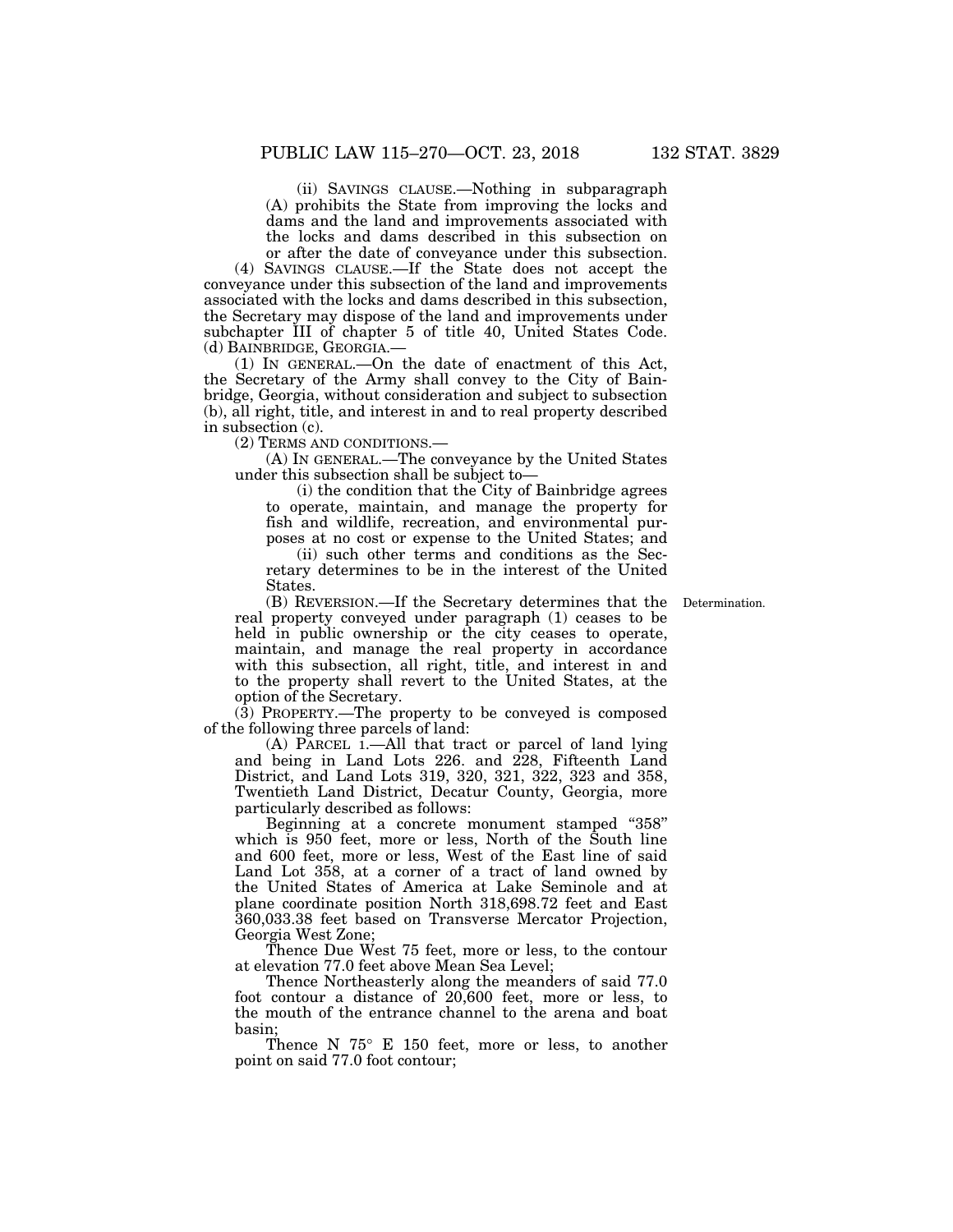Thence Northeasterly along the meanders of said 77.0 foot contour a distance of 3,300 feet, more or less, to a point which is on the boundary of said United States tract and on the boundary of a tract of land now or formerly owned by the City of Bainbridge, Georgia;

Thence along the boundary of said United States tract the following courses:

S  $10^{\circ}$  52' E along the boundary of said City of Bainbridge tract 830 feet, more or less, to a corner of said tract;

S 89° 45′ E along the boundary of said City of Bainbridge tract 700 feet, more or less, to a concrete monument stamped ''J1A'', coordinates of said monument being North 328,902.34 feet and East 369,302.33 feet;

S 22° 25′ W 62 feet, more or less, to a corner of another tract of land owned by the City of Bainbridge, Georgia;

S 88° 07′ W along the boundary of said City of Bainbridge tract 350 feet, more or less to a corner of said tract;

N 84° 00′ W along the boundary of said City of Bainbridge tract 100.5 feet to a corner said tract;

S 88° 07′ W along the boundary of said City of Bainbridge tract 300.0 feet to a corner of said tract; S 14° 16′ W along boundary of said City of Bain-

bridge tract 89.3 feet to a corner of said tract;

Southwesterly along the boundary of said City of Bainbridge tract which is along a curve to the right with a radius of 684.69 feet an arc distance of 361.8 feet to a corner of said tract;

S 30° 00′ W along the boundary of said City of Bainbridge tract 294.0 feet to a corner of said tract;

S 10° 27′ W along the boundary of said City of Bainbridge tract 385.0 feet to a corner of said tract; N 73° 31′ W 38 feet, more or less, to a concrete monument;

S 16° 25′ W 563.7 feet to a concrete monument stamped " $J7A$ "

S 68° 28′ W 719.5 feet to a concrete monument stamped "J9A";

 $S 68^\circ 28' W 831.3$  feet to a concrete monument stamped "J12A"

 $\hat{S}$  89° 39′ E 746.7 feet to a concrete monument stamped "J11A":

S 01° 22′ W 80.0 feet to a concrete monument stamped "J11B"

N 89° 39′ W 980.9 feet to a concrete monument stamped ''J13A'';

S 01° 21′ W 560.0 feet to a concrete monument stamped "J15A"

S 37° 14′ W 1,213.0 feet;

N 52° 46′ W 600.0 feet;

S 37° 14' W 1,000.0 feet;

S 52° 46' E 600.0 feet;

S 37° 14′ W 117.0 feet to a concrete monument stamped "320/319";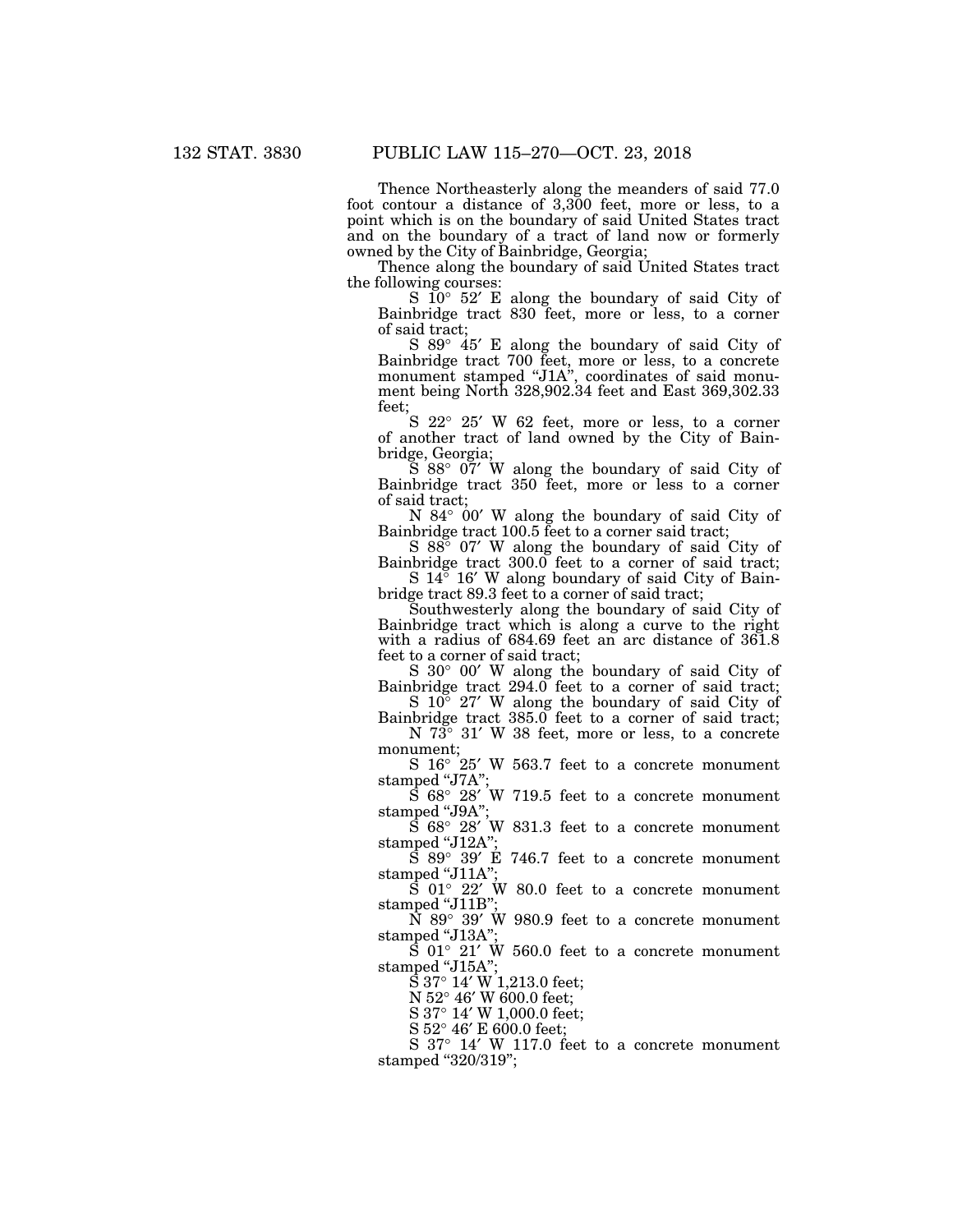S 37° 13′ W 1,403.8 feet to a concrete monument stamped "322/319"

 $\hat{S}$  37° 13′ W 2,771.4 feet to a concrete monument stamped "322/323"

S 37° 13′ W 1,459.2 feet;

N 89° 04′ W 578.9 feet;

S 53° 42′ W 367.7 feet;

S 43° 42′ W 315.3 feet;

S 26° 13′ W 654.9 feet, more or less, to the point of beginning.

Containing 550.00 acres, more or less, and being a part of Tracts L-1105 and L-1106 of Lake Seminole.

(B) PARCEL 2.—All that tract or parcel of land lying and lying and being in Land Lot 226, Fifteenth Land District, Decatur County, Georgia, more particularly described as follows:

Beginning at a point which is on the East right-ofway line of the Seaboard Airline Railroad, 215 feet North of the South end of the trestle over the Flint River, and at a corner of a tract of land owned by the United States of America at Lake Seminole;

Thence Southeasterly along the boundary of said United States tract which is along a curve to the right a distance of 485 feet, more or less, to a point which is 340 feet, more or less, S 67° 00′ E from the South end of said trestle, and at a corner of said United States tract;

Thence N  $70^{\circ}$  00' E along the boundary of said United States tract 60.0 feet to a corner of said tract;

Thence Northerly along the boundary of said United States tract which is along a curve to the right a distance of 525 feet, more or less, to a corner of said tract;

Thence S 05° 00′ W along the boundary of said United States tract 500.0 feet to a corner of said tract;

Thence Due West along the boundary of said United States tract 370 feet, more or less, to a point which is on the East right-of-way line of said railroad and at a corner of said United States tract;

Thence N 13° 30′ W along the boundary of said United States tract which is along the East right-of-way line of said railroad a distance of 310 feet, more or less, to the point of beginning.

Containing 3.67 acres, more or less, and being all of Tract L-1124 of Lake Seminole.

Parcels 1 and 2 contain in the aggregate 553.67 acres, more or less.

(C) PARCEL 3.—All that tract or panel of land lying and being in Land Lot 225, Fifteenth Land District, Decatur County, Georgia, more particularly described as follows:

Beginning at an iron marker designated "225/226/", which is on the South line and 500 feet, more or less, West of the Southeast corner of said Land Lot 225 at a corner of a tract of land owned by the United States of America at Lake Seminole and at plane coordinate position North 330,475.82 feet and East 370,429.36 feet, based on Transverse Mercator Projection, Georgia West Zone;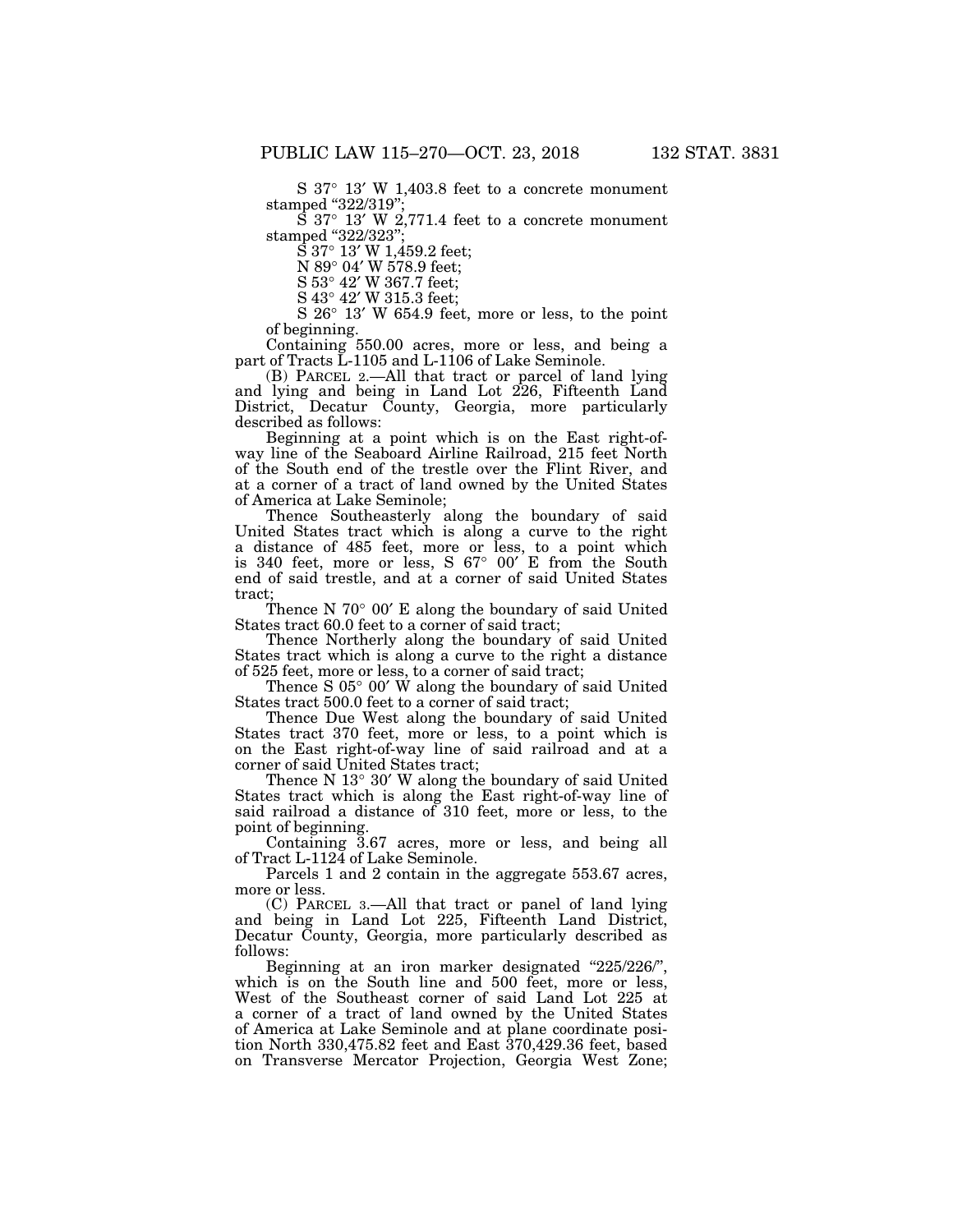Thence Due West along the boundary of said United States tract a distance of 53.0 feet to a monument stamped ''225/226–A'';

Thence continue Due West along the boundary of said United States tract a distance of 56 feet, more or less, to a point on the East bank of the Flint River;

Thence Northerly, upstream, along the meanders of the East bank of said river a distance of 1,200 feet, more or less, to a point which is on the Southern right-of-way line of U.S. Highway No. 84 and at a corner of said United States tract;

Thence Easterly and Southeasterly along the Southern right-of-way line of said highway, which is along the boundary of said United States tract a distance of 285 feet, more or less, to a monument stamped ''L–23–1'', the coordinates of said monument being North 331,410.90 and East 370,574.96;

Thence S  $0\overline{2}^{\circ}$  25' E along the boundary of said United States tract a distance of 650.2 feet to a monument stamped  $"225–A";$ 

Thence S 42° 13′ E along the boundary of said United States tract a distance of 99.8 feet to a monument stamped ''225'';

Thence S 48° 37′ W along the boundary of said United States tract a distance of 319.9 feet, more or less, to the point of beginning.

Containing 4.14 acres, more or less, and being all of Tract L–1123 of the Lake Seminole Project.

(e) PORT OF WHITMAN COUNTY, WASHINGTON.—

(1) DEFINITIONS.—In this subsection:

(A) FEDERAL LAND.—The term ''Federal land'' means the approximately 288 acres of land situated in Whitman County, Washington, contained within Tract D of Little Goose Lock and Dam.

(B) NON-FEDERAL LAND.—The term ''non-Federal land'' means a tract or tracts of land owned by the Port of Whitman County, Washington, that the Secretary determines, with approval of the Washington Department of Fish and Wildlife and the Secretary of the Interior acting through the Director of the United States Fish and Wildlife Service, equals or exceeds the value of the Federal land both as habitat for fish and wildlife and for recreational opportunities related to fish and wildlife.

 $(2)$  LAND EXCHANGE.—On conveyance by the Port of Whitman County to the United States of all right, title, and interest in and to the non-Federal land, the Secretary of the Army shall convey to the Port of Whitman County all right, title, and interest of the United States in and to the Federal land. (3) DEEDS.—

(A) DEED TO NON-FEDERAL LAND.—The Secretary may only accept conveyance of the non-Federal land by warranty deed, as determined acceptable by the Secretary.

(B) DEED TO FEDERAL LAND.—The Secretary shall convey the Federal land to the Port of Whitman County by quitclaim deed and subject to any reservations, terms, and conditions the Secretary determines necessary to allow the United States to operate and maintain the Lower Snake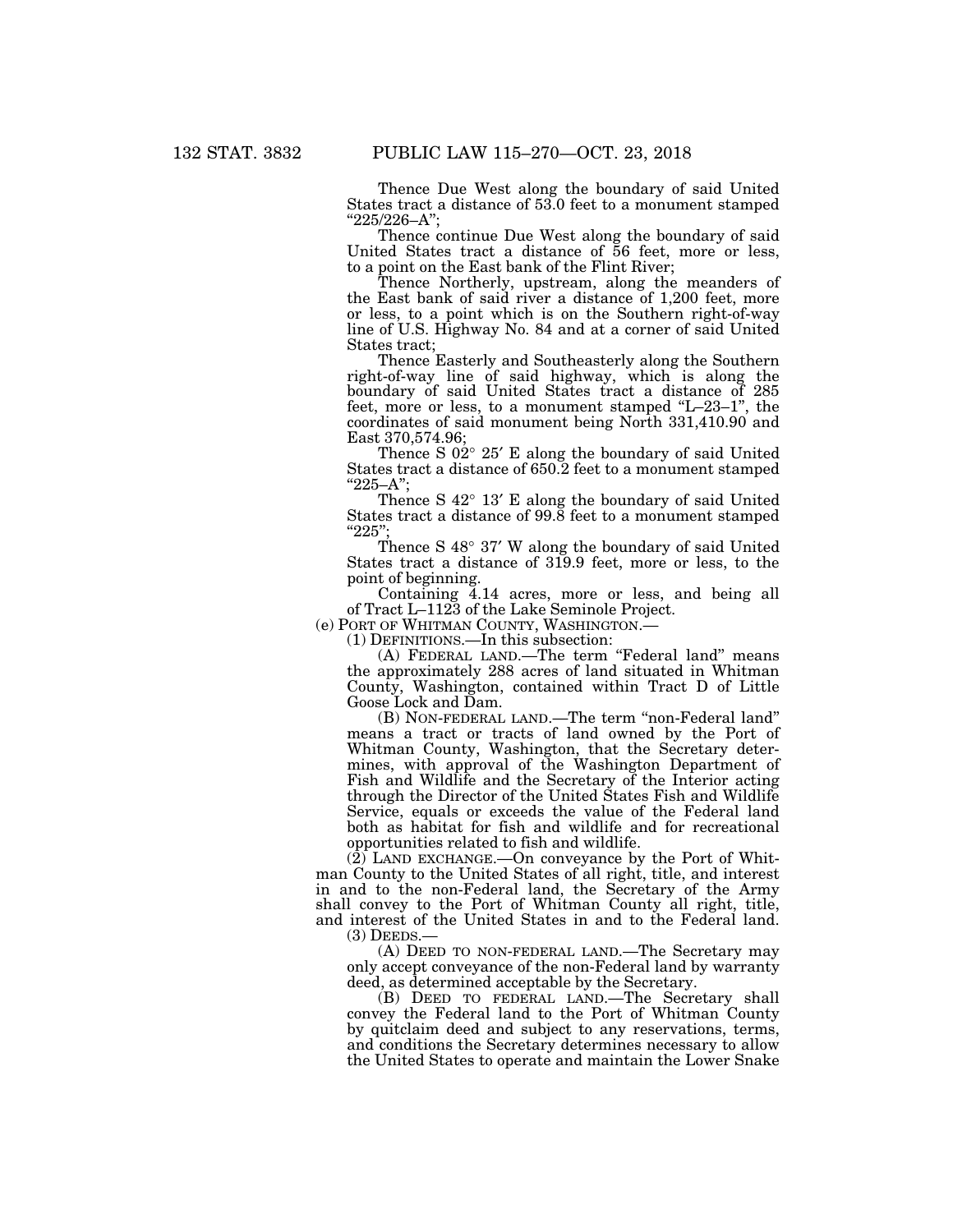River Project and to protect the interests of the United States.

(4) CASH PAYMENT.—If the appraised fair market value of the Federal land, as determined by the Secretary, exceeds the appraised fair market value of the non-Federal land, as determined by the Secretary, the Port of Whitman County shall make a cash payment to the United States reflecting the difference in the appraised fair market values.

(5) ADMINISTRATIVE EXPENSES.—The Port of Whitman County shall be responsible for the administrative costs of the transaction in accordance with section 2695 of title 10, United States Code.

(f) FORT DUPONT, DELAWARE.—

(1) IN GENERAL.—Subject to paragraph (2), not later than Deadline. 180 days after the date of enactment of this Act, the Secretary shall transfer—

(A) all right, title, and interest in and to a parcel of land known as that part of the Original Acquisition (OADE) Tract that includes the bed and banks of the Delaware Branch Channel on the north side of the Fifth Street Bridge, Delaware City, Delaware, containing approximately 31.6 acres of land, to the Fort DuPont Redevelopment and Preservation Corporation (herein referred to as "the Grantee"); and

(B) all right, title, and interest in and to the Fifth Street Bridge, together with the land known as that part of the Original Acquisition (OADE) Tract that includes the banks and bed of the Delaware Branch Channel, Delaware City, Delaware, containing approximately 0.27 acres of land, to the State of Delaware.

(2) CONDITIONS.—

(A) STATE APPROVAL.—Before making a transfer under paragraph (1), the Secretary shall ensure that the Governor of Delaware agrees to the transfer.

(B) TOLL-FREE BRIDGE.—Before making a transfer under subparagraph (1)(B), the Governor of Delaware shall agree to ensure that no toll is imposed for use of the bridge referred to in that subsection, in accordance with section 109 of the River and Harbor Act of 1950 (33 U.S.C. 534).

(C) SURVEY.—The exact acreage and legal description of the land to be transferred under paragraph (1) shall be determined by a survey satisfactory to the Secretary and the Governor of Delaware.

(D) COSTS.—Any administrative costs for the transfer under paragraph (1) shall be paid by Fort DuPont Redevelopment and Preservation Corporation, the State of Delaware, or a combination of those entities.

(3) CONSIDERATION.—The Grantee shall pay to the Secretary an amount that is not less than the fair market value of the land conveyed to the Grantee under this subsection, as determined by the Secretary.

(g) TUSCALOOSA, ALABAMA.—As soon as practicable after the date of enactment of this Act, the Secretary of the Army shall convey by quitclaim deed to the City of Tuscaloosa, Alabama, at fair market value, the lands owned by the United States adjacent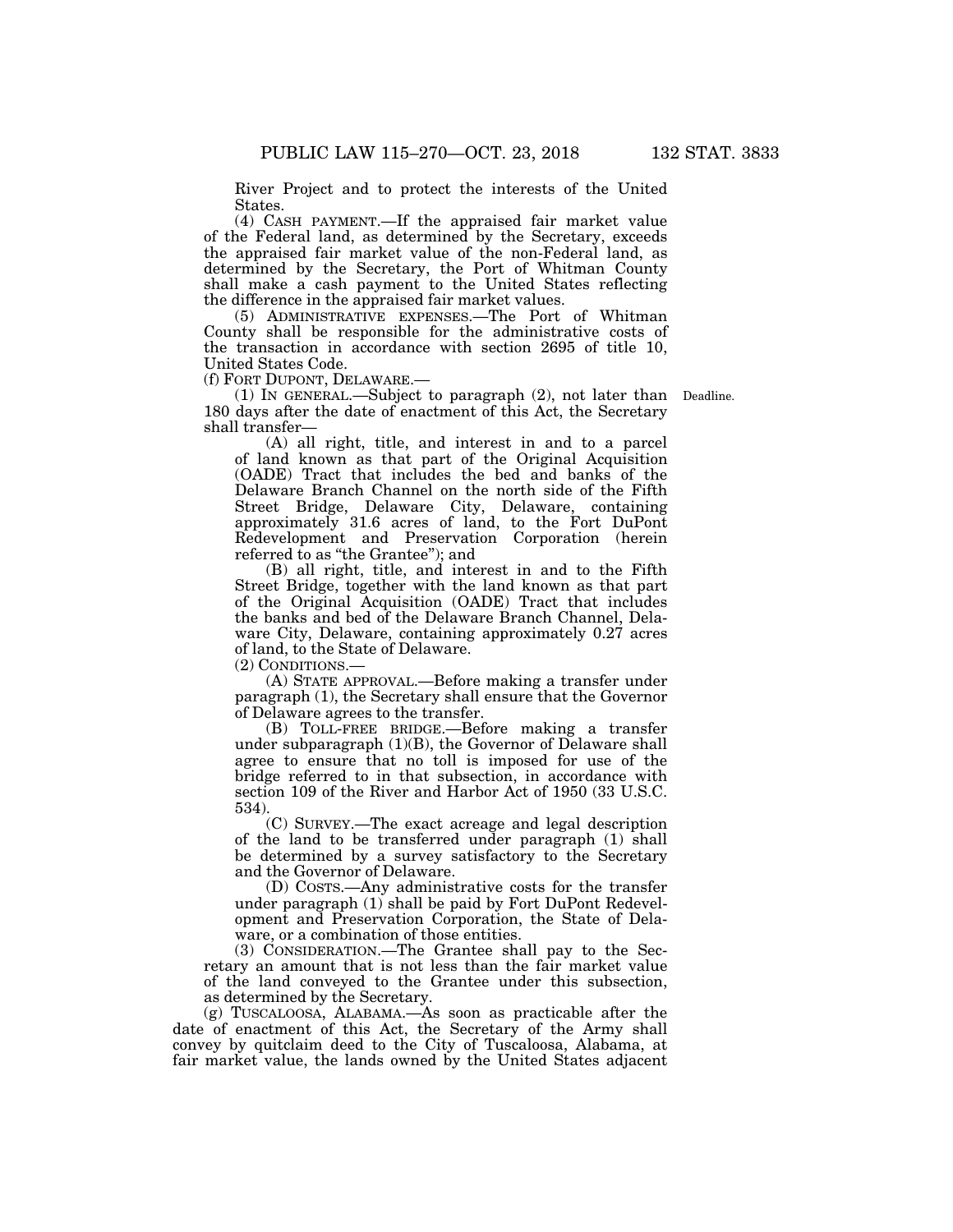Determination.

to the Black Warrior River on the south side below the U.S. Highway 43 bridge, including the south wall of the Old Oliver Lock, and extending to the Corps' current recreation area, that the Secretary determines are no longer required for operation and maintenance of the Oliver Lock and Dam.<br>(h) GENERALLY APPLICABLE PROVISIONS.—

 $(1)$  SURVEY TO OBTAIN LEGAL DESCRIPTION.—The exact acreage and the legal description of any real property to be conveyed under this section shall be determined by a survey that is satisfactory to the Secretary.

(2) APPLICABILITY OF PROPERTY SCREENING PROVISIONS.— Section 2696 of title 10, United States Code, shall not apply to any conveyance under this section.

(3) ADDITIONAL TERMS AND CONDITIONS.—The Secretary may require that any conveyance under this section be subject to such additional terms and conditions as the Secretary considers necessary and appropriate to protect the interests of the United States.

(4) COSTS OF CONVEYANCE.—An entity to which a conveyance is made under this section shall be responsible for all reasonable and necessary costs, including real estate transaction and environmental documentation costs, associated with the conveyance.

(5) LIABILITY.—An entity to which a conveyance is made under this section shall hold the United States harmless from any liability with respect to activities carried out, on or after the date of the conveyance, on real property conveyed. The United States shall remain responsible for any liability with respect to activities carried out, before such date, on the real property conveyed.

# **SEC. 1332. REPORT ON FUTURE WATER RESOURCES DEVELOPMENT.**

(a) PROGRAMMATIC MODIFICATION.—Section 7001 of the Water Resources Reform and Development Act of 2014 (33 U.S.C. 2282d(a)) is amended—

(1) in subsection (a) by adding at the end the following:

''(4) PROGRAMMATIC MODIFICATIONS.—Any programmatic modification for an environmental infrastructure assistance program.'';

 $(2)$  in subsection  $(b)(1)$  by striking "studies and proposed modifications to authorized water resources development projects and feasibility studies'' and inserting ''studies, proposed modifications to authorized water resources development projects and feasibility studies, and proposed modifications for an environmental infrastructure program'';

(3) by redesignating subsections (d), (e), and (f) as subsections (e), (f), and (g), respectively;

(4) by inserting after subsection (c) the following:

''(d) PROGRAMMATIC MODIFICATIONS IN ANNUAL REPORT.—The Secretary shall include in the annual report only proposed modifications for an environmental infrastructure assistance program that have not been included in any previous annual report. For each proposed modification, the Secretary shall include a letter or statement of support for the proposed modification from each associated non-Federal interest, description of assistance provided, and total Federal cost of assistance provided.''; and

 $(5)$  by striking subsection  $(c)(4)$  and inserting the following: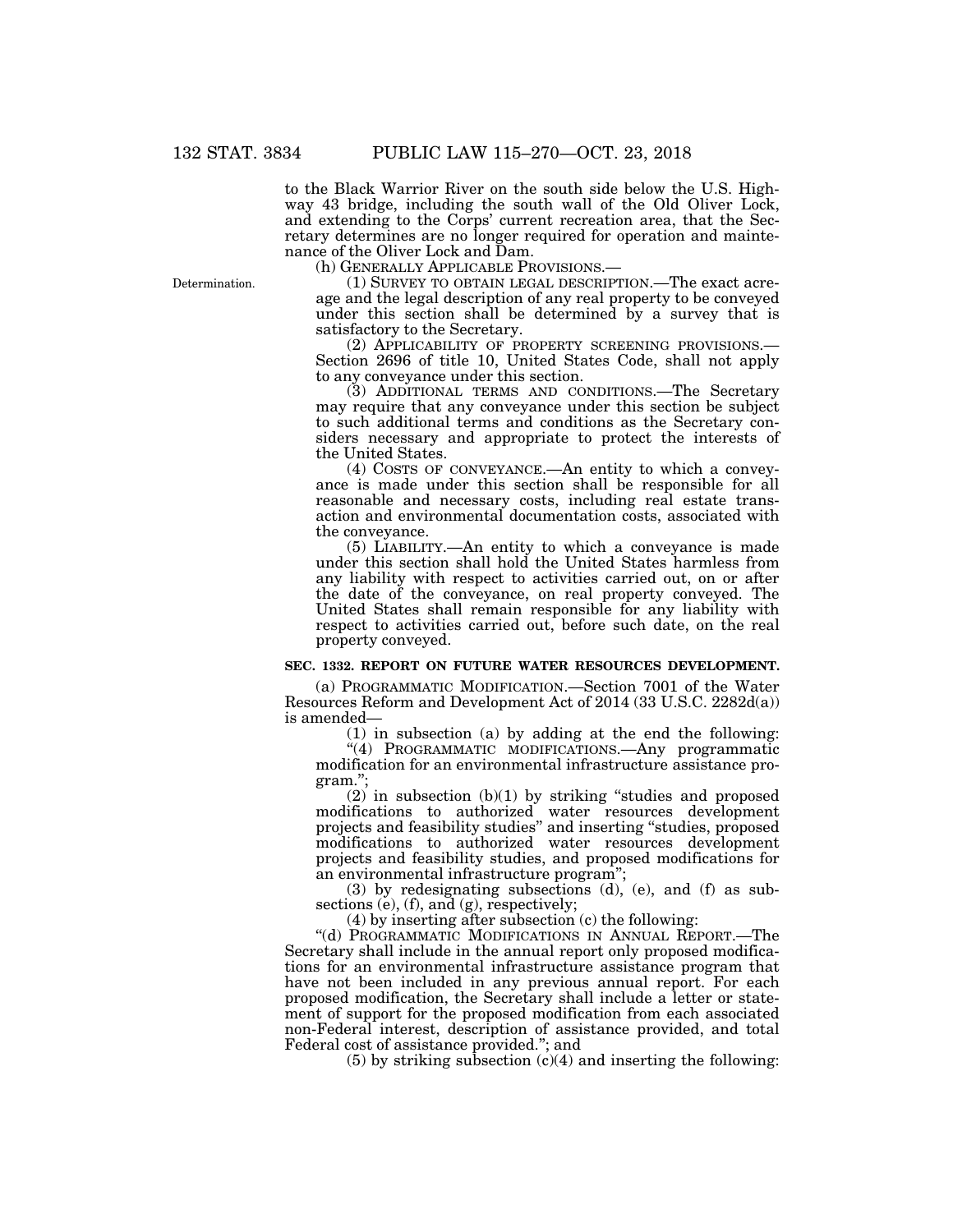''(4) APPENDIX.—

''(A) IN GENERAL.—The Secretary shall include in the annual report an appendix listing the proposals submitted under subsection (b) that were not included in the annual report under paragraph (1)(A) and a description of why the Secretary determined that those proposals did not meet the criteria for inclusion under such paragraph.

''(B) LIMITATION.—In carrying out the activities described in this section—

''(i) the Secretary shall not include proposals in the appendix of the annual report that otherwise meet the criteria for inclusion in the annual report solely on the basis of the Secretary's determination that the proposal requires legislative changes to an authorized water resources development project, feasibility study, or environmental infrastructure program; and

''(ii) the Secretary shall not include proposals in the appendix of the annual report that otherwise meet the criteria for inclusion in the annual report solely on the basis of a policy of the Secretary.''.

> 33 USC 579a note.

(b) SAVINGS CLAUSE.—Notwithstanding the third sentence of section 1001(b)(2) of the Water Resources Development Act of 1986 (33 U.S.C. 579a(b)(2)), projects and separable elements of projects identified in the fiscal year 2017 report prepared in accordance with such section and submitted to Congress on December 15, 2016, shall not be deauthorized unless such projects and separable elements meet the requirements of section  $1301(b)(1)(A)$  of the Water Resources Development Act of 2016 (130 Stat. 1687).

# **Subtitle D—Water Resources Infrastructure**

## **SEC. 1401. PROJECT AUTHORIZATIONS.**

The following projects for water resources development and conservation and other purposes, as identified in the reports titled "Report to Congress on Future Water Resources Development" submitted to Congress on March 17, 2017, and February 5, 2018, respectively, pursuant to section 7001 of the Water Resources Reform and Development Act of 2014 (33 U.S.C. 2282d) or otherwise reviewed by Congress are authorized to be carried out by the Secretary substantially in accordance with the plans, and subject to the conditions, described in the respective reports or decision documents designated in this section:

(1) NAVIGATION.—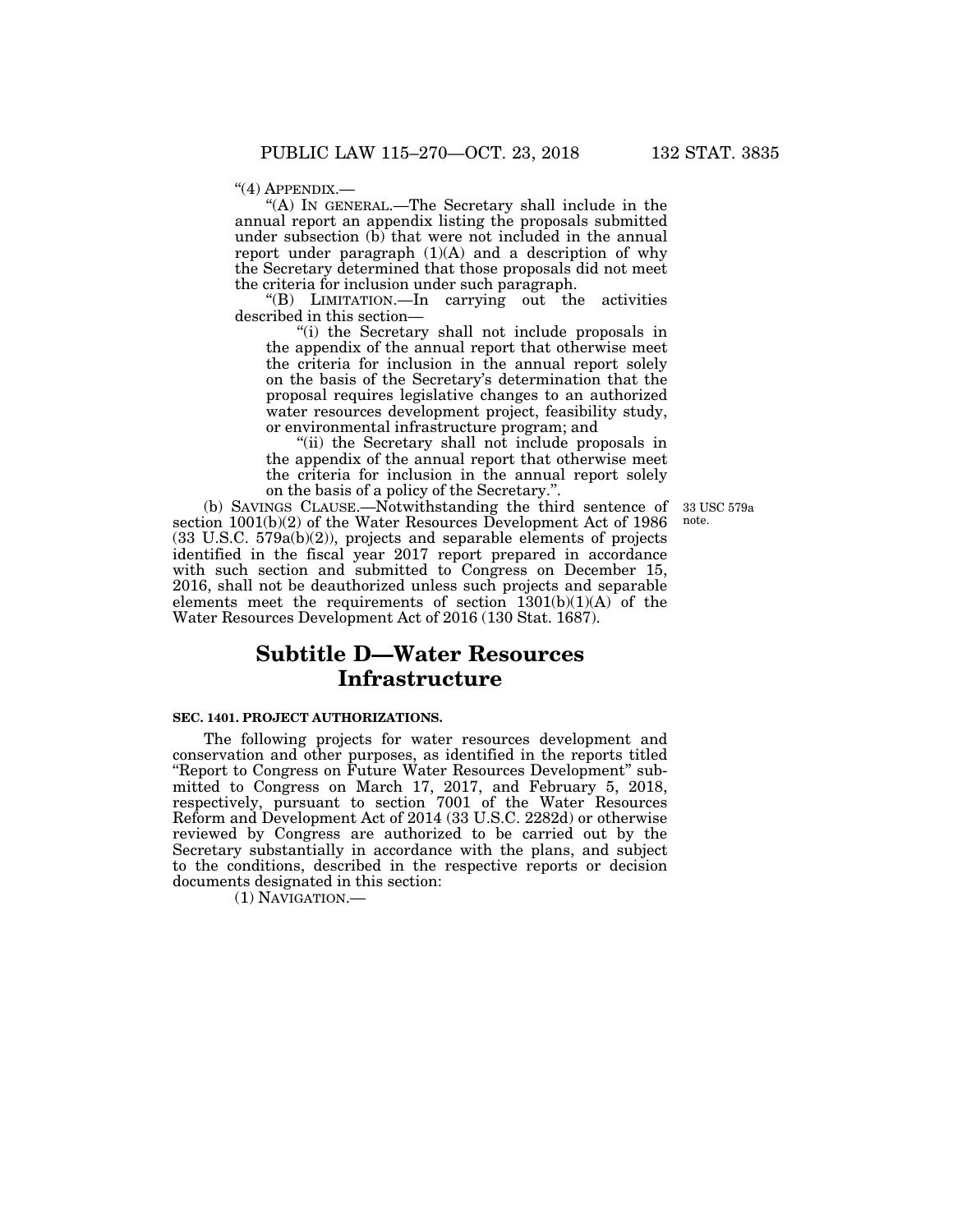| А.<br><b>State</b> | B.<br><b>Name</b>                                                                                              | С.<br>Date of<br>Report of<br>Chief of<br>Engi-<br>neers | D.<br><b>Estimated</b><br>Costs                                                                                                                                |
|--------------------|----------------------------------------------------------------------------------------------------------------|----------------------------------------------------------|----------------------------------------------------------------------------------------------------------------------------------------------------------------|
| 1.AR               | Three Rivers<br>Southeast<br>Arkansas                                                                          | September<br>6, 2018                                     | Total: \$184,395,000 (to<br>be derived $\frac{1}{2}$ from the<br>general fund of the<br>Treasury and $\frac{1}{2}$ from<br>the Inland Waterways<br>Trust Fund) |
| 2. PR              | San Juan Har-<br>bor                                                                                           | August 23,<br>2018                                       | Federal: \$41,345,840<br>Non-Federal:<br>\$13,781,267<br>Total: \$55,127,107                                                                                   |
| 3. TX              | Galveston Har-<br>bor Channel<br>Extension<br>Project,<br>Houston-Gal-<br>veston Navi-<br>gation Chan-<br>nels | Aug. 8,<br>2017                                          | Federal: \$10,444,000<br>Non-Federal: \$3,481,000<br>Total: \$13,925,000                                                                                       |
| 4. WA              | Seattle Harbor<br>Navigation<br>Improvement<br>Project                                                         | June 7,<br>2018                                          | Federal: \$29,362,000<br>Non-Federal:<br>\$31,880,000<br>Total: \$61,242,000                                                                                   |

(2) FLOOD RISK MANAGEMENT.—

| А.<br><b>State</b> | В.<br><b>Name</b>             | C.<br>Date of<br>Report of<br>Chief of<br>Engi-<br>neers | D.<br><b>Estimated</b><br>Costs                                                   |
|--------------------|-------------------------------|----------------------------------------------------------|-----------------------------------------------------------------------------------|
| 1. CA              | Lower San<br>Joaquin<br>River | <b>July 31,</b><br>2018                                  | Federal: \$712,169,000<br>Non-Federal:<br>\$383,475,000<br>Total: \$1,095,644,000 |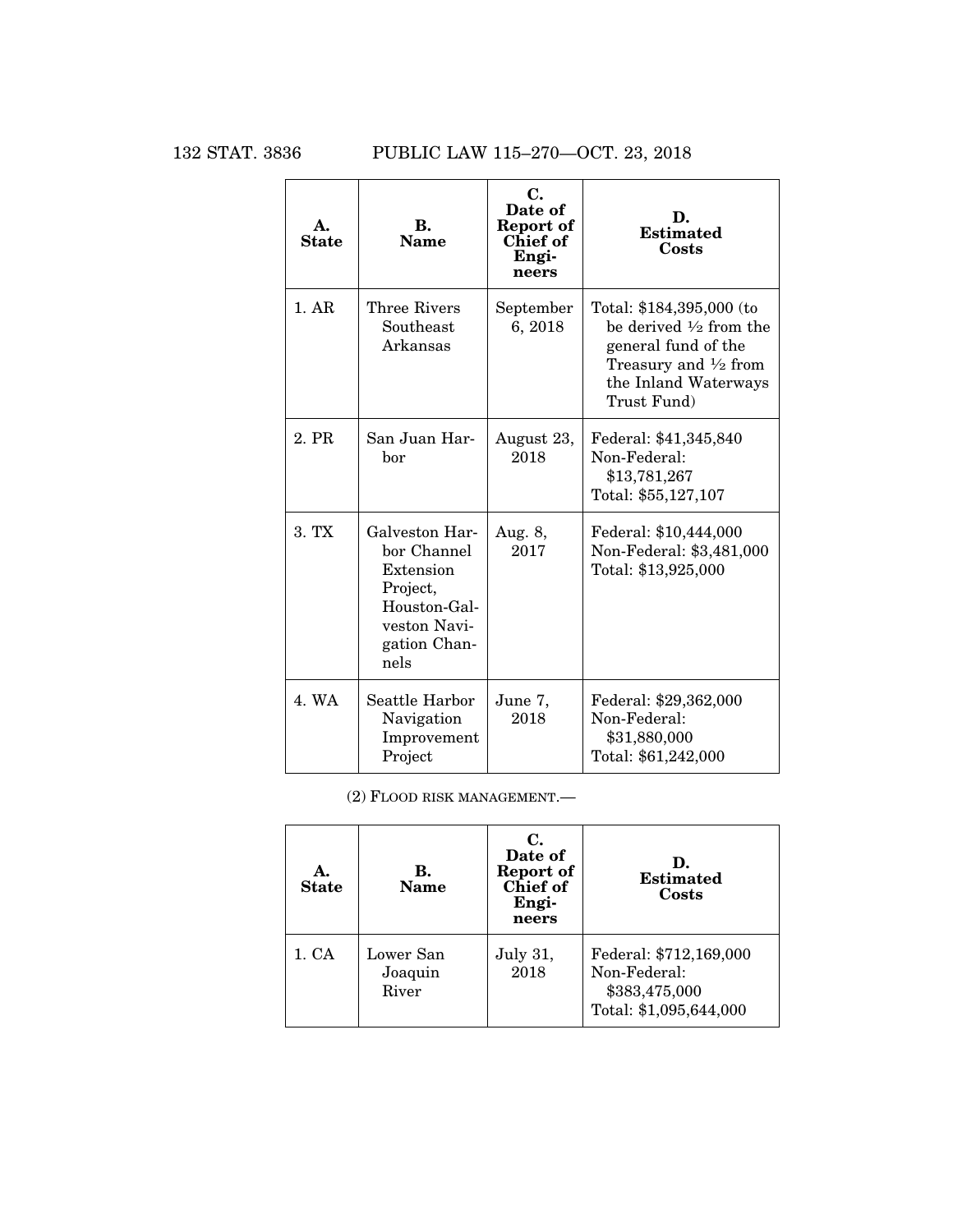# PUBLIC LAW 115-270-OCT. 23, 2018 132 STAT. 3837

| A.<br><b>State</b> | В.<br><b>Name</b>                  | С.<br>Date of<br>Report of<br>Chief of<br>Engi-<br>neers | D.<br><b>Estimated</b><br>Costs                                                 |
|--------------------|------------------------------------|----------------------------------------------------------|---------------------------------------------------------------------------------|
| 2. HI              | Ala Wai Canal                      | Dec. 21,<br>2017                                         | Federal: \$212,754,000<br>Non-Federal:<br>\$114,560,000<br>Total: \$327,313,000 |
| 3. NY              | Mamaroneck-<br>Sheldrake<br>Rivers | Dec. 14,<br>2017                                         | Federal: \$53,500,000<br>Non-Federal:<br>\$28,750,000<br>Total: \$82,250,000    |

(3) HURRICANE AND STORM DAMAGE RISK REDUCTION.—

| A.<br><b>State</b> | B.<br><b>Name</b>   | С.<br>Date of<br>Report of<br>Chief of<br>Engi-<br>neers | D.<br><b>Estimated Initial</b><br>Costs and<br><b>Estimated</b><br><b>Renourishment</b><br>Costs                                                                                                                                          |
|--------------------|---------------------|----------------------------------------------------------|-------------------------------------------------------------------------------------------------------------------------------------------------------------------------------------------------------------------------------------------|
| 1. FL              | St. Johns<br>County | Aug. 8,<br>2017                                          | Initial Federal:<br>\$5,873,283<br>Initial Non-Federal:<br>\$19,661,924<br>Initial Total:<br>\$25,535,207<br>Renourishment Federal:<br>\$9,751,788<br>Renourishment Non-<br>Federal: \$45,344,169<br>Renourishment Total:<br>\$55,095,957 |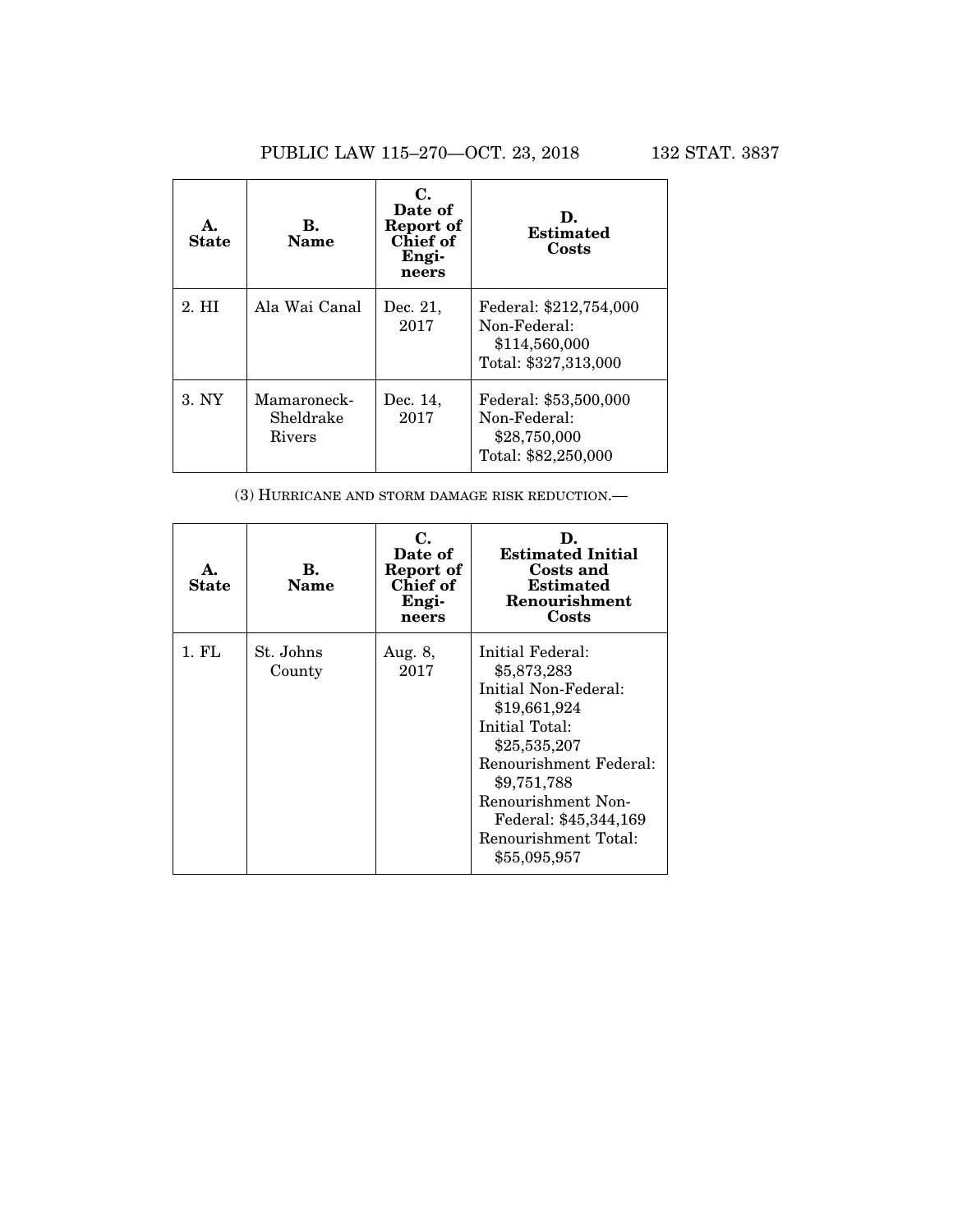132 STAT. 3838 PUBLIC LAW 115–270—OCT. 23, 2018

| $\mathbf{A}$ .<br><b>State</b> | B.<br><b>Name</b>                  | $\mathbf{C}$ .<br>Date of<br>Report of<br>Chief of<br>Engi-<br>neers | D.<br><b>Estimated Initial</b><br>Costs and<br><b>Estimated</b><br>Renourishment<br>Costs                                                                                                                                                 |
|--------------------------------|------------------------------------|----------------------------------------------------------------------|-------------------------------------------------------------------------------------------------------------------------------------------------------------------------------------------------------------------------------------------|
| 2. FL                          | St. Lucie<br>County                | Dec. 15,<br>2017                                                     | Initial Federal:<br>\$7,239,497<br>Initial Non-Federal:<br>\$13,443,614<br>Initial Total:<br>\$20,683,110<br>Renourishment Federal:<br>\$9,093,999<br>Renourishment Non-<br>Federal: \$24,588,991<br>Renourishment Total:<br>\$33,682,990 |
| 3. TX                          | Sabine Pass to<br>Galveston<br>Bay | Dec. 7,<br>2017                                                      | Federal: \$2,200,357,000<br>Non-Federal:<br>\$1,184,807,000<br>Total: \$3,385,164,000                                                                                                                                                     |

(4) FLOOD RISK MANAGEMENT AND ECOSYSTEM RESTORA-TION.—

| А.<br><b>State</b> | В.<br><b>Name</b>                   | C.<br>Date of<br>Report of<br>Chief of<br>Engi-<br>neers | D.<br><b>Estimated</b><br>Costs                                          |
|--------------------|-------------------------------------|----------------------------------------------------------|--------------------------------------------------------------------------|
| 1. NM              | Española Val-<br>ley, Rio<br>Grande | May 11,<br>2018                                          | Federal: \$55,602,266<br>Non-Federal: \$7,637,764<br>Total: \$63,240,030 |

(5) ECOSYSTEM RESTORATION.—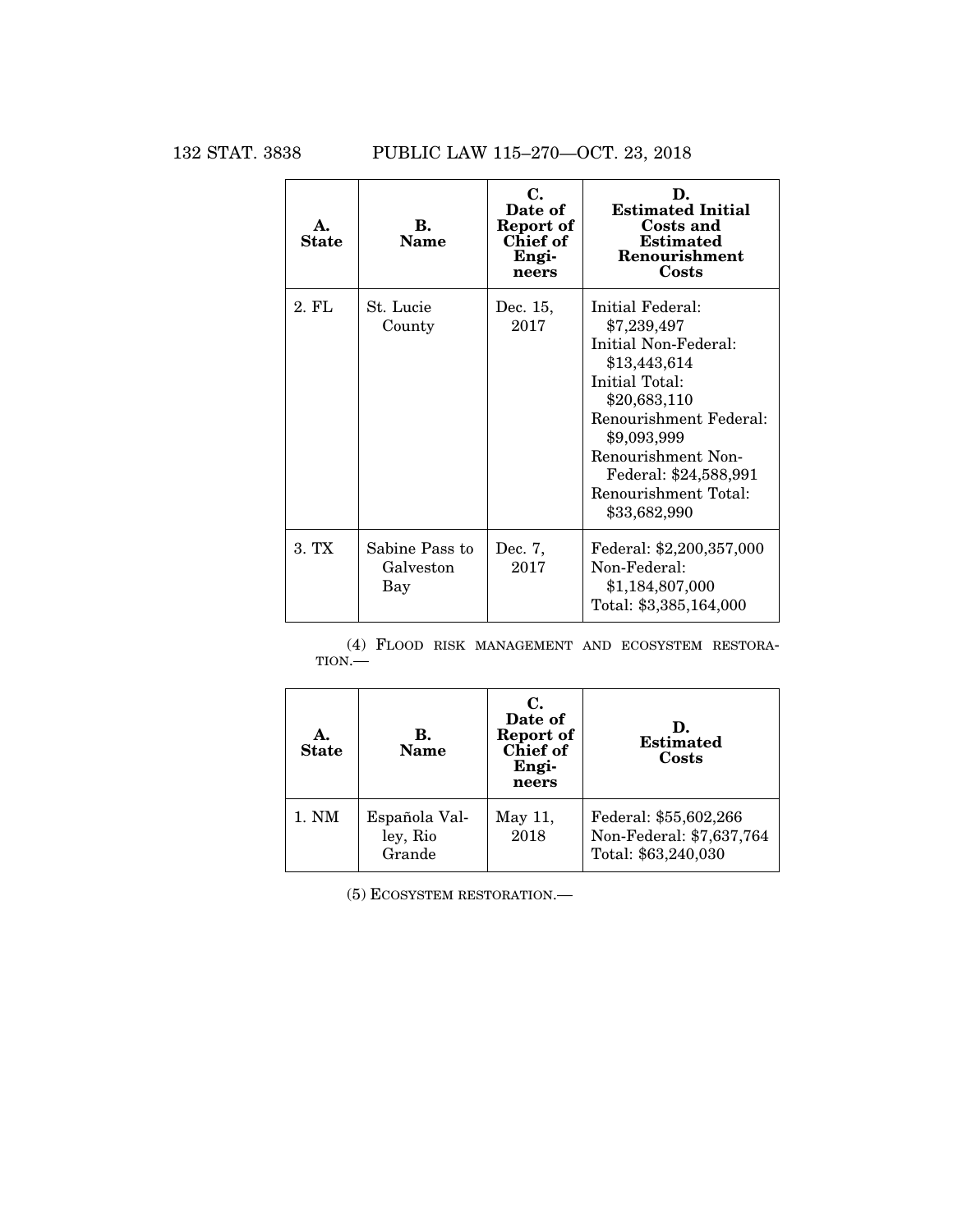# PUBLIC LAW 115-270-OCT. 23, 2018 132 STAT. 3839

| А.<br><b>State</b> | В.<br><b>Name</b>                                            | C.<br>Date of<br><b>Report of</b><br>Chief of<br>Engi-<br>neers | D.<br><b>Estimated</b><br>Costs                                                |
|--------------------|--------------------------------------------------------------|-----------------------------------------------------------------|--------------------------------------------------------------------------------|
| 1. TX              | Resacas, in the<br>vicinity of<br>the City of<br>Brownsville | September<br>6, 2018                                            | Federal: \$141,489,000<br>Non-Federal:<br>\$65,675,000<br>Total: \$207,164,000 |

(6) MODIFICATIONS AND OTHER PROJECTS.—

| Α.<br>State | В.<br><b>Name</b>                           | С.<br>Date of<br><b>Decision</b><br>Docu-<br>ment | D.<br><b>Estimated</b><br>Costs                                                                                                                                |
|-------------|---------------------------------------------|---------------------------------------------------|----------------------------------------------------------------------------------------------------------------------------------------------------------------|
| 1. G A      | Savannah Har-<br>bor Expan-<br>sion Project | Dec. 5,<br>2016                                   | Federal: \$731,700,000<br>Non-Federal:<br>\$287,200,000<br>Total: \$1,018,900,000                                                                              |
| 2. MI       | Soo Locks,<br>Sault Ste.<br>Marie           | June 29,<br>2018                                  | Federal: \$922,432,000<br>Non-Federal: \$0<br>Total: \$922,432,000                                                                                             |
| 3. TN       | Chickamauga<br>Lock Re-<br>placement        | July 19,<br>2018                                  | Total: \$757,666,000 (to<br>be derived $\frac{1}{2}$ from the<br>general fund of the<br>Treasury and $\frac{1}{2}$ from<br>the Inland Waterways<br>Trust Fund) |

# **SEC. 1402. SPECIAL RULES.**

(a) ST. PAUL HARBOR, ALASKA.—Notwithstanding section 2008(c) of the Water Resources Development Act of 2007 (Public Law 110–114; 121 Stat. 1074), the project for navigation, St. Paul Harbor, authorized by section 101(b)(3) of the Water Resources Development Act of 1996 (110 Stat. 3667), shall be cost-shared substantially in accordance with the costs established by section 105 of the Energy and Water Development Appropriations Act, 2003 (117 Stat. 139).

(b) ESPAÑOLA VALLEY, NEW MEXICO.—The Secretary shall carry out the project for flood risk management and ecosystem restoration, Española Valley, Rio Grande and Tributaries, New Mexico, authorized by section 1401(4) of this Act substantially in accordance with terms and conditions described in the Report of the Chief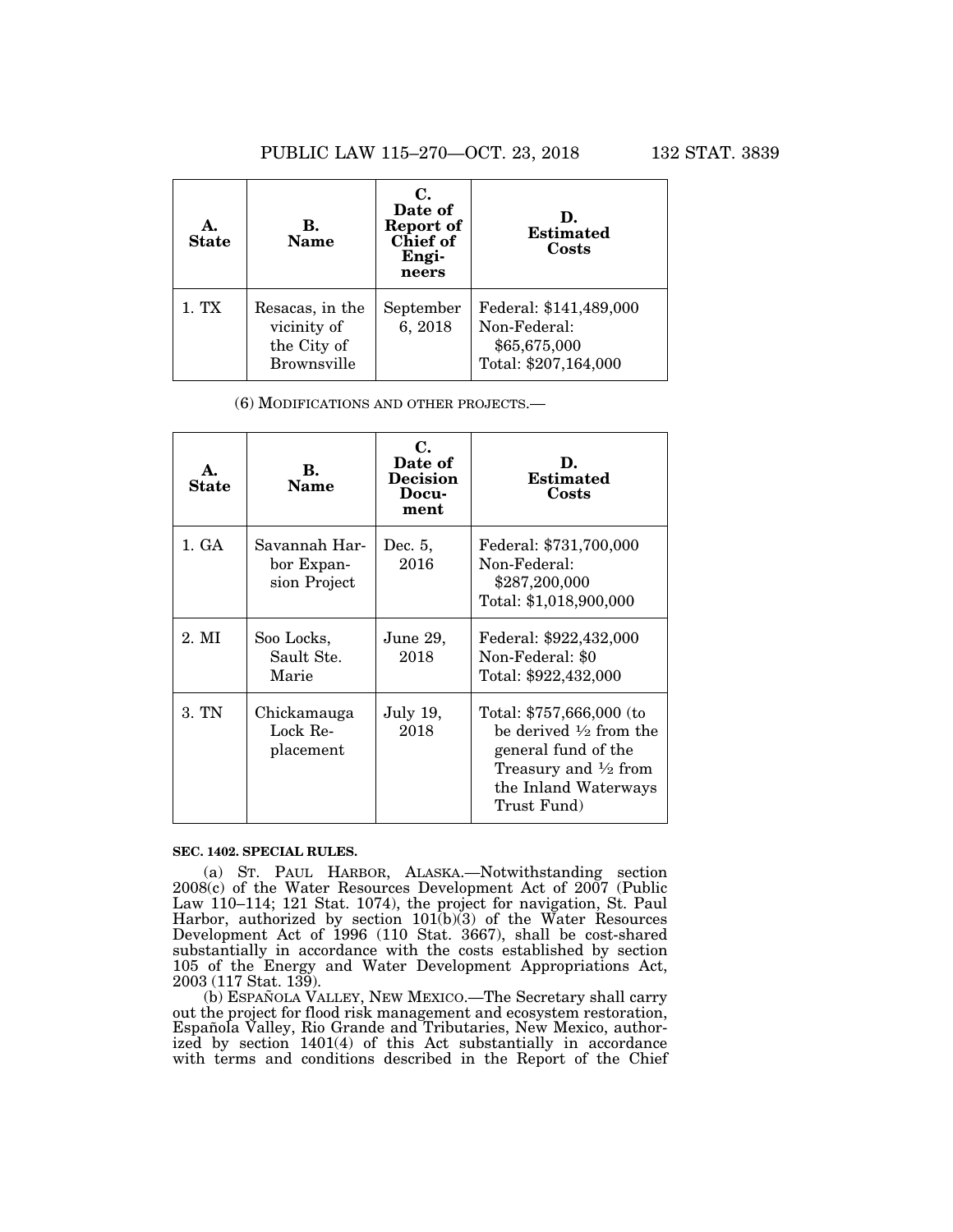of Engineers, dated May 11, 2018, including, notwithstanding section 2008(c) of the Water Resources Development Act of 2007 (Public Law 110–114; 121 Stat. 1074), the recommended cost share.

# **SEC. 1403. NORFOLK HARBOR AND CHANNELS, VIRGINIA.**

(a) IN GENERAL.—The Secretary is authorized to further improve the project for navigation, Norfolk Harbor and Channels, Virginia, authorized by section 201 of the Water Resources Development Act of 1986 (100 Stat. 4090), substantially in accordance with the plans, and subject to the conditions, described in the Report of the Chief of Engineers dated June 29, 2018.

(b) THIMBLE SHOAL CHANNEL WIDENING.—The Secretary may carry out additional modifications to the project described in subsection (a) that are identified in the report titled "Report to Congress" on Future Water Resources Development'' submitted to Congress on February 5, 2018, pursuant to section 7001 of the Water Resources Reform and Development Act of 2014 (33 U.S.C. 2282d).

(c) MAXIMUM AUTHORIZED COST.—Notwithstanding section 902(a)(2)(B) of the Water Resources Development Act of 1986 (33 U.S.C. 2280(a)(2)(B)), the maximum authorized cost for the project described in subsection (a) shall not be modified for the improvements and modifications authorized by subsections (a) and (b).

# **TITLE II—DRINKING WATER SYSTEM IMPROVEMENT**

42 USC 300j–3c note.

# **SEC. 2001. INDIAN RESERVATION DRINKING WATER PROGRAM.**

(a) IN GENERAL.—Subject to the availability of appropriations, the Administrator of the Environmental Protection Agency shall carry out a program to implement—

(1) 10 eligible projects described in subsection (b) that are within the Upper Missouri River Basin; and

(2) 10 eligible projects described in subsection (b) that are within the Upper Rio Grande Basin.

(b) ELIGIBLE PROJECTS.—A project eligible to participate in the program under subsection  $(a)$  is a project-

(1) that is on a reservation (as defined in section 3 of the Indian Financing Act of 1974 (25 U.S.C. 1452)) that serves a federally recognized Indian Tribe; and

(2) the purpose of which is to connect, expand, or repair an existing public water system, as defined in section 1401(4) of the Safe Drinking Water Act (42 U.S.C. 300f(4)), in order to improve water quality, water pressure, or water services.

(c) REQUIREMENT.—In carrying out the program under subsection (a)(1), the Administrator of the Environmental Protection Agency shall select not less than one eligible project for a reservation that serves more than one federally recognized Indian Tribe.

(d) AUTHORIZATION OF APPROPRIATIONS.—There is authorized to be appropriated to carry out the program under subsection (a) \$20,000,000 for each of fiscal years 2019 through 2022.

## **SEC. 2002. CLEAN, SAFE, RELIABLE WATER INFRASTRUCTURE.**

Section 1452(k) of the Safe Drinking Water Act (42 U.S.C.  $300j-12(k)$  is amended-

 $(1)$  in paragraph  $(1)(D)$ , by inserting "and for the implementation of efforts (other than actions authorized under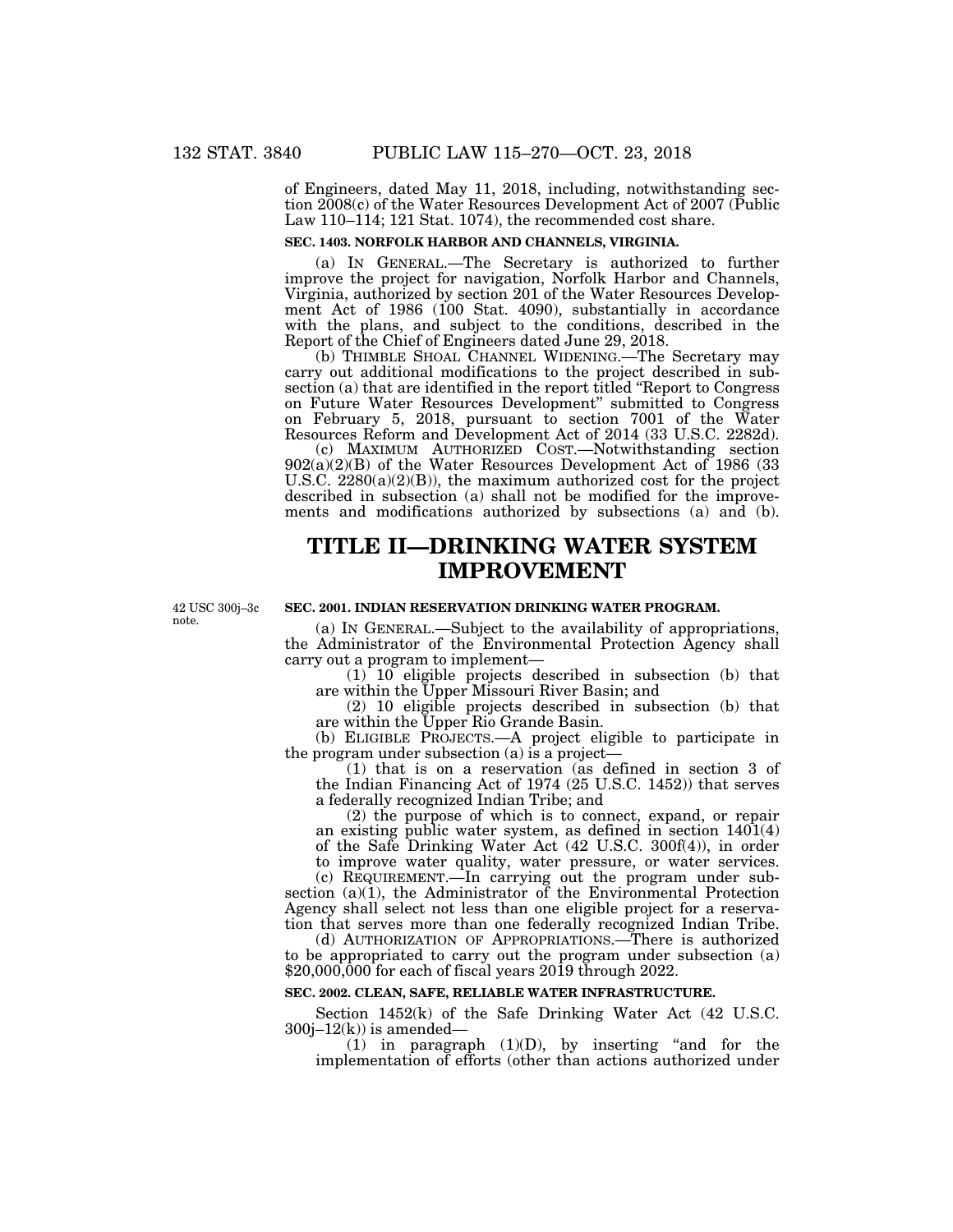subparagraph (A)) to protect source water in areas delineated pursuant to section 1453'' before the period at the end; and

 $(2)$  in paragraph  $(2)(E)$ , by inserting ", and to implement efforts to protect source water,'' after ''wellhead protection programs''.

# **SEC. 2003. STUDY ON INTRACTABLE WATER SYSTEMS.**

Part E of the Safe Drinking Water Act (42 U.S.C. 300j et seq.) is amended by adding at the end the following:

# **''SEC. 1459C. STUDY ON INTRACTABLE WATER SYSTEMS.**

''(a) DEFINITION OF INTRACTABLE WATER SYSTEM.—In this section, the term 'intractable water system' means a community water system or a noncommunity water system—

" $(1)$  that serves fewer than 1,000 individuals;

''(2) the owner or operator of which—

''(A) is unable or unwilling to provide safe and adequate service to those individuals;

''(B) has abandoned or effectively abandoned the community water system or noncommunity water system, as applicable;

 $\langle C \rangle$  has defaulted on a financial obligation relating to the community water system or noncommunity water system, as applicable; or

''(D) fails to maintain the facilities of the community water system or noncommunity water system, as applicable, in a manner so as to prevent a potential public health hazard; and

''(3) that is, as of the date of enactment of America's Water Infrastructure Act of 2018—

''(A) in significant noncompliance with this Act or any regulation promulgated pursuant to this Act; or

''(B) listed as having a history of significant noncompliance with this title pursuant to section 1420(b)(1).

''(b) STUDY REQUIRED.—

"(1) IN GENERAL.—Not later than 2 years after the date of enactment of this section, the Administrator, in consultation with the Secretary of Agriculture and the Secretary of Health and Human Services, shall complete a study that—

''(A) identifies intractable water systems; and

''(B) describes barriers to delivery of potable water to individuals served by an intractable water system.

"(2) REPORT TO CONGRESS.—Not later than 2 years after the date of enactment of this section, the Administrator shall submit to Congress a report describing findings and recommendations based on the study under this subsection.''.

## **SEC. 2004. SENSE OF CONGRESS RELATING TO ACCESS TO NON-POTABLE WATER.**

It is the sense of Congress that—

(1) access to nonpotable water sources for industry can relieve the supply and demand challenges for potable water in water-stressed regions throughout the United States; and

(2) water users are encouraged to continue implementing and incentivizing nonpotable water reuse programs that will achieve greater water savings and conservation needs.

Deadline. Consultation.

42 USC 300j–19c.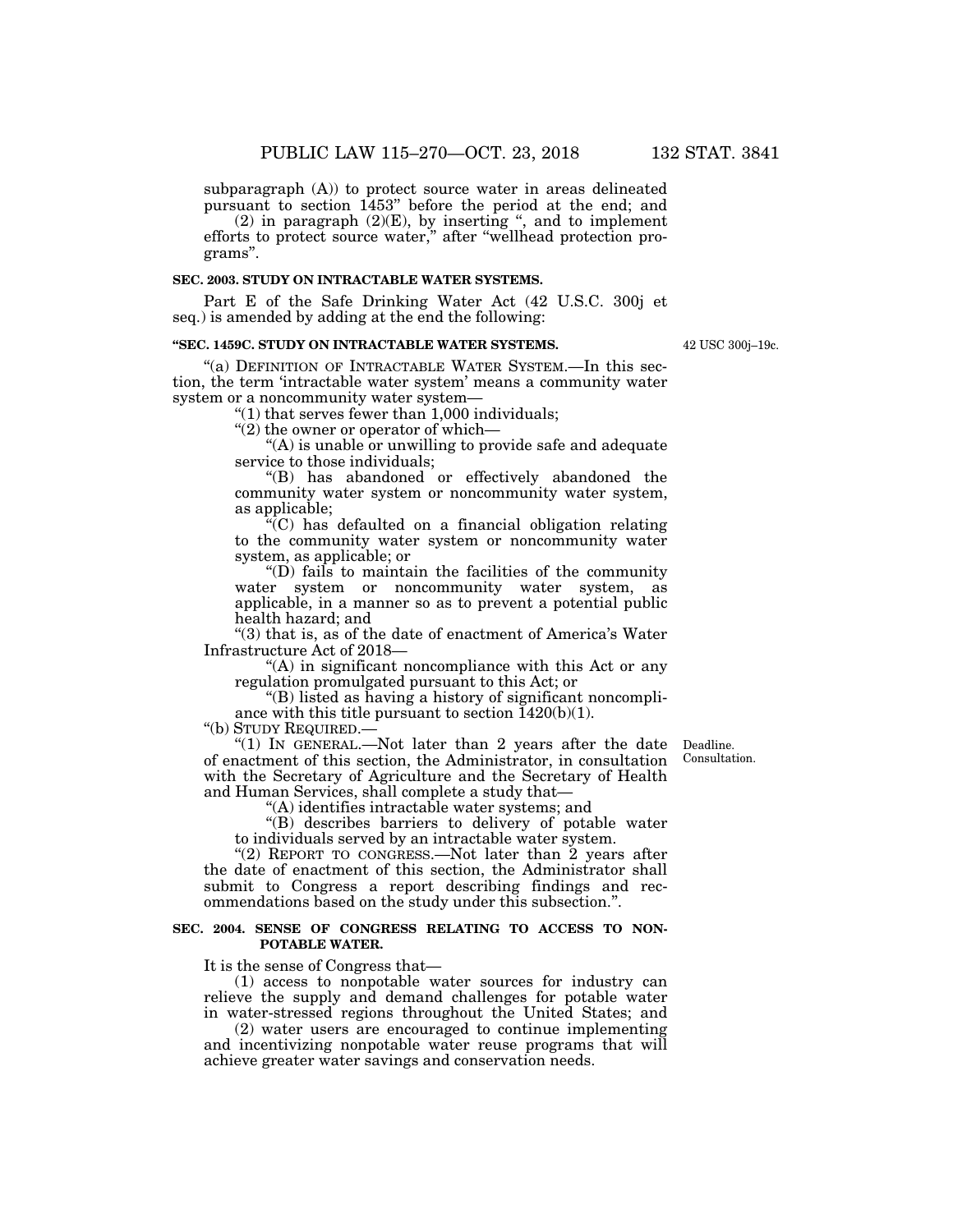## **SEC. 2005. DRINKING WATER INFRASTRUCTURE RESILIENCE AND SUSTAINABILITY.**

Section 1459A of the Safe Drinking Water Act (42 U.S.C. 300j– 19a) is amended—

(1) by redesignating subsection (j) as subsection  $(k)$ ;

(2) in subsection (k), as redesignated by paragraph (1), by striking ''this section'' and inserting ''subsections (a) through (j) of this section'';

(3) by inserting after subsection (i) the following:

''(j) STATE RESPONSE TO CONTAMINANTS.—

"(1) IN GENERAL.—The Administrator may, subject to the terms and conditions of this section, issue a grant to a requesting State, on behalf of an underserved community, so the State may assist in, or otherwise carry out, necessary and appropriate activities related to a contaminant—

" $(A)$  that is determined by the State to-

"(i) be present in, or likely to enter into, a public water system serving, or an underground source of drinking water for, such underserved community; and ''(ii) potentially present an imminent and substan-

tial endangerment to the health of persons; and

''(B) with respect to which the State determines appropriate authorities have not acted sufficiently to protect the health of such persons.

"(2) RECOVERY OF FUNDS.—If, subsequent to the Administrator's award of a grant to a State under this subsection, any person or entity (including an eligible entity), is found by the Administrator or a court of competent jurisdiction to have caused or contributed to contamination that was detected as a result of testing conducted, or treated, with funds provided under this subsection, and such contamination violated a law administered by the Administrator, such person or entity shall, upon issuance of a final judgment or settlement and the exhaustion of all appellate and administrative remedies—

"(A) notify the Administrator in writing not later than 30 days after such issuance of a final judgment or settlement and the exhaustion of all appellate and administrative remedies; and

''(B) promptly pay the Administrator an amount equal to the amount of such funds.''; and

(4) by adding at the end the following:

''(l) DRINKING WATER INFRASTRUCTURE RESILIENCE AND SUSTAINABILITY.—

''(1) RESILIENCE AND NATURAL HAZARD.—The terms 'resilience' and 'natural hazard' have the meaning given such terms in section 1433(h).

''(2) IN GENERAL.—The Administrator may establish and carry out a program, to be known as the Drinking Water System Infrastructure Resilience and Sustainability Program, under which the Administrator, subject to the availability of appropriations for such purpose, shall award grants in each of fiscal years 2019 and 2020 to eligible entities for the purpose of increasing resilience to natural hazards.

''(3) USE OF FUNDS.—An eligible entity may only use grant funds received under this subsection to assist in the planning,

Notification. Deadline.

Definition.

Grants.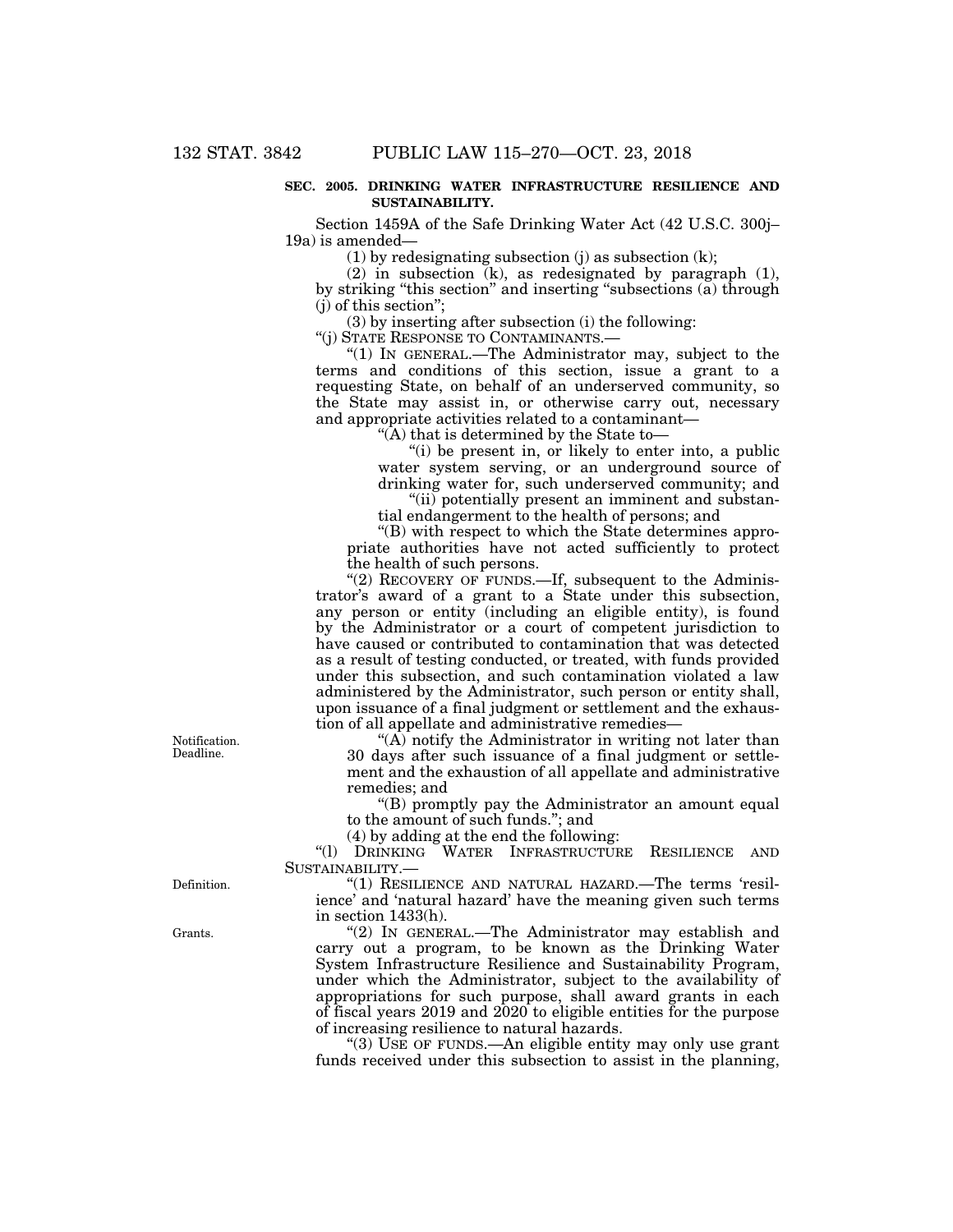design, construction, implementation, operation, or maintenance of a program or project that increases resilience to natural hazards through—

''(A) the conservation of water or the enhancement of water use efficiency;

''(B) the modification or relocation of existing drinking water system infrastructure made, or that is at risk of being, significantly impaired by natural hazards, including risks to drinking water from flooding;

''(C) the design or construction of desalination facilities to serve existing communities;

''(D) the enhancement of water supply through the use of watershed management and source water protection;

"(E) the enhancement of energy efficiency or the use and generation of renewable energy in the conveyance or treatment of drinking water; or

 $f(F)$  the development and implementation of measures to increase the resilience of the eligible entity to natural hazards.

"(4) APPLICATION.—To seek a grant under this subsection, the eligible entity shall submit to the Administrator an application that-

''(A) includes a proposal of the program or project to Proposal. be planned, designed, constructed, implemented, operated, or maintained by the eligible entity;

''(B) identifies the natural hazard risk to be addressed by the proposed program or project;

''(C) provides documentation prepared by a Federal, State, regional, or local government agency of the natural hazard risk to the area where the proposed program or project is to be located;

''(D) includes a description of any recent natural hazard events that have affected the applicable water system;

''(E) includes a description of how the proposed program or project would improve the performance of the system under the anticipated natural hazards; and

 $f(F)$  explains how the proposed program or project is expected to enhance the resilience of the system to the anticipated natural hazards.

''(5) AUTHORIZATION OF APPROPRIATIONS.—There is authorized to be appropriated to carry out this subsection \$4,000,000 for each of fiscal years 2019 and 2020.''.

### **SEC. 2006. VOLUNTARY SCHOOL AND CHILD CARE PROGRAM LEAD TESTING GRANT PROGRAM ENHANCEMENT.**

(a) VOLUNTARY SCHOOL AND CHILD CARE PROGRAM LEAD TESTING GRANT PROGRAM ENHANCEMENT.—Section 1464(d) of the Safe Drinking Water Act (42 U.S.C. 300j–24(d)) is amended—

Effective date.

(1) in paragraph (2), by adding at the end the following: ''(C) TECHNICAL ASSISTANCE.—In carrying out the grant program under subparagraph (A), beginning not later than 1 year after the date of enactment of America's Water Infrastructure Act of 2018, the Administrator shall provide technical assistance to recipients of grants under this subsection—

''(i) to assist in identifying the source of lead contamination in drinking water at schools and child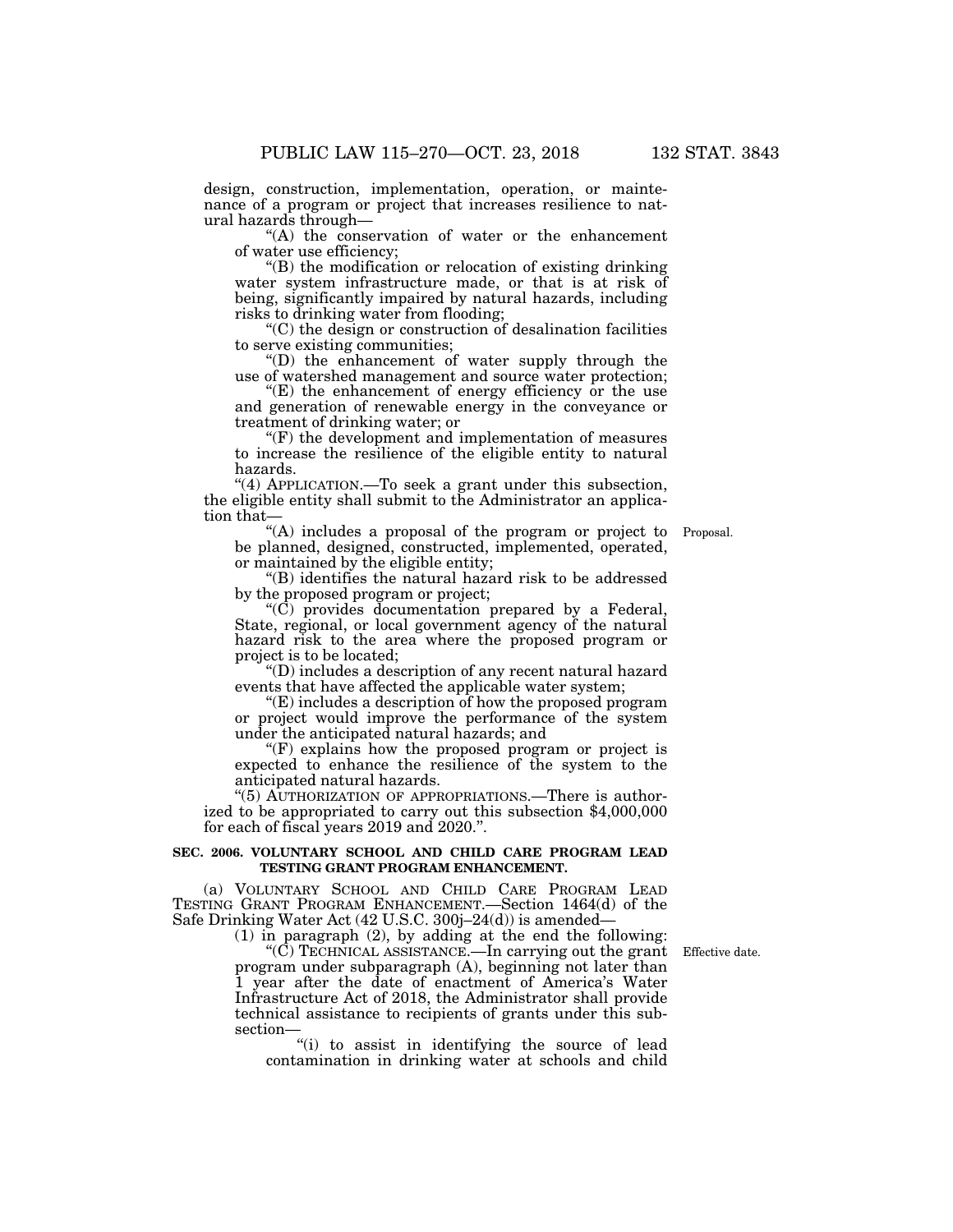care programs under the jurisdiction of the grant recipient;

''(ii) to assist in identifying and applying for other Federal and State grant programs that may assist the grant recipient in eliminating lead contamination described in clause (i);

''(iii) to provide information on other financing options in eliminating lead contamination described in clause (i); and

"(iv) to connect grant recipients with nonprofit and other organizations that may be able to assist with the elimination of lead contamination described in clause (i).'';

(2) by redesignating paragraphs (4) through (7) as paragraphs (5) through (8), respectively;

(3) by inserting after paragraph (3) the following paragraph:

"(4) PRIORITY.—In making grants under this subsection, the Administrator shall give priority to States and local educational agencies that will assist in voluntary testing for lead contamination in drinking water at schools and child care programs that are in low-income areas.''; and

(4) in paragraph (8) (as redesignated by paragraph (2) of this section)—

(A) by striking "is authorized" and inserting "are authorized''; and

(B) by striking ''2021'' and inserting ''2019, and \$25,000,000 for each of fiscal years 2020 and 2021".

(b) DRINKING WATER FOUNTAIN REPLACEMENT FOR SCHOOLS.—

(1) IN GENERAL.—Part F of the Safe Drinking Water Act (42 U.S.C. 300j–21 et seq.) is amended by adding at the end the following:

42 USC 300j–25.

# **''SEC. 1465. DRINKING WATER FOUNTAIN REPLACEMENT FOR SCHOOLS.**

"(a) ESTABLISHMENT.—Not later than 1 year after the date of enactment of this section, the Administrator shall establish a grant program to provide assistance to local educational agencies for the replacement of drinking water fountains manufactured prior to 1988.

''(b) USE OF FUNDS.—Funds awarded under the grant program—

''(1) shall be used to pay the costs of replacement of drinking water fountains in schools; and

" $(2)$  may be used to pay the costs of monitoring and reporting of lead levels in the drinking water of schools of a local educational agency receiving such funds, as determined appropriate by the Administrator.

''(c) PRIORITY.—In awarding funds under the grant program, the Administrator shall give priority to local educational agencies based on economic need.

''(d) AUTHORIZATION OF APPROPRIATIONS.—There are authorized to be appropriated to carry out this section \$5,000,000 for each of fiscal years 2019 through 2021.''.

(2) DEFINITIONS.—Section 1461(5) of the Safe Drinking Water Act (42 U.S.C. 300j–21(5)) is amended by inserting "or

Deadline.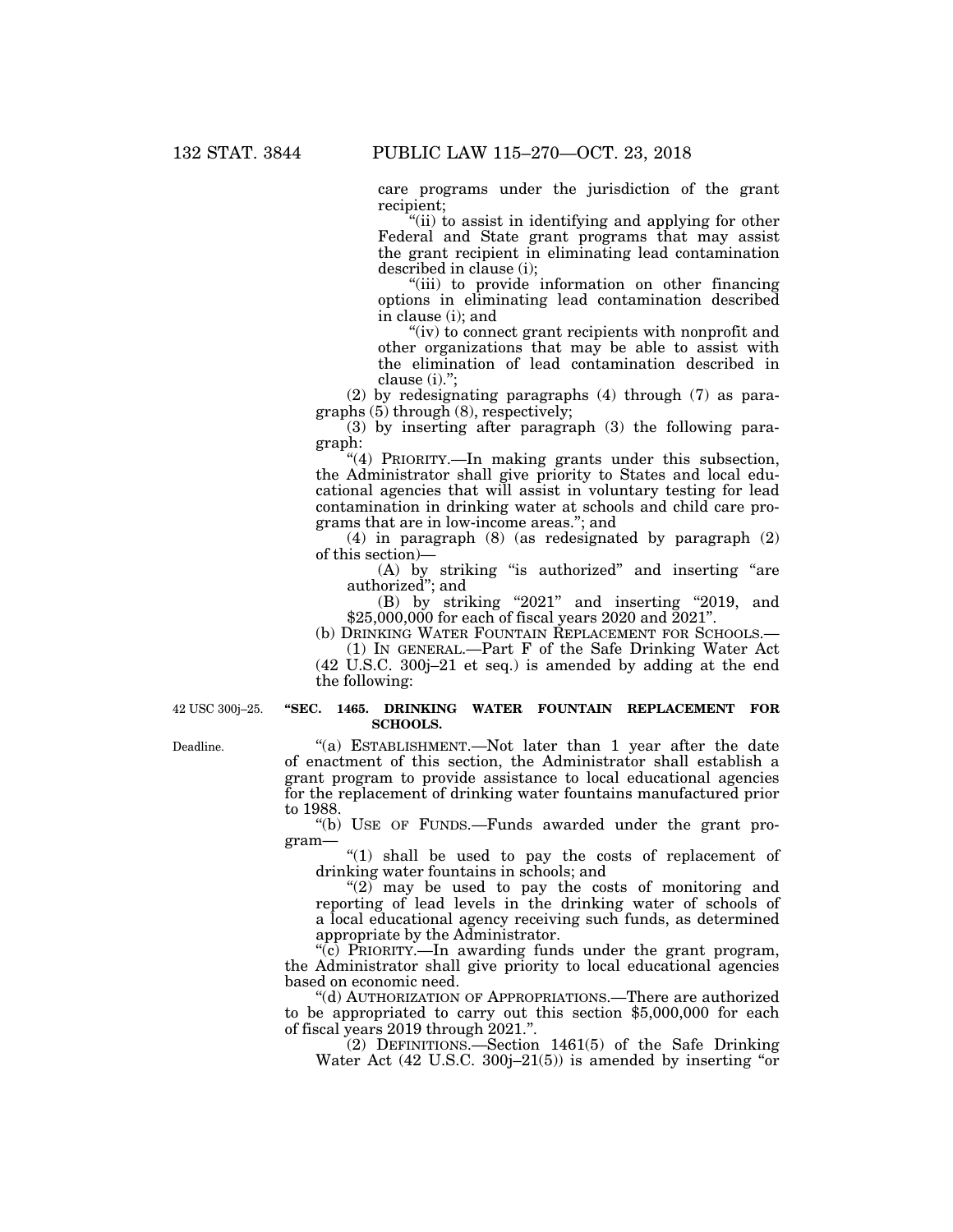drinking water fountain'' after ''water cooler'' each place it appears.

#### **SEC. 2007. INNOVATIVE WATER TECHNOLOGY GRANT PROGRAM.**

42 USC 300j–1a.

(a) DEFINITIONS.—In this section:

(1) ADMINISTRATOR.—The term ''Administrator'' means the Administrator of the Environmental Protection Agency.

(2) ELIGIBLE ENTITY.—The term ''eligible entity'' means— (A) a public water system (as defined under section

1401(4) of the Safe Drinking Water Act (42 U.S.C. 300f(4)));

(B) an institution of higher education;

(C) a research institution or foundation;

(D) a regional water organization; or

(E) a nonprofit organization described in section 1442(e)(8) of the Safe Drinking Water Act (42 U.S.C. 300j–  $1(e)(8)$ ).

(b) GRANT PROGRAM AUTHORIZED.—The Administrator shall carry out a grant program for the purpose of accelerating the development and deployment of innovative water technologies that address pressing drinking water supply, quality, treatment, or security challenges of public water systems, areas served by private wells, or source waters.

(c) GRANTS.—In carrying out the program under subsection (b), the Administrator shall make grants to eligible entities—

(1) to develop, test, and deploy innovative water technologies; or

(2) to provide technical assistance to deploy demonstrated innovative water technologies.

(d) SELECTION CRITERIA.—In making grants under this section, the Administrator shall—

(1) award grants through a competitive process to eligible entities the Administrator determines are best able to carry out the purpose of the program; and

(2) give priority to projects that have the potential—

(A) to reduce ratepayer or community costs or costs of future capital investments;

(B) to significantly improve human health or the environment; or

(C) to provide additional drinking water supplies with minimal environmental impact.

(e) COST-SHARING.—The Federal share of the cost of activities carried out using a grant under this section shall be not more than 65 percent.

(f) LIMITATION.—The maximum amount of a grant under this section shall be \$5,000,000.

(g) REPORT.—Each year, the Administrator shall submit to Congress and make publicly available on the website of the Administrator a report that describes any advancements during the previous year in development of innovative water technologies made as a result of funding provided under this section.

(h) PARTNERSHIPS.—Grants awarded under this program may include projects that are carried out by an eligible entity in cooperation with a private entity, including a farmer, farmer cooperative, or manufacturer of water technologies.

(i) AUTHORIZATION OF APPROPRIATIONS.—There is authorized to be appropriated to carry out this section \$10,000,000 for each of fiscal years 2019 and 2020.

Public information. Web posting.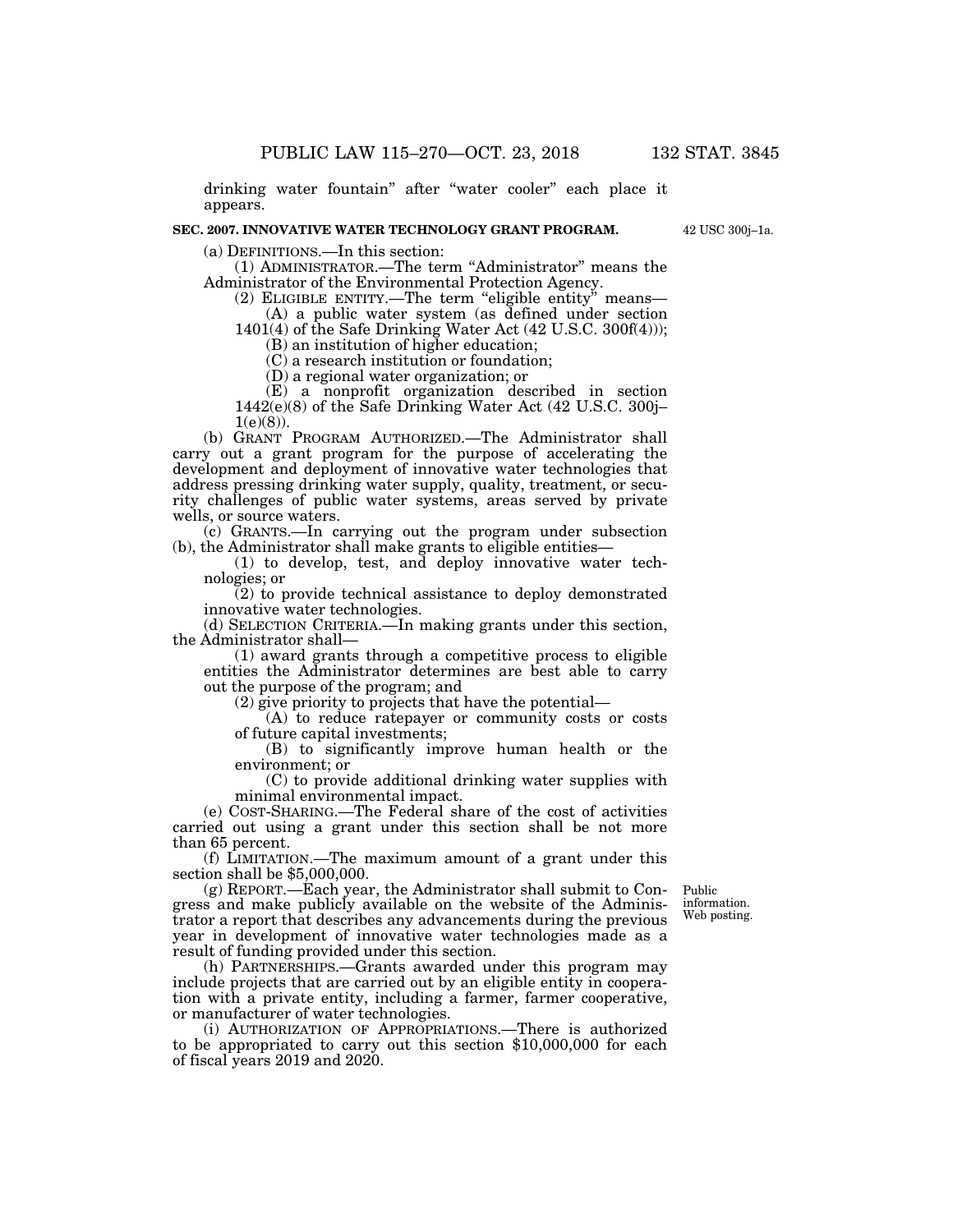# **SEC. 2008. IMPROVED CONSUMER CONFIDENCE REPORTS.**

Section  $1414(c)(4)$  of the Safe Drinking Water Act (42 U.S.C.  $300g-3(c)(4)$ ) is amended—

(1) in the heading for subparagraph (A), by striking ''ANNUAL REPORTS'' and inserting ''REPORTS'';

 $(2)$  in subparagraph  $(A)$ , by inserting ", or provide by electronic means,'' after ''to mail'';

 $(3)$  in subparagraph  $(B)$ —

(A) in clause (iv), by striking ''the Administrator, and'' and inserting ''the Administrator, including corrosion control efforts, and''; and

(B) by adding at the end the following clause:

''(vii) Identification of, if any—

"(I) exceedances described in paragraph  $(1)(D)$ for which corrective action has been required by the Administrator or the State (in the case of a State exercising primary enforcement responsibility for public water systems) during the monitoring period covered by the consumer confidence report; and

''(II) violations that occurred during the monitoring period covered by the consumer confidence report.''; and

(4) by adding at the end the following new subparagraph: "(F) REVISIONS.-

''(i) UNDERSTANDABILITY AND FREQUENCY.—Not later than 24 months after the date of enactment of America's Water Infrastructure Act of 2018, the Administrator, in consultation with the parties identified in subparagraph (A), shall issue revisions to the regulations issued under subparagraph (A)—

''(I) to increase—

''(aa) the readability, clarity, and understandability of the information presented in consumer confidence reports; and

"(bb) the accuracy of information presented, and risk communication, in consumer confidence reports; and

''(II) with respect to community water systems that serve 10,000 or more persons, to require each such community water system to provide, by mail, electronic means, or other methods described in clause (ii), a consumer confidence report to each customer of the system at least biannually.

"(ii) ELECTRONIC DELIVERY. Any revision of regulations pursuant to clause (i) shall allow delivery of consumer confidence reports by methods consistent with methods described in the memorandum 'Safe Drinking Water Act–Consumer Confidence Report Rule Delivery Options' issued by the Environmental Protection Agency on January 3, 2013.''.

### **SEC. 2009. CONTRACTUAL AGREEMENTS.**

(a) IN GENERAL.—Section  $1414(h)(1)$  of the Safe Drinking Water Act  $(42 \text{ U.S.C. } 300g-3(h)(1))$  is amended—

(1) in subparagraph (B), by striking "or" after the semicolon;

Deadline. Consultation. Regulations.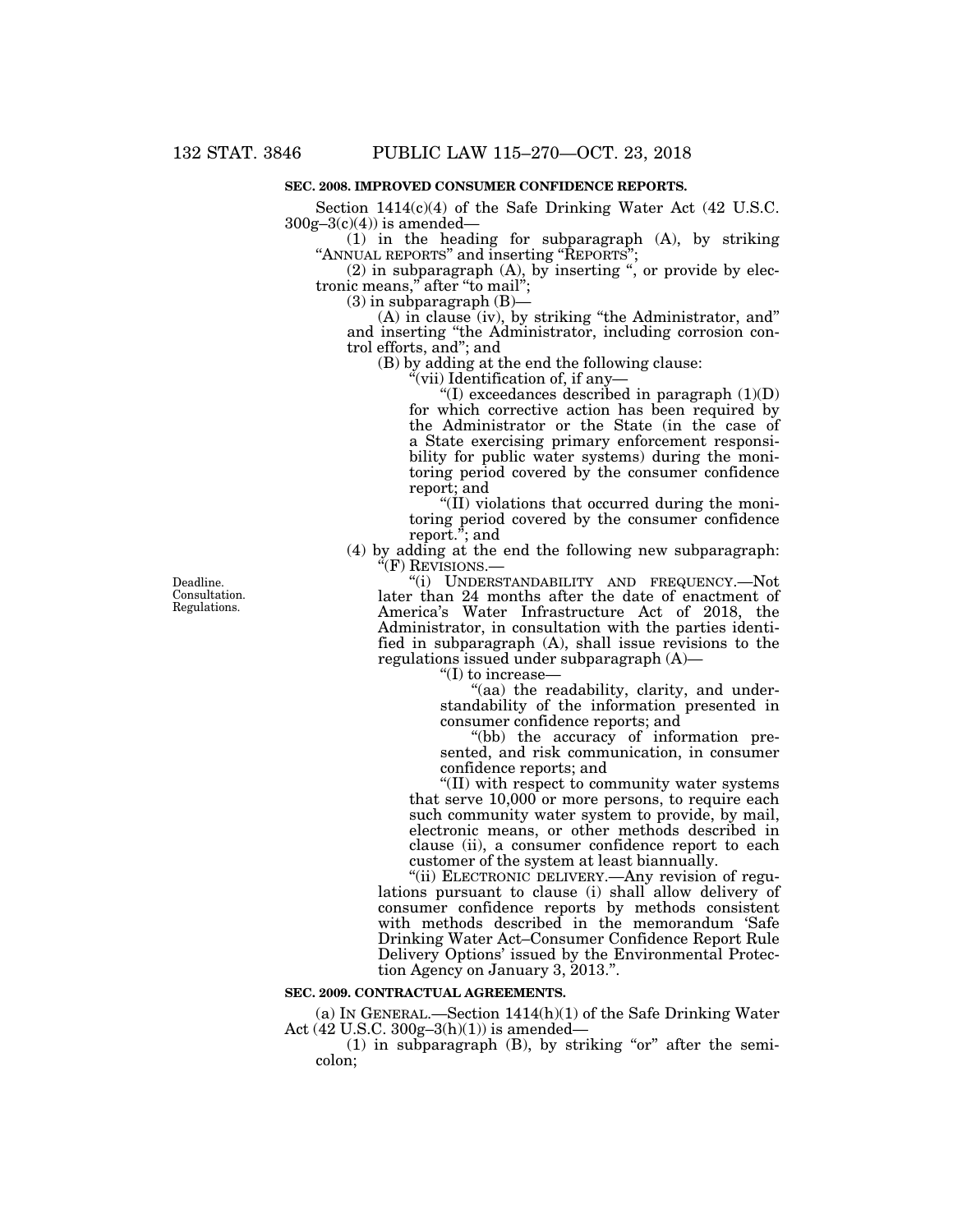(2) in subparagraph (C), by striking the period at the end and inserting "; or"; and

(3) by adding at the end the following new subparagraph:

''(D) entering into a contractual agreement for significant management or administrative functions of the system to correct violations identified in the plan.''.

(b) TECHNICAL AMENDMENT.—Section  $1414(i)(1)$  of the Safe Drinking Water Act  $(42 \text{ U.S.C. } 300 \text{g} - 3(i)(1))$  is amended by inserting a comma after "1417".

# **SEC. 2010. ADDITIONAL CONSIDERATIONS FOR COMPLIANCE.**

(a) MANDATORY ASSESSMENT.—Subsection (h) of section 1414 of the Safe Drinking Water Act (42 U.S.C. 300g–3) is amended by adding at the end the following:

''(3) AUTHORITY FOR MANDATORY ASSESSMENT.—

"(A) AUTHORITY.—A State with primary enforcement responsibility or the Administrator (if the State does not have primary enforcement responsibility) may require the owner or operator of a public water system to assess options for consolidation, or transfer of ownership of the system, as described in paragraph (1), or other actions expected to achieve compliance with national primary drinking water regulations described in clause (i)(I), if—

''(i) the public water system—

''(I) has repeatedly violated one or more national primary drinking water regulations and such repeated violations are likely to adversely affect human health; and

 $\frac{f''(II)(aa)}{I''(II)(aa)}$  is unable or unwilling to take feasible and affordable actions, as determined by the State with primary enforcement responsibility or the Administrator (if the State does not have primary enforcement responsibility), that will result in the public water system complying with the national primary drinking water regulations described in subclause (I), including accessing technical assistance and financial assistance through the State loan fund pursuant to section 1452; or

''(bb) has already undertaken actions described in item (aa) without achieving compliance;

''(ii) such consolidation, transfer, or other action is feasible; and

"(iii) such consolidation, transfer, or other action could result in greater compliance with national primary drinking water regulations.

''(B) TAILORING OF ASSESSMENTS.—Requirements for any assessment to be conducted pursuant to subparagraph (A) shall be tailored with respect to the size, type, and characteristics, of the public water system to be assessed.

''(C) APPROVED ENTITIES.—An assessment conducted pursuant to subparagraph (A) may be conducted by an entity approved by the State requiring such assessment (or the Administrator, if the State does not have primary enforcement responsibility), which may include such State (or the Administrator, as applicable), the public water system, or a third party.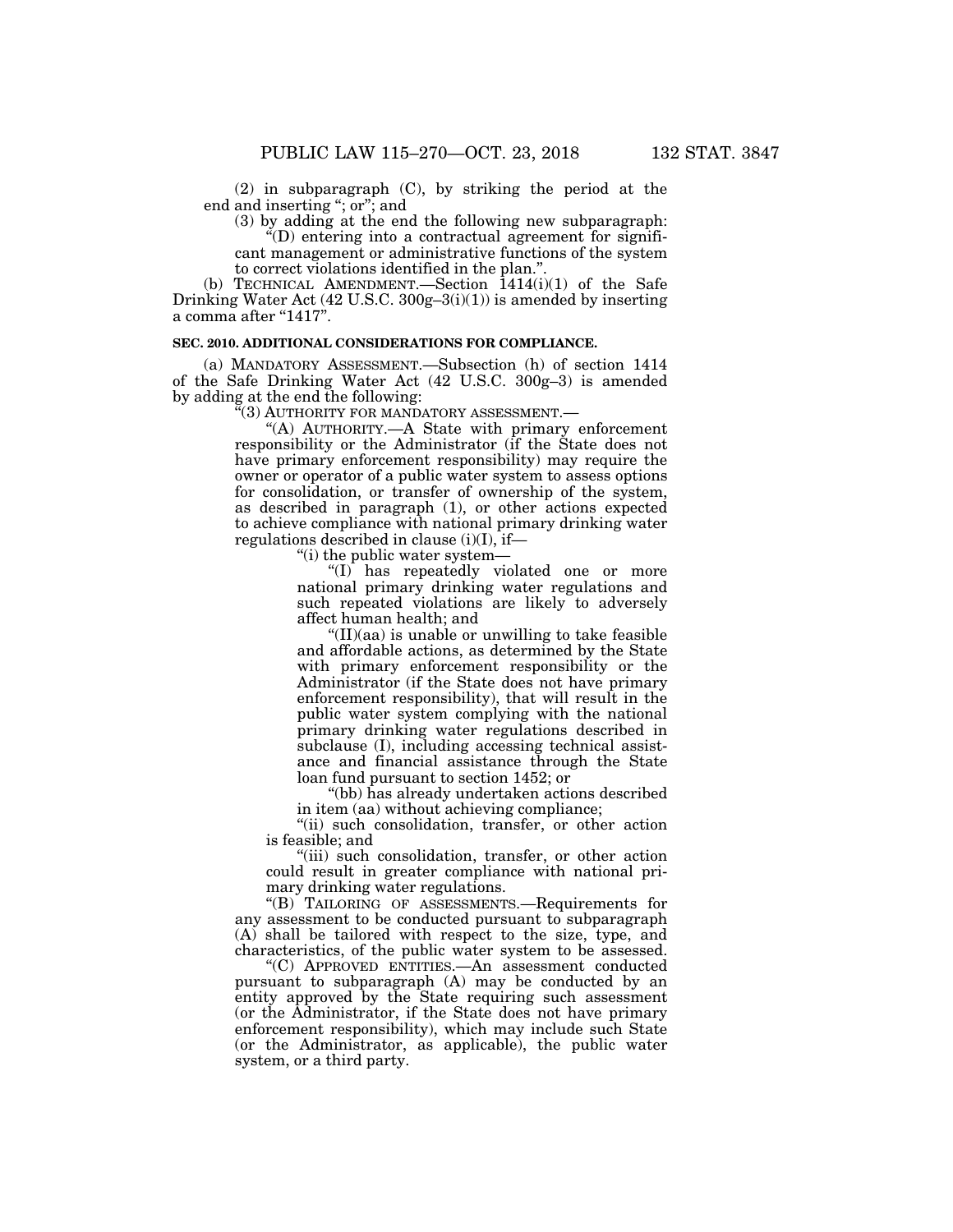''(D) BURDEN OF ASSESSMENTS.—It is the sense of Congress that any assessment required pursuant to subparagraph (A) should not be overly burdensome on the public water system that is assessed.

''(4) FINANCIAL ASSISTANCE.—Notwithstanding section  $1452(a)(3)$ , a public water system undertaking consolidation or transfer of ownership or other actions pursuant to an assessment completed under paragraph (3) may receive a loan described in section  $1452(a)(2)(A)$  to carry out such consolidation, transfer, or other action.<br>
"(5) PROTECTION OF NONRESPONSIBLE SYSTEM.—

"(A) IDENTIFICATION OF LIABILITIES.—<br>"(i) IN GENERAL.—An owner or operator of a public water system that submits a plan pursuant to paragraph (1) based on an assessment conducted with respect to such public water system under paragraph (3) shall identify as part of such plan—

''(I) any potential and existing liability for penalties and damages arising from each specific violation identified in the plan of which the owner or operator is aware; and

''(II) any funds or other assets that are available to satisfy such liability, as of the date of submission of such plan, to the public water system that committed such violation.

''(ii) INCLUSION.—In carrying out clause (i), the owner or operator shall take reasonable steps to ensure that all potential and existing liabilities for penalties and damages arising from each specific violation identified in the plan are identified.

''(B) RESERVATION OF FUNDS.—A public water system that, consistent with the findings of an assessment conducted pursuant to paragraph  $(3)$ , has completed the actions under a plan submitted and approved pursuant to this subsection shall not be liable under this title for a violation of this title identified in the plan, except to the extent to which funds or other assets are identified pursuant to subparagraph  $(A)(i)(II)$  as available to satisfy such liability.

''(6) REGULATIONS.—Not later than 2 years after the date of enactment of America's Water Infrastructure Act of 2018, the Administrator shall promulgate regulations to implement paragraphs  $(3)$ ,  $(4)$ , and  $(5)$ .".

(b) RETENTION OF PRIMARY ENFORCEMENT AUTHORITY.—

(1) IN GENERAL.—Section 1413(a) of the Safe Drinking Water Act  $(42 \text{ U.S.C. } 300 \text{g} - 2(\text{a}))$  is amended—

 $(A)$  in paragraph  $(5)$ , by striking "; and" and inserting a semicolon;

(B) by redesignating paragraph (6) as paragraph (7); and

(C) by inserting after paragraph (5) the following new paragraph:

''(6) has adopted and is implementing procedures for requiring public water systems to assess options for consolidation or transfer of ownership or other actions in accordance with the regulations issued by the Administrator under section  $1414(h)(6)$ ; and".

Plans.

Deadline.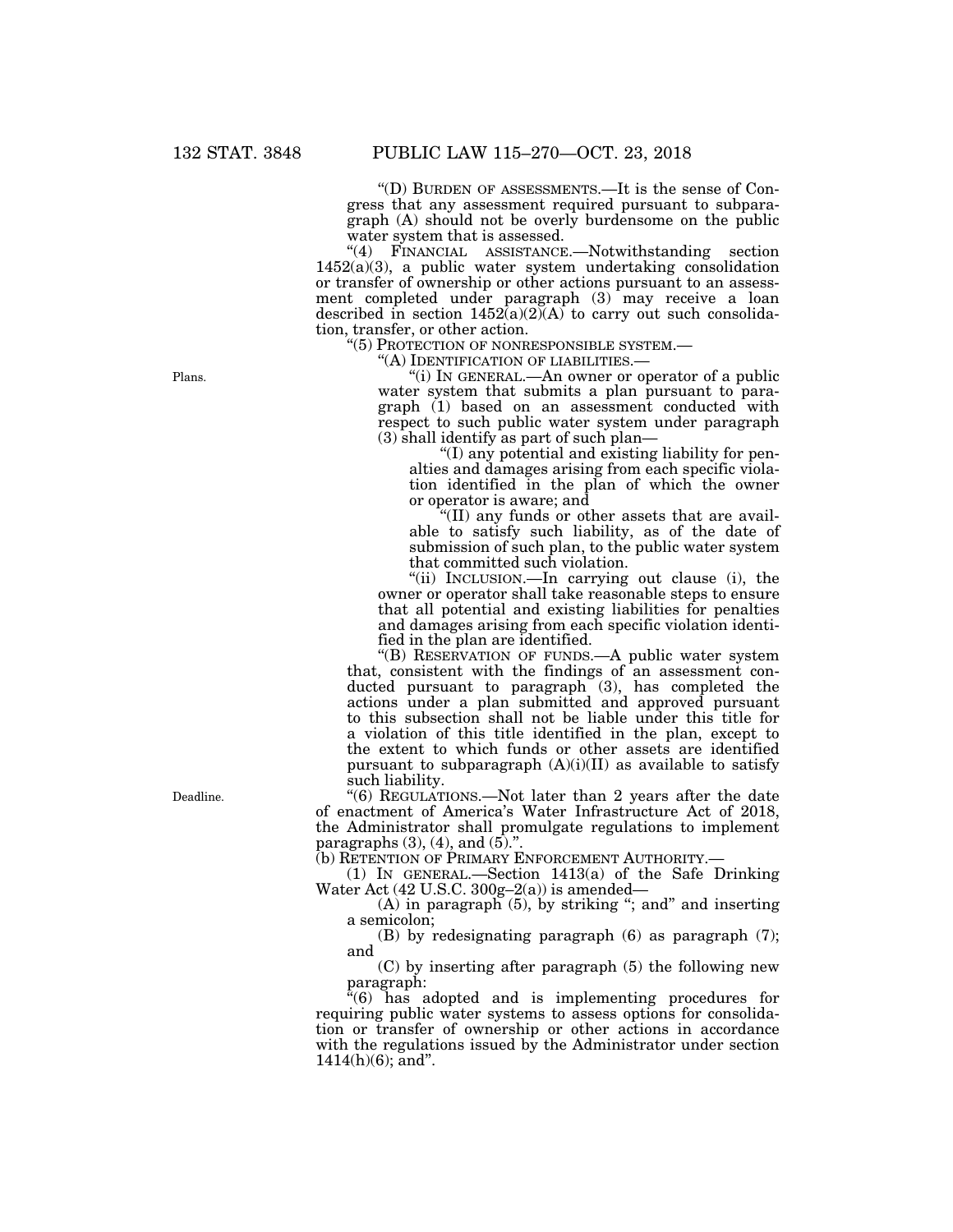(2) CONFORMING AMENDMENT.—Section 1413(b)(1) of the Safe Drinking Water Act (42 U.S.C. 300g–2(b)(1)) is amended by striking "of paragraphs  $(1)$ ,  $(2)$ ,  $(3)$ , and  $(4)$ ".

## **SEC. 2011. IMPROVED ACCURACY AND AVAILABILITY OF COMPLIANCE MONITORING DATA.**

Section 1414 of the Safe Drinking Water Act (42 U.S.C. 300g– 3) is amended by adding at the end the following new subsection: ''(j) IMPROVED ACCURACY AND AVAILABILITY OF COMPLIANCE

"(1) STRATEGIC PLAN.—Not later than 1 year after the date of enactment of this subsection, the Administrator, in coordination with States (including States without primary enforcement responsibility under section 1413), public water systems, and other interested stakeholders, shall develop and provide to Congress a strategic plan for improving the accuracy and availability of monitoring data collected to demonstrate compliance with national primary drinking water regulations and submitted—

''(A) by public water systems to States; or

''(B) by States to the Administrator.

"(2) EVALUATION.—In developing the strategic plan under paragraph (1), the Administrator shall evaluate any challenges faced—

"(A) in ensuring the accuracy and integrity of submitted data described in paragraph (1);

''(B) by States and public water systems in implementing an electronic system for submitting such data, including the technical and economic feasibility of implementing such a system; and

''(C) by users of such electronic systems in being able to access such data.

''(3) FINDINGS AND RECOMMENDATIONS.—The Administrator shall include in the strategic plan provided to Congress under paragraph (1)—

"(A) a summary of the findings of the evaluation under Summary. paragraph (2); and

 $\sqrt{\text{B}}$  recommendations on practicable, cost-effective methods and means that can be employed to improve the accuracy and availability of submitted data described in paragraph (1).

 $\sqrt{4}$ (4) CONSULTATION.—In developing the strategic plan under paragraph (1), the Administrator may, as appropriate, consult with States or other Federal agencies that have experience using practicable methods and means to improve the accuracy and availability of submitted data described in such paragraph.''.

## **SEC. 2012. ASSET MANAGEMENT.**

Section 1420 of the Safe Drinking Water Act (42 U.S.C. 300g– 9) is amended—

 $(1)$  in subsection  $(c)(2)$ —

(A) in subparagraph (D), by striking "; and" and inserting a semicolon;

(B) in subparagraph (E), by striking the period at the end and inserting ''; and''; and

(C) by adding at the end the following new subparagraph:

Deadline. Coordination.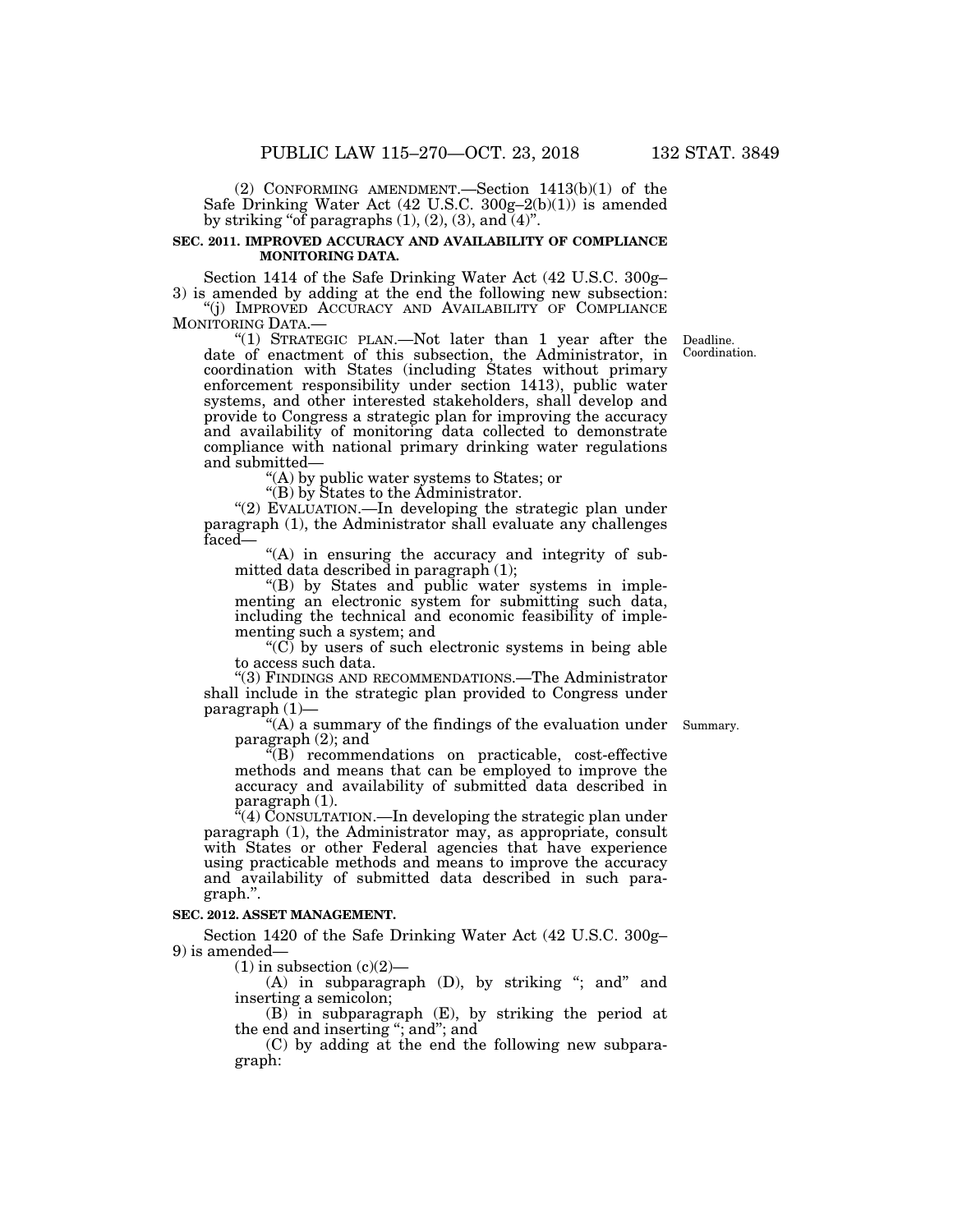$(F)$  a description of how the State will, as appropriate—

''(i) encourage development by public water systems of asset management plans that include best practices for asset management; and

''(ii) assist, including through the provision of technical assistance, public water systems in training operators or other relevant and appropriate persons in implementing such asset management plans.";

 $(2)$  in subsection  $(c)(3)$ , by inserting ", including efforts of the State to encourage development by public water systems of asset management plans and to assist public water systems in training relevant and appropriate persons in implementing such asset management plans" after "public water systems" in the State''; and

(3) in subsection (d), by adding at the end the following new paragraph:

 $F(5)$  INFORMATION ON ASSET MANAGEMENT PRACTICES.—Not later than 5 years after the date of enactment of this paragraph, and not less often than every 5 years thereafter, the Administrator shall review and, if appropriate, update educational materials, including handbooks, training materials, and technical information, made available by the Administrator to owners, managers, and operators of public water systems, local officials, technical assistance providers (including nonprofit water associations), and State personnel concerning best practices for asset management strategies that may be used by public water systems.''.

## **SEC. 2013. COMMUNITY WATER SYSTEM RISK AND RESILIENCE.**

(a) IN GENERAL.—Section 1433 of the Safe Drinking Water Act (42 U.S.C. 300i–2) is amended to read as follows:

### **''SEC. 1433. COMMUNITY WATER SYSTEM RISK AND RESILIENCE.**

''(a) RISK AND RESILIENCE ASSESSMENTS.— ''(1) IN GENERAL.—Each community water system serving a population of greater than 3,300 persons shall conduct an assessment of the risks to, and resilience of, its system. Such an assessment—

''(A) shall include an assessment of—

''(i) the risk to the system from malevolent acts and natural hazards;

"(ii) the resilience of the pipes and constructed conveyances, physical barriers, source water, water collection and intake, pretreatment, treatment, storage and distribution facilities, electronic, computer, or other automated systems (including the security of such systems) which are utilized by the system;

''(iii) the monitoring practices of the system;

"(iv) the financial infrastructure of the system;

"(v) the use, storage, or handling of various chemicals by the system; and

" $(vi)$  the operation and maintenance of the system; and

''(B) may include an evaluation of capital and operational needs for risk and resilience management for the system.

Deadline. Review.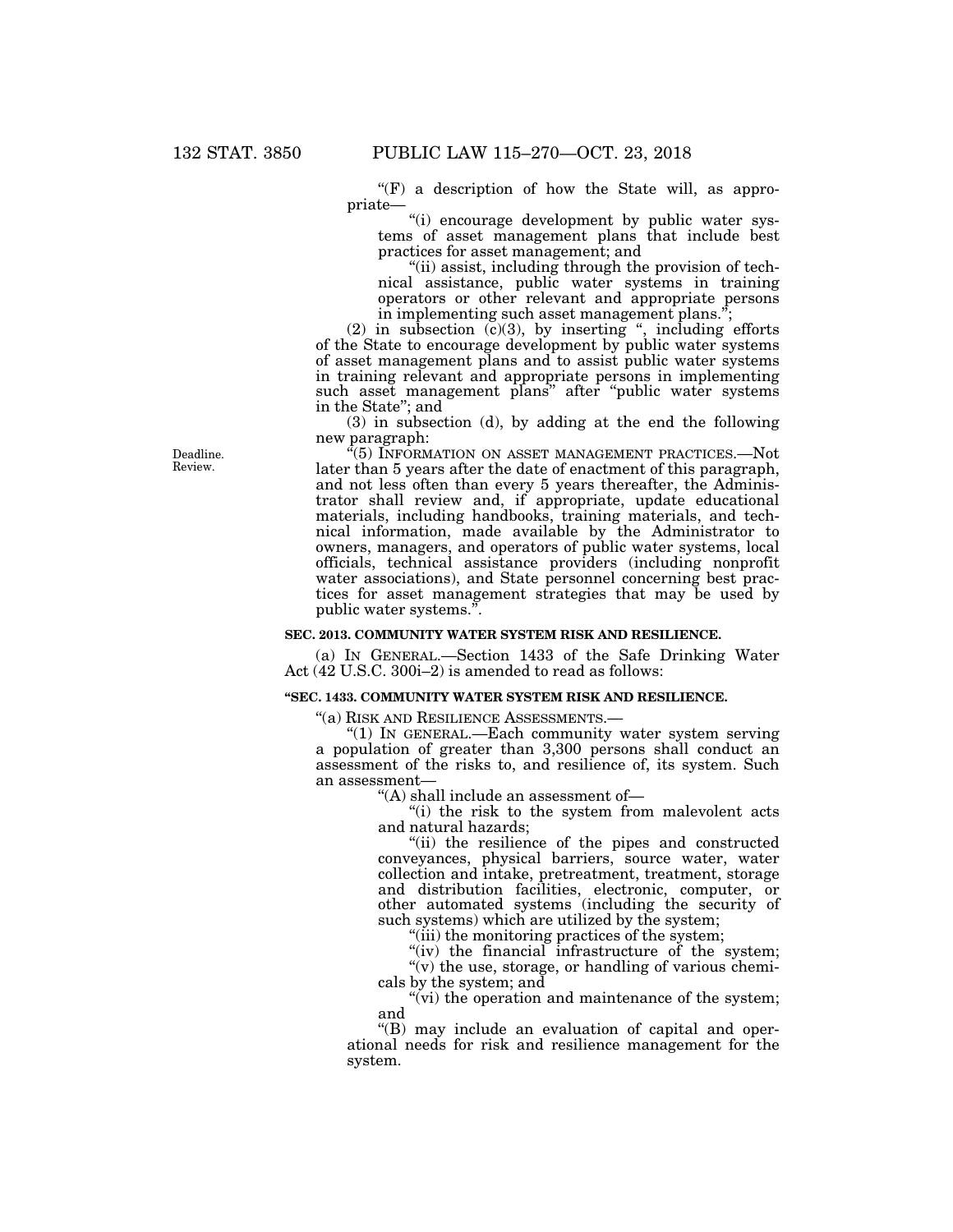''(2) BASELINE INFORMATION.—The Administrator, not later than August 1, 2019, after consultation with appropriate departments and agencies of the Federal Government and with State and local governments, shall provide baseline information on malevolent acts of relevance to community water systems, which shall include consideration of acts that may—

"(A) substantially disrupt the ability of the system to provide a safe and reliable supply of drinking water; or

''(B) otherwise present significant public health or economic concerns to the community served by the system. ''(3) CERTIFICATION.—

''(A) CERTIFICATION.—Each community water system described in paragraph (1) shall submit to the Administrator a certification that the system has conducted an assessment complying with paragraph (1). Such certification shall be made prior to—

"(i) March  $3\overline{1}$ ,  $2020$ , in the case of systems serving a population of 100,000 or more;

 $\alpha$ <sup>"</sup>(ii) December 31, 2020, in the case of systems serving a population of 50,000 or more but less than 100,000; and

"(iii) June 30, 2021, in the case of systems serving a population greater than 3,300 but less than 50,000.

" $(\hat{B})$  REVIEW AND REVISION.—Each community water system described in paragraph (1) shall review the assessment of such system conducted under such paragraph at least once every 5 years after the applicable deadline for submission of its certification under subparagraph (A) to determine whether such assessment should be revised. Upon completion of such a review, the community water system shall submit to the Administrator a certification that the system has reviewed its assessment and, if applicable, revised such assessment.

 $\sqrt[4]{4}$  CONTENTS OF CERTIFICATIONS.—A certification required under paragraph (3) shall contain only—

 $\sqrt{\rm A}$ ) information that identifies the community water system submitting the certification;

''(B) the date of the certification; and

''(C) a statement that the community water system has conducted, reviewed, or revised the assessment, as applicable.

" $(\tilde{5})$  Provision to other entities.—No community water system shall be required under State or local law to provide an assessment described in this section (or revision thereof) to any State, regional, or local governmental entity solely by reason of the requirement set forth in paragraph (3) that the system submit a certification to the Administrator.

''(b) EMERGENCY RESPONSE PLAN.—Each community water system serving a population greater than 3,300 shall prepare or revise, where necessary, an emergency response plan that incorporates findings of the assessment conducted under subsection (a) for such system (and any revisions thereto). Each community water system shall certify to the Administrator, as soon as reasonably possible after the date of enactment of America's Water Infrastructure Act of 2018, but not later than 6 months after completion

Certification. Deadline.

Time period. Determination.

Deadline. Consultation.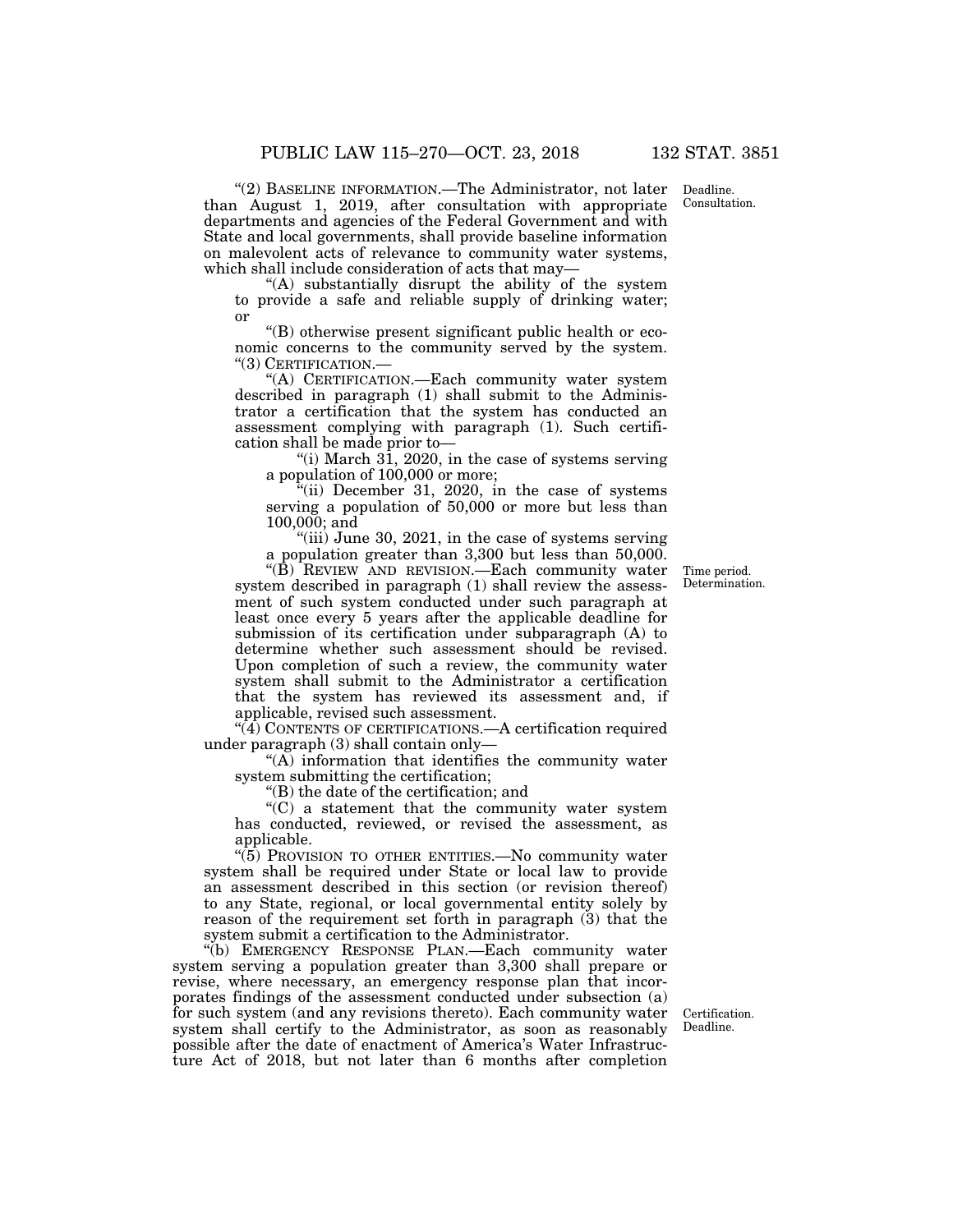Procedures.

of the assessment under subsection (a), that the system has completed such plan. The emergency response plan shall include—

" $(1)$  strategies and resources to improve the resilience of the system, including the physical security and cybersecurity of the system;

 $(2)$  plans and procedures that can be implemented, and identification of equipment that can be utilized, in the event of a malevolent act or natural hazard that threatens the ability of the community water system to deliver safe drinking water;

"(3) actions, procedures, and equipment which can obviate or significantly lessen the impact of a malevolent act or natural hazard on the public health and the safety and supply of drinking water provided to communities and individuals, including the development of alternative source water options, relocation of water intakes, and construction of flood protection barriers; and

 $(4)$  strategies that can be used to aid in the detection of malevolent acts or natural hazards that threaten the security or resilience of the system.

''(c) COORDINATION.—Community water systems shall, to the extent possible, coordinate with existing local emergency planning committees established pursuant to the Emergency Planning and Community Right-To-Know Act of 1986 (42 U.S.C. 11001 et seq.) when preparing or revising an assessment or emergency response plan under this section.

''(d) RECORD MAINTENANCE.—Each community water system shall maintain a copy of the assessment conducted under subsection (a) and the emergency response plan prepared under subsection (b) (including any revised assessment or plan) for 5 years after the date on which a certification of such assessment or plan is submitted to the Administrator under this section.

''(e) GUIDANCE TO SMALL PUBLIC WATER SYSTEMS.—The Administrator shall provide guidance and technical assistance to community water systems serving a population of less than 3,300 persons on how to conduct resilience assessments, prepare emergency response plans, and address threats from malevolent acts and natural hazards that threaten to disrupt the provision of safe drinking water or significantly affect the public health or significantly affect the safety or supply of drinking water provided to communities and individuals.

''(f) ALTERNATIVE PREPAREDNESS AND OPERATIONAL RESILIENCE PROGRAMS.—

"(1) SATISFACTION OF REQUIREMENT.—A community water system that is required to comply with the requirements of subsections (a) and (b) may satisfy such requirements by—

''(A) using and complying with technical standards that

the Administrator has recognized under paragraph (2); and ''(B) submitting to the Administrator a certification

that the community water system is complying with subparagraph (A).

"(2) AUTHORITY TO RECOGNIZE.—Consistent with section 12(d) of the National Technology Transfer and Advancement Act of 1995, the Administrator shall recognize technical standards that are developed or adopted by third-party organizations or voluntary consensus standards bodies that carry out the objectives or activities required by this section as a means of satisfying the requirements under subsection (a) or (b).

Time period.

Strategies.

Certification.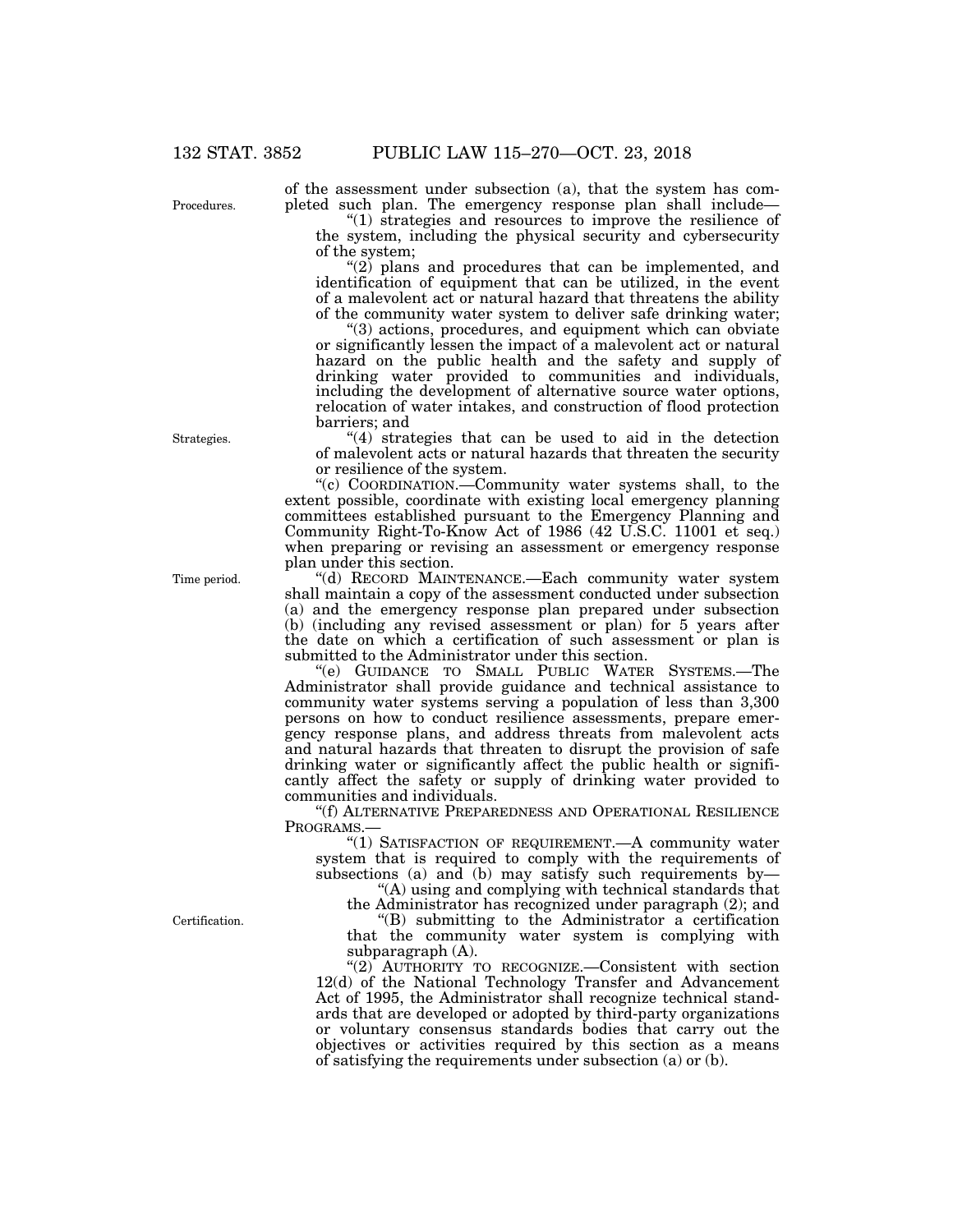''(g) TECHNICAL ASSISTANCE AND GRANTS.— ''(1) IN GENERAL.—The Administrator shall establish and implement a program, to be known as the Drinking Water Infrastructure Risk and Resilience Program, under which the Administrator may award grants in each of fiscal years 2020 and 2021 to owners or operators of community water systems for the purpose of increasing the resilience of such community water systems.

" $(2)$  USE OF FUNDS.—As a condition on receipt of a grant under this section, an owner or operator of a community water system shall agree to use the grant funds exclusively to assist in the planning, design, construction, or implementation of a program or project consistent with an emergency response plan prepared pursuant to subsection (b), which may include—

''(A) the purchase and installation of equipment for detection of drinking water contaminants or malevolent acts;

''(B) the purchase and installation of fencing, gating, lighting, or security cameras;

''(C) the tamper-proofing of manhole covers, fire hydrants, and valve boxes;

''(D) the purchase and installation of improved treatment technologies and equipment to improve the resilience of the system;

 $\mathcal{L}(E)$  improvements to electronic, computer, financial, or other automated systems and remote systems;

''(F) participation in training programs, and the purchase of training manuals and guidance materials, relating to security and resilience;

 $(C)$  improvements in the use, storage, or handling of chemicals by the community water system;

''(H) security screening of employees or contractor support services;

''(I) equipment necessary to support emergency power or water supply, including standby and mobile sources; and

''(J) the development of alternative source water options, relocation of water intakes, and construction of flood protection barriers.

''(3) EXCLUSIONS.—A grant under this subsection may not be used for personnel costs, or for monitoring, operation, or maintenance of facilities, equipment, or systems.

"(4) TECHNICAL ASSISTANCE.—For each fiscal year, the Administrator may use not more than \$5,000,000 from the funds made available to carry out this subsection to provide technical assistance to community water systems to assist in responding to and alleviating a vulnerability that would substantially disrupt the ability of the system to provide a safe and reliable supply of drinking water (including sources of water for such systems) which the Administrator determines to present an immediate and urgent need.

''(5) GRANTS FOR SMALL SYSTEMS.—For each fiscal year, the Administrator may use not more than \$10,000,000 from the funds made available to carry out this subsection to make grants to community water systems serving a population of less than 3,300 persons, or nonprofit organizations receiving assistance under section 1442(e), for activities and projects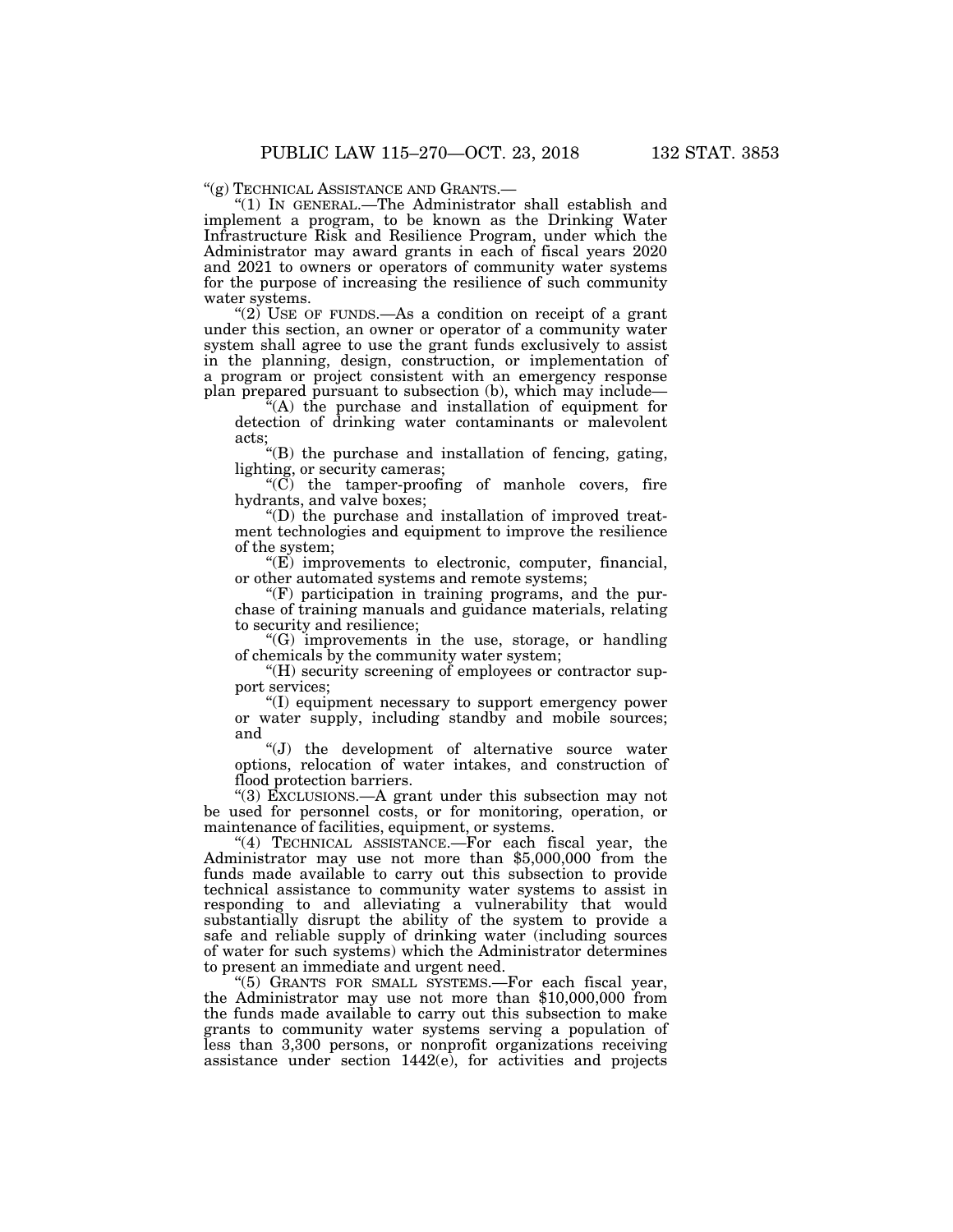undertaken in accordance with the guidance provided to such systems under subsection (e) of this section.

''(6) AUTHORIZATION OF APPROPRIATIONS.—To carry out this subsection, there are authorized to be appropriated \$25,000,000 for each of fiscal years 2020 and 2021.

''(h) DEFINITIONS.—In this section—

" $(1)$  the term 'resilience' means the ability of a community water system or an asset of a community water system to adapt to or withstand the effects of a malevolent act or natural hazard without interruption to the asset's or system's function, or if the function is interrupted, to rapidly return to a normal operating condition; and

" $(2)$  the term 'natural hazard' means a natural event that threatens the functioning of a community water system, including an earthquake, tornado, flood, hurricane, wildfire, and hydrologic changes.''.

(b) SENSITIVE INFORMATION.—

(1) PROTECTION FROM DISCLOSURE.—Information submitted to the Administrator of the Environmental Protection Agency pursuant to section 1433 of the Safe Drinking Water Act, as in effect on the day before the date of enactment of America's Water Infrastructure Act of 2018, shall be protected from disclosure in accordance with the provisions of such section as in effect on such day.

(2) DISPOSAL.—The Administrator, in partnership with community water systems (as defined in section 1401 of the Safe Drinking Water Act), shall develop a strategy to, in a timeframe determined appropriate by the Administrator, securely and permanently dispose of, or return to the applicable community water system, any information described in para $graph(1)$ .

### **SEC. 2014. AUTHORIZATION FOR GRANTS FOR STATE PROGRAMS.**

Section 1443(a)(7) of the Safe Drinking Water Act (42 U.S.C.  $300j-2(a)(7)$ ) is amended by striking "\$100,000,000 for each of fiscal years 1997 through 2003'' and inserting ''\$125,000,000 for each of fiscal years 2020 and 2021''.

### **SEC. 2015. STATE REVOLVING LOAN FUNDS.**

(a) USE OF FUNDS.—Section  $1452(a)(2)(B)$  of the Safe Drinking Water Act  $(42 \text{ U.S.C. } 300j-12(a)(2)(B))$  is amended by striking ''(including expenditures for planning, design, and associated preconstruction activities, including activities relating to the siting of the facility, but not'' and inserting ''(including expenditures for planning, design, siting, and associated preconstruction activities, or for replacing or rehabilitating aging treatment, storage, or distribution facilities of public water systems, but not''.

(b) PREVAILING WAGES.—Section 1452(a) of the Safe Drinking Water Act  $(42 \text{ U.S.C. } 300j-12(a))$  is further amended by adding at the end the following:

''(5) PREVAILING WAGES.—The requirements of section 1450(e) shall apply to any construction project carried out in whole or in part with assistance made available by a State loan fund.''.

(c) ASSISTANCE FOR DISADVANTAGED COMMUNITIES.—Section  $1452(d)(2)$  of the Safe Drinking Water Act  $(42 \text{ U.S.C. } 300j-12(d)(2))$ is amended to read as follows:

42 USC 300i–2 note.

Strategy. Timeframe.

Applicability.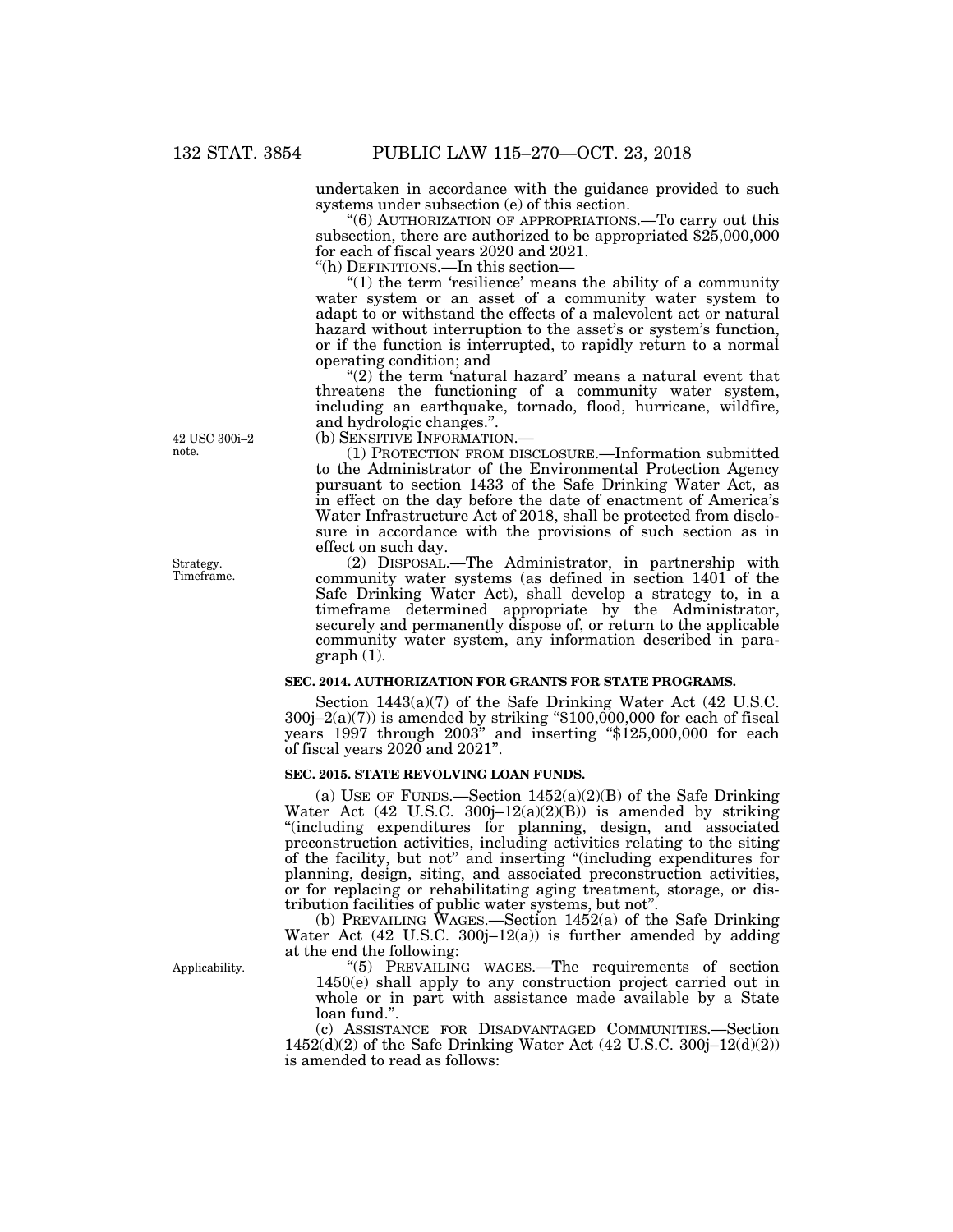"(2) TOTAL AMOUNT OF SUBSIDIES.-For each fiscal year, of the amount of the capitalization grant received by the State for the year, the total amount of loan subsidies made by a State pursuant to paragraph (1)—

''(A) may not exceed 35 percent; and

''(B) to the extent that there are sufficient applications for loans to communities described in paragraph (1), may not be less than 6 percent."

(d) TYPES OF ASSISTANCE.—Section  $1452(f)(1)$  of the Safe Drinking Water Act (42 U.S.C. 300j–12(f)(1)) is amended—

(1) by redesignating subparagraphs (C) and (D) as subparagraphs (D) and (E), respectively;

(2) by inserting after subparagraph (B) the following new subparagraph:

''(C) each loan will be fully amortized not later than Deadlines. 30 years after the completion of the project, except that in the case of a disadvantaged community (as defined in subsection (d)(3)) a State may provide an extended term for a loan, if the extended term—

''(i) terminates not later than the date that is 40 years after the date of project completion; and

''(ii) does not exceed the expected design life of the project;''; and

(3) in subparagraph (B), by striking ''1 year after completion of the project for which the loan was made'' and all that follows through "design life of the project;" and inserting "18 months after completion of the project for which the loan was made;''.

(e) NEEDS SURVEY.—Section 1452(h) of the Safe Drinking Water Act (42 U.S.C. 300j–12(h)) is amended—

(1) by striking ''The Administrator'' and inserting ''(1) The Administrator''; and

(2) by adding at the end the following new paragraph: "(2) Any assessment conducted under paragraph (1) after the date of enactment of America's Water Infrastructure Act of 2018 shall include an assessment of costs to replace all lead service lines (as defined in section  $1459B(a)(4)$ ) of all eligible public water systems in the United States, and such assessment shall describe separately the costs associated with replacing the portions of such lead service lines that are owned by an eligible public water system and the costs associated with replacing any remaining portions of such lead service lines, to the extent practicable.''.

(f) OTHER AUTHORIZED ACTIVITIES.—Section 1452(k)(1)(C) of the Safe Drinking Water Act  $(42 \text{ U.S.C. } 300j-12(k)(1)(C))$  is amended by striking ''for fiscal years 1996 and 1997 to delineate and assess source water protection areas in accordance with section 1453'' and inserting ''to delineate, assess, and update assessments for source water protection areas in accordance with section 1453''.

(g) BEST PRACTICES FOR ADMINISTRATION OF STATE REVOLVING LOAN FUNDS.—Section 1452 of the Safe Drinking Water Act (42 U.S.C. 300j–12) is amended by adding after subsection (r) the following:

''(s) BEST PRACTICES FOR STATE LOAN FUND ADMINISTRATION.— The Administrator shall—

''(1) collect information from States on administration of State loan funds established pursuant to subsection (a)(1), including—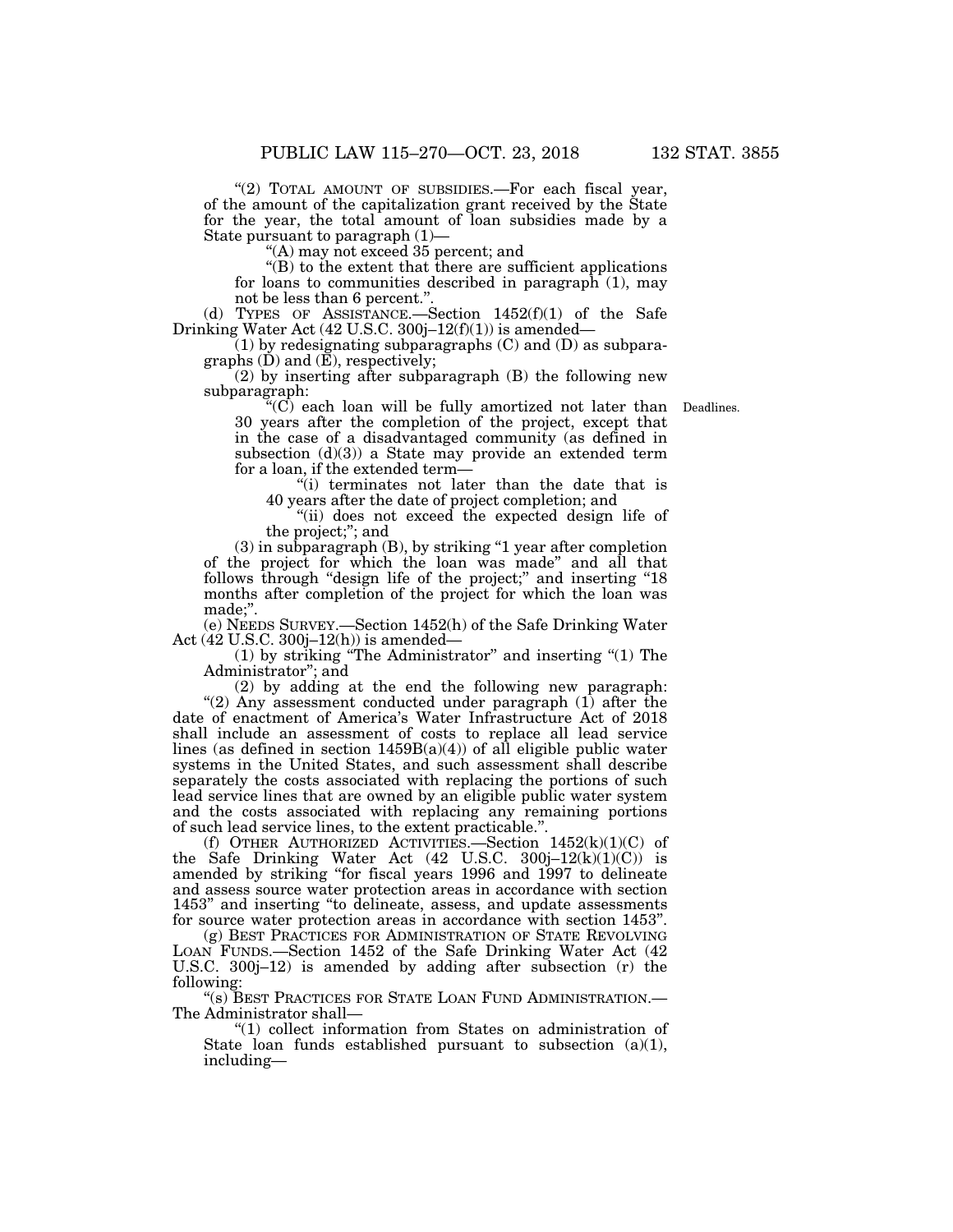''(A) efforts to streamline the process for applying for assistance through such State loan funds;

''(B) programs in place to assist with the completion of applications for assistance through such State loan funds;

''(C) incentives provided to public water systems that partner with small public water systems to assist with the application process for assistance through such State loan funds;

''(D) practices to ensure that amounts in such State loan funds are used to provide loans, loan guarantees, or other authorized assistance in a timely fashion;

 $E$ ) practices that support effective management of such State loan funds;

 $\mathcal{F}(F)$  practices and tools to enhance financial management of such State loan funds; and

''(G) key financial measures for use in evaluating State loan fund operations, including—

''(i) measures of lending capacity, such as current assets and current liabilities or undisbursed loan assistance liability; and

"(ii) measures of growth or sustainability, such as return on net interest;

" $(2)$  not later than 3 years after the date of enactment of America's Water Infrastructure Act of 2018, disseminate to the States best practices for administration of such State loan funds, based on the information collected pursuant to this subsection; and

''(3) periodically update such best practices, as appropriate."

# **SEC. 2016. AUTHORIZATION FOR SOURCE WATER PETITION PRO-GRAMS.**

Section 1454(e) of the Safe Drinking Water Act (42 U.S.C.  $300j-14(e)$  is amended by striking "1997 through  $2003$ " and inserting ''2020 through 2021''.

## **SEC. 2017. REVIEW OF TECHNOLOGIES.**

Part E of the Safe Drinking Water Act (42 U.S.C. 300j et seq.) is further amended by adding at the end the following new section:

### **''SEC. 1459D. REVIEW OF TECHNOLOGIES.**

42 USC 300j–19d. Consultation.

''(a) REVIEW.—The Administrator, after consultation with appropriate departments and agencies of the Federal Government and with State and local governments, shall review (or enter into contracts or cooperative agreements to provide for a review of) existing and potential methods, means, equipment, and technologies (including review of cost, availability, and efficacy of such methods, means, equipment, and technologies) that—

"(1) ensure the physical integrity of community water systems;

 $'(2)$  prevent, detect, and respond to any contaminant for which a national primary drinking water regulation has been promulgated in community water systems and source water for community water systems;

''(3) allow for use of alternate drinking water supplies from nontraditional sources; and

Deadline.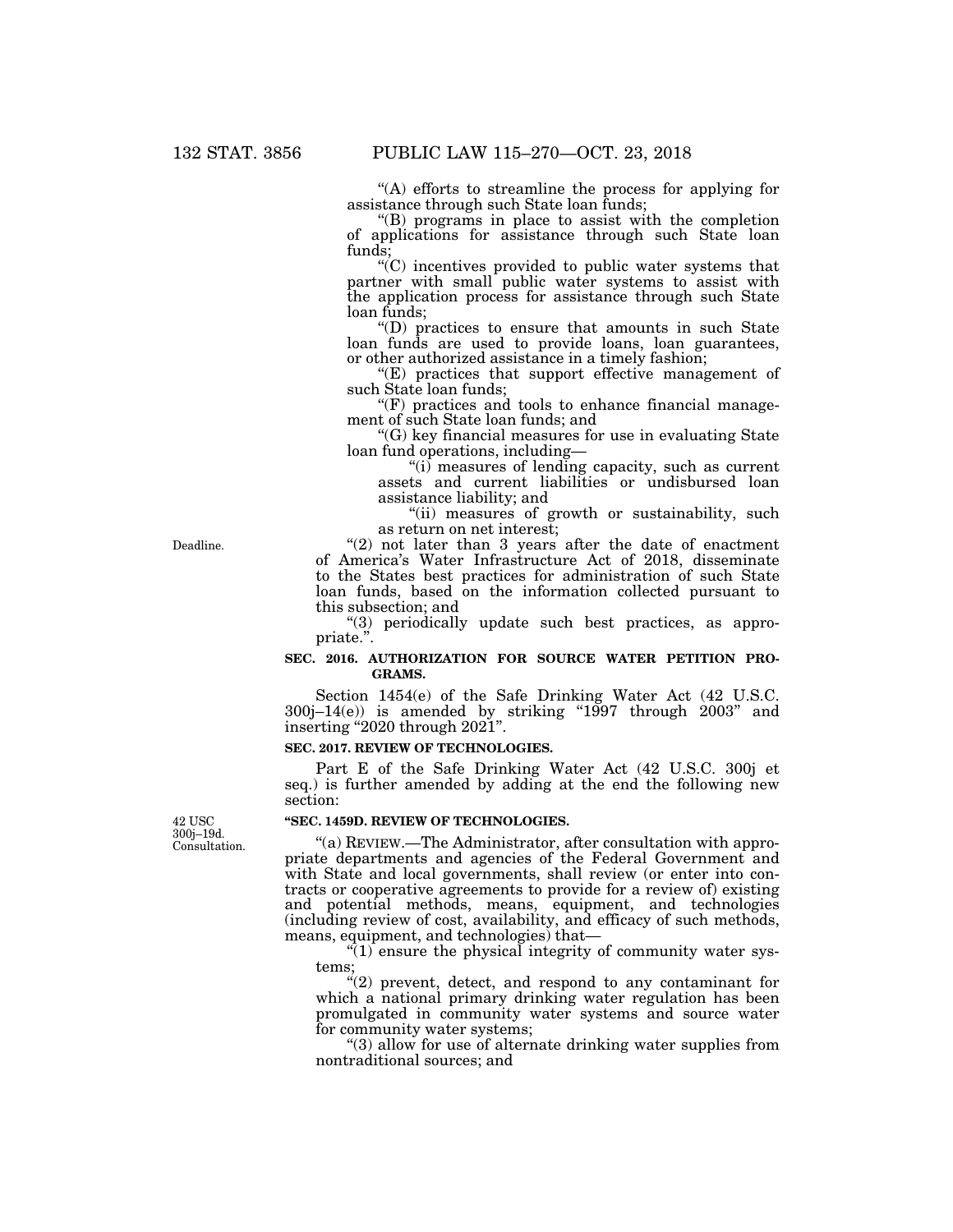''(4) facilitate source water assessment and protection.

"(b) INCLUSIONS.—The review under subsection  $\alpha$ ) shall include review of methods, means, equipment, and technologies—

''(1) that are used for corrosion protection, metering, leak detection, or protection against water loss;

 $(2)$  that are intelligent systems, including hardware, software, or other technology, used to assist in protection and detection described in paragraph (1);

"(3) that are point-of-use devices or point-of-entry devices;

"(4) that are physical or electronic systems that monitor, or assist in monitoring, contaminants in drinking water in real-time; and

''(5) that allow for the use of nontraditional sources for drinking water, including physical separation and chemical and biological transformation technologies.

''(c) AVAILABILITY.—The Administrator shall make the results of the review under subsection (a) available to the public.

Public information.

''(d) AUTHORIZATION OF APPROPRIATIONS.—There is authorized to be appropriated to the Administrator to carry out this section \$10,000,000 for fiscal year 2019, which shall remain available until expended.''.

# **SEC. 2018. SOURCE WATER.**

(a) ADDRESSING SOURCE WATER USED FOR DRINKING WATER.— Section 304 of the Emergency Planning and Community Right-To-Know Act of 1986 (42 U.S.C. 11004) is amended—

 $(1)$  in subsection  $(b)(1)$ , by striking "State emergency planning commission'' and inserting ''State emergency response commission''; and

(2) by adding at the end the following new subsection: ''(e) ADDRESSING SOURCE WATER USED FOR DRINKING WATER.—

"(1) APPLICABLE STATE AGENCY NOTIFICATION.—A State emergency response commission shall—

''(A) promptly notify the applicable State agency of any release that requires notice under subsection (a);

''(B) provide to the applicable State agency the information identified in subsection (b)(2); and

 $(C)$  provide to the applicable State agency a written followup emergency notice in accordance with subsection  $(c)$ .

"(2) COMMUNITY WATER SYSTEM NOTIFICATION.—

''(A) IN GENERAL.—An applicable State agency receiving notice of a release under paragraph (1) shall—

''(i) promptly forward such notice to any community water system the source waters of which are affected by the release;

''(ii) forward to the community water system the information provided under paragraph  $(1)(B)$ ; and

"(iii) forward to the community water system the written followup emergency notice provided under paragraph (1)(C).

''(B) DIRECT NOTIFICATION.—In the case of a State that does not have an applicable State agency, the State emergency response commission shall provide the notices and information described in paragraph (1) directly to any community water system the source waters of which are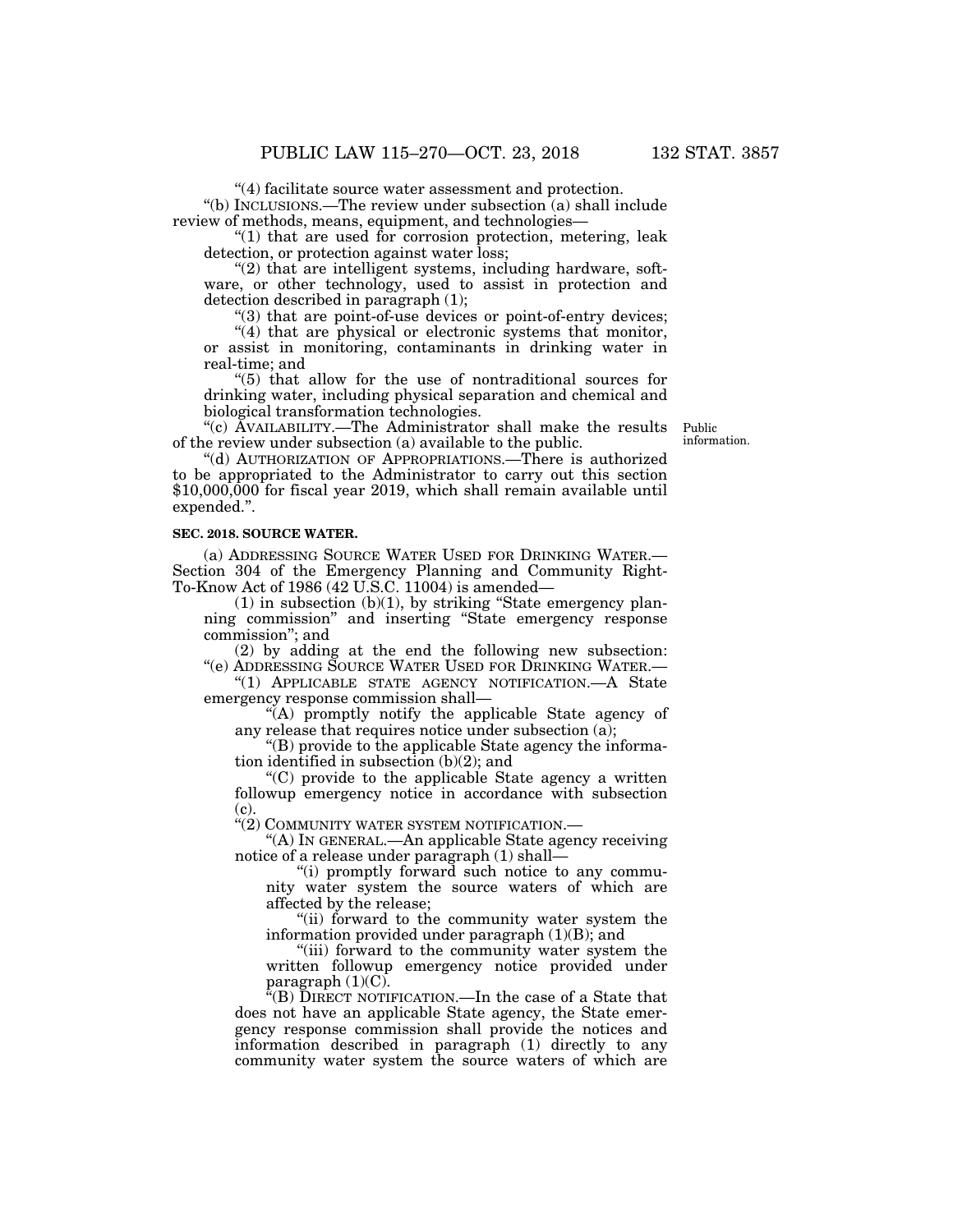affected by a release that requires notice under subsection (a).

''(3) DEFINITIONS.—In this subsection:

''(A) COMMUNITY WATER SYSTEM.—The term 'community water system' has the meaning given such term in section 1401(15) of the Safe Drinking Water Act.

''(B) APPLICABLE STATE AGENCY.—The term 'applicable State agency' means the State agency that has primary responsibility to enforce the requirements of the Safe Drinking Water Act in the State.''.

(b) AVAILABILITY TO COMMUNITY WATER SYSTEMS.—Section 312(e) of the Emergency Planning and Community Right-To-Know Act of 1986 (42 U.S.C. 11022(e)) is amended—

(1) in paragraph (1), by striking ''State emergency planning commission'' and inserting ''State emergency response commission''; and

(2) by adding at the end the following new paragraph: "(4) AVAILABILITY TO COMMUNITY WATER SYSTEMS.-

''(A) IN GENERAL.—An affected community water system may have access to tier II information by submitting a request to the State emergency response commission or the local emergency planning committee. Upon receipt of a request for tier II information, the State commission or local committee shall, pursuant to paragraph (1), request the facility owner or operator for the tier II information and make available such information to the affected community water system.

''(B) DEFINITION.—In this paragraph, the term 'affected community water system' means a community water system (as defined in section 1401(15) of the Safe Drinking Water Act) that receives supplies of drinking water from a source water area, delineated under section 1453 of the Safe Drinking Water Act, in which a facility that is required to prepare and submit an inventory form under subsection  $(a)$ (1) is located.".

# **SEC. 2019. REPORT ON FEDERAL CROSS-CUTTING REQUIREMENTS.**

(a) REPORT.—Not later than 1 year after the date of enactment of this Act, the Comptroller General shall submit to Congress a report containing the results of a study, to be conducted in consultation with the Administrator of the Environmental Protection Agency, any State agency that has primary responsibility to enforce the requirements of the Safe Drinking Water Act (42 U.S.C. 300f et seq.) in a State, and public water systems, to identify demonstrations of compliance with a State or local environmental law that may be substantially equivalent to any demonstration required by the Administrator for compliance with a Federal cross-cutting requirement.

(b) DEFINITIONS.—In this subsection:

(1) FEDERAL CROSS-CUTTING REQUIREMENT.—The term ''Federal cross-cutting requirement'' means a requirement of a Federal law or regulation, compliance with which is a condition on receipt of a loan or loan guarantee pursuant to section 1452 of the Safe Drinking Water Act (42 U.S.C. 300j–12), that, if applied with respect to projects and activities for which a public water system receives such a loan or loan guarantee,

Study. Consultation.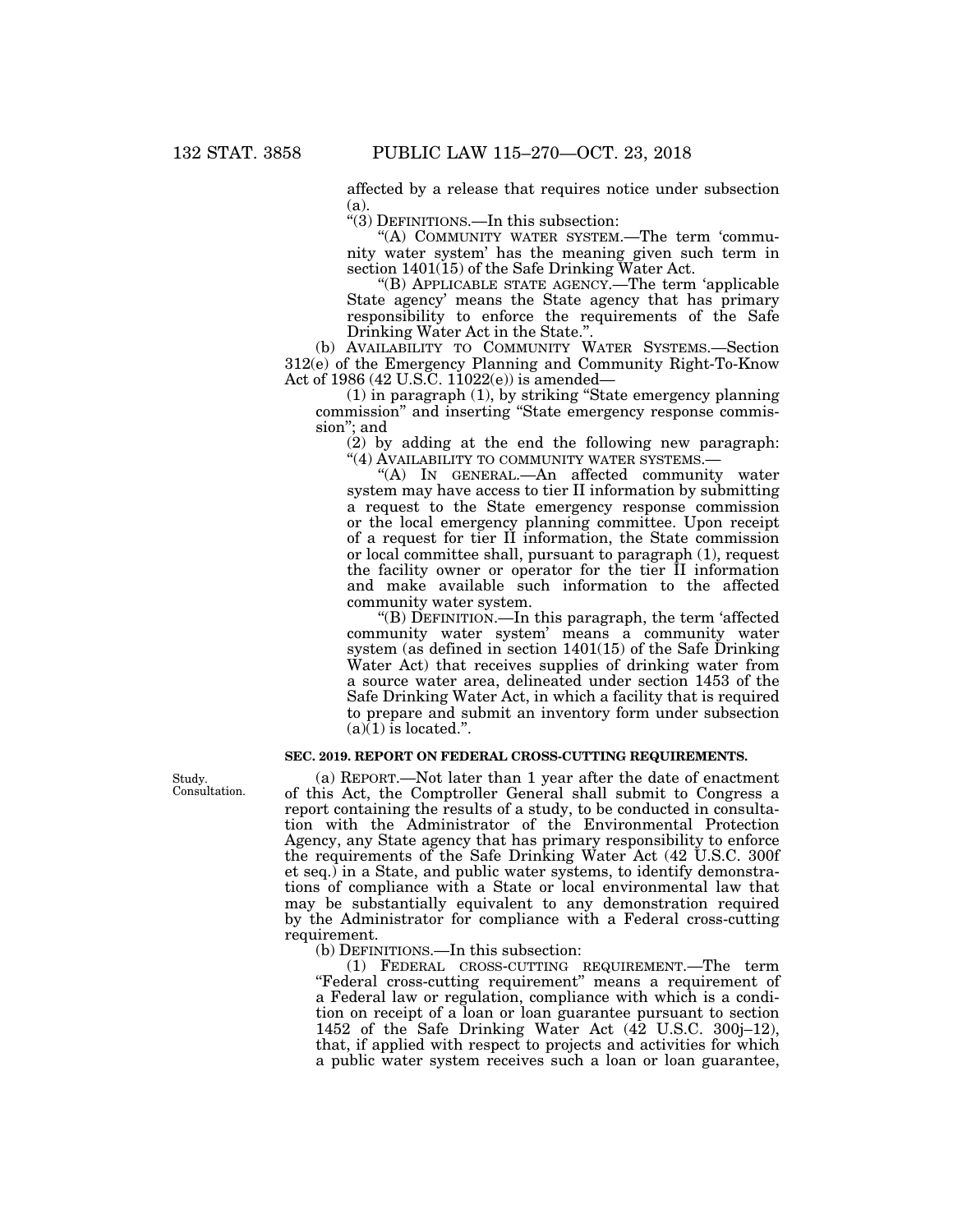would be substantially equivalent to a requirement of an applicable State or local law.

(2) PUBLIC WATER SYSTEM.—The term ''public water system'' has the meaning given that term in section 1401 of the Safe Drinking Water Act (42 U.S.C. 300f).

## **SEC. 2020. ASSISTANCE FOR AREAS AFFECTED BY NATURAL DISAS-TERS.**

42 USC 300j–12 note.

(a) DEFINITIONS.—In this section:

(1) COMMUNITY WATER SYSTEM.—The term ''community water system'' has the meaning given such term in section 1401(15) of the Safe Drinking Water Act (42 U.S.C. 300f(15)).

(2) ELIGIBLE STATE.—The term ''eligible State'' means a State, as defined in section 1401(13)(B) of the Safe Drinking Water Act (42 U.S.C. 300f(13)(B)).

(3) ELIGIBLE SYSTEM.—The term ''eligible system'' means a community water system—

(A) that serves an area for which, after January 1, 2017, the President under the Robert T. Stafford Disaster Relief and Emergency Assistance Act (42 U.S.C. 5121 et seq.)—

(i) has issued a major disaster declaration; and (ii) provided disaster assistance; or

(B) that is capable of extending its potable drinking water service into an underserved area.

(4) NATIONAL PRIMARY DRINKING WATER REGULATION.—The term ''national primary drinking water regulation'' means a national primary drinking water regulation under section 1412 of the Safe Drinking Water Act (42 U.S.C. 300g–1).

(5) UNDERSERVED AREA.—The term ''underserved area'' means a geographic area in an eligible State that—

(A) is served by a community water system serving fewer than 50,000 persons where delivery of, or access to, potable water is or was disrupted; and

(B) received disaster assistance pursuant to a declaration described in paragraph (3)(A).

(b) STATE REVOLVING LOAN FUND ASSISTANCE.

(1) IN GENERAL.—An eligible State may use funds provided pursuant to subsection  $(e)(1)$  to provide assistance to an eligible system within the eligible State for the purpose of restoring or increasing compliance with national primary drinking water regulations in an underserved area.

(2) INCLUSION.—

(A) ADDITIONAL SUBSIDIZATION.—With respect to assistance provided under paragraph (1), an eligible system shall be eligible to receive loans with additional subsidization (including forgiveness of principal, negative-interest loans, or grants (or any combination thereof)) for the purpose described in paragraph (1).

(B) NONDESIGNATION.—Assistance provided under paragraph (1) may include additional subsidization, as described in subparagraph (A), even if the service area of the eligible system has not been designated by the applicable eligible State as a disadvantaged community pursuant to section  $1452(d)(3)$  of the Safe Drinking Water  $\text{Act}$  (42 U.S.C. 300j–12(d)(3)).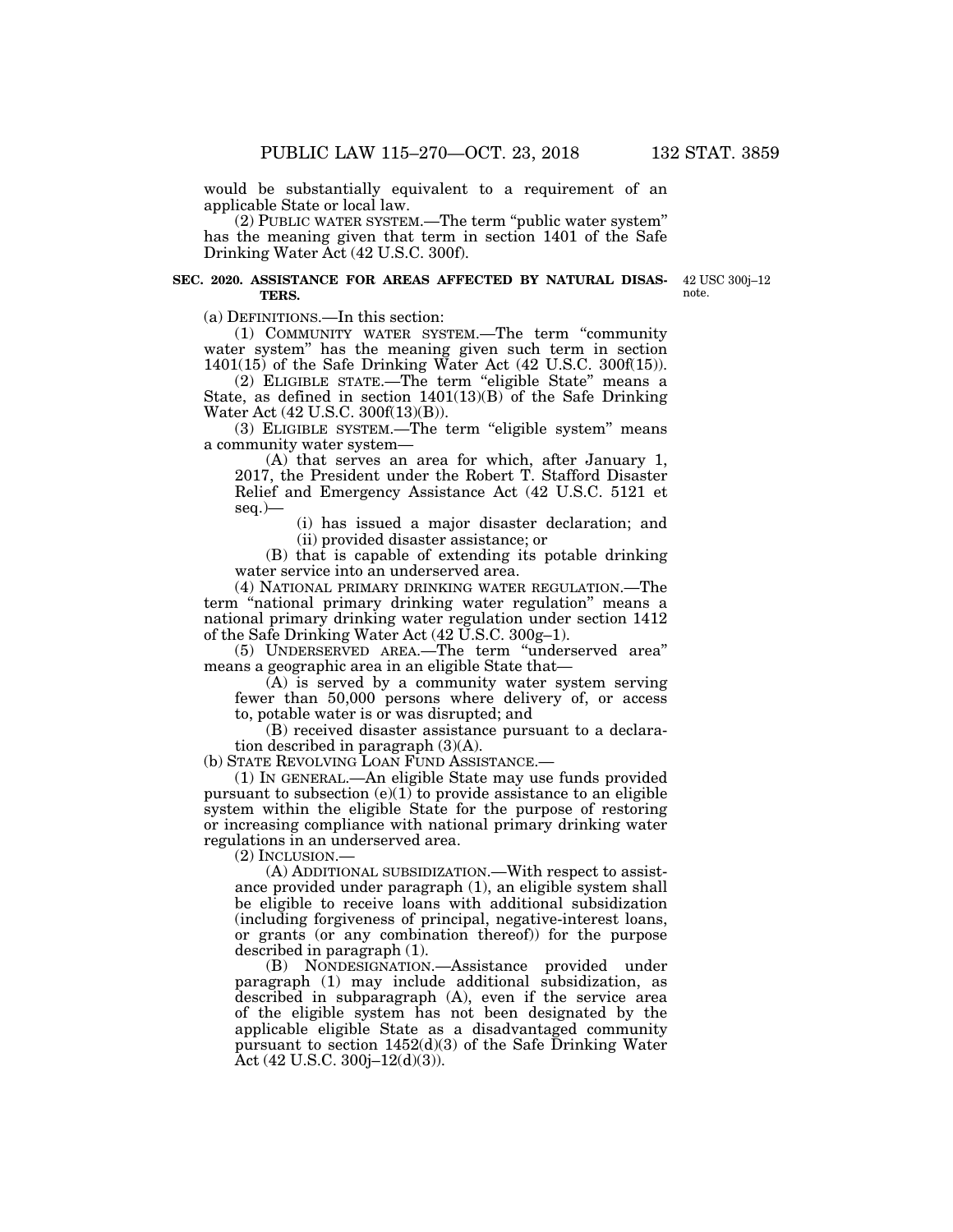(c) EXCLUSION.—Assistance provided under this section shall not include assistance for a project that is financed (directly or indirectly), in whole or in part, with proceeds of any obligation issued after the date of enactment of this Act the interest of which is exempt from the tax imposed under chapter 1 of the Internal Revenue Code of 1986.

(d) NONDUPLICATION OF WORK.—An activity carried out pursuant to this section shall not duplicate the work or activity of any other Federal or State department or agency.

(e) ADDITIONAL DRINKING WATER STATE REVOLVING FUND CAPITALIZATION GRANTS.—

Time periods.

Deadline.

(1) IN GENERAL.—There is authorized to be appropriated to the Administrator of the Environmental Protection Agency \$100,000,000 to provide additional capitalization grants pursuant to section 1452 of the Safe Drinking Water Act (42 U.S.C. 300j–12) to eligible States, to be available—

(A) for a period of 24 months beginning on the date on which the funds are made available for the purpose described in subsection (b)(1); and

(B) after the end of such 24-month period, until expended for the purpose described in paragraph (3) of this subsection.

(2) SUPPLEMENTED INTENDED USE PLANS.—

(A) OBLIGATION OF AMOUNTS.—Not later than 30 days after the date on which an eligible State submits to the Administrator a supplemental intended use plan under section 1452(b) of the Safe Drinking Water Act (42 U.S.C. 300j–12(b)), from funds made available under paragraph (1), the Administrator shall obligate to such eligible State such amounts as are appropriate to address the needs identified in such supplemental intended use plan for the purpose described in subsection (b)(1).

(B) PLANS.—A supplemental intended use plan described in subparagraph (A) shall include information regarding projects to be funded using the assistance provided under subsection (b)(1), including, with respect to each such project—

 $(i)$  a description of the project;

(ii) an explanation of the means by which the project will restore or improve compliance with national primary drinking water regulations in an underserved area;

(iii) the estimated cost of the project; and

(iv) the projected start date for the project.

(3) UNOBLIGATED AMOUNTS.—Any amounts made available to the Administrator under paragraph (1) that are unobligated on the date that is 24 months after the date on which the amounts are made available shall be available for the purpose of providing additional grants to States to capitalize State loan funds as provided under section 1452 of the Safe Drinking Water Act (42 U.S.C. 300j-12).

(4) APPLICABILITY.—

(A) IN GENERAL.—Except as otherwise provided in this section, all requirements of the Safe Drinking Water Act (42 U.S.C. 300f et seq.) shall apply to funding provided under this section.

Cost estimate.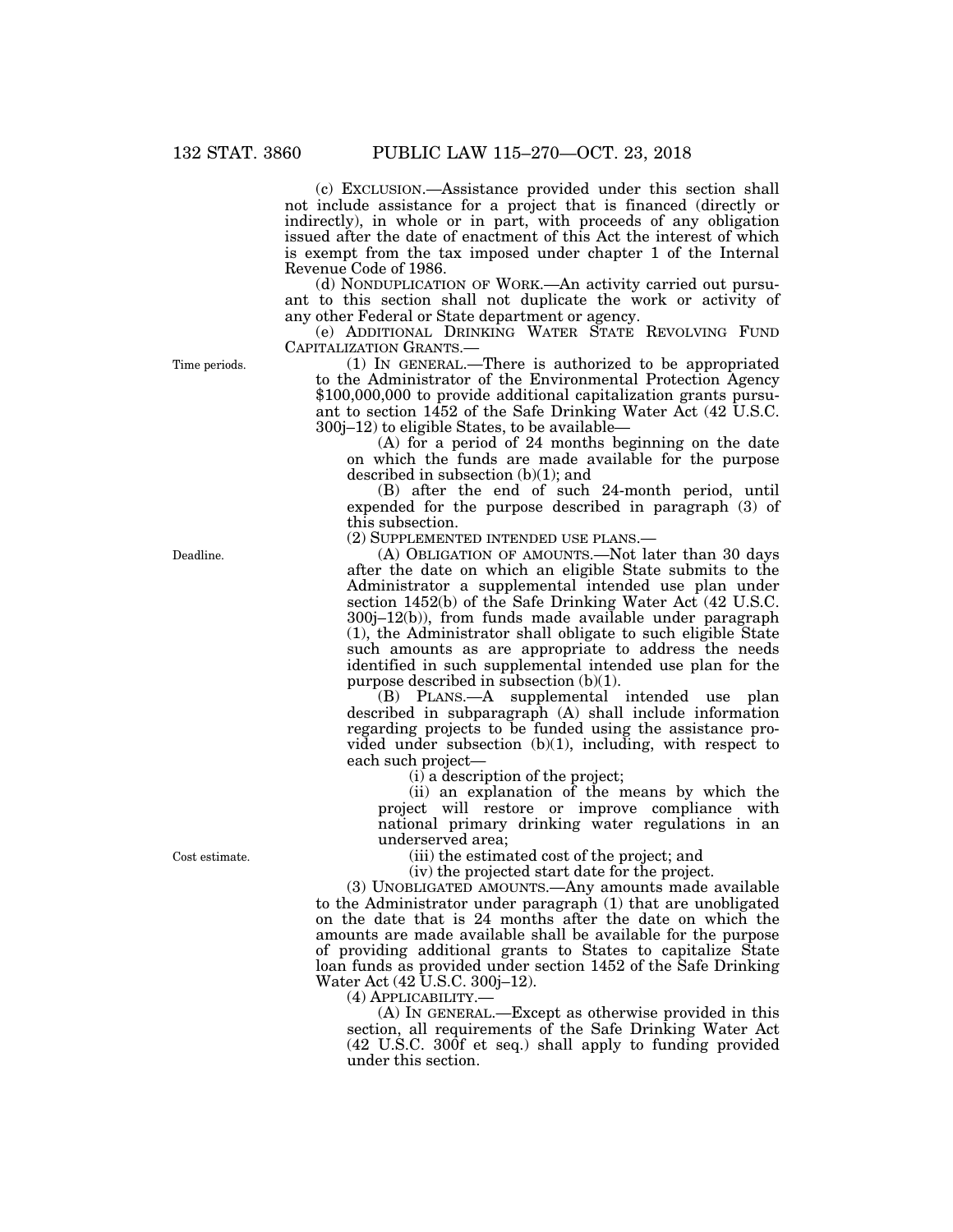(B) INTENDED USE PLANS.—Section 1452(b)(1) of the Safe Drinking Water Act (42 U.S.C. 300j–12(b)(1)) shall not apply to a supplemental intended use plan under para $graph(2)$ .

(C) STATE CONTRIBUTION.—For amounts authorized to be appropriated under paragraph (1), the matching requirements in section 1452(e) of the Safe Drinking Water Act  $(42 \text{ U.S.C. } 300j-12(e))$  shall not apply to any funds provided to the Commonwealth of Puerto Rico under this section.

# **SEC. 2021. MONITORING FOR UNREGULATED CONTAMINANTS.**

(a) IN GENERAL.—Section 1445 of the Safe Drinking Water Act (42 U.S.C. 300j–4) is amended by adding at the end the following:

''(j) MONITORING BY CERTAIN SYSTEMS.—

"(1) IN GENERAL.—Notwithstanding subsection  $(a)(2)(A)$ , the Administrator shall, subject to the availability of appropriations for such purpose—

''(A) require public water systems serving between 3,300 and 10,000 persons to monitor for unregulated contaminants in accordance with this section; and

 $'(B)$  ensure that only a representative sample of public water systems serving fewer than 3,300 persons are required to monitor.

"(2) EFFECTIVE DATE.—Paragraph  $(1)$  shall take effect 3 years after the date of enactment of this subsection.

''(3) LIMITATION.—Paragraph (1) shall take effect unless Determination. the Administrator determines that there is not sufficient laboratory capacity to accommodate the analysis necessary to carry out monitoring required under such paragraph.

''(4) LIMITATION ON ENFORCEMENT.—The Administrator may not enforce a requirement to monitor pursuant to paragraph (1) with respect to any public water system serving fewer than 3,300 persons, including by subjecting such a public water system to any civil penalty.

''(5) AUTHORIZATION OF APPROPRIATIONS.—There are authorized to be appropriated \$15,000,000 in each fiscal year for which monitoring is required to be carried out under this subsection for the Administrator to pay the reasonable cost of such testing and laboratory analysis as are necessary to carry out monitoring required under this subsection.''.

(b) AUTHORIZATION OF APPROPRIATIONS.—Section  $1445(a)(2)(H)$ of the Safe Drinking Water Act (42 U.S.C. 300j–4(a)(2)(H)) is amended by striking "1997 through 2003" and inserting "2019 through  $2021$ ".

 $(c)$  INCLUSION IN DATA BASE.—Section 1445 $(g)(7)$  of the Safe Drinking Water Act  $(42 \text{ U.S.C. } 300j-4(g)(7))$  is amended by-

 $(1)$  striking "and" at the end of subparagraph  $(B)$ ;

(2) redesignating subparagraph (C) as subparagraph (D); and

(3) inserting after subparagraph (B) the following:

''(C) if applicable, monitoring information collected by public water systems pursuant to subsection (j) that is not duplicative of monitoring information included in the data base under subparagraph (B) or (D); and''.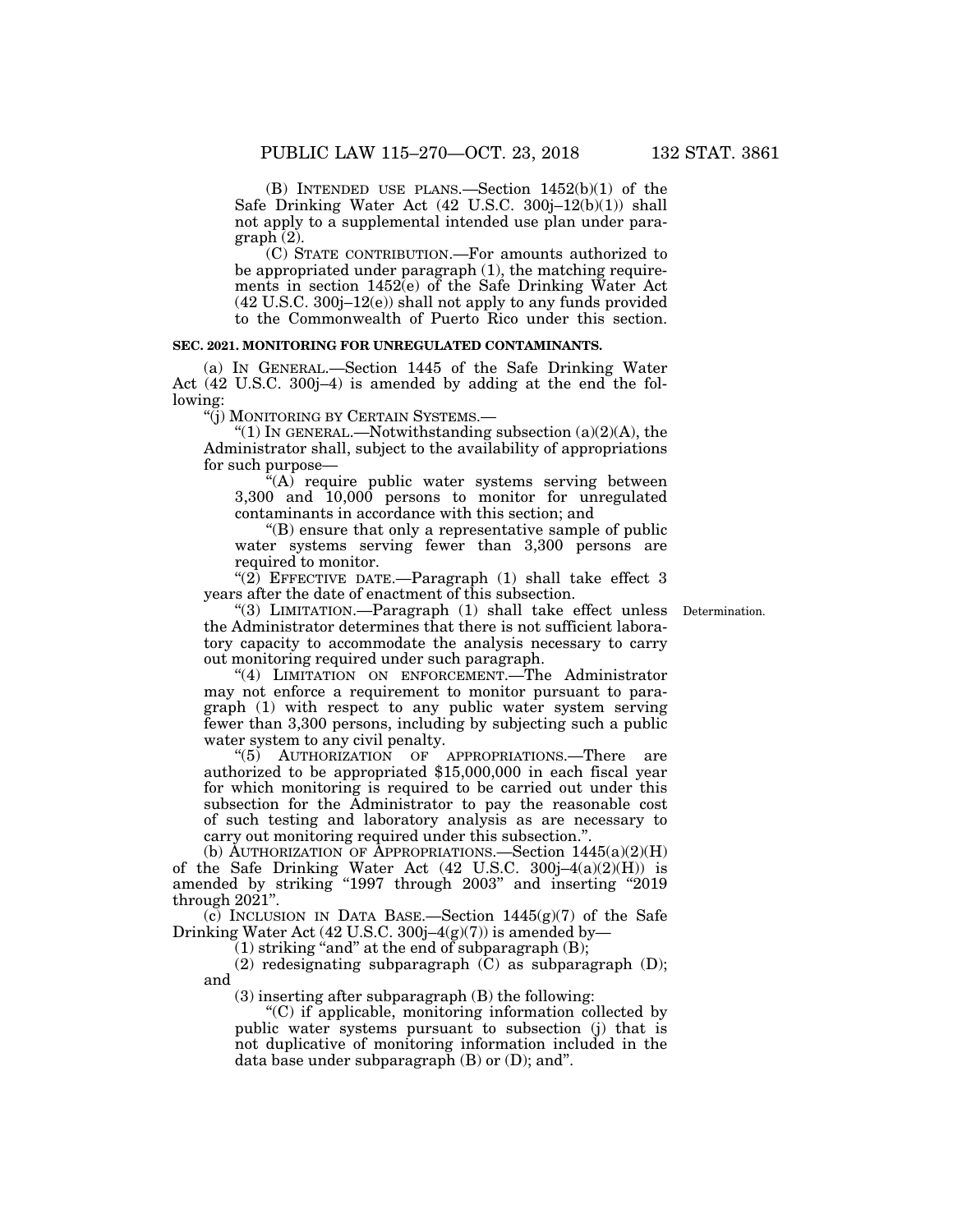# **SEC. 2022. AMERICAN IRON AND STEEL PRODUCTS.**

Section 1452(a)(4)(A) of the Safe Drinking Water Act (42 U.S.C.  $300j-12(a)(4)(A)$  is amended by striking "fiscal year  $2017$ " and inserting ''fiscal years 2019 through 2023''.

# **SEC. 2023. AUTHORIZATION FOR CAPITALIZATION GRANTS TO STATES FOR STATE DRINKING WATER TREATMENT REVOLVING LOAN FUNDS.**

Section 1452(m) of the Safe Drinking Water Act (42 U.S.C.  $300j-12(m)$  is amended—

(1) by striking the first sentence and inserting the following:

"(1) There are authorized to be appropriated to carry out the purposes of this section—

"(A)  $$1,174,000,000$  for fiscal year 2019;

''(B) \$1,300,000,000 for fiscal year 2020; and

''(C) \$1,950,000,000 for fiscal year 2021.'';

(2) by striking ''To the extent amounts authorized to be'' and inserting the following:

"(2) To the extent amounts authorized to be"; and

 $(3)$  by striking "(prior to the fiscal year 2004)".

# **TITLE III—ENERGY**

# **SEC. 3001. MODERNIZING AUTHORIZATIONS FOR NECESSARY HYDRO-POWER APPROVALS.**

(a) PRELIMINARY PERMITS.—Section 5 of the Federal Power Act (16 U.S.C. 798) is amended—

(1) in subsection (a), by striking "three" and inserting " $4$ "; and

 $(2)$  in subsection  $(b)$ —

(A) by striking ''Commission may extend the period of a preliminary permit once for not more than 2 additional years beyond the 3 years'' and inserting the following: ''Commission may—

"(1) extend the period of a preliminary permit once for not more than 4 additional years beyond the 4 years";

(B) by striking the period at the end and inserting ''; and''; and

(C) by adding at the end the following:

"(2) after the end of an extension period granted under paragraph (1), issue an additional permit to the permittee if the Commission determines that there are extraordinary circumstances that warrant the issuance of the additional permit.''.

(b) TIME LIMIT FOR CONSTRUCTION OF PROJECT WORKS.—Section 13 of the Federal Power Act (16 U.S.C. 806) is amended in the second sentence by striking ''once but not longer than two additional years'' and inserting ''for not more than 8 additional years,''.

(c) OBLIGATION FOR PAYMENT OF ANNUAL CHARGES.—Any obligation of a licensee or exemptee for the payment of annual charges under section 10(e) of the Federal Power Act (16 U.S.C. 803(e)) for a project that has not commenced construction as of the date of enactment of this Act shall commence not earlier than the latest of—

Extensions. Time periods.

16 USC 803 note.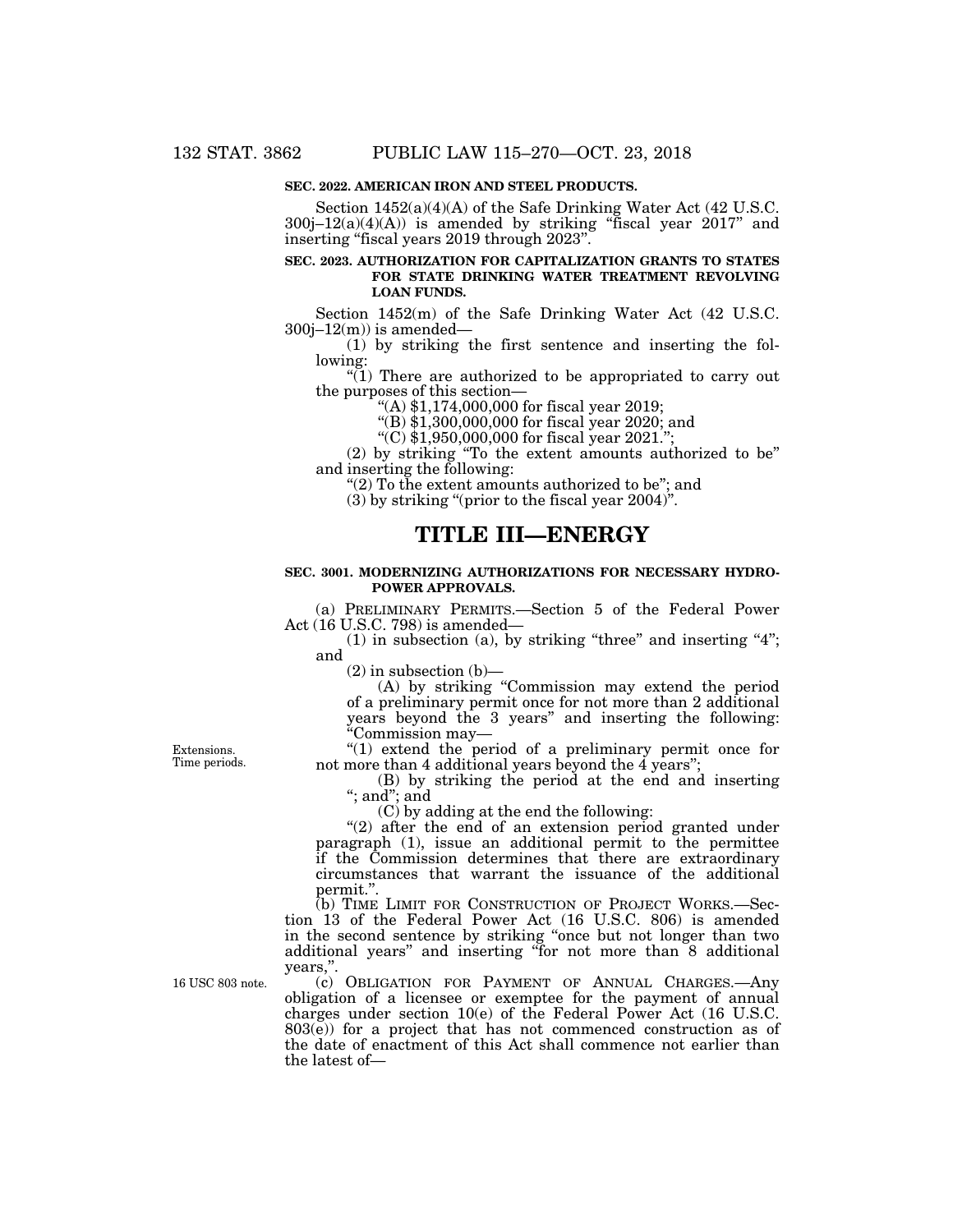(1) the date by which the licensee or exemptee is required to commence construction; or

(2) the date of any extension of the deadline under paragraph (1).

## **SEC. 3002. QUALIFYING CONDUIT HYDROPOWER FACILITIES.**

Section  $30(a)$  of the Federal Power Act  $(16 \text{ U.S.C. } 823a(a))$ is amended—

(1) in paragraph  $(2)(C)$ , by striking "45 days" and inserting ''30 days''; and

(2) in paragraph  $(3)(C)(ii)$ , by striking "5" and inserting  $"40".$ 

# **SEC. 3003. PROMOTING HYDROPOWER DEVELOPMENT AT EXISTING NONPOWERED DAMS.**

Part I of the Federal Power Act (16 U.S.C. 792 et seq.) is amended by adding at the end the following:

## **''SEC. 34. PROMOTING HYDROPOWER DEVELOPMENT AT EXISTING**  16 USC 823e. **NONPOWERED DAMS.**

''(a) EXPEDITED LICENSING PROCESS FOR NON-FEDERAL HYDRO-

POWER PROJECTS AT EXISTING NONPOWERED DAMS.— ''(1) IN GENERAL.—As provided in this section, the Commission may issue and amend licenses, as appropriate, for any facility the Commission determines is a qualifying facility.

" $(2)$  RULE.—Not later than 180 days after the date of enactment of this section, the Commission shall issue a rule establishing an expedited process for issuing and amending licenses for qualifying facilities under this section.

'(3) INTERAGENCY TASK FORCE.—

''(A) In establishing the expedited process under this section, the Commission shall convene an interagency task force, with appropriate Federal and State agencies and Indian tribes represented, to coordinate the regulatory processes associated with the authorizations required to construct and operate a qualifying facility.

''(B) The task force shall develop procedures that are Procedures. consistent with subsection  $(e)(1)(E)$  to seek to ensure that, for projects licensed pursuant to this section, the Commission and appropriate Federal and State agencies and Indian tribes shall exercise their authorities in a manner that, to the extent practicable, will not result in any material change to the storage, release, or flow operations of the associated nonpowered dam existing at the time an applicant files its license application.

''(4) LENGTH OF PROCESS.—The Commission shall seek to ensure that the expedited process under this section will result in a final decision on an application for a license by not later than 2 years after receipt of a completed application for the license.

"(b) DAM SAFETY.-

" $(1)$  ASSESSMENT.—Before issuing any license for a qualifying facility, the Commission shall assess the safety of existing non-Federal dams and other non-Federal structures related to the qualifying facility (including possible consequences associated with failure of such structures).

''(2) REQUIREMENTS.—In issuing any license for a qualifying facility at a non-Federal dam, the Commission shall ensure

Determination.

Deadline. Regulations.

Coordination.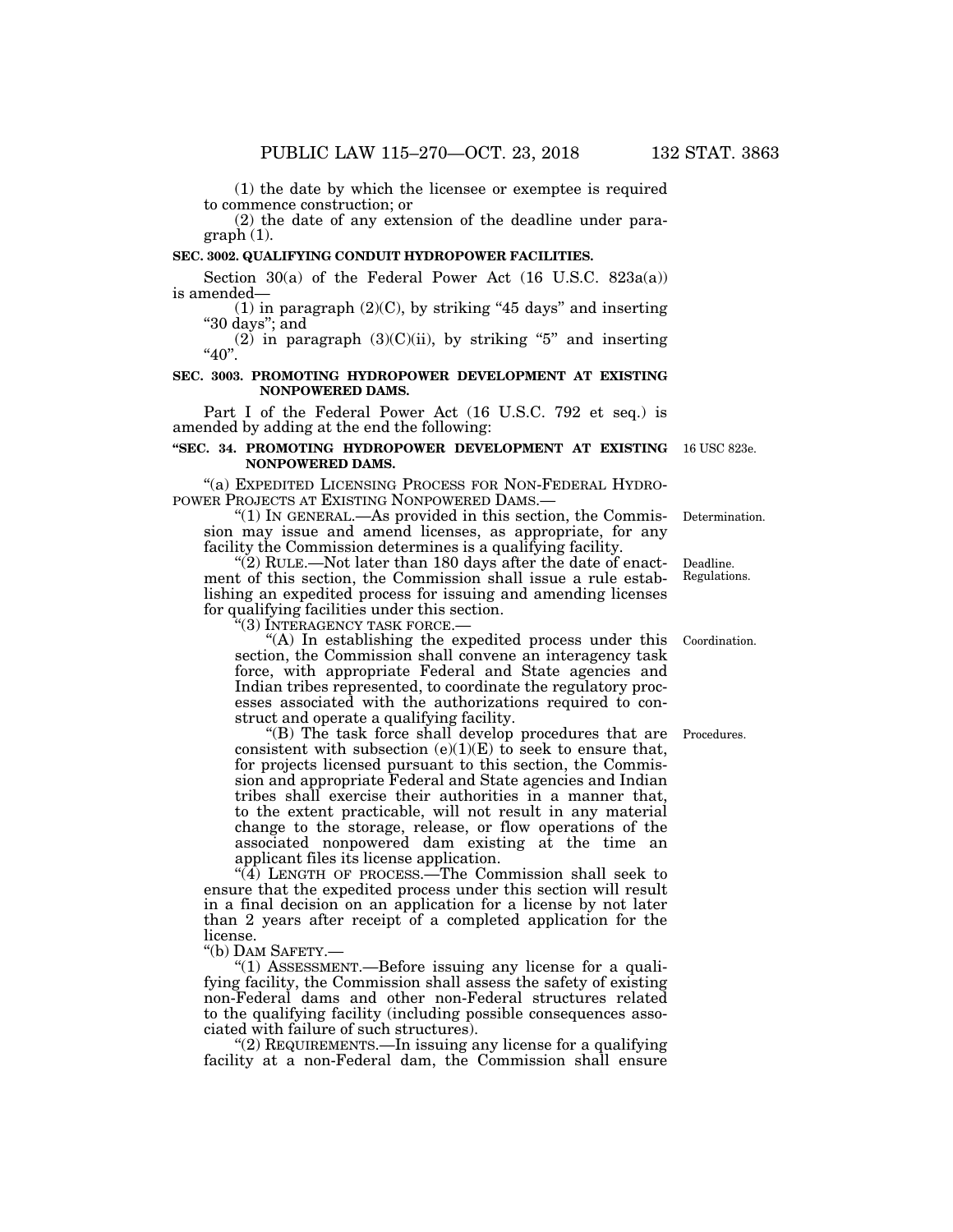that the Commission's dam safety requirements apply to such qualifying facility, and the associated qualifying nonpowered dam, over the term of such license.

''(c) INTERAGENCY COMMUNICATIONS.—Interagency cooperation in the preparation of environmental documents under the National Environmental Policy Act of 1969 (42 U.S.C. 4321 et seq.) with respect to an application for a license for a qualifying facility under this section, and interagency communications relating to licensing process coordination pursuant to this section, shall not—

 $(1)$  be considered to be ex parte communications under Commission rules; or

 $(2)$  preclude an agency from participating in a licensing proceeding under this part, providing that any agency participating as a party in a licensing proceeding under this part shall, to the extent practicable, demonstrate a separation of staff cooperating with the Commission under the National Environmental Policy Act (42 U.S.C. 4321 et seq.) and staff participating in the applicable proceeding under this part.

<sup>t</sup>(d) IDENTIFICATION OF NONPOWERED DAMS FOR HYDROPOWER DEVELOPMENT.—

"(1) IN GENERAL.—Not later than  $12$  months after the date of enactment of this section, the Commission, with the Secretary of the Army, the Secretary of the Interior, and the Secretary of Agriculture, shall jointly develop a list of existing nonpowered Federal dams that the Commission and the Secretaries agree have the greatest potential for non-Federal hydropower development.

"(2) CONSIDERATIONS.—In developing the list under paragraph (1), the Commission and the Secretaries may consider the following:

" $(A)$ "The compatibility of hydropower generation with existing purposes of the dam.

" $(B)$  The proximity of the dam to existing transmission resources.

''(C) The existence of studies to characterize environmental, cultural, and historic resources relating to the dam.

''(D) The effects of hydropower development on release or flow operations of the dam.

''(3) AVAILABILITY.—The Commission shall—

"(A) provide the list developed under paragraph  $(1)$ to—

''(i) the Committee on Energy and Commerce, the Committee on Transportation and Infrastructure, and the Committee on Natural Resources, of the House of Representatives; and

''(ii) the Committee on Environment and Public Works, and the Committee on Energy and Natural Resources, of the Senate; and

''(B) make such list available to the public.

''(e) DEFINITIONS.—For purposes of this section:

''(1) QUALIFYING CRITERIA.—The term 'qualifying criteria' means, with respect to a facility—

''(A) as of the date of enactment of this section, the facility is not licensed under, or exempted from the license requirements contained in, this part;

''(B) the facility will be associated with a qualifying nonpowered dam;

Deadline. Lists.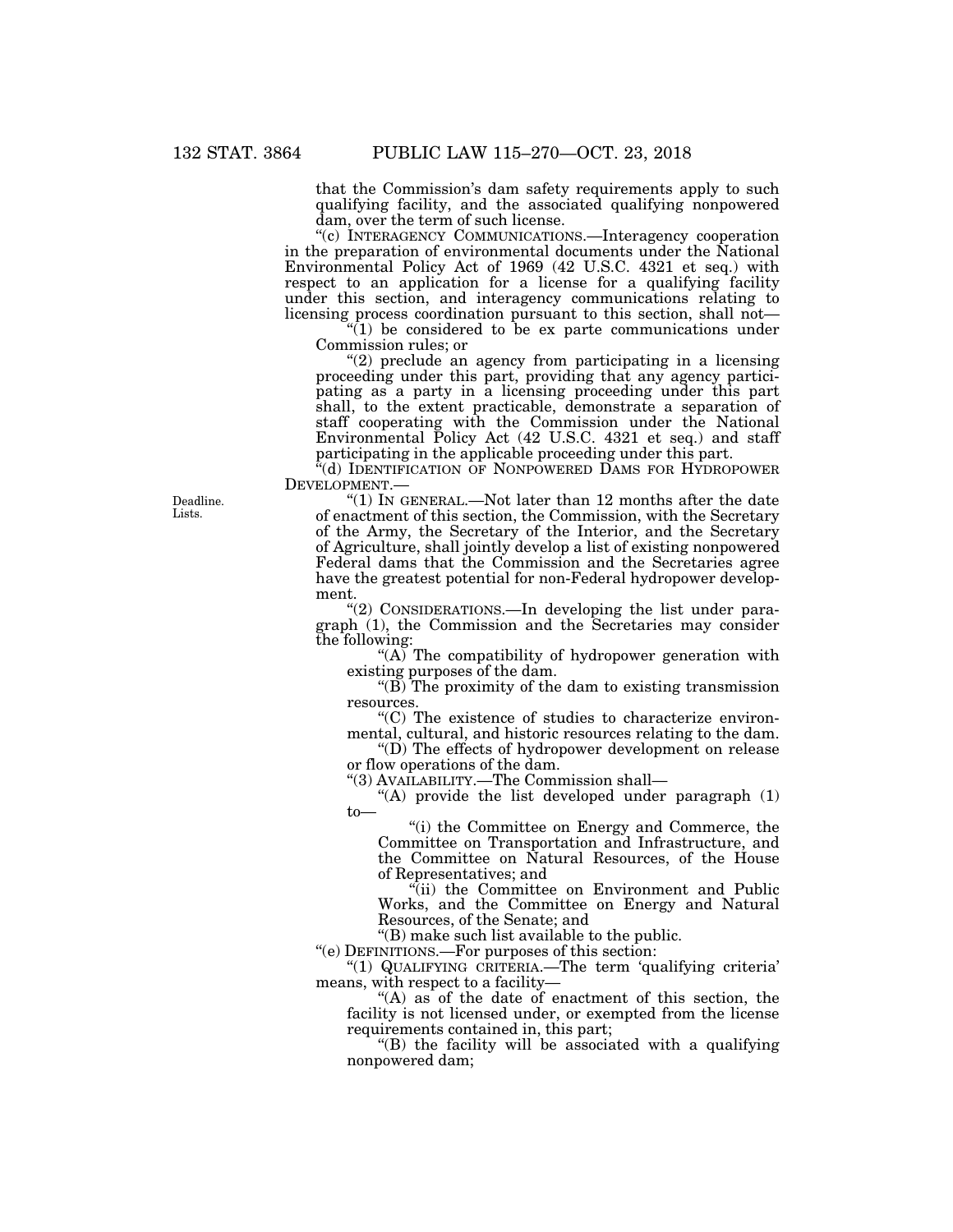''(C) the facility will be constructed, operated, and maintained for the generation of electric power;

''(D) the facility will use for such generation any withdrawals, diversions, releases, or flows from the associated qualifying nonpowered dam, including its associated impoundment or other infrastructure; and

 $E(E)$  the operation of the facility will not result in any material change to the storage, release, or flow operations of the associated qualifying nonpowered dam.

''(2) QUALIFYING FACILITY.—The term 'qualifying facility' means a facility that is determined under this section to meet the qualifying criteria.

''(3) QUALIFYING NONPOWERED DAM.—The term 'qualifying nonpowered dam' means any dam, dike, embankment, or other barrier—

''(A) the construction of which was completed on or before the date of enactment of this section;

''(B) that is or was operated for the control, release, or distribution of water for agricultural, municipal, navigational, industrial, commercial, environmental, recreational, aesthetic, drinking water, or flood control purposes; and

''(C) that, as of the date of enactment of this section, is not generating electricity with hydropower generating works that are licensed under, or exempted from the license requirements contained in, this part.

''(f) SAVINGS CLAUSE.—Nothing in this section affects—

''(1) any authority of the Commission to license a facility at a nonpowered dam under this part; and

 $''(2)$  any authority of the Commission to issue an exemption to a small hydroelectric power project under the Public Utility Regulatory Policies Act of 1978.''.

#### **SEC. 3004. CLOSED-LOOP PUMPED STORAGE PROJECTS.**

Part I of the Federal Power Act (16 U.S.C. 792 et seq.), as amended, is further amended by adding at the end the following:

# **''SEC. 35. CLOSED-LOOP PUMPED STORAGE PROJECTS.**

''(a) EXPEDITED LICENSING PROCESS FOR CLOSED-LOOP PUMPED STORAGE PROJECTS.—

''(1) IN GENERAL.—As provided in this section, the Commission may issue and amend licenses, as appropriate, for closedloop pumped storage projects.

 $C(2)$  RULE.—Not later than 180 days after the date of enact- Deadline. ment of this section, the Commission shall issue a rule establishing an expedited process for issuing and amending licenses for closed-loop pumped storage projects under this section.

"(3) INTERAGENCY TASK FORCE.—In establishing the expedited process under this section, the Commission shall convene an interagency task force, with appropriate Federal and State agencies and Indian tribes represented, to coordinate the regulatory processes associated with the authorizations required to construct and operate closed-loop pumped storage projects.

''(4) LENGTH OF PROCESS.—The Commission shall seek to ensure that the expedited process under this section will result in final decision on an application for a license by not later than 2 years after receipt of a completed application for such license.

16 USC 823f.

Coordination.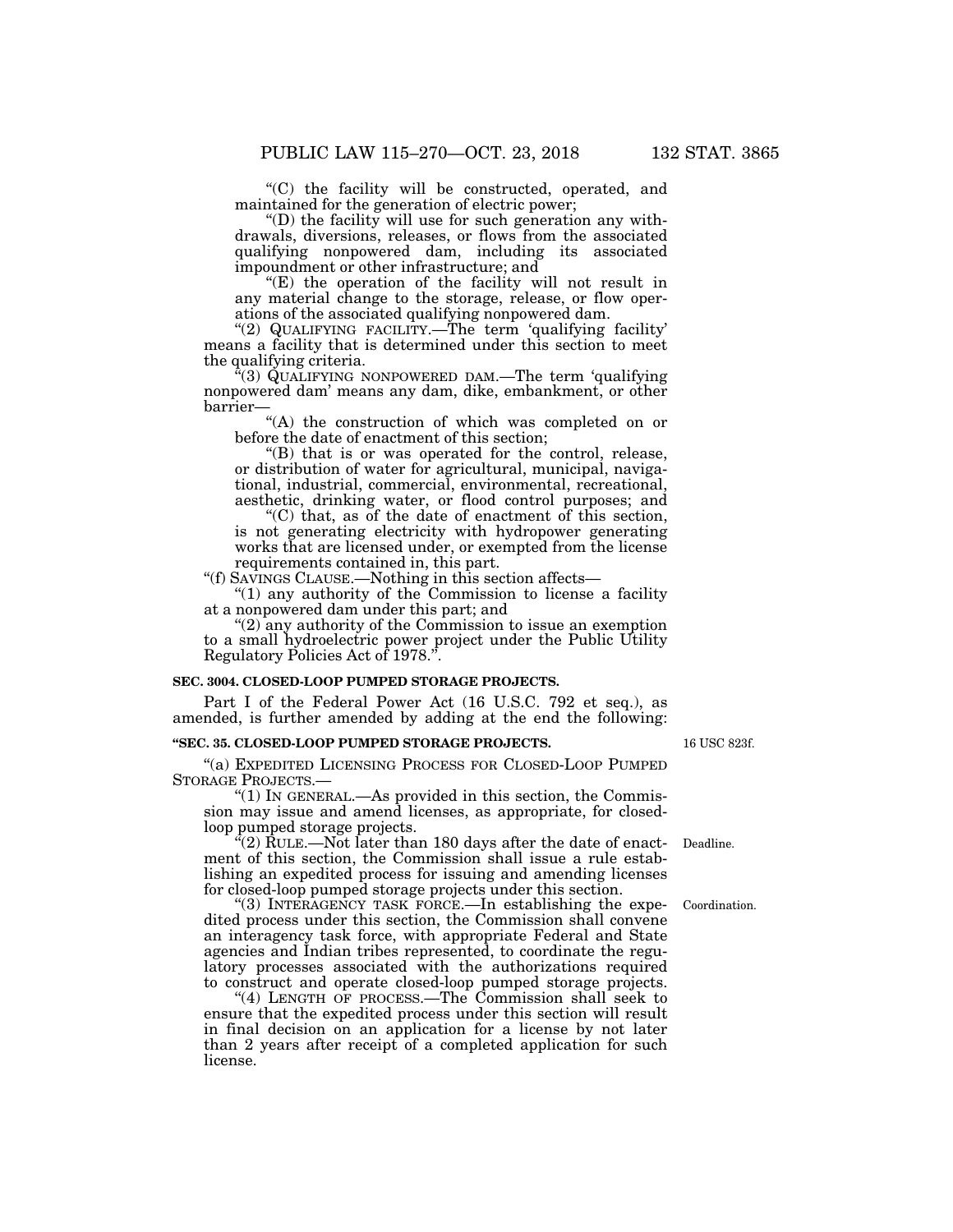Assessment.

''(b) DAM SAFETY.—Before issuing any license for a closedloop pumped storage project, the Commission shall assess the safety of existing dams and other structures related to the project (including possible consequences associated with failure of such structures).

''(c) EXCEPTIONS FROM OTHER REQUIREMENTS.—

''(1) IN GENERAL.—In issuing or amending a license for a closed-loop pumped storage project pursuant to the expedited process established under this section, the Commission may grant an exception from any other requirement of this part with respect to any part of the closed-loop pumped storage project (not including any dam or other impoundment).

''(2) CONSULTATION.—In granting an exception under paragraph (1), the Commission shall consult with the United States Fish and Wildlife Service, the National Marine Fisheries Service, and the State agency exercising administration over the fish and wildlife resources of the State in which the closedloop pumped storage project is or will be located, in the manner provided by the Fish and Wildlife Coordination Act (16 U.S.C. 661 et seq.).

"(3) TERMS AND CONDITIONS.—In granting an exception under paragraph (1), the Commission shall include in any such exception—

''(A) such terms and conditions as the United States Fish and Wildlife Service, the National Marine Fisheries Service, and the State agency described in paragraph (2) each determine are appropriate to prevent loss of, or damage to, fish and wildlife resources and to otherwise carry out the purposes of the Fish and Wildlife Coordination Act; and

''(B) such terms and conditions as the Commission deems appropriate to ensure that such closed-loop pumped storage project continues to comply with the provisions of this section and terms and conditions included in any such exception.

"(4) FEES.—The Commission, in addition to the requirements of section 10(e), shall establish fees which shall be paid by an applicant for a license for a closed-loop pumped storage project that is required to meet terms and conditions set by fish and wildlife agencies under paragraph (3). Such fees shall be adequate to reimburse the fish and wildlife agencies referred to in paragraph (3) for any reasonable costs incurred in connection with any studies or other reviews carried out by such agencies for purposes of compliance with this section. The fees shall, subject to annual appropriations Acts, be transferred to such agencies by the Commission for use solely for purposes of carrying out such studies and shall remain available until expended.

''(d) TRANSFERS.—Notwithstanding section 5, and regardless of whether the holder of a preliminary permit for a closed-loop pumped storage project claimed municipal preference under section 7(a) when obtaining the permit, on request by a municipality, the Commission may, to facilitate development of a closed-loop pumped storage project—

''(1) add entities as joint permittees following issuance of a preliminary permit; and

Reimbursement.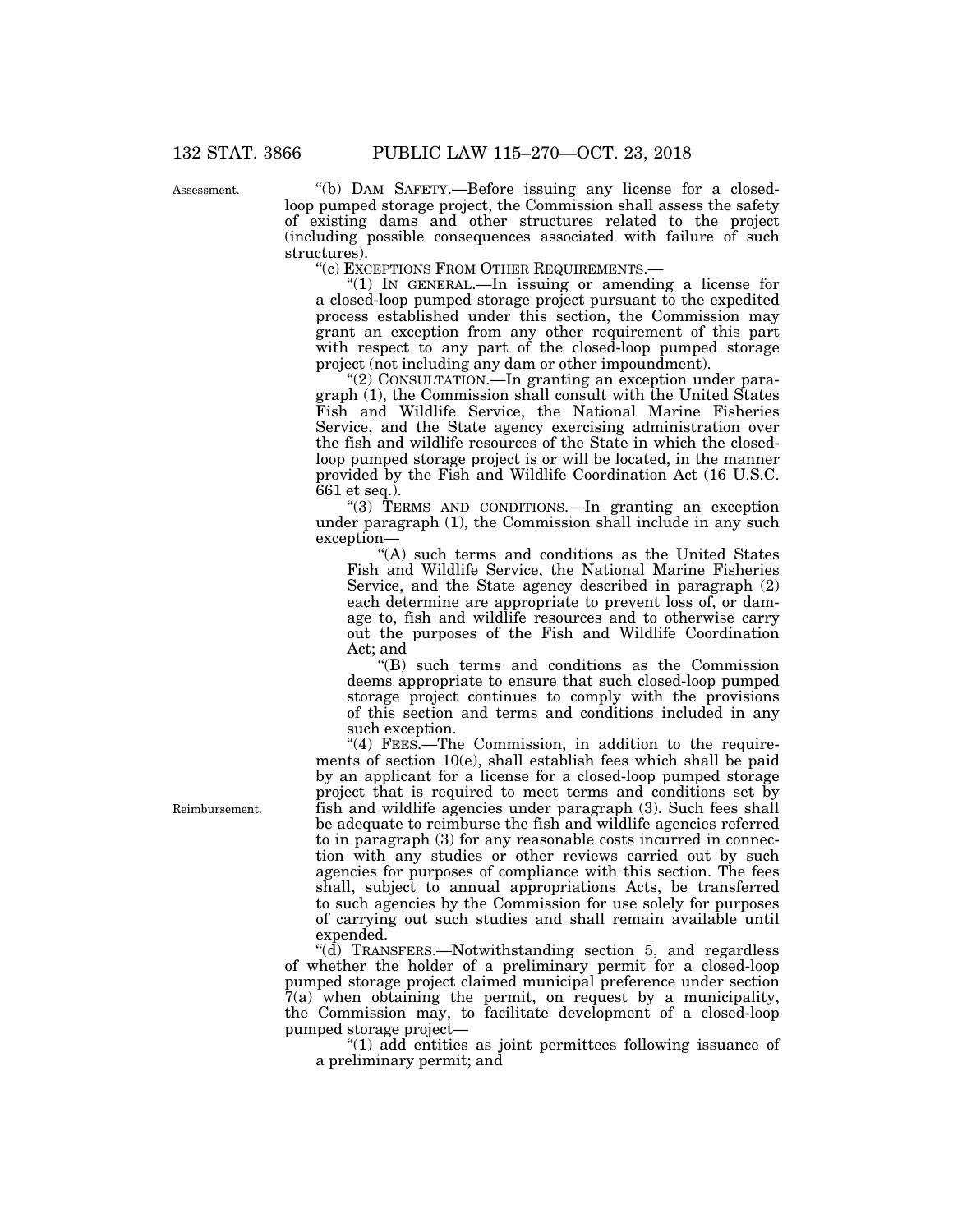"(2) transfer a license in part to one or more nonmunicipal entities as co-licensees with a municipality, if the municipality retains majority ownership of the project for which the license was issued.

''(e) INTERAGENCY COMMUNICATIONS.—Interagency cooperation in the preparation of environmental documents under the National Environmental Policy Act of 1969 (42 U.S.C. 4321 et seq.) with respect to an application for a license for a closed-loop pumped storage project submitted pursuant to this section, and interagency communications relating to licensing process coordination pursuant to this section, shall not—

''(1) be considered to be ex parte communications under Commission rules; or

 $''(2)$  preclude an agency from participating in a licensing proceeding under this part, providing that any agency participating as a party in a licensing proceeding under this part shall, to the extent practicable, demonstrate a separation of staff cooperating with the Commission under the National Environmental Policy Act (42 U.S.C. 4321 et seq.) and staff participating in the applicable proceeding under this part.

"(f) DEVELOPING ABANDONED MINES FOR PUMPED STORAGE.— ''(1) WORKSHOP.—Not later than 6 months after the date of enactment of this section, the Commission shall hold a workshop to explore potential opportunities for development of closed-loop pumped storage projects at abandoned mine sites.

"(2) GUIDANCE.—Not later than 1 year after the date of enactment of this section, the Commission shall issue guidance to assist applicants for licenses or preliminary permits for closed-loop pumped storage projects at abandoned mine sites. ''(g) QUALIFYING CRITERIA FOR CLOSED-LOOP PUMPED STORAGE PROJECTS.—

''(1) IN GENERAL.—The Commission shall establish criteria that a pumped storage project shall meet in order to qualify as a closed-loop pumped storage project eligible for the expedited process established under this section.

" $(2)$  INCLUSIONS.—In establishing the criteria under paragraph (1), the Commission shall include criteria requiring that the pumped storage project—

''(A) cause little to no change to existing surface and ground water flows and uses; and

''(B) is unlikely to adversely affect species listed as a threatened species or endangered species under the Endangered Species Act of 1973.

''(h) SAVINGS CLAUSE.—Nothing in this section affects any authority of the Commission to license a closed-loop pumped storage project under this part.''.

## **SEC. 3005. CONSIDERATIONS FOR RELICENSING TERMS.**

Part I of the Federal Power Act (16 U.S.C. 792 et seq.), as amended, is further amended by adding at the end the following:

# **''SEC. 36. CONSIDERATIONS FOR RELICENSING TERMS.**

"(a) IN GENERAL.—In determining the term of a new license issued when an existing license under this part expires, the Commission shall take into consideration, among other things—

 $''(1)$  project-related investments by the licensee under the new license; and

Determination. 16 USC 823g.

Deadlines.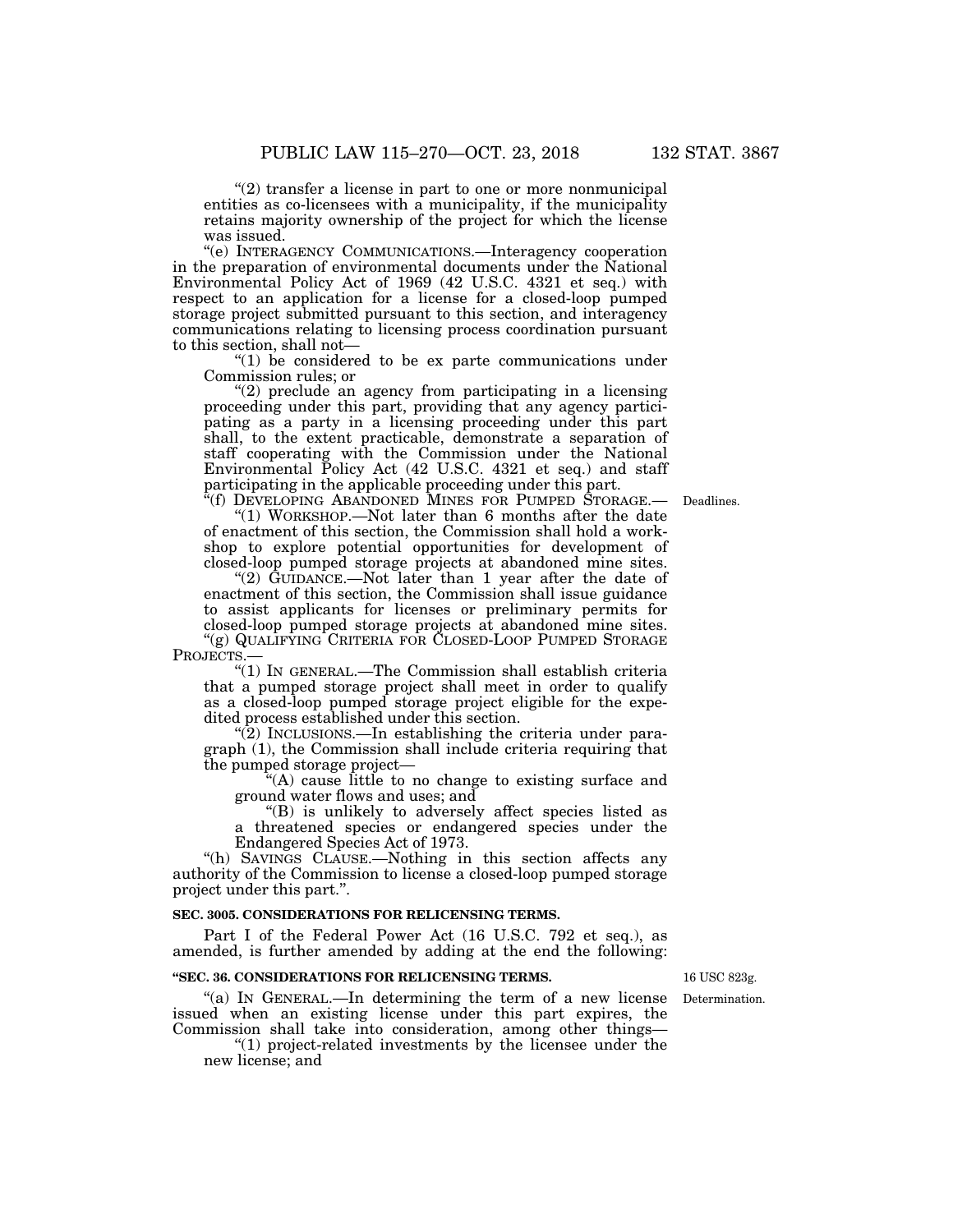"(2) project-related investments by the licensee over the term of the existing license.

''(b) EQUAL WEIGHT.—The determination of the Commission under subsection (a) shall give equal weight to—

"(1) investments by the licensee to implement the new license under this part, including investments relating to redevelopment, new construction, new capacity, efficiency, modernization, rehabilitation or replacement of major equipment, safety improvements, or environmental, recreation, or other protection, mitigation, or enhancement measures required or authorized by the new license; and

"(2) investments by the licensee over the term of the existing license (including any terms under annual licenses) that—

''(A) resulted in redevelopment, new construction, new capacity, efficiency, modernization, rehabilitation or replacement of major equipment, safety improvements, or environmental, recreation, or other protection, mitigation, or enhancement measures conducted over the term of the existing license; and

''(B) were not expressly considered by the Commission as contributing to the length of the existing license term in any order establishing or extending the existing license term.

''(c) COMMISSION DETERMINATION.—At the request of the licensee, the Commission shall make a determination as to whether any planned, ongoing, or completed investment meets the criteria under subsection  $(b)(2)$ . Any determination under this subsection shall be issued within 60 days following receipt of the licensee's request. When issuing its determination under this subsection, the Commission shall not assess the incremental number of years that the investment may add to the new license term. All such assessment shall occur only as provided in subsection (a).".

## **SEC. 3006. FAIR RATEPAYER ACCOUNTABILITY, TRANSPARENCY, AND EFFICIENCY STANDARDS.**

Section 205 of the Federal Power Act (16 U.S.C. 824d) is amended by adding at the end the following:

''(g) INACTION OF COMMISSIONERS.—

''(1) IN GENERAL.—With respect to a change described in subsection (d), if the Commission permits the 60-day period established therein to expire without issuing an order accepting or denying the change because the Commissioners are divided two against two as to the lawfulness of the change, as a result of vacancy, incapacity, or recusal on the Commission, or if the Commission lacks a quorum—

''(A) the failure to issue an order accepting or denying the change by the Commission shall be considered to be an order issued by the Commission accepting the change for purposes of section 313(a); and

''(B) each Commissioner shall add to the record of the Commission a written statement explaining the views of the Commissioner with respect to the change.

"(2) APPEAL.—If, pursuant to this subsection, a person seeks a rehearing under section 313(a), and the Commission fails to act on the merits of the rehearing request by the date that is 30 days after the date of the rehearing request

Deadline.

Deadline.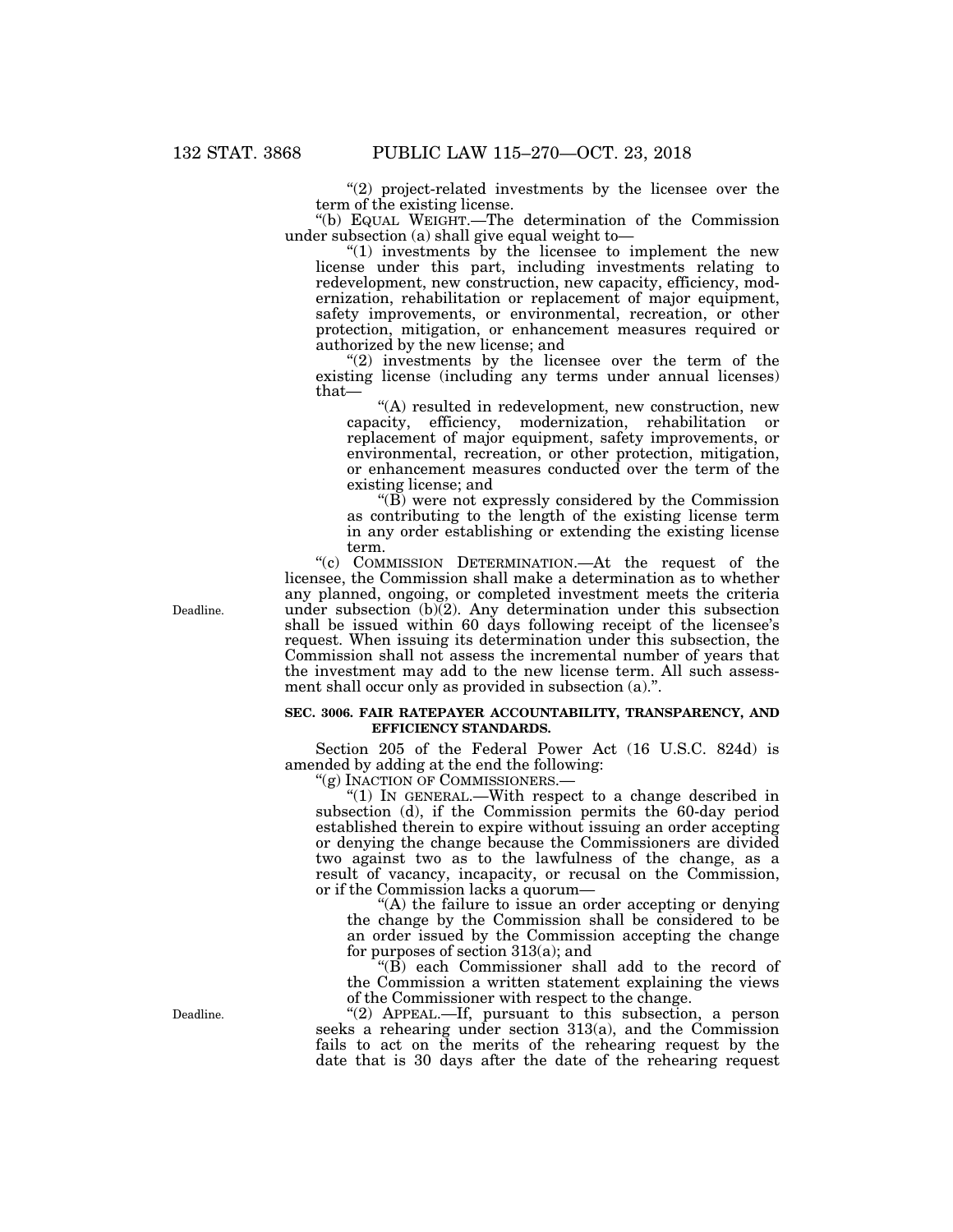because the Commissioners are divided two against two, as a result of vacancy, incapacity, or recusal on the Commission, or if the Commission lacks a quorum, such person may appeal under section 313(b).''.

## **SEC. 3007. J. BENNETT JOHNSTON WATERWAY HYDROPOWER EXTEN-SION.**

(a) IN GENERAL.—Notwithstanding the time period specified in section 13 of the Federal Power Act (16 U.S.C. 806) that would otherwise apply to Federal Energy Regulatory Commission project numbers 12756, 12757, and 12758, the Commission may, at the request of the licensee for the applicable project, and after reasonable notice, in accordance with the good faith, due diligence, and public interest requirements of that section and the Commission's procedures under that section, extend the time period during which such licensee is required to commence the construction of its applicable project for up to 3 consecutive 2-year periods from the date of the expiration of the extension originally issued by the Commission under that section for such project.

(b) OBLIGATION FOR PAYMENT OF ANNUAL CHARGES.—Any obligation of a licensee for a project described in subsection (a) for the payment of annual charges under section 10(e) of the Federal Power Act (16 U.S.C. 803(e)) shall commence when the construction

of the project commences.<br>
(c) REINSTATEMENT OF LICENSE; EFFECTIVE DATE FOR EXTEN-

SION.— (1) REINSTATEMENT.—If the time period required for commencement of construction of a project described in subsection (a) has expired prior to the date of the enactment of this Act, the Commission may reinstate the license for such project, effective as of the date of the expiration of the license.

(2) EFFECTIVE DATE FOR EXTENSION.—If the Commission reinstates a license under paragraph (1) for a project, the first extension authorized under subsection (a) with respect to such project shall take effect on the effective date of such reinstatement under paragraph (1).

## **SEC. 3008. STAY AND REINSTATEMENT OF FERC LICENSE NO. 11393 FOR THE MAHONEY LAKE HYDROELECTRIC PROJECT.**

(a) DEFINITIONS.—In this section:

(1) COMMISSION.—The term ''Commission'' means the Federal Energy Regulatory Commission.

(2) LICENSE.—The term ''license'' means the license for the Commission project numbered 11393.

(3) LICENSEE.—The term ''licensee'' means the holder of the license.

(b) STAY OF LICENSE.—On the request of the licensee, the Commission shall issue an order continuing the stay of the license.

(c) LIFTING OF STAY.—On the request of the licensee, but not Deadline. later than 10 years after the date of enactment of this Act, the Commission shall—

(1) issue an order lifting the stay of the license under subsection (b); and

(2) make the effective date of the license the date on which the stay is lifted under paragraph (1).

(d) EXTENSION OF LICENSE.—

(1) IN GENERAL.—Notwithstanding the time period specified Notice. in section 13 of the Federal Power Act (16 U.S.C. 806) that

Time periods.

Notice. Time periods.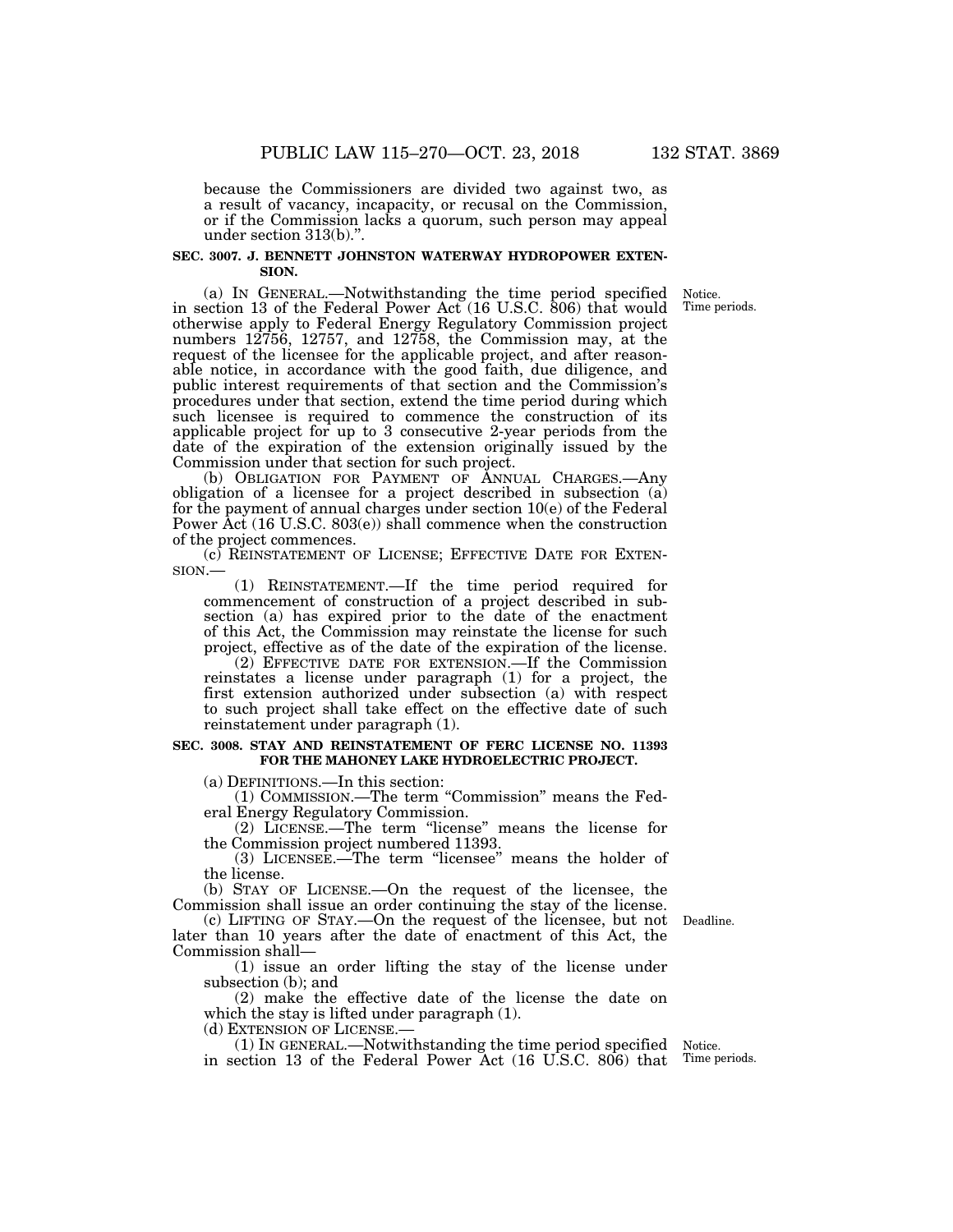would otherwise apply to the Commission project numbered 11393, the Commission may, at the request of the licensee, and after reasonable notice, in accordance with the good faith, due diligence, and public interest requirements of, and the procedures of the Commission under, that section, extend the time period during which the licensee is required to commence the construction of the project for not more than 3 consecutive 2-year periods from the date of the expiration of the extension originally issued by the Commission.<br>(2) REINSTATEMENT OF EXPIRED LICENSE.

 $(A)$  In GENERAL.—If the period required for the commencement of construction of the project described in paragraph (1) has expired prior to the date of enactment of this Act, the Commission may reinstate the license effective as of the date of the expiration of the license.

(B) EXTENSION.—If the Commission reinstates the license under subparagraph (A), the first extension authorized under paragraph  $(i)$  shall take effect on the date of that expiration.

(e) EFFECT.—Nothing in this Act prioritizes, or creates any advantage or disadvantage to, Commission project numbered 11393 under Federal law, including the Federal Power Act (16 U.S.C. 791a et seq.) or the Public Utility Regulatory Policies Act of 1978 (16 U.S.C. 2601 et seq.), as compared to—

(1) any electric generating facility in existence on the date of enactment of this Act; or

(2) any electric generating facility that may be examined, proposed, or developed during the period of any stay or extension of the license under this Act.

## **SEC. 3009. STRATEGIC PETROLEUM RESERVE DRAWDOWN.**

(a) DRAWDOWN AND SALE.—

(1) IN GENERAL.—Notwithstanding section 161 of the Energy Policy and Conservation Act (42 U.S.C. 6241), except as provided in subsection (b), the Secretary of Energy shall draw down and sell 5,000,000 barrels of crude oil from the Strategic Petroleum Reserve during fiscal year 2028.

(2) DEPOSIT OF AMOUNTS RECEIVED FROM SALE.—Amounts received from a sale under paragraph (1) shall be deposited in the general fund of the Treasury during the fiscal year in which the sale occurs.

(b) EMERGENCY PROTECTION.—The Secretary of Energy may not draw down and sell crude oil under this section in quantities that would limit the authority to sell petroleum products under subsection (h) of section 161 of the Energy Policy and Conservation Act (42 U.S.C. 6241) in the full quantity authorized by that subsection.

# **TITLE IV—OTHER MATTERS**

# **Subtitle A—Clean Water**

# **SEC. 4101. STORMWATER INFRASTRUCTURE FUNDING TASK FORCE.**

Deadline. Study. Recommendations.

(a) IN GENERAL.—Not later than 180 days after the date of enactment of this Act, the Administrator of the Environmental Protection Agency shall establish a stormwater infrastructure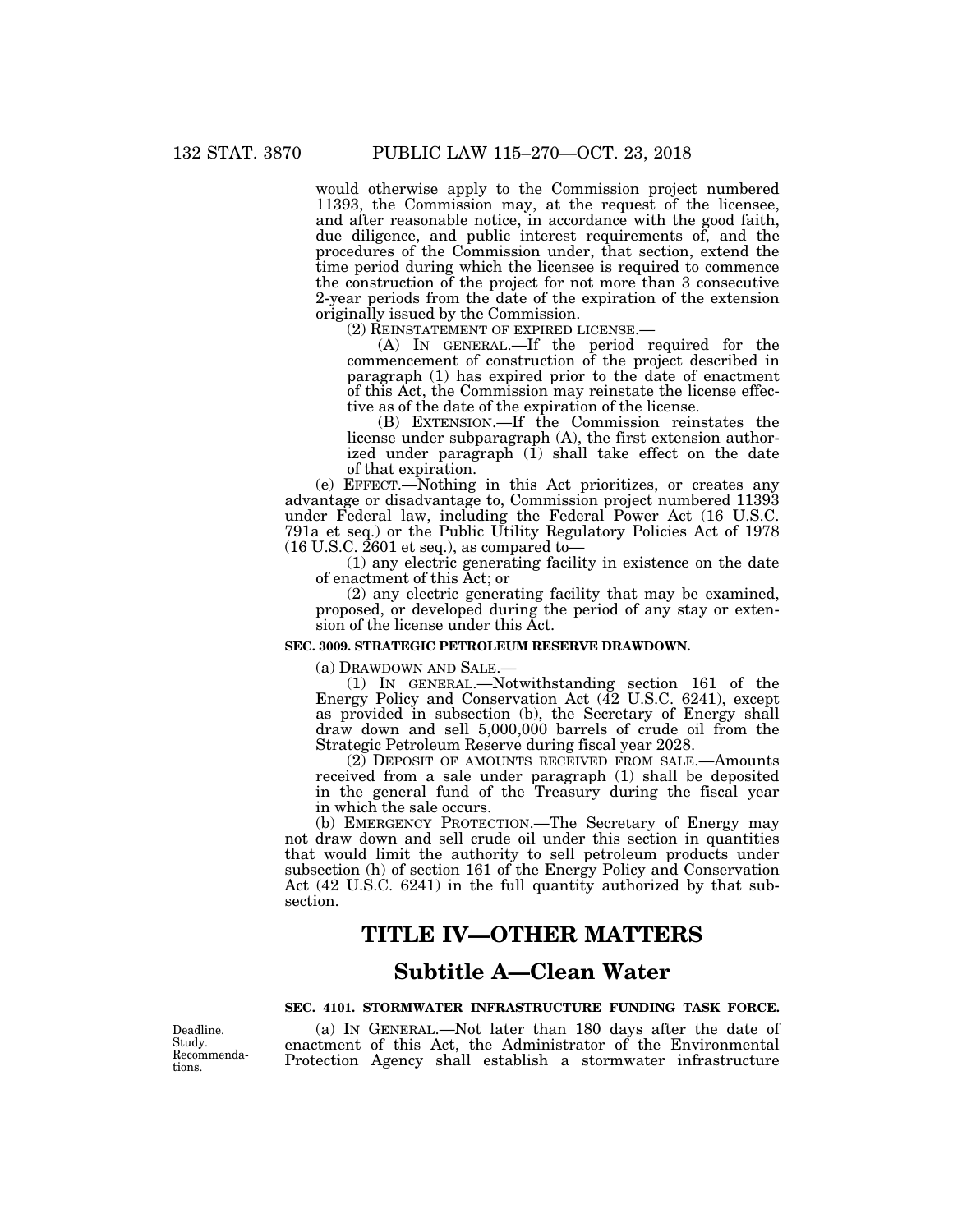funding task force composed of representatives of Federal, State, and local governments and private (including nonprofit) entities to conduct a study on, and develop recommendations to improve, the availability of public and private sources of funding for the construction, rehabilitation, and operation and maintenance of stormwater infrastructure to meet the requirements of the Federal Water Pollution Control Act (33 U.S.C. 1251 et seq.).

(b) CONSIDERATIONS.—In carrying out subsection (a), the task force shall—

(1) identify existing Federal, State, and local public sources and private sources of funding for stormwater infrastructure; and

(2) consider—

(A) how funding for stormwater infrastructure from such sources has been made available, and utilized, in each State to address stormwater infrastructure needs identified pursuant to section 516(b)(1) of the Federal Water Pollution Control Act (33 U.S.C. 1375(b)(1));

(B) how the source of funding affects the affordability of the infrastructure (as determined based on the considerations used to assess the financial capability of municipalities under the integrated planning guidelines described in the Integrated Municipal Stormwater and Wastewater Planning Approach Framework, issued by the Environmental Protection Agency on June 5, 2012, and dated May, 2012), including consideration of the costs associated with financing the infrastructure; and

(C) whether such sources of funding are sufficient to support capital expenditures and long-term operation and maintenance costs necessary to meet the stormwater infrastructure needs of municipalities.

(c) REPORT.—Not later than 18 months after the date of enactment of this Act, the Administrator shall submit to Congress a report that describes the results of the study conducted, and the recommendations developed, under subsection (a).

(d) STATE DEFINED.—In this section, the term ''State'' has the meaning given that term in section 502 of the Federal Water Pollution Control Act (33 U.S.C. 1362).

# **SEC. 4102. WASTEWATER TECHNOLOGY CLEARINGHOUSE.**

33 USC 1314a.

(a) IN GENERAL.—

(1) IN GENERAL.—The Administrator of the Environmental Protection Agency shall—

(A) for each of the programs described in paragraph (2), update the information for those programs to include information on cost-effective and alternative wastewater recycling and treatment technologies, including onsite and decentralized systems; and

(B) disseminate to units of local government and nonprofit organizations seeking Federal funds for wastewater technology information on the cost effectiveness of alternative wastewater treatment and recycling technologies, including onsite and decentralized systems.

(2) PROGRAMS DESCRIBED.—The programs referred to in paragraph  $(1)(A)$  are programs that provide technical assistance for wastewater management, including—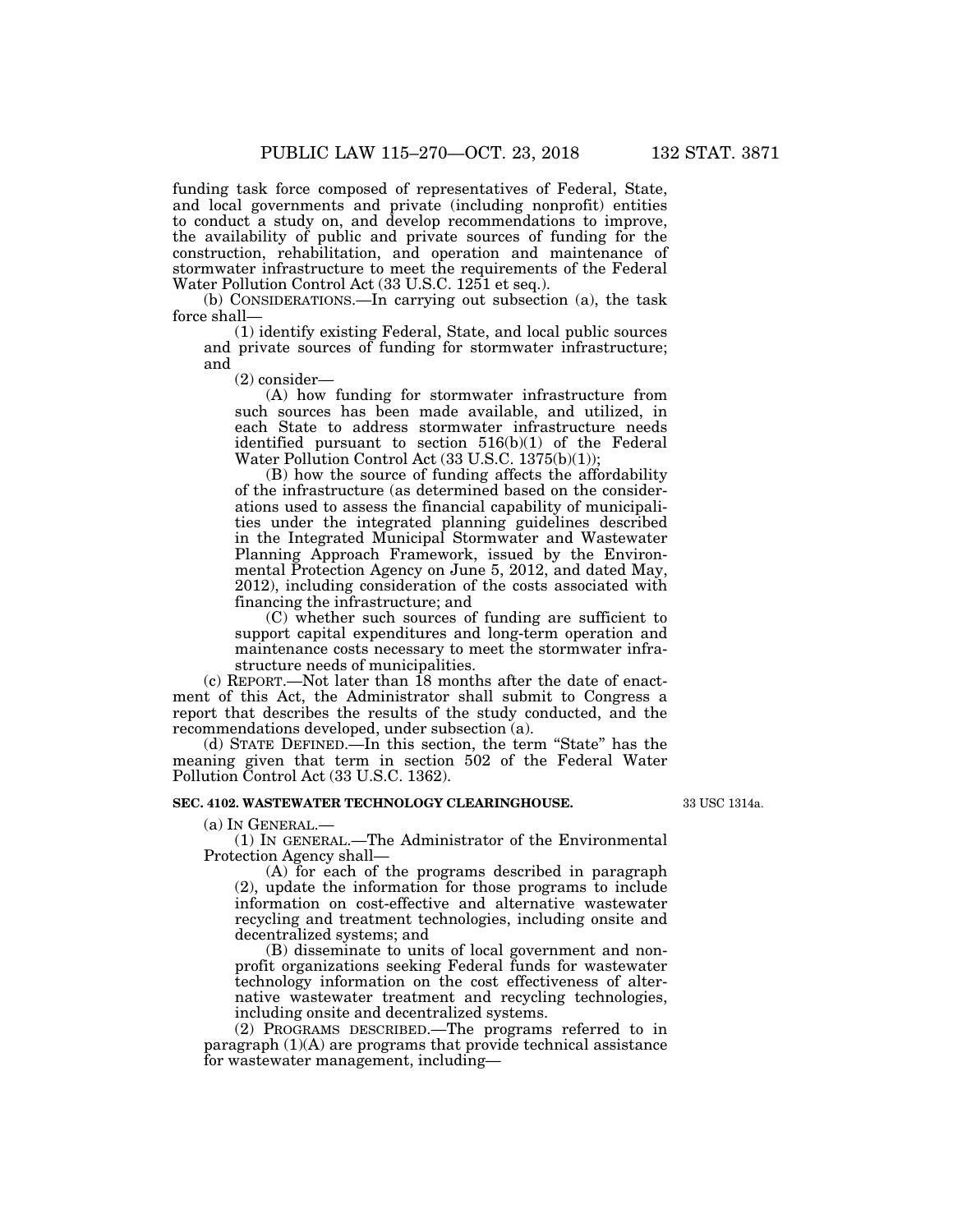(A) programs for nonpoint source management under section 319 of the Federal Water Pollution Control Act (33 U.S.C. 1329); and

(B) the permit program for the disposal of sewer sludge under section 405 of the Federal Water Pollution Control Act (33 U.S.C. 1345).

(b) REPORT TO CONGRESS.—Not later than 1 year after the date of enactment of this Act, and not less frequently than every 3 years thereafter, the Administrator of the Environmental Protection Agency shall submit to Congress a report that describes—

(1) the type and amount of information provided under subsection (a) to units of local government and nonprofit organizations regarding alternative wastewater treatment and recycling technologies;

(2) the States and regions that have made greatest use of alternative wastewater treatment and recycling technologies; and

(3) the actions taken by the Administrator to assist States in the deployment of alternative wastewater treatment and recycling technologies, including onsite and decentralized systems.

# **SEC. 4103. TECHNICAL ASSISTANCE FOR TREATMENT WORKS.**

(a) TECHNICAL ASSISTANCE.—Section 104 of the Federal Water Pollution Control Act (33 U.S.C. 1254) is amended—

 $(1)$  in subsection  $(b)$ —

(A) by striking "and" at the end of paragraph  $(6)$ ;

(B) by striking the period at the end of paragraph (7) and inserting ''; and''; and

(C) by adding at the end the following:

''(8) make grants to nonprofit organizations—

"(A) to provide technical assistance to rural, small, and tribal municipalities for the purpose of assisting, in consultation with the State in which the assistance is provided, such municipalities and tribal governments in the planning, developing, and acquisition of financing for eligible projects and activities described in section 603(c);

" $(B)$  to provide technical assistance and training for rural, small, and tribal publicly owned treatment works and decentralized wastewater treatment systems to enable such treatment works and systems to protect water quality and achieve and maintain compliance with the requirements of this Act; and

''(C) to disseminate information to rural, small, and tribal municipalities and municipalities that meet the affordability criteria established under section 603(i)(2) by the State in which the municipality is located with respect to planning, design, construction, and operation of publicly owned treatment works and decentralized wastewater treatment systems.''; and

(2) by adding at the end the following:

''(w) NONPROFIT ORGANIZATION.—For purposes of subsection (b)(8), the term 'nonprofit organization' means a nonprofit organization that the Administrator determines, after consultation with the States regarding what small publicly owned treatments works in the State find to be most beneficial and effective, is qualified

Consultation.

Definition.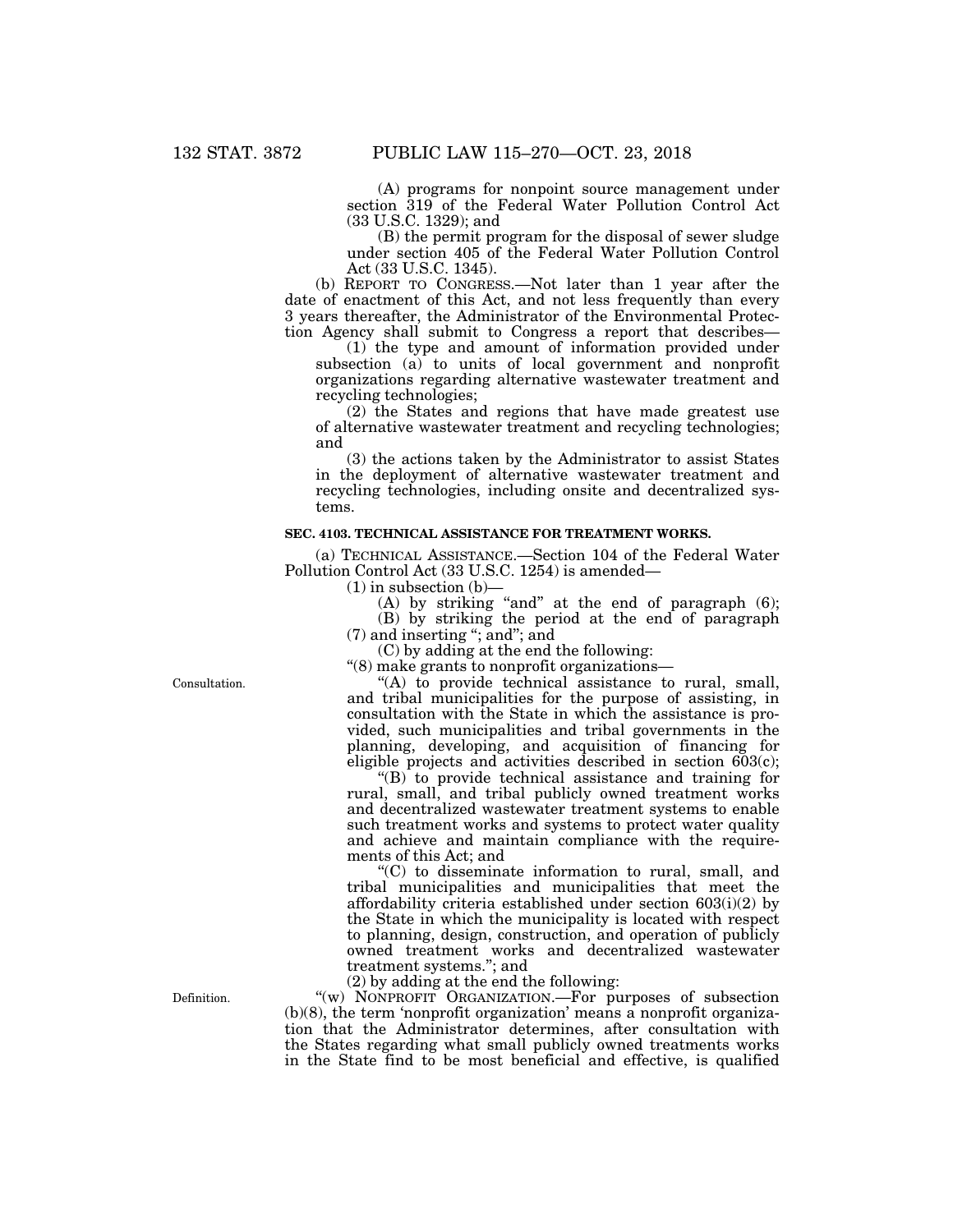and experienced in providing on-site training and technical assistance to small publicly owned treatment works.''.

(b) AUTHORIZATION OF APPROPRIATIONS.—Section 104(u) of the Federal Water Pollution Control Act (33 U.S.C. 1254(u)) is amended—

(1) by striking "and (6)" and inserting "(6)"; and (2) by inserting before the period at the end the following: "; and  $(7)$  not to exceed \$25,000,000 for each of fiscal years 2019 through 2023 for carrying out subsections  $(b)(3)$ ,  $(b)(8)$ , and  $(g)$ ".

### **SEC. 4104. AMENDMENTS TO LONG ISLAND SOUND PROGRAMS.**

(a) LONG ISLAND SOUND RESTORATION PROGRAM.—Section 119 of the Federal Water Pollution Control Act (33 U.S.C. 1269) is amended—

 $(1)$  in subsection  $(c)$ —

(A) in the matter preceding paragraph (1), by striking ''Management Conference of the Long Island Sound Study'' and inserting "conference study";

(B) in paragraph (2)—

 $(i)$  in each of subparagraphs  $(A)$  through  $(G)$ , by striking the commas at the end of the subparagraphs and inserting semicolons;

(ii) in subparagraph  $(H)$ , by striking ", and" and inserting a semicolon;

(iii) in subparagraph (I), by striking the period at the end and inserting a semicolon; and

(iv) by adding at the end the following:

''(J) environmental vulnerabilities of the Long Island Sound watershed, including—

"(i) the identification and assessment of such vulnerabilities in the watershed;

''(ii) the development and implementation of adaptation strategies to reduce such vulnerabilities; and

"(iii) the identification and assessment of the effects of sea level rise on water quality, habitat, and infrastructure; and'';

(C) by striking paragraph (4) and inserting the following:

"(4) develop and implement strategies to increase public education and awareness with respect to the ecological health and water quality conditions of Long Island Sound;'';

(D) in paragraph  $(5)$ , by inserting "study" after "conference'';

 $(E)$  in paragraph  $(6)$ —

(i) by inserting ''(including on a publicly accessible website)" after "the public"; and

(ii) by inserting ''study'' after ''conference''; and (F) by striking paragraph (7) and inserting the following:

''(7) monitor the progress made toward meeting the identified goals, actions, and schedules of the Comprehensive Conservation and Management Plan, including through the implementation and support of a monitoring system for the ecological health and water quality conditions of Long Island Sound; and'';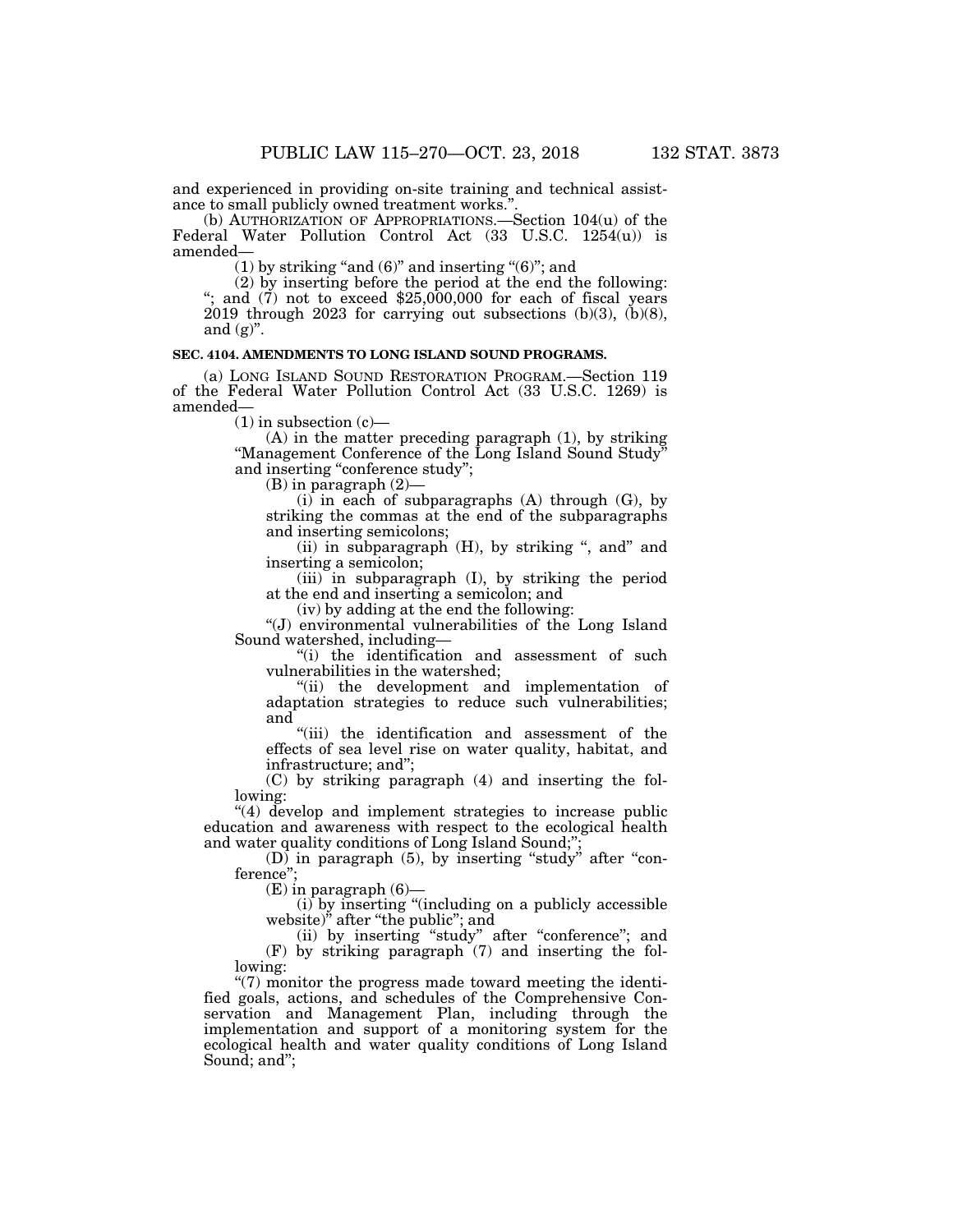$(2)$  in subsection  $(d)(3)$ , in the second sentence, by striking ''50 per centum'' and inserting ''60 percent'';

(3) by redesignating subsection (f) as subsection (h); and (4) by inserting after subsection (e) the following:

"(f) REPORT.-

"(1) In GENERAL.—Not later than 2 years after the date of enactment of this Act, and biennially thereafter, the Director of the Office, in consultation with the Governor of each Long Island Sound State, shall submit to Congress a report that—

''(A) summarizes and assesses the progress made by the Office and the Long Island Sound States in implementing the Long Island Sound Comprehensive Conservation and Management Plan, including an assessment of the progress made toward meeting the performance goals and milestones contained in the Plan;

''(B) assesses the key ecological attributes that reflect the health of the ecosystem of the Long Island Sound watershed;

''(C) describes any substantive modifications to the Long Island Sound Comprehensive Conservation and Management Plan made during the 2-year period preceding the date of submission of the report;

''(D) provides specific recommendations to improve progress in restoring and protecting the Long Island Sound watershed, including, as appropriate, proposed modifications to the Long Island Sound Comprehensive Conservation and Management Plan;

''(E) identifies priority actions for implementation of the Long Island Sound Comprehensive Conservation and Management Plan for the 2-year period following the date of submission of the report; and

 $(F)$  describes the means by which Federal funding and actions will be coordinated with the actions of the Long Island Sound States and other entities.

"(2) PUBLIC AVAILABILITY.—The Administrator shall make the report described in paragraph (1) available to the public, including on a publicly accessible website.

''(g) FEDERAL ENTITIES.—

''(1) COORDINATION.—The Administrator shall coordinate the actions of all Federal departments and agencies that affect water quality in the Long Island Sound watershed in order to improve the water quality and living resources of the watershed.

"(2) METHODS.—In carrying out this section, the Administrator, acting through the Director of the Office, may—

''(A) enter into interagency agreements; and

''(B) make intergovernmental personnel appointments.

"(4) CONSISTENCY WITH COMPREHENSIVE CONSERVATION AND MANAGEMENT PLAN.—To the maximum extent practicable, the head of each Federal department or agency that owns or occupies real property, or carries out activities, within the Long Island Sound watershed shall ensure that the property and all activities carried out by the department or agency are consistent with the Long Island Sound Comprehensive Conservation and Management Plan (including any related subsequent agreements and plans).''.

Consultation.

Summary. Assessments.

Assessment.

Time period.

Recommendations. Proposal.

Time period.

Coordination.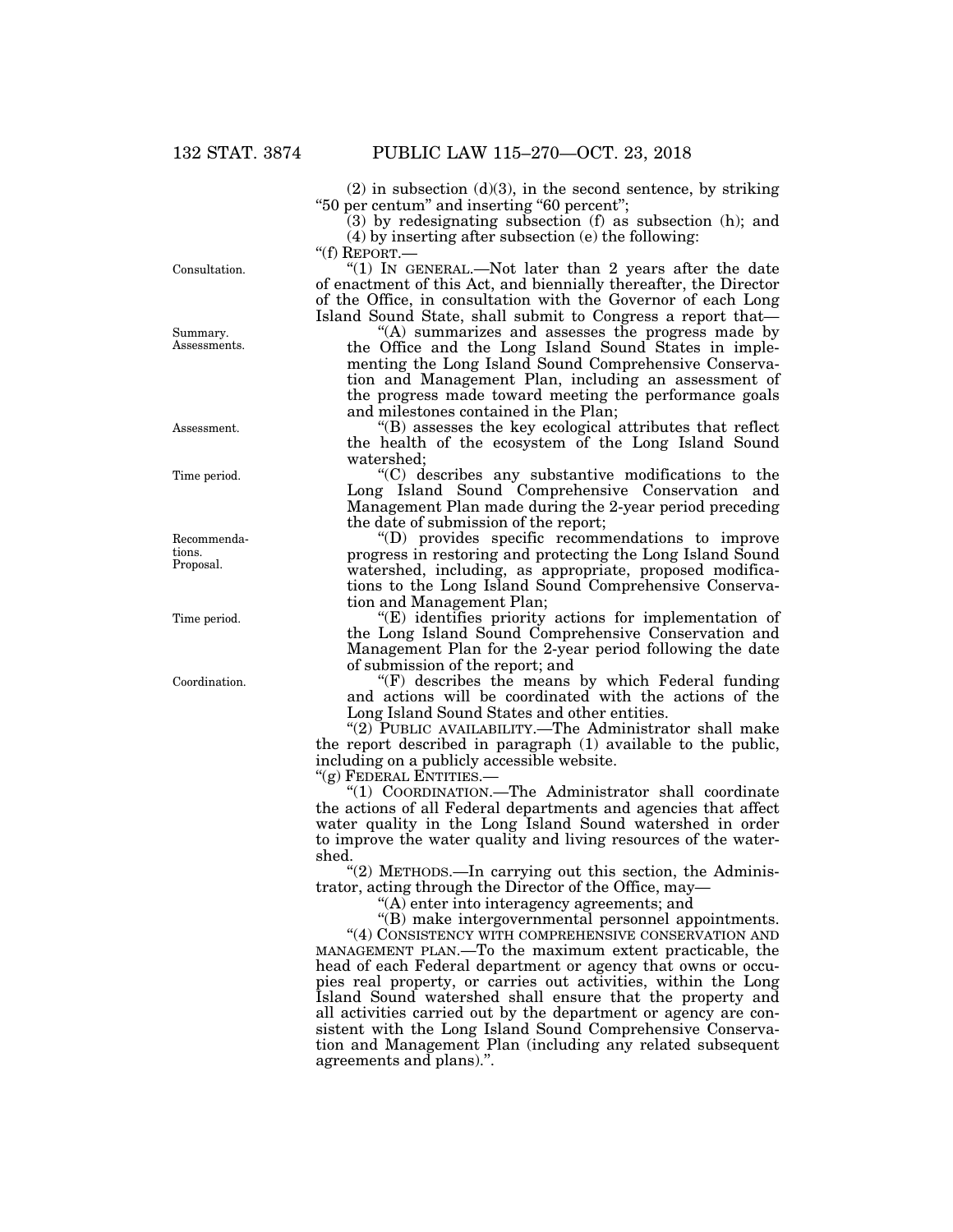(b) LONG ISLAND SOUND STEWARDSHIP PROGRAM.—Section 8(g) of the Long Island Sound Stewardship Act of 2006 (33 U.S.C. 1269 note; Public Law 109–359) is amended by striking ''2011'' and inserting "2021".<br>(c) REAUTHORIZATION OF LONG ISLAND SOUND PROGRAMS.—

 $(1)$  LONG ISLAND SOUND GRANTS.—Subsection  $(h)$  of section 119 of the Federal Water Pollution Control Act (33 U.S.C. 1269) (as redesignated by subsection (a)) is amended to read as follows:

''(h) AUTHORIZATION OF APPROPRIATIONS.—There is authorized to be appropriated to the Administrator to carry out this section  $$40,000,000$  for each of fiscal years 2019 through  $2023$ .".

(2) LONG ISLAND SOUND STEWARDSHIP GRANTS.—Section 11(a) of the Long Island Sound Stewardship Act of 2006 (33 U.S.C. 1269 note; Public Law 109–359) is amended by striking ''2007 through 2011'' and inserting ''2019 through 2023''.

### **SEC. 4105. AUTHORIZATION OF APPROPRIATIONS FOR COLUMBIA RIVER BASIN RESTORATION.**

Section 123(d) of the Federal Water Pollution Control Act (33 U.S.C. 1275(d)) is amended by adding at the end the following:

''(6) AUTHORIZATION OF APPROPRIATIONS.—There is authorized to be appropriated to carry out this subsection \$30,000,000 for each of fiscal years 2020 and 2021.''.

### **SEC. 4106. SEWER OVERFLOW CONTROL GRANTS.**

Section 221 of the Federal Water Pollution Control Act (33 U.S.C. 1301) is amended—<br>(1) by amending the section heading to read as follows:

(1) by amending the section heading to read as follows: ''**SEWER OVERFLOW AND STORMWATER REUSE MUNICIPAL GRANTS**'';

(2) by amending subsection (a) to read as follows:<br>"(a) IN GENERAL.—

"(1) GRANTS TO STATES.—The Administrator may make grants to States for the purpose of providing grants to a municipality or municipal entity for planning, design, and construction of—

''(A) treatment works to intercept, transport, control, treat, or reuse municipal combined sewer overflows, sanitary sewer overflows, or stormwater; and

''(B) any other measures to manage, reduce, treat, or recapture stormwater or subsurface drainage water eligible for assistance under section 603(c).

"(2) DIRECT MUNICIPAL GRANTS.—Subject to subsection  $(g)$ , the Administrator may make a direct grant to a municipality or municipal entity for the purposes described in paragraph  $(1).$ ";

(3) by amending subsection (e) to read as follows:

Determination.

''(e) ADMINISTRATIVE REQUIREMENTS.—A project that receives assistance under this section shall be carried out subject to the same requirements as a project that receives assistance from a State water pollution control revolving fund under title VI, except to the extent that the Governor of the State in which the project is located determines that a requirement of title VI is inconsistent with the purposes of this section. For the purposes of this subsection, a Governor may not determine that the requirements of title VI relating to the application of section 513 are inconsistent with the purposes of this section.'';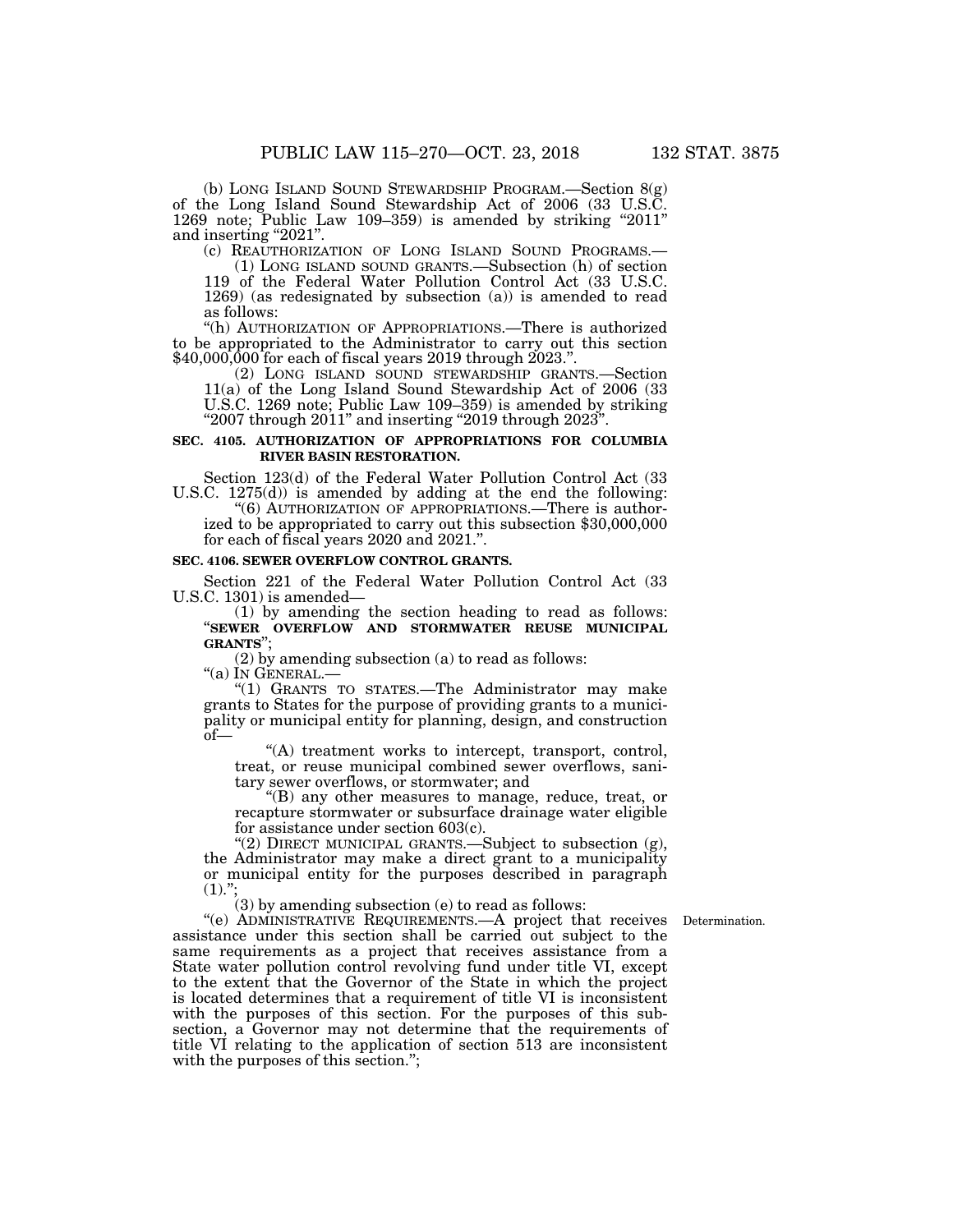(4) by amending subsection (f) to read as follows: " $(f)$  AUTHORIZATION OF APPROPRIATIONS.—

"(1) IN GENERAL.—There is authorized to be appropriated to carry out this section \$225,000,000 for each of fiscal years 2019 through 2020.

" $(2)$  MINIMUM ALLOCATIONS.—To the extent there are sufficient eligible project applications, the Administrator shall ensure that a State uses not less than 20 percent of the amount of the grants made to the State under subsection (a) in a fiscal year to carry out projects to intercept, transport, control, treat, or reuse municipal combined sewer overflows, sanitary sewer overflows, or stormwater through the use of green infrastructure, water and energy efficiency improvements, and other environmentally innovative activities.''; and

(5) by amending subsection (g) to read as follows: " $(g)$  ALLOCATION OF FUNDS.—

"(1) FISCAL YEAR 2019.—Subject to subsection (h), the Administrator shall use the amounts appropriated to carry out this section for fiscal year 2019 for making grants to municipalities and municipal entities under subsection (a)(2) in accordance with the criteria set forth in subsection (b).

"(2) FISCAL YEAR 2020 AND THEREAFTER.—Subject to subsection (h), the Administrator shall use the amounts appropriated to carry out this section for fiscal year 2020 and each fiscal year thereafter for making grants to States under subsection  $(a)(1)$  in accordance with a formula to be established by the Administrator, after providing notice and an opportunity for public comment, that allocates to each State a proportional share of such amounts based on the total needs of the State for municipal combined sewer overflow controls, sanitary sewer overflow controls, and stormwater identified in the most recent detailed estimate and comprehensive study submitted pursuant to section 516 and any other information the Administrator considers appropriate.''.

### **SEC. 4107. ASSISTANCE FOR INDIVIDUAL HOUSEHOLD DECENTRAL-IZED WASTEWATER SYSTEMS OF INDIVIDUALS WITH LOW OR MODERATE INCOME.**

(a) PROJECTS AND ACTIVITIES ELIGIBLE FOR ASSISTANCE.—Section 603 of the Federal Water Pollution Control Act (33 U.S.C. 1383) is amended—

 $(1)$  in subsection  $(c)$ —

(A) by striking "and" at the end of paragraph  $(10)$ ; (B) by striking ''Act.'' at the end of paragraph (11)

and inserting "Act; and"; and

(C) by inserting after paragraph (11) the following:  $"(12)$  to any qualified nonprofit entity, as determined by the Administrator, to provide assistance to an eligible individual (as defined in subsection (j))—

''(A) for the repair or replacement of existing individual household decentralized wastewater treatment systems; or

''(B) in a case in which an eligible individual resides in a household that could be cost-effectively connected to an available publicly owned treatment works, for the connection of the applicable household to such treatment works.''; and

(2) by adding at the end the following:

Notice. Public comment.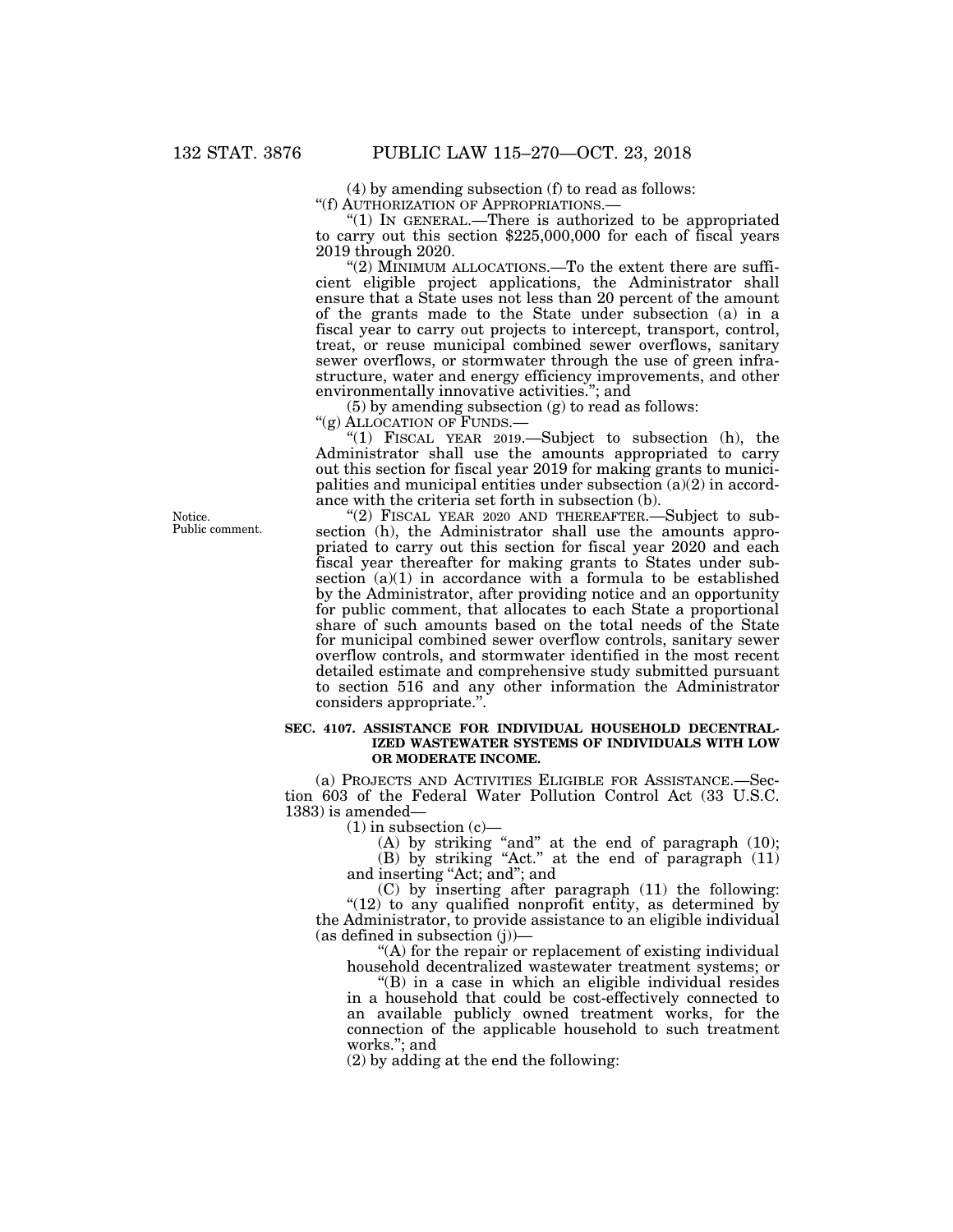''(j) DEFINITION OF ELIGIBLE INDIVIDUAL.—In subsection (c)(12), the term 'eligible individual' means a member of a household, the members of which have a combined income (for the most recent 12-month period for which information is available) equal to not more than 50 percent of the median nonmetropolitan household income for the State in which the household is located, according to the most recent decennial census.''.

(b) REPORT.—Not later than 2 years after the date of enactment of this section, the Administrator of the Environmental Protection Agency shall submit to the Committee on Environment and Public Works of the Senate and the Committee on Transportation and Infrastructure of the House of Representatives a report describing—

(1) the prevalence throughout the United States of lowand moderate-income households without access to a treatment works; and

(2) the use by States of assistance under section  $603(c)(12)$ of the Federal Water Pollution Control Act.

# **Subtitle B—WIFIA Reauthorization and Innovative Financing for State Loan Funds**

### **SEC. 4201. WIFIA REAUTHORIZATION AND INNOVATIVE FINANCING FOR STATE LOAN FUNDS.**

(a) WIFIA REAUTHORIZATION.— (1) AUTHORITY TO PROVIDE ASSISTANCE.—Section 5023 of the Water Resources Reform and Development Act of 2014 (33 U.S.C. 3902) is amended—

(A) by striking ''pilot'' each place it appears; and

 $(B)$  in subsection  $(b)(1)$ , by inserting "provide financial assistance to" before "carry out".<br>(2) DETERMINATION OF ELIGIBILITY AND PROJECT SELEC-

(2) DETERMINATION OF ELIGIBILITY AND PROJECT SELECTION.—Section  $5028(a)(1)(E)$  of the Water Resources Reform and Development Act of  $2014$  (33 U.S.C. 3907(a)(1)(E)) is amended to read as follows:<br>"(E) SPECIAL RULE FOR CERTAIN COMBINED PROJECTS.—

The Administrator shall develop a credit evaluation process. for a Federal credit instrument provided to—

''(i) a State infrastructure financing authority for a project under section 5026(9), which may include requiring the provision of a final rating opinion letter from at least one rating agency; or

"(ii) an entity for a project under section 5026(10), which may include requiring the provision of a final rating opinion letter from at least two rating agencies.".

(3) REPAYMENTS.—Section 5029(c)(2)(B) of the Water Resources Reform and Development Act of 2014 (33 U.S.C.  $3908(c)(2)(B)$  is amended-

(A) by striking ''Scheduled'' and inserting the following:

''(i) TIMING OF SCHEDULED LOAN REPAYMENTS.— Scheduled''; and

(B) by adding at the end:

''(ii) REPAYMENTS.—None of the funds for repayment of a secured loan under this title from a State infrastructure financing authority may come from funds provided to a State revolving loan fund under title VI of the Federal Water Pollution Control Act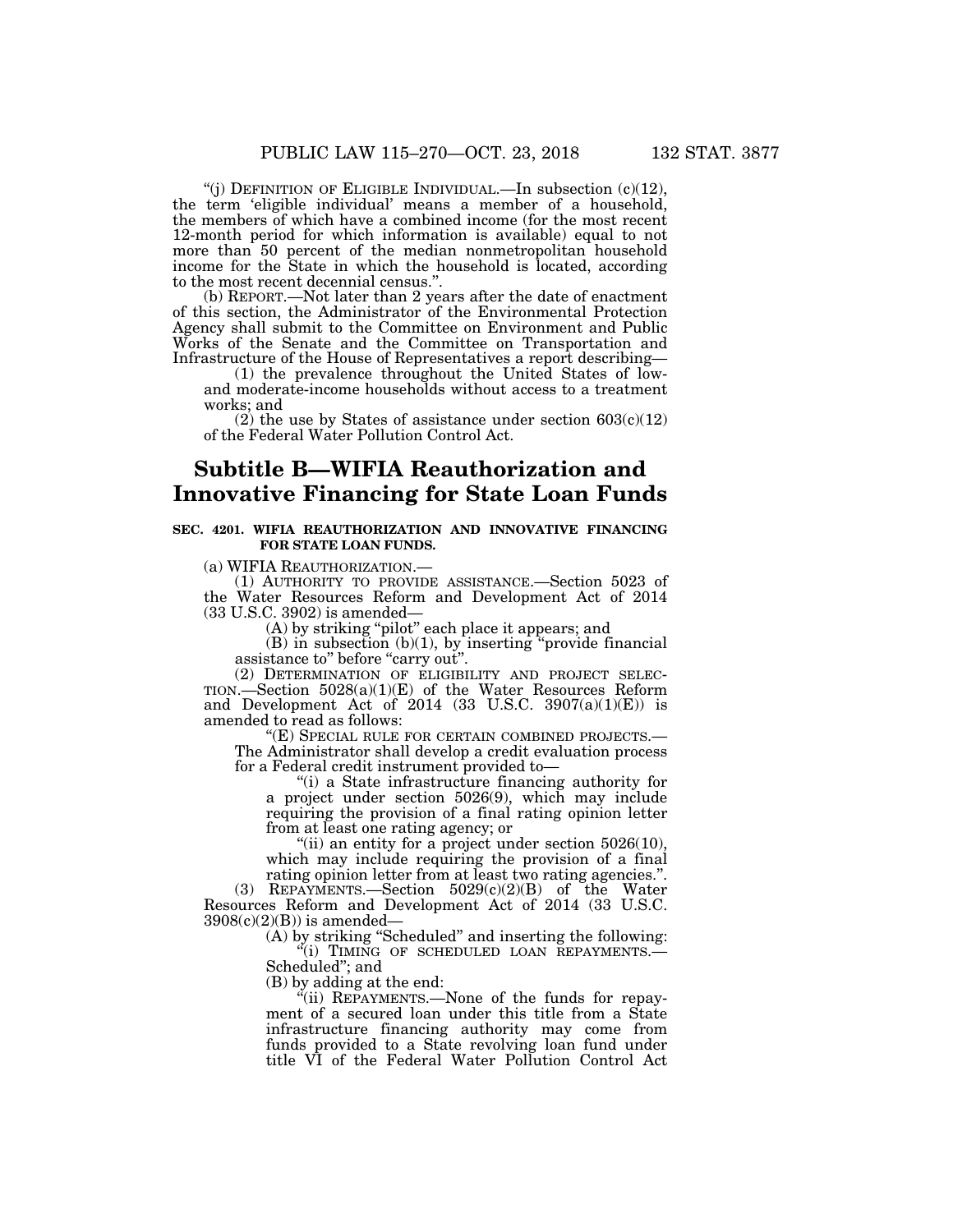(33 U.S.C. 1381 et seq.) or section 1452 of the Safe Drinking Water Act (42 U.S.C. 300j–12).''.

(4) AUTHORIZATION OF APPROPRIATIONS.—Section 5033 of the Water Resources Reform and Development Act of 2014 (33 U.S.C. 3912) is amended—

(A) in subsection (a)—

(i) by redesignating paragraphs (1) through (5) as subparagraphs  $(A)$  through  $(\vec{E})$ , respectively, and indenting appropriately;

(ii) in the matter preceding subparagraph (A) (as so redesignated), by striking ''There is'' and inserting the following:

"(1) FISCAL YEARS 2015 THROUGH 2019. There are"; and (iii) by adding at the end the following:

"(2) FISCAL YEARS 2020 AND 2021.—There is authorized to be appropriated to the Administrator to carry out this subtitle \$50,000,000 for each of fiscal years 2020 and 2021, to remain available until expended.''; and

 $(B)$  in subsection  $(b)$ –

(i) by striking ''Of the funds'' and inserting the following:

"(1) FISCAL YEARS 2015 THROUGH 2019. $-$ Of the funds"; and (ii) by adding at the end the following:

"(2) FISCAL YEARS 2020 AND 2021. - Of the funds made available to carry out this subtitle, the Administrator may use for the administration of this subtitle, including for the provision of technical assistance to aid project sponsors in obtaining the necessary approvals for the project, not more than \$5,000,000 for each of fiscal years 2020 and 2021.''.

(b) INNOVATIVE FINANCING FOR STATE LOAN FUNDS.—

(1) MAXIMUM FEDERAL INVOLVEMENT.—Section 5029(b)(9) of the Water Resources Reform and Development Act of 2014 (33 U.S.C. 3908(b)(9)) is amended by adding at the end the following:

''(C) EXCEPTION FOR PROJECTS FUNDED BY A STATE INFRASTRUCTURE FINANCING AUTHORITY.—Notwithstanding subparagraph (A), a State infrastructure financing authority may finance up to 100 percent of the costs of a project using the proceeds of financial assistance authorized under section 5033(e), provided that, in the event of a default with respect to any such assistance, the State infrastructure financing authority is solely responsible for immediate repayment of such costs.''.

(2) PROGRAM ADMINISTRATION.—Section 5030 of the Water Resources Reform and Development Act of 2014 (33 U.S.C. 3909) is amended—

(A) in subsection (b), by inserting after paragraph (1) the following:

"(2) PROHIBITION ON PASS THROUGH FEES.-The Administrator, in the case where a State infrastructure financing authority obtains financial assistance under section 5033(e), shall require as a condition of obtaining such assistance, that the State infrastructure financing authority is prohibited from passing any portion of the fees required under section 5029(b)(7) to any party that utilizes any portion of such assistance for a project funded by such authority.''; and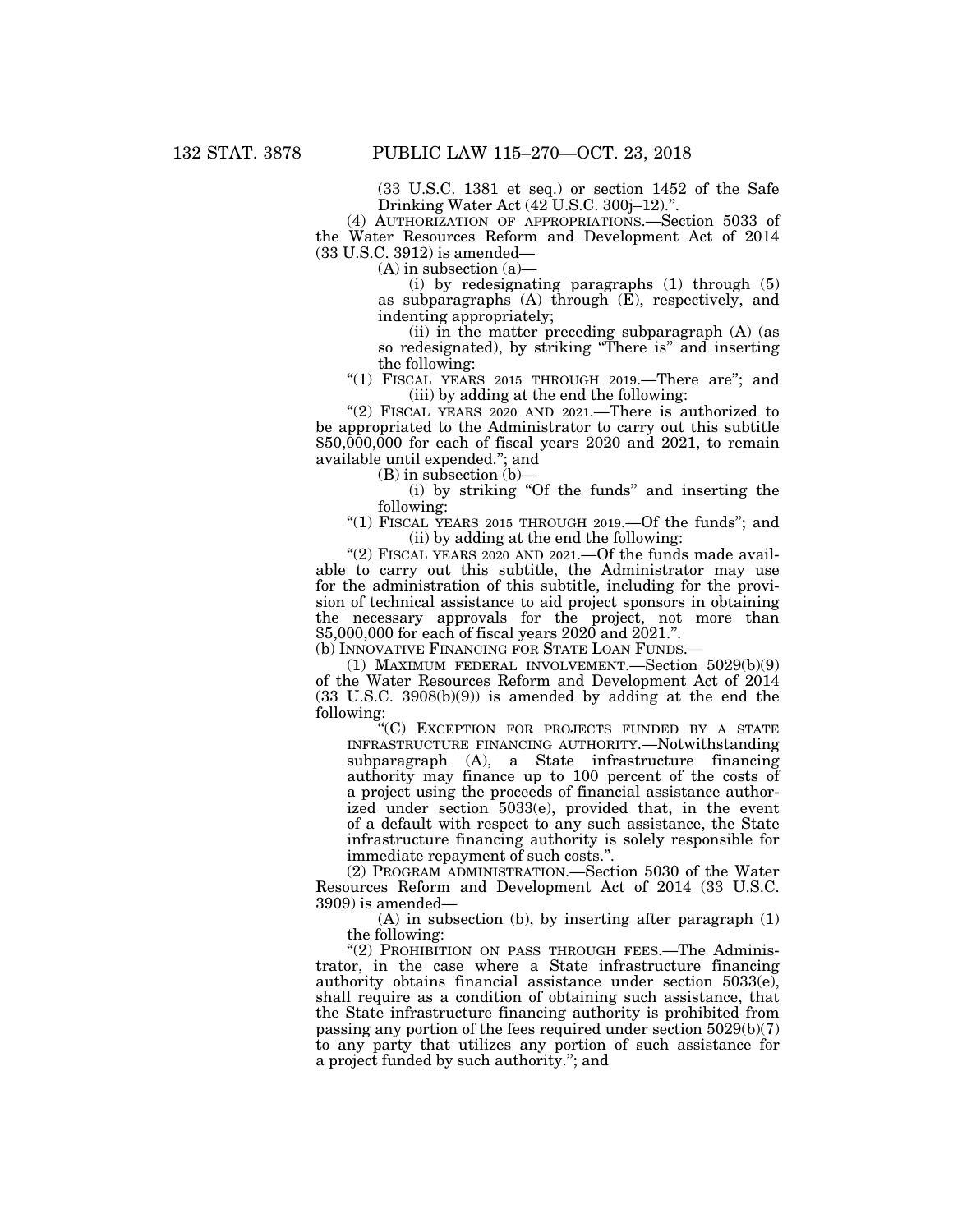(B) by redesignating subsection (e) as subsection (h) and inserting after subsection (d) the following:

''(e) SPECIAL RULE FOR STATE REVIEWS OF PROJECTS FOR STATE INFRASTRUCTURE FINANCING AUTHORITIES.—<br>
"(1) IN GENERAL.—A project described in section 5026(9)

for which funding is provided under this title shall comply with any applicable State environmental or engineering review requirements pursuant to, as applicable—

''(A) title VI of the Federal Water Pollution Control Act (33 U.S.C. 1381 et seq.); and

''(B) section 1452 of the Safe Drinking Water Act (42 U.S.C. 300j–12).

''(2) NO NEW REVIEWS REQUIRED.—Nothing in this title requires any additional or new environmental or engineering review for a project described in section 5026(9) for which funding is provided, other than any requirement otherwise applicable to the project.

''(f) SPECIAL RULE FOR EXPEDITED REVIEW OF APPLICATIONS FROM STATE INFRASTRUCTURE FINANCING AUTHORITIES.—Not later than 180 days after the date on which the Administrator receives a complete application from a State infrastructure financing authority for a project under section 5026(9), the Administrator shall, through a written notice to the State infrastructure financing authority—

''(1) approve the application; or

"(2) provide detailed guidance and an explanation of any changes to the application necessary for approval of the application."

(3) AUTHORIZATION OF APPROPRIATIONS.—Section 5033 of the Water Resources Reform and Development Act of 2014 (33 U.S.C. 3912) is further amended by adding at the end the following:

''(e) ASSISTANCE FOR STATE INFRASTRUCTURE FINANCING AUTHORITIES.—

''(1) IN GENERAL.—With respect to fiscal years 2020 and 2021, if the Administrator has available for obligation in a fiscal year at least \$50,000,000, there is authorized to be appropriated to the Administrator \$5,000,000 for that fiscal year to provide financial assistance for projects described in section 5026(9) to State infrastructure financing authorities.

''(2) NO IMPACT ON OTHER FEDERAL FUNDING.—No funds shall be made available in a fiscal year to the Administrator for purposes of this subsection if—

''(A) the total amount appropriated for the fiscal year for State loan funds under section 1452 of the Safe Drinking Water Act is less than either the amount made available for such purpose in fiscal year 2018, or 105 percent of the previous fiscal year's appropriation for such purpose, whichever is greater; and

''(B) the total amount appropriated for the fiscal year for water pollution control revolving funds under title VI of the Federal Water Pollution Control Act is less than either the amount made available for such purpose for fiscal year 2018, or 105 percent of the previous fiscal year's appropriation for such purpose, whichever is greater.

"(3) INCLUSION IN AGREEMENT.—If the Administrator provides financial assistance to a State infrastructure financing

Guidance.

Deadline. Notice.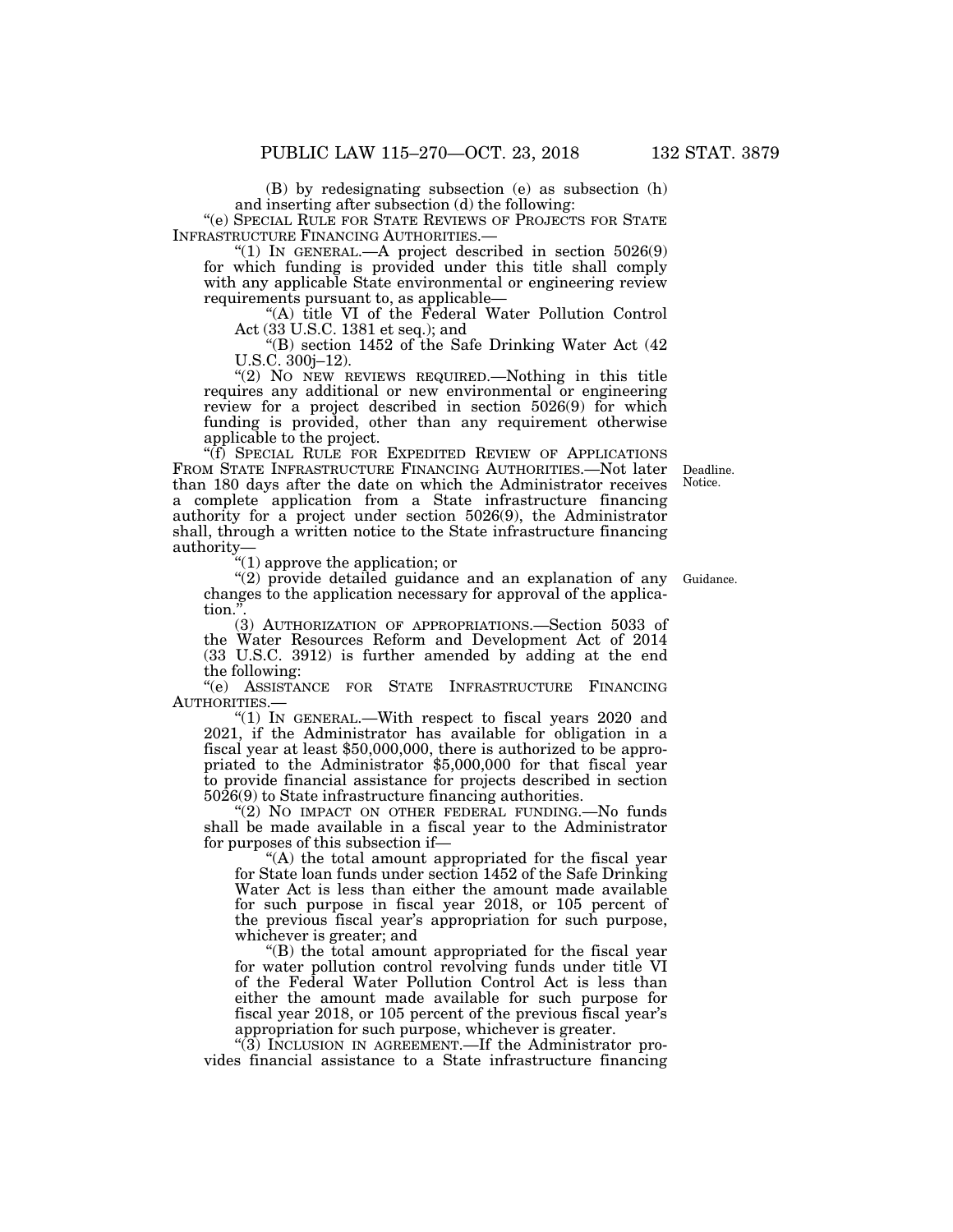authority under section 5029 using funds made available pursuant to this subsection, the Administrator shall specify in the agreement under such section the amount of such assistance that is attributable to such funds.''.

(c) ADMINISTRATION OF WIFIA PROGRAM.—Section 5030 of the Water Resources Reform and Development Act of 2014 (33 U.S.C. 3909), as amended by subsection (b), is further amended by inserting after subsection (f) the following:

''(g) AGREEMENTS.—

" $(1)$  In GENERAL.—Subject to paragraphs  $(3)$  and  $(4)$ , the Administrator may enter into an agreement with another relevant Federal agency to provide assistance in administering and servicing Federal credit instruments that such agency is authorized to make available.

''(2) DUTIES.—The Administrator may act as an agent for the head of another Federal agency under paragraph (1), subject to the terms of any agreement entered into by the Administrator and the head of such other agency under such clause.

"(3) TRANSFER OF FUNDS.—The authority of the Administrator to provide assistance under paragraph (1) is subject to—

''(A) the availability of funds appropriated to the other Federal agency that may be transferred to the Administrator to carry out an agreement entered into under para $graph (1)$ ; and

''(B) the transfer of such funds to the Administrator to carry out such an agreement.

"(4) LIMITATION.—Nothing in this subsection affects the authority of the Administrator with respect to the selection of projects described in paragraphs  $(1)$ ,  $(8)$ , or  $(10)$  of section 5026 to receive financial assistance under this subtitle.''.

(d) REPORTS ON PILOT PROGRAM IMPLEMENTATION.—Section 5034 of the Water Resources Reform and Development Act of 2014 (33 U.S.C. 3913) is amended—

(1) in the section heading, by striking ''**PILOT**''; and

 $(2)$  in subsection  $(b)(1)$ , by striking "4 years after the date of enactment of this Act'' and inserting ''3 years after the date of enactment of the Water Resources Development Act of 2018''.

## **Subtitle C—Miscellaneous**

Deadline. 33 USC 3909 note.

Consultation.

#### **SEC. 4301. AGREEMENT WITH COMMISSIONER OF RECLAMATION.**

Not later than 1 year after the date of enactment of this Act, the Administrator of the Environmental Protection Agency and the Commissioner of Reclamation shall enter into an agreement under section 5030(g) of the Water Infrastructure Finance and Innovation Act (as added by this Act).

## **SEC. 4302. SNAKE RIVER BASIN FLOOD PREVENTION ACTION PLAN.**

(a) IN GENERAL.—As soon as practicable after the date of enactment of this Act, the Commissioner of Reclamation, in consultation with the Secretary of the Army, shall develop a flood prevention action plan for each State or portion of a State within the Snake River Basin.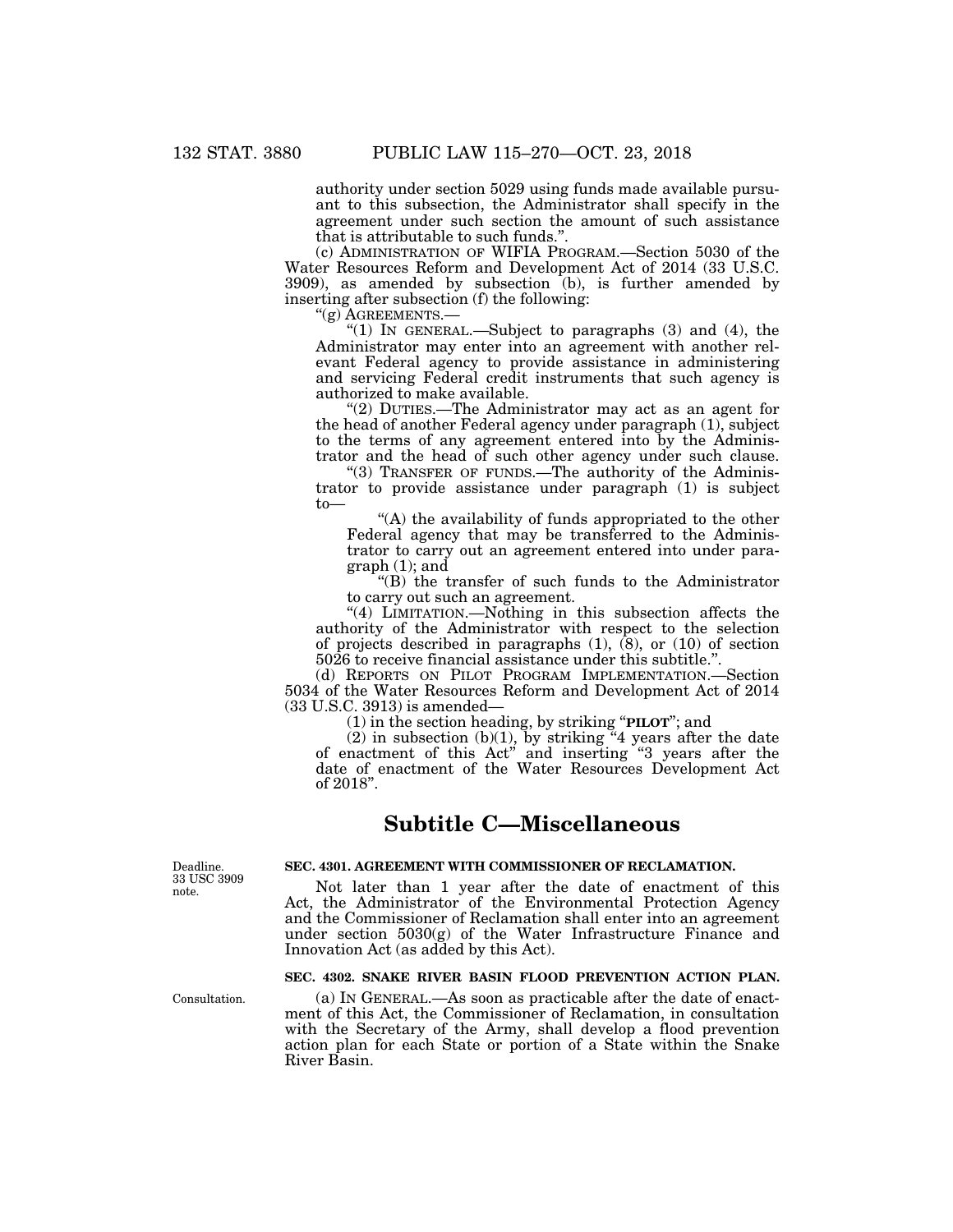(b) REQUIREMENTS.—A flood prevention action plan developed under subsection (a) shall—

(1) focus on the areas most likely to experience flooding within the 2 years following the date of enactment of this Act;

(2) include steps to manage and reduce flood risks within the Snake River Basin; and

(3) include a description of the actions the Secretary and the Commissioner of Reclamation plan to take to improve coordination with local stakeholders to help manage and reduce flood risks in the areas described in paragraph (1).

(c) SUBMISSION.—Not later than 180 days after the date of enactment of this Act, after coordinating with local stakeholders, the Commissioner of Reclamation shall submit to the Committee on Environment and Public Works and the Committee on Energy and Natural Resources of the Senate, and the Committee on Transportation and Infrastructure and the Committee on Natural Resources of the House of Representatives, the flood prevention plans developed under subsection (a).

### **SEC. 4303. GAO AUDIT OF CONTRACTS AND TAINTER GATE REPAIRS OF HARLAN COUNTY DAM.**

(a) IN GENERAL.—Not later than 180 days after the date of Deadline. enactment of this Act, the Comptroller General of the United States shall—

(1) conduct an audit of the extraordinary maintenance repayment contracts No. 16XX630077 and No. 16XX630076 between the United States and the Bostwick Division for repairs to the Tainter gates and other features at Harlan County Dam, including—

(A) an examination of whether—

(i) the Corps of Engineers should have designated the Tainter gate rehabilitation as a ''Dam Safety Modification'', subject to the cost-sharing requirements under section 1203 of the Water Resources Development Act of 1986 (33 U.S.C. 467n), instead of an ''extraordinary maintenance project''; and

(ii) a more appropriate cost share should have applied to the Bostwick Division;

 $(\overline{B})$  a review of-

(i) the amounts owed by the Bostwick Division to the Bureau of Reclamation; and

(ii) any reimbursements owed by the Corps of Engineers to the Bureau of Reclamation based on the actual costs of the project after completion; and

(C) a review of project designations and cost-share policies of the Bureau of Reclamation and other Federal agencies for similar spillway gate repairs; and

(2) submit to Congress a report on the results of the audit under paragraph (1).

(b) TREATMENT OF PAYMENTS.—Payments made after the date of enactment of this Act by the Bostwick Division to the Bureau of Reclamation under the contracts described in subsection  $(a)(1)$ shall be—

(1) deposited into a no-year account; and

(2) disbursed to the Bureau of Reclamation upon submission of the report under subsection (a)(2).

Deadline. Coordination.

Time period.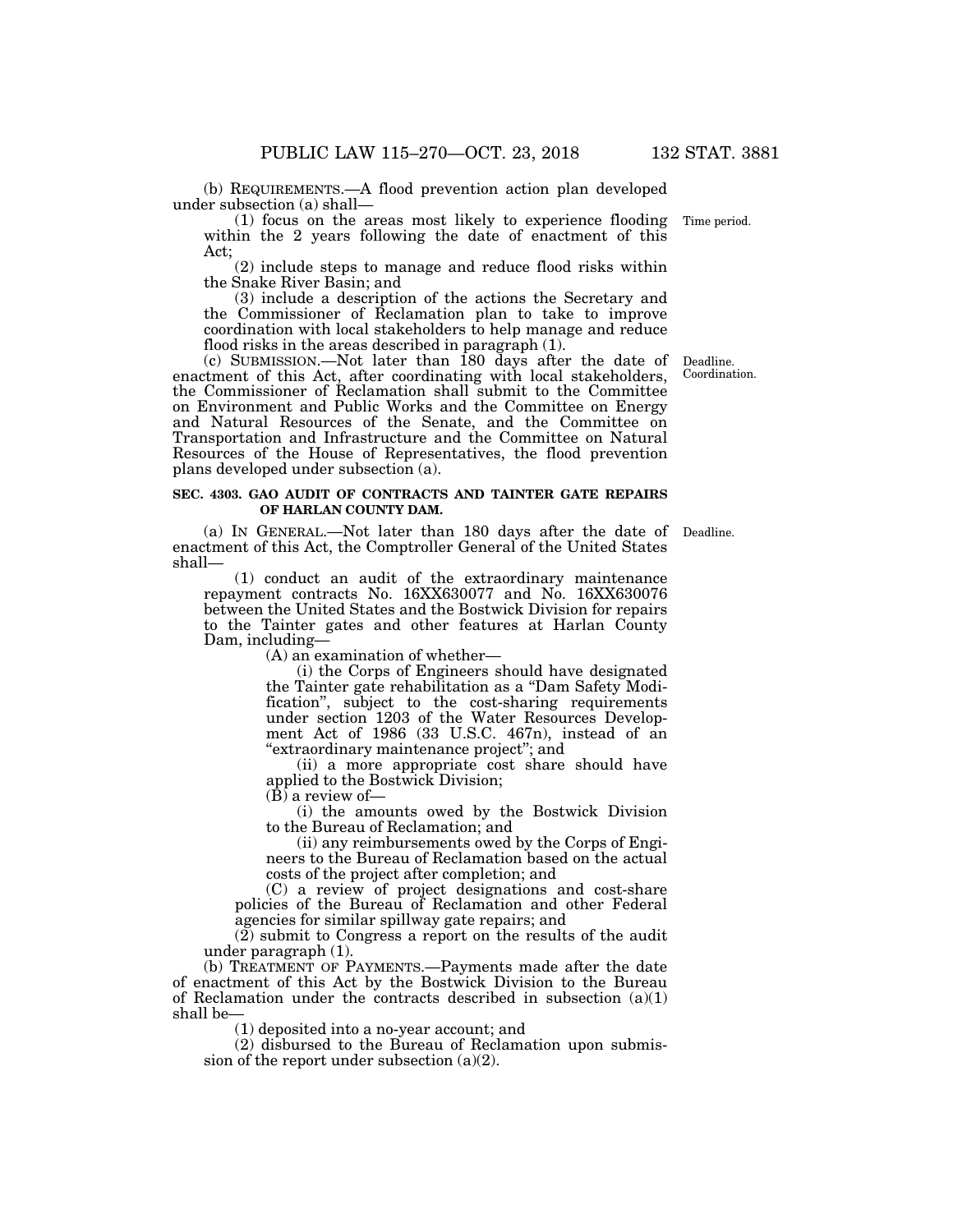**SEC. 4304. WATER INFRASTRUCTURE AND WORKFORCE INVESTMENT.** 

42 USC 300j–19e.

Consultation.

(a) SENSE OF CONGRESS.—It is the sense of Congress that— (1) water and wastewater utilities provide a unique opportunity for access to stable, high-quality careers;

(2) as water and wastewater utilities make critical investments in infrastructure, water and wastewater utilities can invest in the development of local workers and local small businesses to strengthen communities and ensure a strong pipeline of skilled and diverse workers for today and tomorrow; and

(3) to further the goal of ensuring a strong pipeline of skilled and diverse workers in the water and wastewater utilities sector, Congress urges—

(A) increased collaboration among Federal, State, and local governments; and

 $(\bar{B})$  institutions of higher education, apprentice programs, high schools, and other community-based organizations to align workforce training programs and community resources with water and wastewater utilities to accelerate career pipelines and provide access to workforce opportunities.

(b) INNOVATIVE WATER INFRASTRUCTURE WORKFORCE DEVELOP-MENT PROGRAM.—

(1) GRANTS AUTHORIZED.—The Administrator of the Environmental Protection Agency (referred to in this section as the ''Administrator''), in consultation with the Secretary of Agriculture, shall establish a competitive grant program—

(A) to assist the development and utilization of innovative activities relating to workforce development and career opportunities in the water utility sector; and

(B) to expand public awareness about water utilities and connect individuals to careers in the water utility sector.

(2) SELECTION OF GRANT RECIPIENTS.—In awarding grants under paragraph (1), the Administrator shall, to the extent practicable, select nonprofit professional or service organizations, labor organizations, community colleges, institutions of higher education, or other training and educational institutions—

(A) that have qualifications and experience—

(i) in the development of training programs and curricula relevant to workforce needs of water utilities;

(ii) working in cooperation with water utilities; or

(iii) developing public education materials appropriate for communicating with groups of different ages and educational backgrounds; and

(B) that will address the human resources and workforce needs of water utilities that—

(i) are geographically diverse;

(ii) are of varying sizes; and

(iii) serve urban, suburban, and rural populations. (3) USE OF FUNDS.—Grants awarded under paragraph (1) may be used for activities such as—

(A) targeted internship, apprenticeship, pre-apprenticeship, and post-secondary bridge programs for skilled water utility trades that provide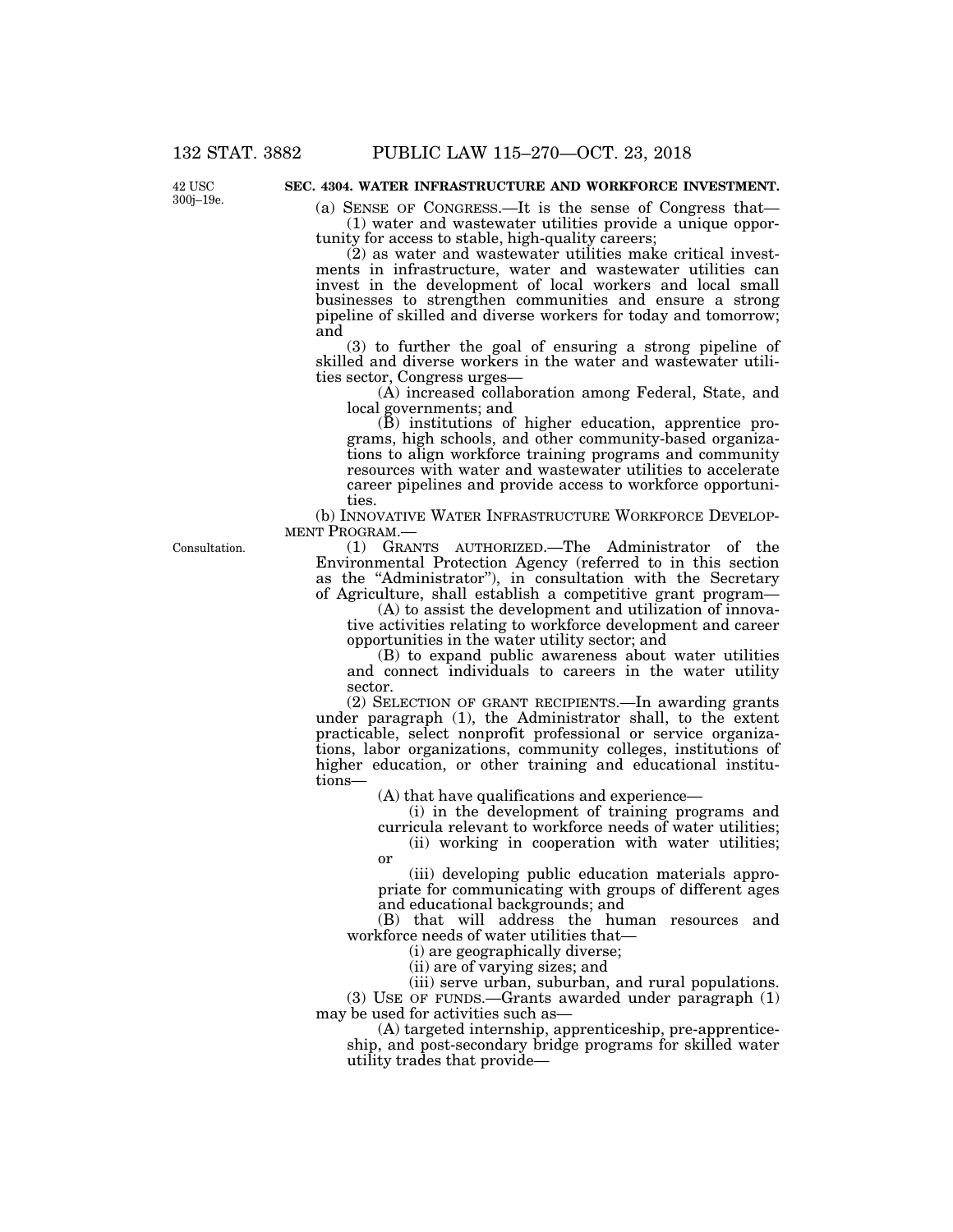(i) on-the-job training;

(ii) skills development;

(iii) test preparation for skilled trade apprenticeships;

(iv) advance training in the water utility sector relating to construction, utility operations, treatment and distribution, green infrastructure, customer service, maintenance, and engineering; or

(v) other support services to facilitate post-secondary success;

(B) education programs designed for elementary, secondary, and higher education students that—

(i) inform people about the role of water and wastewater utilities in their communities;

(ii) increase the awareness of career opportunities and exposure of students to water utility careers through various work-based learning opportunities inside and outside the classroom; and

(iii) connect students to career pathways related to water utilities;

(C) regional industry and workforce development Coordination. collaborations to address water utility employment needs and coordinate candidate development, particularly in areas of high unemployment or for water utilities with a high proportion of retirement eligible employees;

(D) integrated learning laboratories in secondary educational institutions that provide students with—

(i) hands-on, contextualized learning opportunities; (ii) dual enrollment credit for post-secondary edu-

cation and training programs; and

(iii) direct connection to industry employers; and (E) leadership development, occupational training, mentoring, or cross-training programs that ensure that incumbent water and waste water utilities workers are prepared for higher level supervisory or management-level positions.

(4) AUTHORIZATION OF APPROPRIATIONS.—There is authorized to be appropriated to carry out this subsection \$1,000,000 for each of fiscal years 2019 and 2020.

#### **SEC. 4305. REGIONAL LIAISONS FOR MINORITY, TRIBAL, AND LOW-**42 USC 4370i. **INCOME COMMUNITIES.**

(a) IN GENERAL.—The Administrator of the Environmental Assignment. Protection Agency (referred to in this section as the ''Administrator'') shall assign at least one employee in each regional office of the Environmental Protection Agency to serve as a liaison to minority, Tribal, and low-income communities in the relevant region.

(b) PUBLIC IDENTIFICATION.—The Administrator shall identify each regional liaison assigned under subsection (a) on the internet website of—

(1) the relevant regional office of the Environmental Protection Agency; and

(2) the Office of Environmental Justice of the Environmental Protection Agency.

Web postings.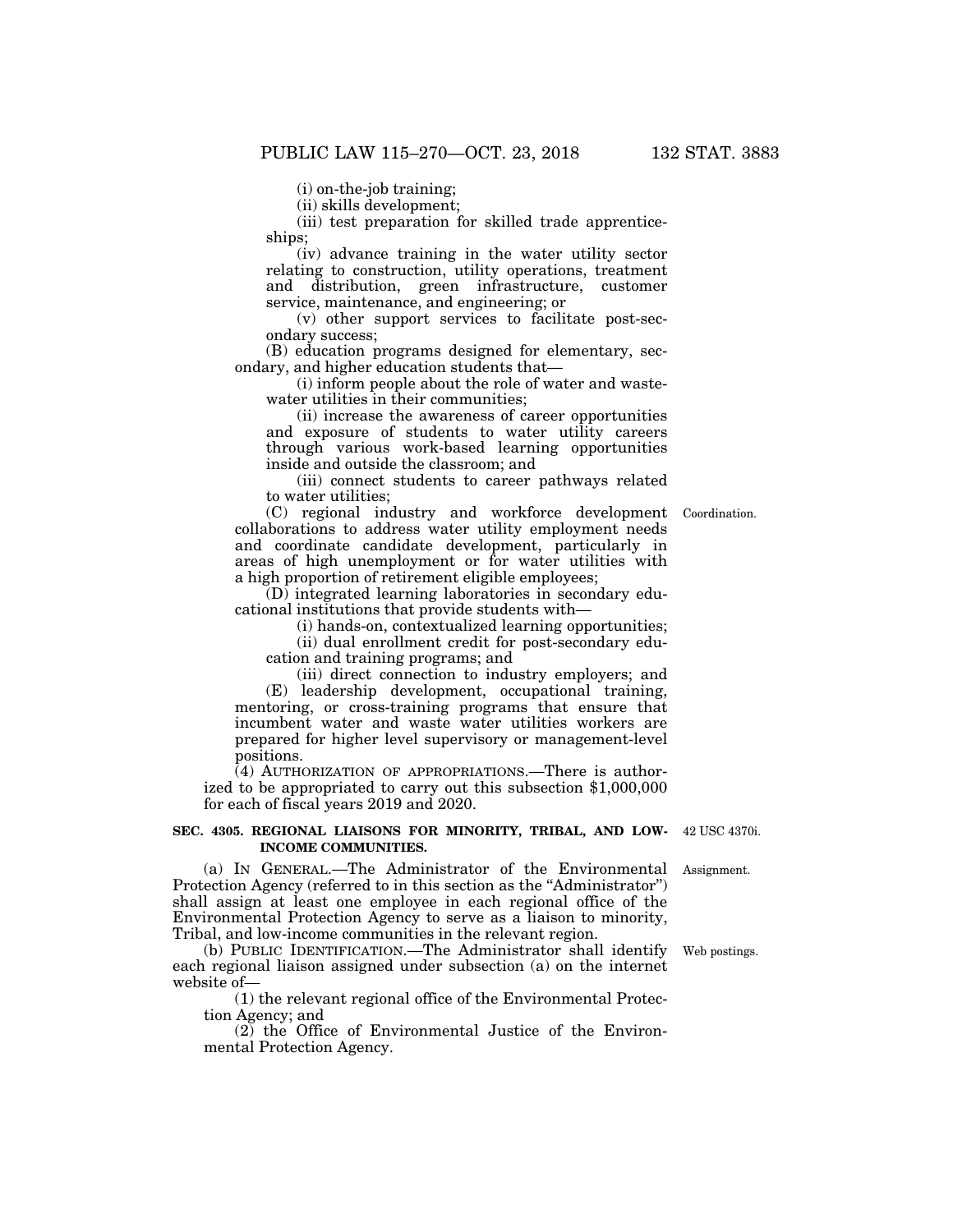### **SEC. 4306. WATERSENSE.**

(a) WATERSENSE.—The Energy Policy and Conservation Act (42 U.S.C. 6201 et seq.) is amended by adding after section 324A the following:

42 USC 6294b.

## **''SEC. 324B. WATERSENSE PROGRAM.**

''(a) ESTABLISHMENT OF WATERSENSE PROGRAM.— ''(1) IN GENERAL.—There is established within the Environmental Protection Agency a voluntary program, to be known as the WaterSense program, to identify and promote waterefficient products, buildings, landscapes, facilities, processes, and services in order to, through voluntary labeling of, or other forms of communications regarding, such products, buildings, landscapes, facilities, processes, and services while meeting strict performance criteria, sensibly—

''(A) reduce water use;

''(B) reduce the strain on public water systems, community water systems, and wastewater and stormwater infrastructure;

''(C) conserve energy used to pump, heat, transport, and treat water; and

''(D) preserve water resources for future generations. "(2) INCLUSIONS.—Categories of products, buildings, landscapes, facilities, processes, and services that may be included under the program include—

 $\mathcal{A}$ ) irrigation technologies and services;

"(B) point-of-use water treatment devices;

''(C) plumbing products;

''(D) water reuse and recycling technologies;

''(E) landscaping and gardening products, including moisture control or water enhancing technologies;

"(F) xeriscaping and other landscape conversions that reduce water use;

''(G) whole house humidifiers; and

"(H) water-efficient buildings or facilities.

''(b) DUTIES.—The Administrator of the Environmental Protection Agency, in coordination with the Secretary of Energy as appropriate, shall—

''(1) establish—

''(A) a WaterSense label to be used for products, buildings, landscapes, facilities, processes, and services meeting the certification criteria established pursuant to this section; and

''(B) the procedure, including the methods and means, and criteria by which products, buildings, landscapes, facilities, processes, and services may be certified to display the WaterSense label;

"(2) enhance public awareness regarding the WaterSense label through outreach and public education;

''(3) preserve the integrity of the WaterSense label by—  $\mathcal{F}(A)$  establishing and maintaining feasible performance

criteria so that products, buildings, landscapes, facilities, processes, and services certified to display the WaterSense label perform as well or better than less water-efficient counterparts;

 $\mathrm{``(B)}$  overseeing WaterSense certifications made by third parties, which shall be independent third-party

Coordination.

Procedures. Criteria.

Criteria.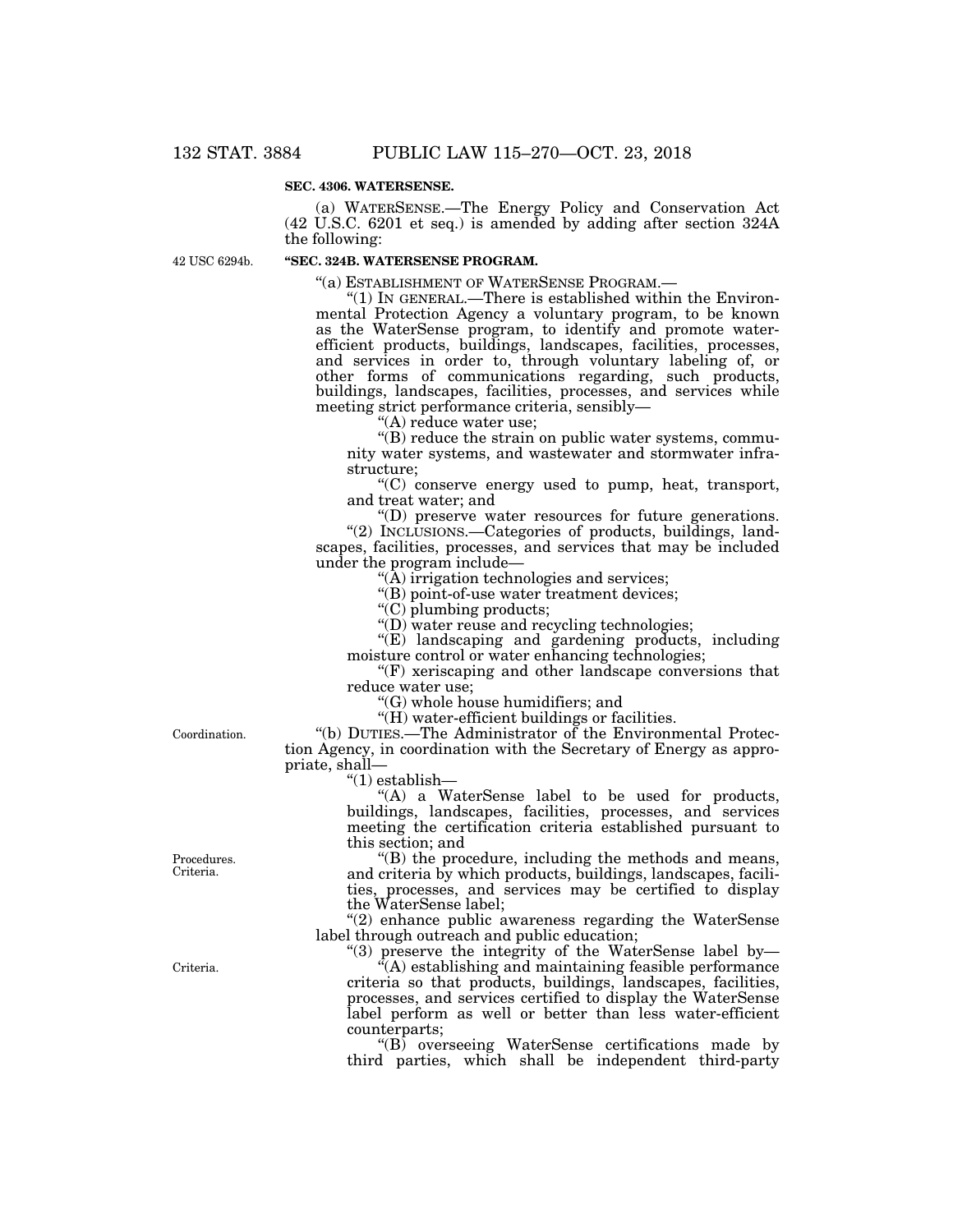product certification bodies accredited by an accreditation entity domiciled in the United States;

''(C) using testing protocols, from the appropriate, applicable, and relevant consensus standards, for the purpose of determining compliance with performance criteria; and

''(D) auditing the use of the WaterSense label in the Audits. marketplace and preventing cases of misuse;

"(4) not more frequently than every 6 years after adoption or major revision of any WaterSense performance criteria, review and, if appropriate, revise the performance criteria to achieve additional water savings;

''(5) in revising any WaterSense criteria—

''(A) provide reasonable notice to interested parties and the public of any changes, including effective dates, and an explanation of the changes; Notice.

''(B) solicit comments from interested parties and the public prior to any changes;

 $(C)$  as appropriate, respond to comments submitted by interested parties and the public; and

''(D) provide an appropriate transition time prior to the applicable effective date of any changes, taking into account the timing necessary for the manufacture, marketing, training, and distribution of the specific product, building, landscape, process, or service category being addressed; and

''(6) not later than December 31, 2019, consider for review and revise, if necessary, any WaterSense performance criteria adopted before January 1, 2012.

''(c) TRANSPARENCY.—The Administrator of the Environmental Protection Agency shall, to the extent practicable and not less than annually, estimate and make available to the public the relative water and energy savings attributable to the use of WaterSense-labeled products, buildings, landscapes, facilities, processes, and services.

''(d) DISTINCTION OF AUTHORITIES.—In setting or maintaining specifications and criteria for Energy Star pursuant to section 324A, and WaterSense under this section, the Secretary of Energy and the Administrator of the Environmental Protection Agency shall coordinate to prevent duplicative or conflicting requirements among the respective programs. Coordination.

''(e) NO WARRANTY.—A WaterSense label shall not create any express or implied warranty.

''(f) METHODS FOR ESTABLISHING PERFORMANCE CRITERIA.—In establishing performance criteria for products, buildings, landscapes, facilities, processes, or services pursuant to this section, the Administrator of the Environmental Protection Agency shall use technical specifications and testing protocols established by voluntary consensus standards organizations relevant to specific products, buildings, landscapes, facilities, processes, or services, as appropriate.

 $\mathcal{F}(g)$  DEFINITION OF FEASIBLE.—The term 'feasible' means feasible with the use of the best technology, techniques, and other means that the Administrator of the Environmental Protection Agency finds, after examination for efficacy under field conditions and not solely under laboratory conditions, are available (taking cost into consideration).''.

Time period. Estimate. Review. Criteria.

Deadline.

Public information.

Time period. Review. Criteria.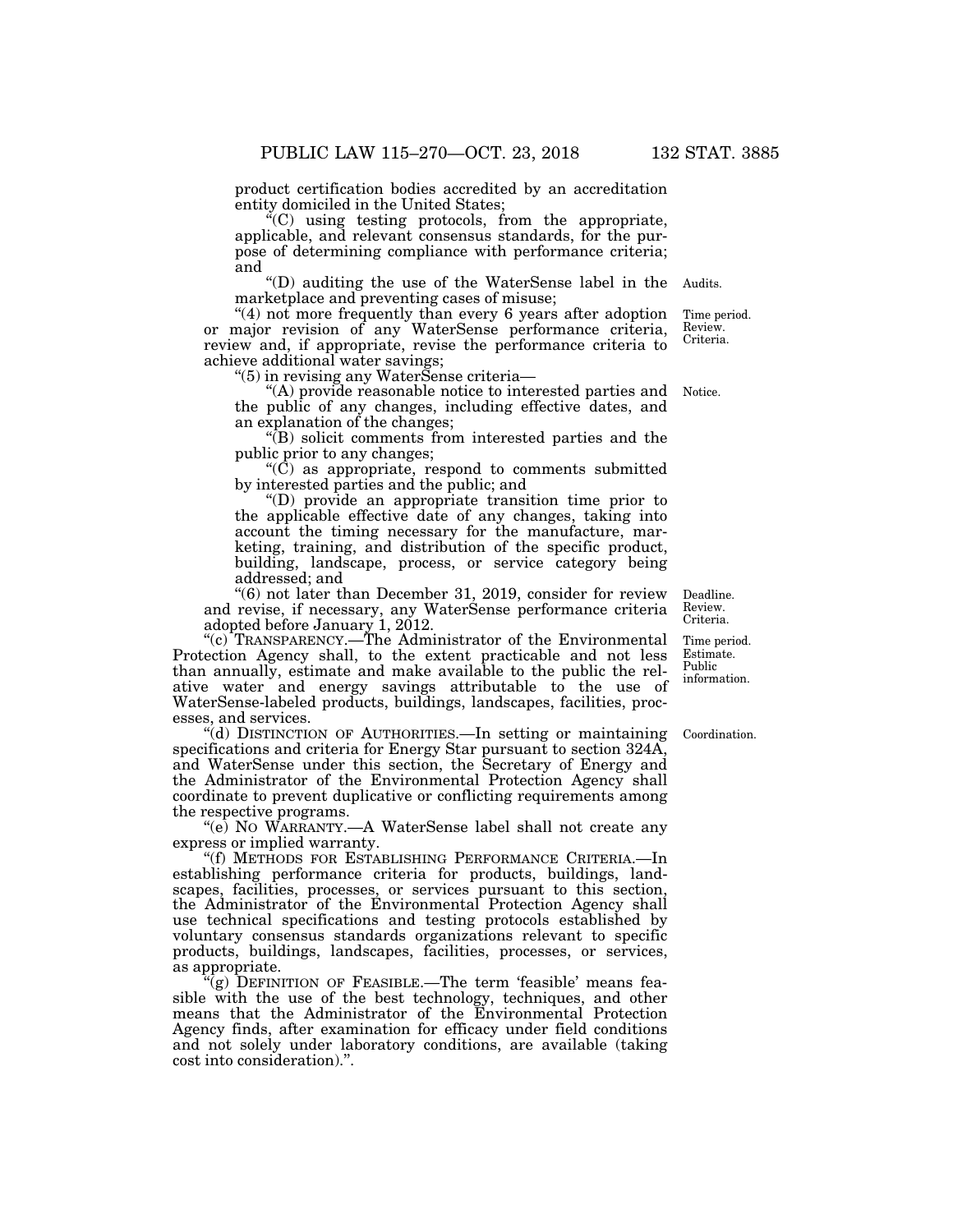(b) TABLE OF CONTENTS.—The table of contents for the Energy Policy and Conservation Act is amended by adding after the item relating to section 324A the following:

''Sec. 324B. WaterSense program.''.

### **SEC. 4307. PREDATORY AND OTHER WILD ANIMALS.**

Section 1 of the Act of March 2, 1931 (46 Stat. 1468, chapter 370; 7 U.S.C. 8351) is amended—

(1) in the second sentence, by striking ''The Secretary'' and inserting the following:

''(b) ADMINISTRATION.—The Secretary'';

(2) in the first sentence, by striking ''The Secretary'' and inserting the following:

''(a) IN GENERAL.—The Secretary''; and

(3) by adding at the end the following:

"(c) ACTION BY FWS.—The Director of the United States Fish and Wildlife Service shall use the most expeditious procedure practicable to process and administer permits for take of—

 $(1)$  a depredating eagle under the Act of June 8, 1940 (commonly known as the 'Bald Eagle Protection Act') (54 Stat. 250, chapter 278; 16 U.S.C. 668 et seq.), or sections 22.11 through 22.32of title 50, Code of Federal Regulations (or successor regulations) (including depredation of livestock, wildlife, and species protected under the Endangered Species Act of 1973 (16 U.S.C. 1531 et seq.) or any other Federal management program); or

"(2)  $a$  migratory bird included on the list under section 10.13 of title 50, Code of Federal Regulations (or successor regulations) that is posing a conflict.''.

### **SEC. 4308. KLAMATH PROJECT WATER AND POWER.**

(a) ADDRESSING WATER MANAGEMENT AND POWER COSTS FOR IRRIGATION.—The Klamath Basin Water Supply Enhancement Act of 2000 (Public Law 106–498; 114 Stat. 2221) is amended—

(1) by redesignating sections 4 through 6 as sections 5 through 7, respectively; and

 $(2)$  by inserting after section 3 the following:

#### **''SEC. 4. POWER AND WATER MANAGEMENT.**

''(a) DEFINITIONS.—In this section:

''(1) COVERED POWER USE.—The term 'covered power use' means a use of power to develop or manage water from any source for irrigation, wildlife purposes, or drainage on land that is-

"(A) associated with the Klamath Project, including land within a unit of the National Wildlife Refuge System that receives water due to the operation of Klamath Project facilities; or

''(B) irrigated by the class of users covered by the agreement dated April 30, 1956, between the California Oregon Power Company and Klamath Basin Water Users Protective Association and within the Off Project Area (as defined in the Upper Basin Comprehensive Agreement entered into on April 18, 2014), only if each applicable owner and holder of a possessory interest of the land is a party to that agreement (or a successor agreement that

Permits.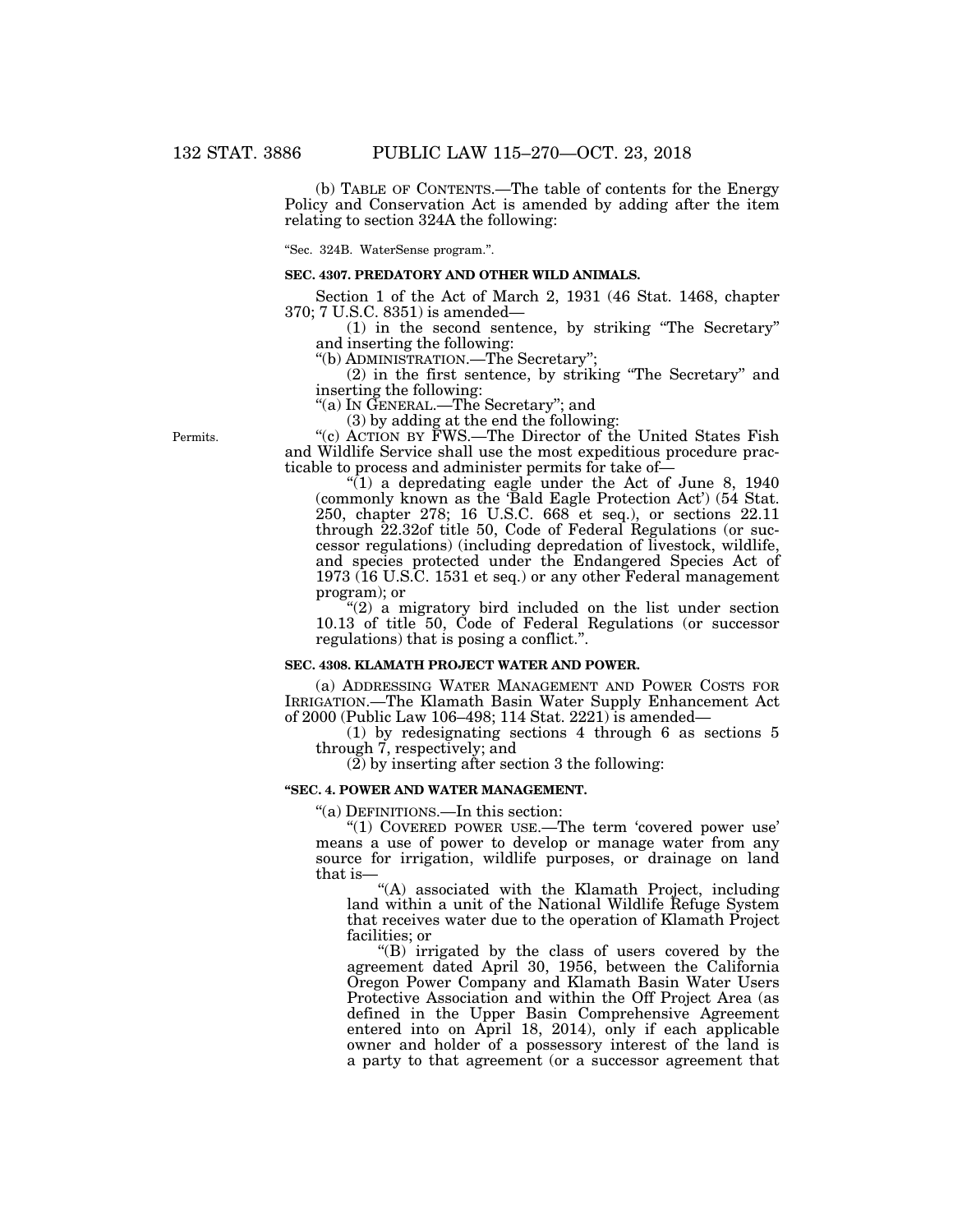the Secretary determines provides a comparable benefit to the United States).

''(2) KLAMATH PROJECT.—

"(A) IN GENERAL.—The term 'Klamath Project' means the Bureau of Reclamation project in the States of California and Oregon.

''(B) INCLUSIONS.—The term 'Klamath Project' includes any dam, canal, or other works or interests for water diversion, storage, delivery, and drainage, flood control, or any similar function that is part of the project described in subparagraph (A).

"(3) POWER COST BENCHMARK.—The term 'power cost benchmark' means the average net delivered cost of power for irrigation and drainage at Reclamation projects in the area surrounding the Klamath Project that are similarly situated to the Klamath Project, including Reclamation projects that—

''(A) are located in the Pacific Northwest; and

''(B) receive project-use power.

''(b) WATER ACTIVITIES AND DROUGHT RESPONSE.—

"(1) IN GENERAL.—Pursuant to the reclamation laws and Contracts. subject to appropriations and required environmental reviews, the Secretary may carry out activities, including entering into a contract or making financial assistance available through cooperative agreements or other methods—

''(A) to plan, implement, and administer programs to Plan. align water supplies and demand for irrigation water users associated with the Klamath Project, with a primary emphasis on programs developed or endorsed by local entities comprised of representatives of those water users;

''(B) Expenditures under this paragraph shall not exceed \$10 million on an average annual basis.

''(2) 2018 DROUGHT RESPONSE.—All disbursements made or to be made based on actions approved by the Secretary under Contract Numbers 18–WC–20–5322 and 18–WC–20– 5323 are authorized.

''(3) REQUIREMENTS.—The Secretary shall ensure that the activities under this subsection—

''(A) do not foster groundwater use that results in groundwater level declines that, based on existing data from the United States Geological Survey, are more than appropriate in a critically dry year, taking into consideration the long-term sustainability of aquifers;

''(B) do not adversely affect compliance with applicable laws protecting fishery resources in Upper Klamath Lake and the Klamath River.

''(4) CONVEYANCE OF NON-PROJECT WATER.—

"(A) IN GENERAL.—Subject to subparagraphs  $(B)$  and (C), any entity operating under a contract entered into with the United States for the operation and maintenance of any Klamath Project works or facility, and any entity operating any works or facility not owned by the United States that receives Klamath Project water, may use, without any additional Federal contract, permit, or other authorization, any Klamath Project works or facility to convey non-Klamath Project water for any authorized purpose of the Klamath Project.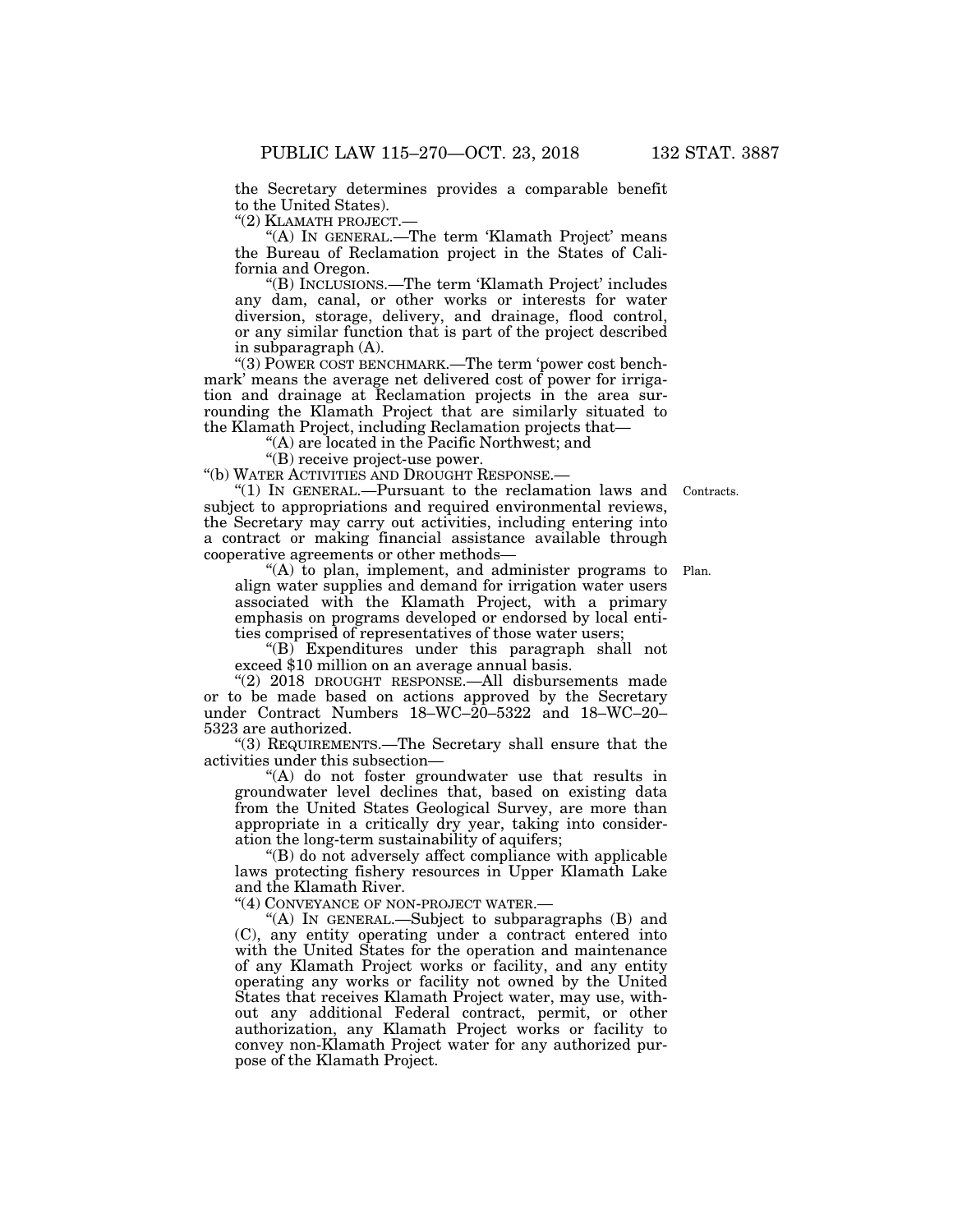''(B) PERMITS; MEASUREMENT.—A use of water pursuant to subparagraph (A) (including an addition or conveyance of water) shall be subject to the requirements that—

''(i) the applicable entity shall secure all permits required under State or local law; and

''(ii) as applicable—

''(I) all water delivered into and taken out of a Klamath Project works or facility pursuant to that subparagraph shall be measured; and

''(II) any irrigation district conveying water shall ensure that only the land authorized to receive water under applicable State law shall receive, and put to beneficial use, the water, in accordance with the applicable State law and any associated terms and conditions.

''(C) LIMITATION.—A use of non-Klamath Project water under this paragraph shall not—

"(i) adversely affect the delivery of water to any water user or land served by the Klamath Project; or

''(ii) result in any additional cost to the United States.

"(4) EFFECT OF SUBSECTION.—Nothing in this subsection authorizes the Secretary—

"(A) to develop or construct new facilities for the Klamath Project without appropriate approval from Congress under section 9 of the Reclamation Projects Act of 1939 (43 U.S.C. 485h); or

''(B) to carry out activities that have not otherwise been authorized.

''(c) REDUCING POWER COSTS.—

"(1) IN GENERAL.—Not later than 180 days after the date of enactment of America's Water Infrastructure Act of 2018, the Secretary, in consultation with interested irrigation interests that are eligible for covered power use and organizations representative of those interests, shall submit to the Committee on Energy and Natural Resources of the Senate and the Committee on Natural Resources of the House of Representatives a report that—

 $(A)$  identifies the power cost benchmark; and

''(B) recommends actions (other than direct payments to persons making covered power uses or to other entities for the purposes of subsidizing power rates) that, in the judgment of the Secretary, are necessary and appropriate to ensure that the net delivered power cost for covered power use is equal to or less than the power cost benchmark, including a description of—

''(i) actions—

''(I) to immediately reduce power costs; and ''(II) to ensure that the net delivered power

cost for covered power use is equal to, or less than, the power cost benchmark in the near term, while longer-term actions are being implemented; ''(ii) actions that prioritize—

''(I) water and power conservation and efficiency measures that could assist in achieving the power cost benchmark;

Consultation. Reports.

Recommendations.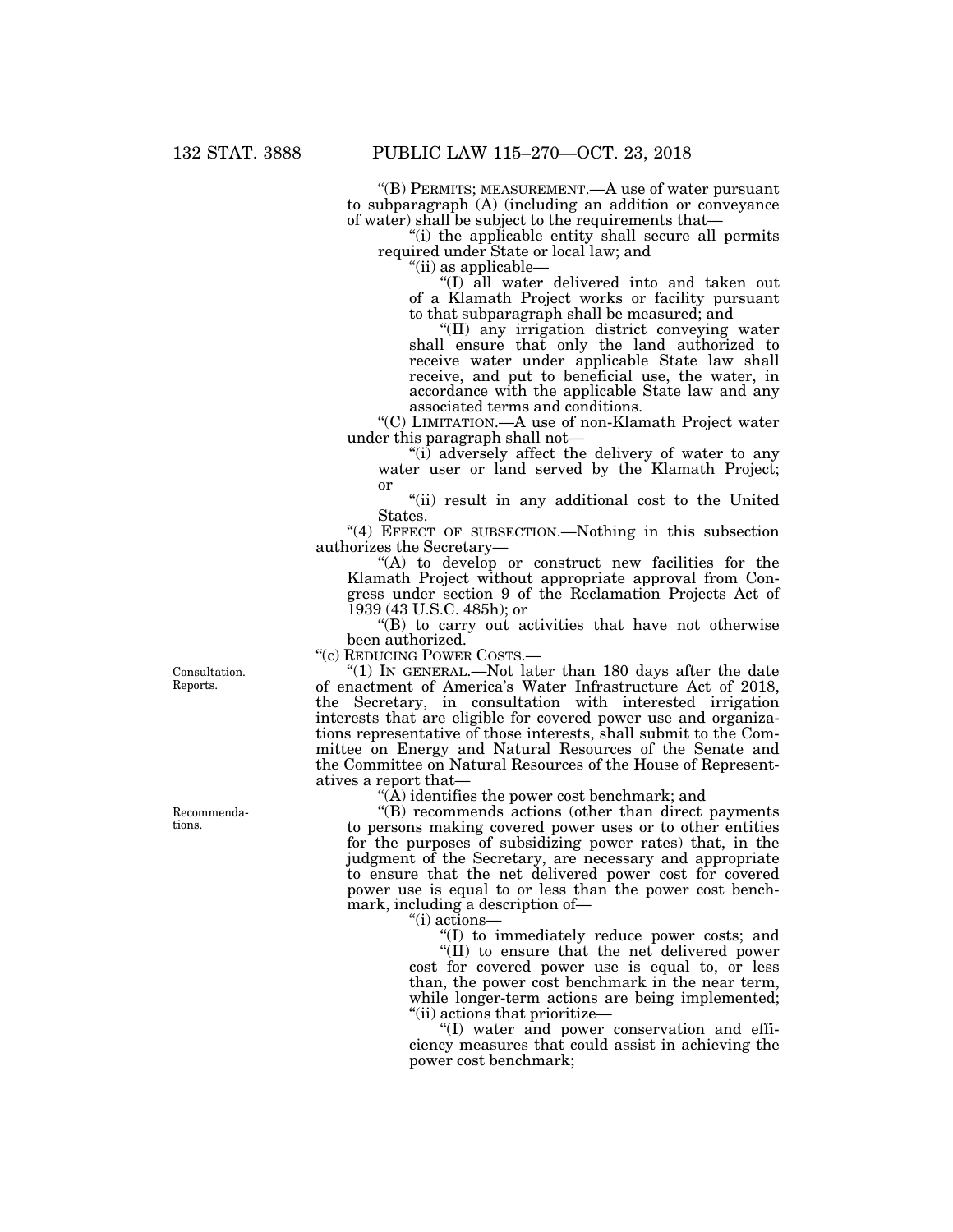''(II) to the extent actions involving the development or acquisition of power generation are included, renewable energy technologies (including hydropower); and

''(III) regional economic development;

"(iii) the potential costs and timeline for the actions recommended under this subparagraph;

"(iv) provisions for modifying the actions and timeline to adapt to new information or circumstances; and

"(v) a description of public input regarding the proposed actions, including—

''(I) input from water users that have covered power use; and

''(II) the degree to which those water users concur with the recommendations.''.

(b) EFFECT.—None of the amendments made by this section—

(1) modify any authority or obligation of the United States with respect to any tribal trust or treaty obligation of the United States;

(2) create or determine any water right or affects any water right or water right claim in existence on the date of enactment of this Act; or

(3) authorize the use of Federal funds for the physical deconstruction of the Iron Gate, Copco 1, Copco 2, or John C. Boyle Dam located on the Klamath River in the States of California and Oregon.

### **SEC. 4309. CERTAIN BUREAU OF RECLAMATION DIKES.**

43 USC 377b note.

(a) IN GENERAL.—Notwithstanding any other provision of law (including regulations), effective beginning on the date of enactment of this section, the Federal share of the operations and maintenance costs of a dike described in subsection (b) shall be 100 percent.

(b) DESCRIPTION OF DIKES.—A dike referred to in subsection  $(a)$  is a dike-

(1) that is owned by the Bureau of Reclamation on the date of enactment of this section;

(2) the construction of which was completed not later than December 31, 1945;

(3) a corrective action study for which was completed not later than December 31, 2015; and

(4) the construction of which was authorized by the Act of June 28, 1938 (52 Stat. 1215, chapter 795).

#### **SEC. 4310. AUTHORITY TO MAKE ENTIRE ACTIVE CAPACITY OF FONTENELLE RESERVOIR AVAILABLE FOR USE.**  Wyoming.

Cooperation.

(a) IN GENERAL.—The Secretary of the Interior (referred to in this section as the ''Secretary''), in cooperation with the State of Wyoming, may amend the Definite Plan Report for the Seedskadee Project authorized under the first section of the Act of April 11, 1956 (commonly known as the ''Colorado River Storage Project Act'') (43 U.S.C. 620), to provide for the study, design, planning, and construction activities that will enable the use of all active storage capacity (as may be defined or limited by legal, hydrologic, structural, engineering, economic, and environmental considerations) of Fontenelle Dam and Reservoir, including the placement of sufficient riprap on the upstream face of Fontenelle Dam to allow the active storage capacity of Fontenelle Reservoir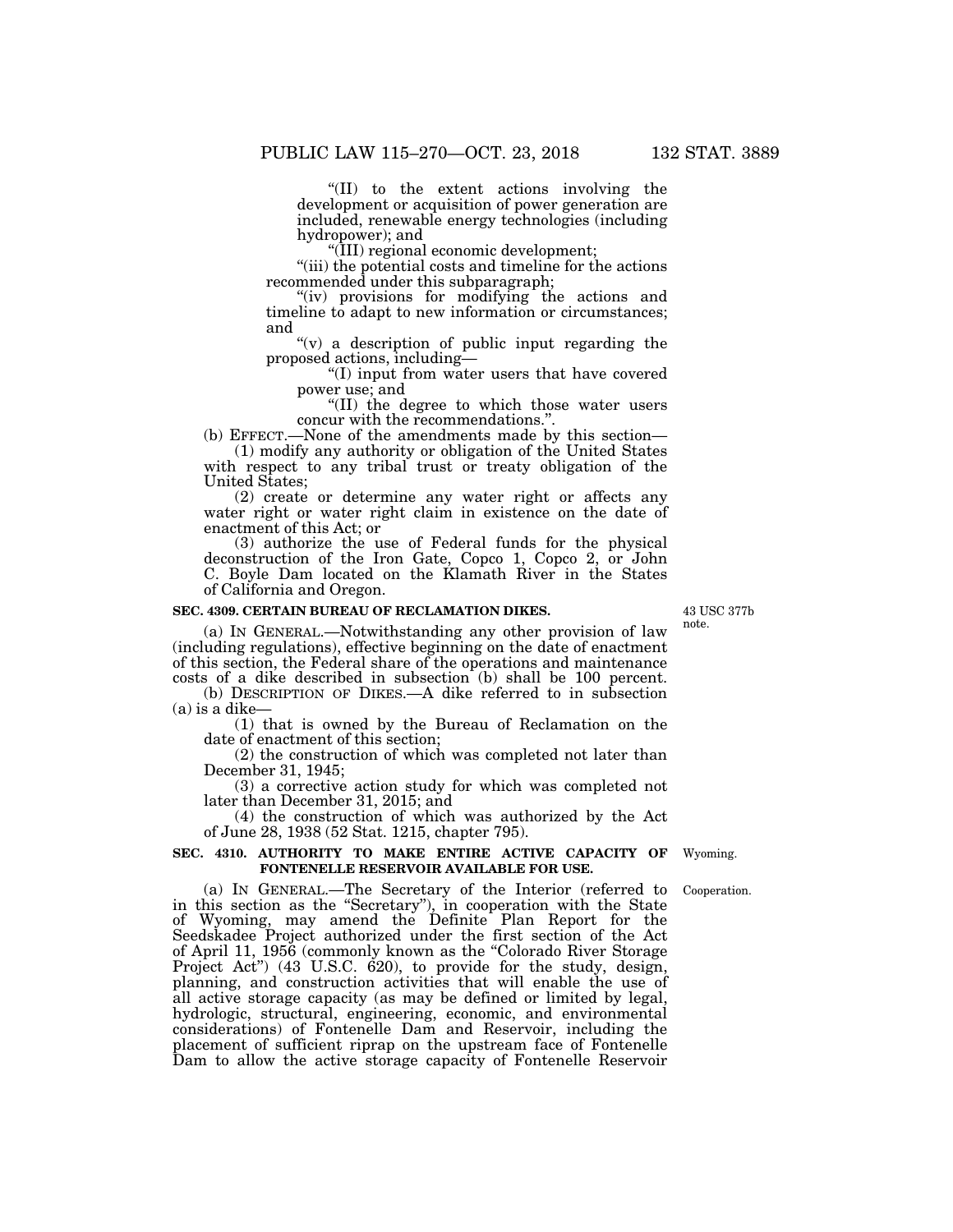to be used for those purposes for which the Seedskadee Project was authorized.

(b) COOPERATIVE AGREEMENTS.—

(1) IN GENERAL.—The Secretary may enter into any contract, grant, cooperative agreement, or other agreement that is necessary to carry out subsection (a).<br>(2) STATE OF WYOMING.—

(A) IN GENERAL.—The Secretary shall enter into a cooperative agreement with the State of Wyoming to work in cooperation and collaboratively with the State of Wyoming for planning, design, related preconstruction activities, and construction of any modification of the Fontenelle Dam under subsection (a).

(B) REQUIREMENTS.—The cooperative agreement under subparagraph (A) shall, at a minimum, specify the responsibilities of the Secretary and the State of Wyoming with respect to—

(i) completing the planning and final design of the modification of the Fontenelle Dam under subsection (a):

(ii) any environmental and cultural resource compliance activities required for the modification of the Fontenelle Dam under subsection (a) including compliance with—

(I) the National Environmental Policy Act of 1969 (42 U.S.C. 4321 et seq.);

(II) the Endangered Species Act of 1973 (16 U.S.C. 1531 et seq.); and

(III) subdivision 2 of division A of subtitle III of title 54, United States Code; and

(iii) the construction of the modification of the Fontenelle Dam under subsection (a).

(c) FUNDING BY STATE OF WYOMING.—Pursuant to the Act of March 4, 1921 (41 Stat. 1404, chapter 161; 43 U.S.C. 395), and as a condition of providing any additional storage under subsection (a), the State of Wyoming shall provide to the Secretary funds for any work carried out under subsection (a).

(d) OTHER CONTRACTING AUTHORITY.—

(1) IN GENERAL.—The Secretary may enter into contracts with the State of Wyoming, on such terms and conditions as the Secretary and the State of Wyoming may agree, for division of any additional active capacity made available under subsection (a).

(2) TERMS AND CONDITIONS.—Unless otherwise agreed to by the Secretary and the State of Wyoming, a contract entered into under paragraph (1) shall be subject to the terms and conditions of Bureau of Reclamation Contract No. 14–06–400– 2474 and Bureau of Reclamation Contract No. 14–06–400– 6193.

(e) SAVINGS PROVISIONS.—Unless expressly provided in this section, nothing in this section modifies, conflicts with, preempts, or otherwise affects—

(1) the Boulder Canyon Project Act (43 U.S.C. 617 et seq.);

(2) the Colorado River Compact of 1922, as approved by the Presidential Proclamation of June 25, 1929 (46 Stat. 3000);

(3) the Boulder Canyon Project Adjustment Act (43 U.S.C. 618 et seq.);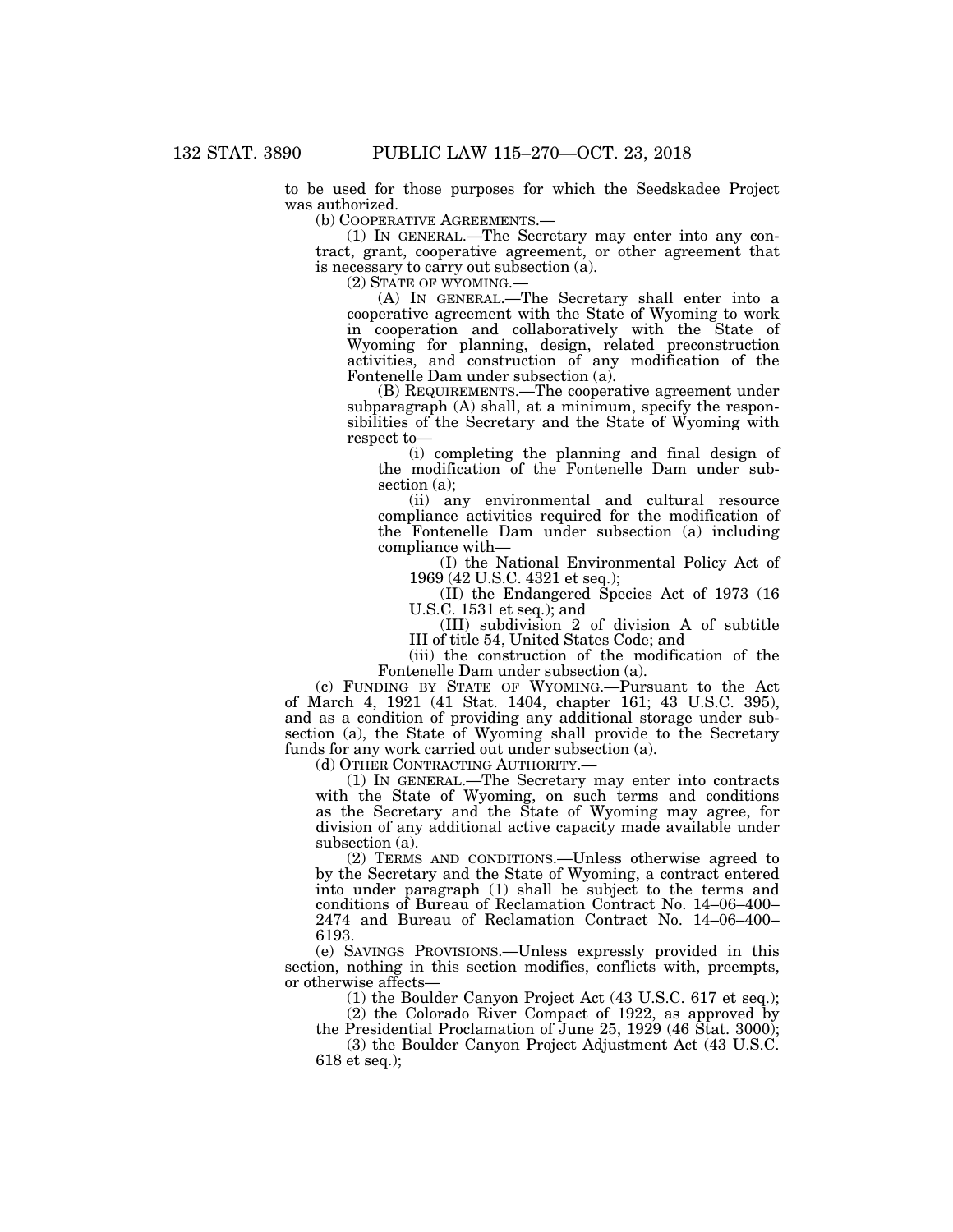(4) the Treaty between the United States of America and Mexico relating to the utilization of waters of the Colorado and Tijuana Rivers and of the Rio Grande, and supplementary protocol signed November 14, 1944, signed at Washington February 3, 1944 (59 Stat. 1219);

(5) the Upper Colorado River Basin Compact as consented to by the Act of April 6, 1949 (63 Stat. 31);

(6) the Act of April 11, 1956 (commonly known as the "Colorado River Storage Project Act") (43 U.S.C. 620 et seq.);

(7) the Colorado River Basin Project Act (Public Law  $90-$ 537; 82 Stat. 885); or

(8) any State of Wyoming or other State water law.

### **SEC. 4311. BLACKFEET WATER RIGHTS SETTLEMENT.**

(a) BLACKFEET SETTLEMENT TRUST FUND.—Section 3716(e) of the Water Infrastructure Improvements for the Nation Act (130 Stat. 1835) is amended—

(1) in paragraph (2), by striking ''appropriations,'' and all that follows through the period at the end and inserting the following: "appropriations, the following amounts shall be made available to the Tribe for implementation of this subtitle:

''(A) 50 percent of the amounts in the Administration and Energy Account.

"(B)  $50$  percent of the amounts in the OM&R Account.

''(C) 50 percent of the amounts in the St. Mary Account.

''(D) 50 percent of the amounts in the Blackfeet Water, Storage, and Development Projects Account.''; and

(2) by adding at the end the following:

''(3) AVAILABILITY.—

''(A) IN GENERAL.—Except as provided in subparagraph (B), none of the funds deposited in the Trust Fund in fiscal year 2018 shall be available for expenditure in accordance with this subsection until the enforceability date.

''(B) EXCEPTION.—Notwithstanding subparagraph (A), of the funds in the Administration and Energy Account, \$4,800,000 shall be available to the Tribe for the implementation of this subtitle.''.

(b) BLACKFEET WATER SETTLEMENT IMPLEMENTATION FUND.— Section 3717(e) of the Water Infrastructure Improvements for the Nation Act (130 Stat. 1837) is amended—

(1) by striking ''Amounts in'' and inserting the following: ''(1) IN GENERAL.—Amounts in''; and

(2) by adding at the end the following:

"(2) FUNDING FOR IMPLEMENTATION ACTIVITIES.—Notwithstanding paragraph (1), the following amounts shall be available to the Secretary for the implementation of this subtitle:

''(A) 50 percent of the amounts in the MR&I System, Irrigation, and Water Storage Account to carry out section 3711.

''(B) 50 percent of the amounts in the MR&I System, Irrigation, and Water Storage Account to carry out section 3712.

 $C$ ) 50 percent of the amounts in the Blackfeet Irrigation Project Deferred Maintenance and Four Horns Dam Safety Improvements Account to carry out section 3710(c).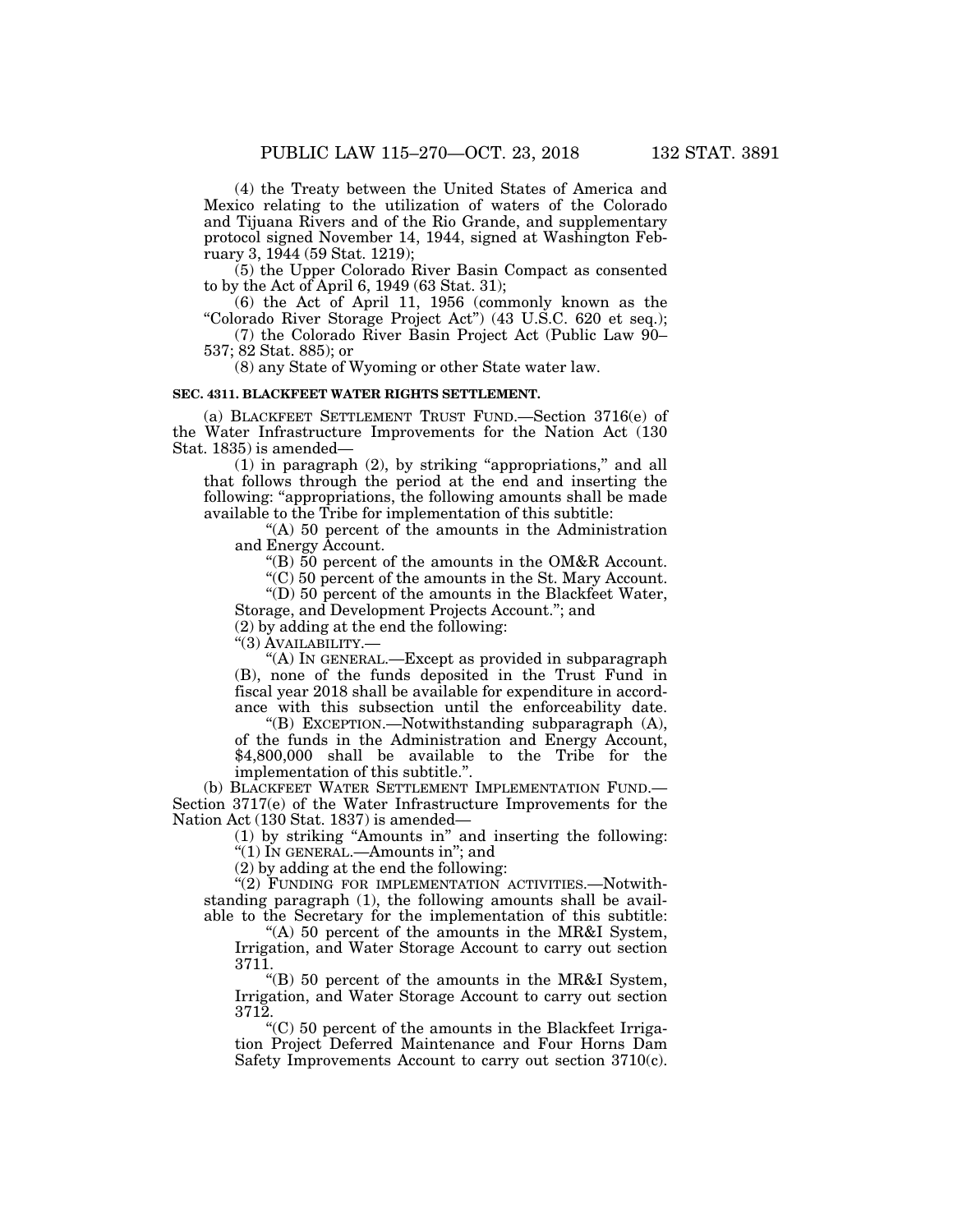''(D) The amounts in the Blackfeet Irrigation Project Deferred Maintenance and Four Horns Dam Safety Improvements Account to carry out section 3710(d).

''(E) From the St. Mary/Water Milk Management and Activities Account:

''(i) 50 percent of the amount described in section 3707(g)(1) to carry out section 3707(c).

"(ii) 50 percent of the amount described in section  $3707(g)(2)$  to carry out section  $3707(d)$ .

"(iii) The amount described in section  $3707(g)(3)$ to carry out subsection (f).

"(iv) The amounts in the Account to carry out section 3705.

''(3) AVAILABILITY.—None of the funds made available under this section in fiscal year 2018 shall be available until the enforceability date.''.

(c) TECHNICAL CORRECTIONS.—Section 3720 of the Water Infrastructure Improvements for the Nation Act (130 Stat. 1839) is amended—

 $(1)$  in subsection  $(a)(3)(B)$ , by striking "section 3706" and inserting "section 6"; and

(2) in subsection (h), in the matter preceding paragraph (1), by striking ''January 21, 2026'' and inserting ''January  $21,\,2025".$ 

### **SEC. 4312. INDIAN IRRIGATION FUND REAUTHORIZATION.**

(a) DEPOSITS TO FUNDS.—Section 3212(a) of the Water Infrastructure Improvements for the Nation Act (130 Stat. 1750) is amended by striking "each of fiscal years 2017 through 2021" and inserting ''each of fiscal years 2017 through 2028''.

(b) EXPENDITURES FROM FUND.—Section 3213(a) of the Water Infrastructure Improvements for the Nation Act (130 Stat. 1750) is amended in the matter preceding paragraph (1) by striking "each of fiscal years 2017 through 2021" and inserting "each of fiscal years 2017 through 2028''.

(c) TERMINATION.—Section 3216 of the Water Infrastructure Improvements for the Nation Act (130 Stat. 1750) is amended in the matter preceding paragraph (1) by striking ''September 30, 2021'' and inserting ''September 30, 2028''.

### **SEC. 4313. REAUTHORIZATION OF REPAIR, REPLACEMENT, AND MAINTENANCE OF CERTAIN INDIAN IRRIGATION PROJECTS.**

(a) IN GENERAL.—Section 3221(b) of the Water Infrastructure Improvements for the Nation Act (130 Stat. 1751) is amended in the matter preceding paragraph (1) by striking ''each of fiscal years 2017 through 2021" and inserting "each of fiscal years 2017 through 2028''.

(b) STATUS REPORT ON CERTAIN PROJECTS.—Section 3224(d) of the Water Infrastructure Improvements for the Nation Act (130 Stat. 1753) is amended in the matter preceding paragraph (1) by striking ''fiscal year 2021'' and inserting ''fiscal year 2028''.

(c) ALLOCATION AMONG PROJECTS.—Section 3226 of the Water Infrastructure Improvements for the Nation Act (130 Stat. 1753) is amended—

 $(1)$  in subsection  $(a)$ , by striking "each of fiscal years  $2017$ through 2021" and inserting "each of fiscal years 2017 through 2028''; and